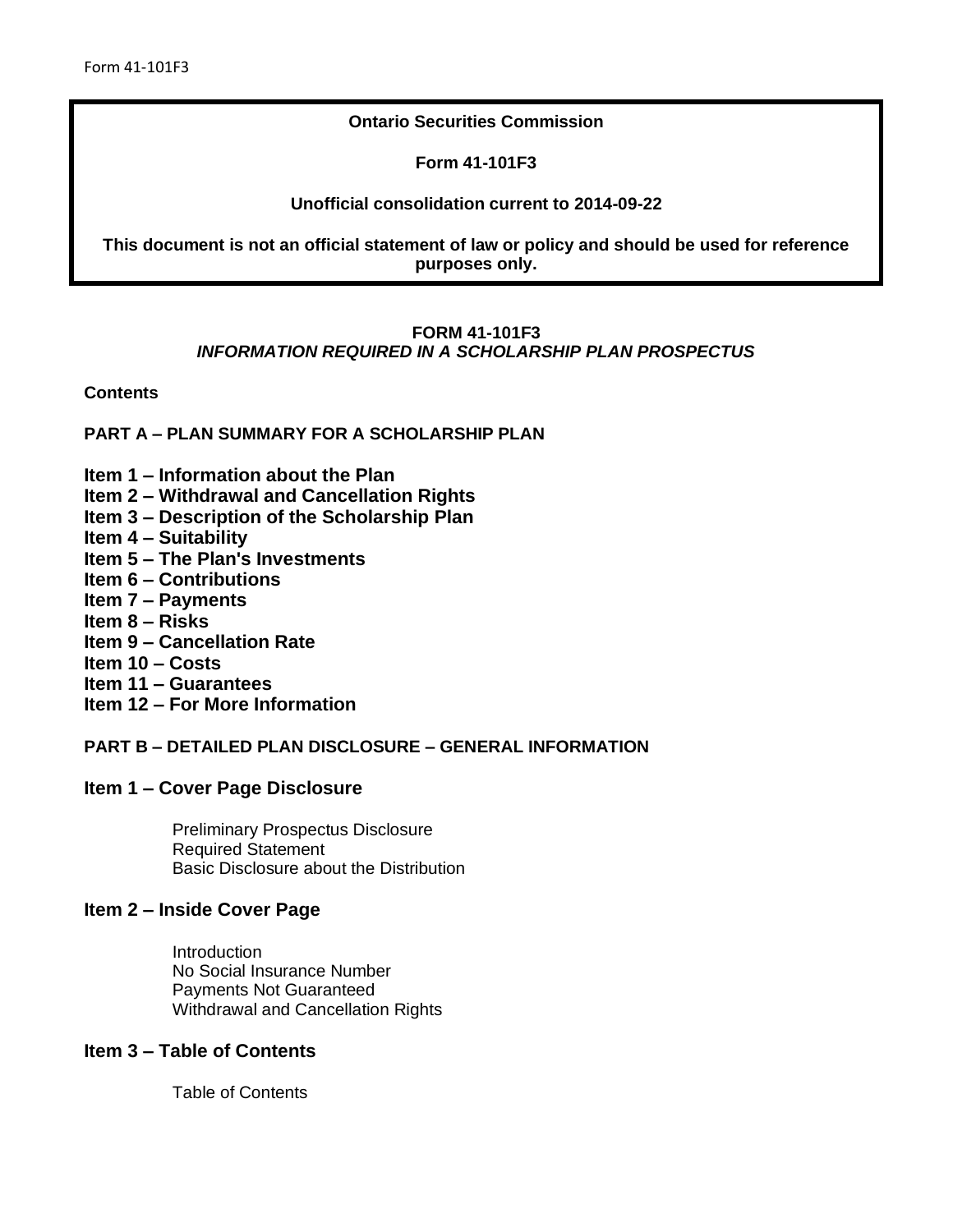# **Item 4 – [Introduction and Glossary](#page-23-2)**

[Introduction and Documents Incorporated by Reference](#page-23-3) [Terms Used in the Prospectus](#page-24-0)

## **Item 5 – [Overview of Scholarship Plans](#page-26-0)**

[Introductory Heading](#page-26-1) [Description of Scholarship Plans](#page-26-2) [List of Scholarship Plans Offered](#page-27-0)

# **Item 6 – [General Information about Scholarship Plan Life Cycle](#page-27-1)**

[Overview of Scholarship Plan Life Cycle](#page-27-2) [Enrolling in a Scholarship Plan](#page-28-0) [Unregistered Accounts](#page-28-1) [Government Grants](#page-28-2) [Contribution Limits](#page-29-0) [Additional Services](#page-29-1) [Fees and Expenses](#page-30-0) [Eligible Studies](#page-30-1) [Payments from the Scholarship Plan](#page-30-2) [Unclaimed Accounts](#page-31-0)

# **Item 7 – [Scholarship Plans with Same Investment Objectives \(Multiple Prospectus\)](#page-31-1)**

[Investment Objectives](#page-31-2)

# **Item 8 – [Scholarship Plans with Same Investment Strategies \(Multiple Prospectus\)](#page-32-0)**

[Investment Strategies](#page-32-1)

# **Item 9 – [Scholarship Plans with Same Investment Restrictions \(Multiple Prospectus\)](#page-33-0)**

[Investment Restrictions](#page-33-1)

# **Item 10 – [Risks of Investing in a Scholarship Plan](#page-33-2)**

[Risks of Investing in a Scholarship Plan](#page-33-3)

# **Item 11 – [Income Tax Considerations](#page-34-0)**

[Status of the Scholarship Plan](#page-34-1) [Taxation of the Scholarship Plan](#page-34-2) [Taxation of the Subscriber](#page-34-3) [Taxation of the Beneficiary](#page-35-0)

# **Item 12 – [Organization and Management Details of the Scholarship Plan](#page-35-1)**

[Organization and Management Details](#page-35-2)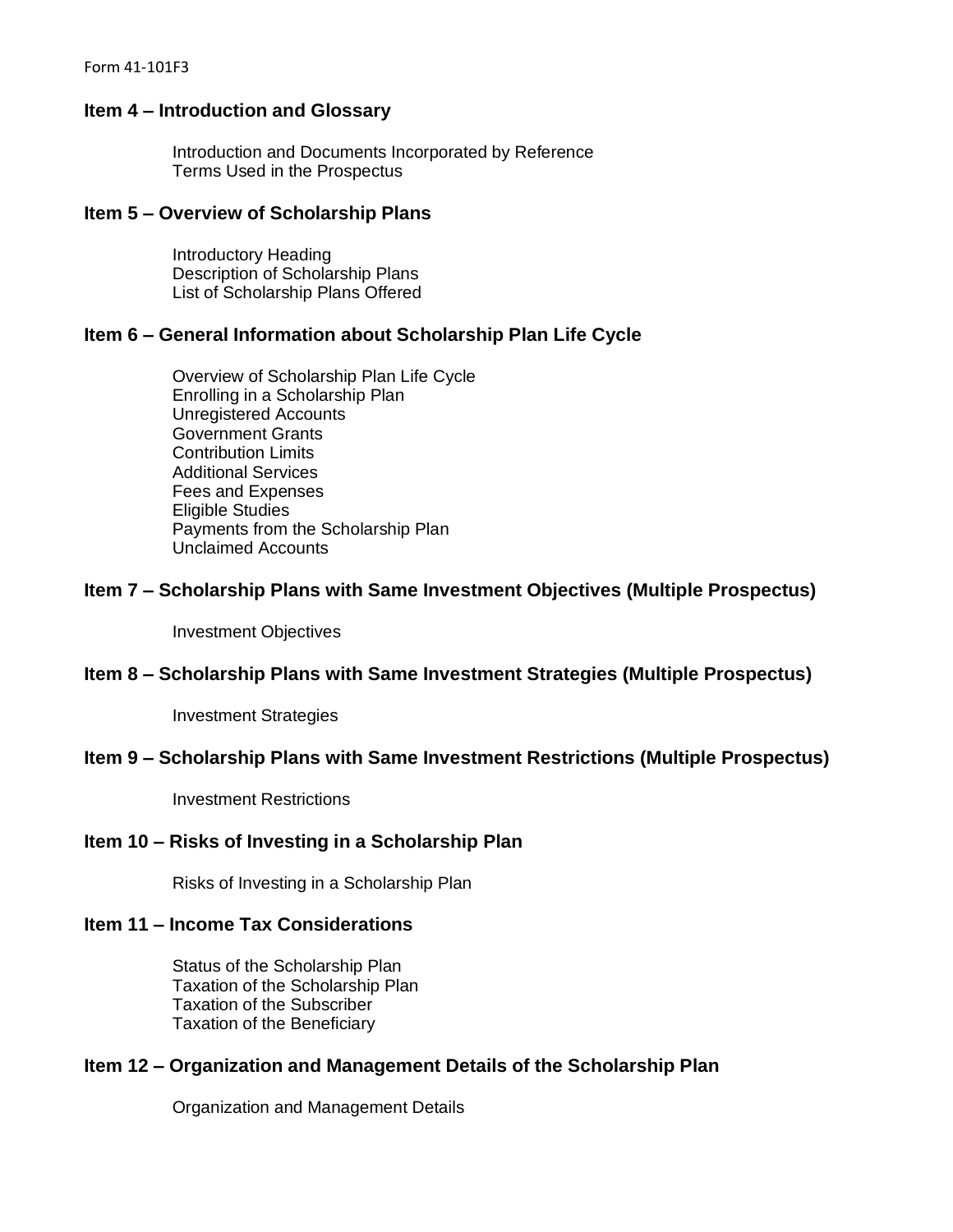Form 41-101F3

# **Item 13 – [Statement of Rights](#page-36-0)**

[Statement of Rights](#page-36-1)

## **Item 14 – [Other Material Information](#page-37-0)**

[Other Material Information](#page-37-1)

## **Item 15 – [Back Cover](#page-37-2)**

[Back Cover](#page-37-3)

# **PART C – [DETAILED PLAN DISCLOSURE –](#page-38-0) PLAN-SPECIFIC INFORMATION**

# **Item 1 – [General](#page-38-1)**

# **Item 2 – [Introductory Disclosure](#page-38-2)**

[For a Single Prospectus](#page-38-3) [For a Multiple Prospectus](#page-38-4)

# **Item 3 – [Plan Description](#page-38-5)**

[Plan Description](#page-38-6)

# **Item 4 – [Eligibility and Suitability](#page-39-0)**

[Eligibility and Suitability](#page-39-1)

# **Item 5 – [Beneficiary Group](#page-39-2)**

[Beneficiary Group](#page-39-3)

# **Item 6 – [Eligible Studies](#page-40-0)**

[Summary of Eligible Studies](#page-40-1) [Description of Eligible Programs](#page-41-0) [Description of Ineligible Programs](#page-41-1)

# **Item 7 – [Investment Objectives](#page-42-0)**

[Investment Objectives](#page-42-1)

# **Item 8 – [Investment Strategies](#page-42-2)**

[Investment Strategies](#page-42-3)

# **Item 9 – [Investment Restrictions](#page-43-0)**

[Investment Restrictions](#page-43-1)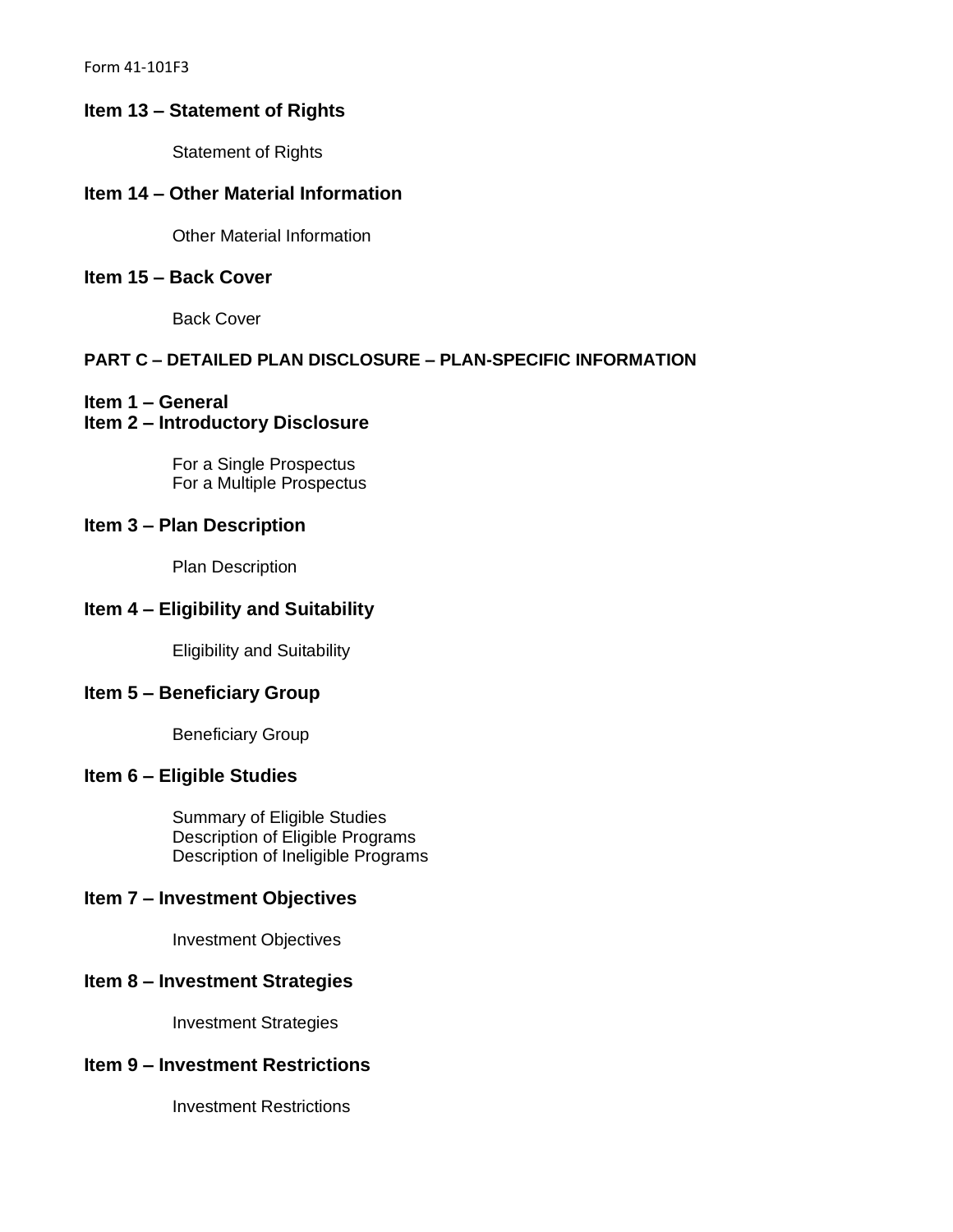## **Item 10 – [Plan-Specific Risks](#page-43-2)**

[Plan Risks](#page-43-3) [Investment Risks](#page-44-0)

## **Item 11 – [Annual Returns](#page-45-0)**

[Annual Returns](#page-45-1)

## **Item 12 – [Contributions](#page-46-0)**

[Making Contributions](#page-46-1) [Missing Contributions](#page-48-0)

#### **Item 13 – [Withdrawing Contributions](#page-49-0)**

[Withdrawing Contributions](#page-49-1)

## **ITEM 14 – [FEES AND EXPENSES](#page-49-2)**

[Costs of Investing in the Scholarship Plan](#page-49-3) [Fees Payable by Subscriber from Contributions](#page-49-4)

## **[Fees Payable by the Scholarship Plan](#page-52-0)**

[Transaction Fees](#page-53-0) [Fees for Additional Services](#page-53-1) [Refund of Sales Charges and Other Fees](#page-54-0)

# **ITEM 15 – [MAKING CHANGES TO A SUBSCRIBER'S PLAN](#page-55-0)**

[Changing Contributions](#page-55-1) [Changing Maturity Date](#page-55-2) [Changing Year of Eligibility](#page-56-0) [Changing Subscriber](#page-56-1) [Changing Beneficiary](#page-56-2) [Death or Disability of Beneficiary](#page-57-0)

## **[Item 16-Transfer of Scholarship Plan](#page-57-1)**

[Transferring to another plan managed by the investment fund manager](#page-57-2) [Transferring to another RESP Provider](#page-58-0) [Transferring from another RESP Provider to the Scholarship Plan](#page-58-1)

# **Item 17 – [Default, Withdrawal or Cancellation](#page-59-0)**

[Withdrawal or Cancellation by Subscriber](#page-59-1) [Subscriber Default](#page-59-2) [Cancellation by Investment Fund Manager](#page-60-0) [Re-activation of Subscriber's Plan](#page-60-1) [Plan Expiration](#page-60-2)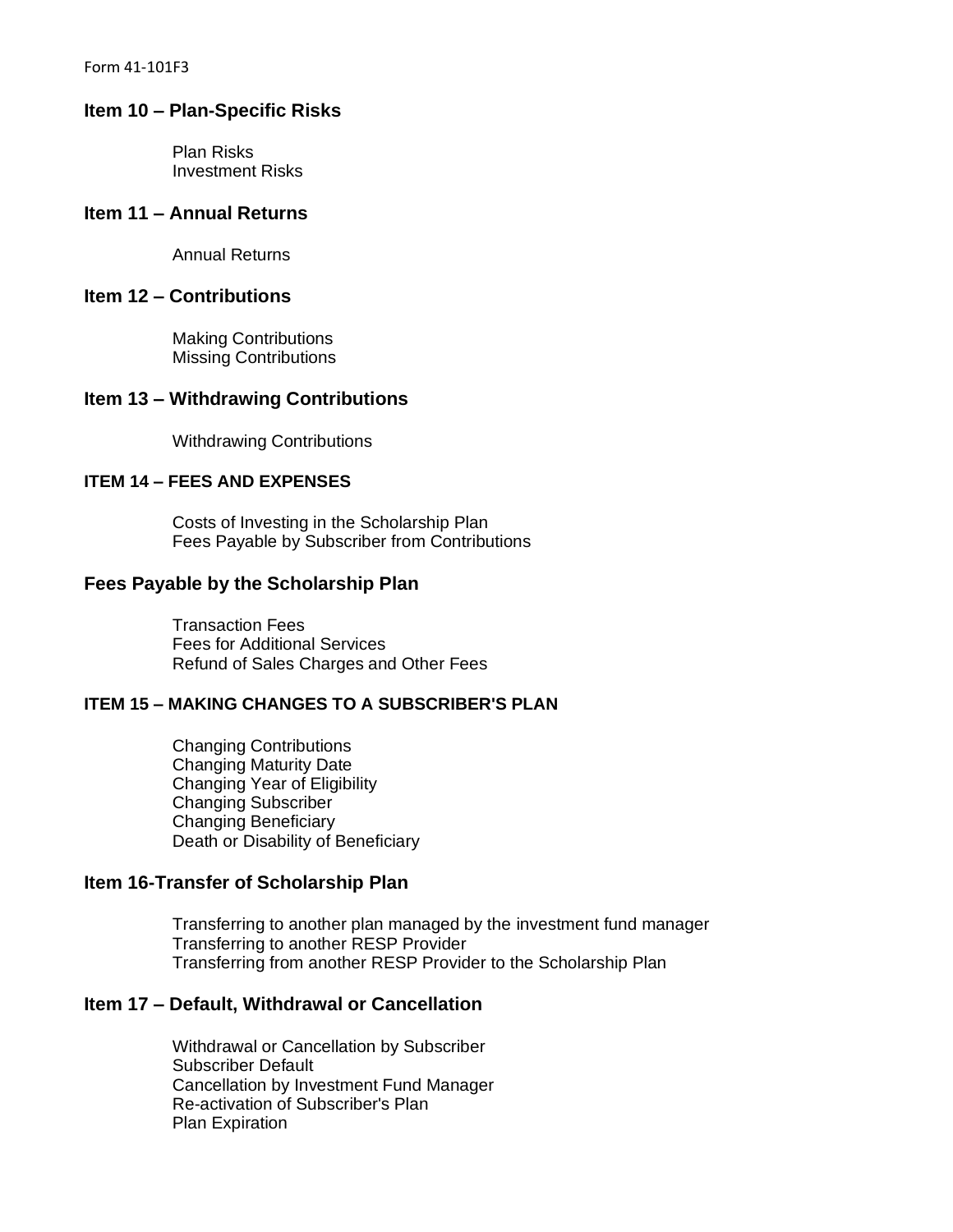# **Item 18 – [Plan Maturity](#page-61-0)**

[Description of Plan Maturity](#page-61-1) [If the Beneficiary Does Not Enrol in Eligible Studies](#page-61-2)

## **Item 19 – [Payments from the Scholarship Plan](#page-61-3)**

[Return of Contributions](#page-61-4) [Payments to Beneficiaries](#page-62-0) [Amount of EAPs](#page-63-0) [Payments from the EAP Account](#page-63-1) [If Beneficiary Does Not Complete or Advance in Eligible Studies](#page-66-0)

## **Item 20 – [Accumulated Income Payments](#page-67-0)**

[Accumulated Income Payments](#page-67-1)

# **Item 21 – [Discretionary Payments to Beneficiaries](#page-67-2)**

[Discretionary Payments to Beneficiaries](#page-67-3) [Historical Amount of Discretionary Payments](#page-68-0)

## **[Item 22 –](#page-69-0) Attrition**

**[Attrition](#page-69-1)** [Pre-Maturity Attrition](#page-70-0) [Post-Maturity Attrition](#page-72-0)

# **Item 23 – [Other Material Information](#page-75-0)**

[Other Material Information](#page-75-1)

## **PART D – DETAILED PLAN DISCLOSURE – [INFORMATION ABOUT THE ORGANIZATION](#page-75-2)**

# **Item 1 – [Legal Structure of the Scholarship Plan](#page-75-3)**

[Legal Structure](#page-75-4)

# **Item 2 – [Organization and Management Details](#page-76-0)**

[Directors and Officers of the Plan](#page-76-1) [Investment Fund Manager](#page-76-2) [Trustee](#page-78-0) [The Foundation](#page-78-1) [Independent Review Committee](#page-79-0) Other [Groups](#page-79-1) [Remuneration of Directors, Officers, Trustees and Independent Review Committee](#page-79-2)  [Members](#page-79-2) [Portfolio Adviser](#page-80-0) [Principal Distributor](#page-80-1) [Dealer Compensation](#page-81-0)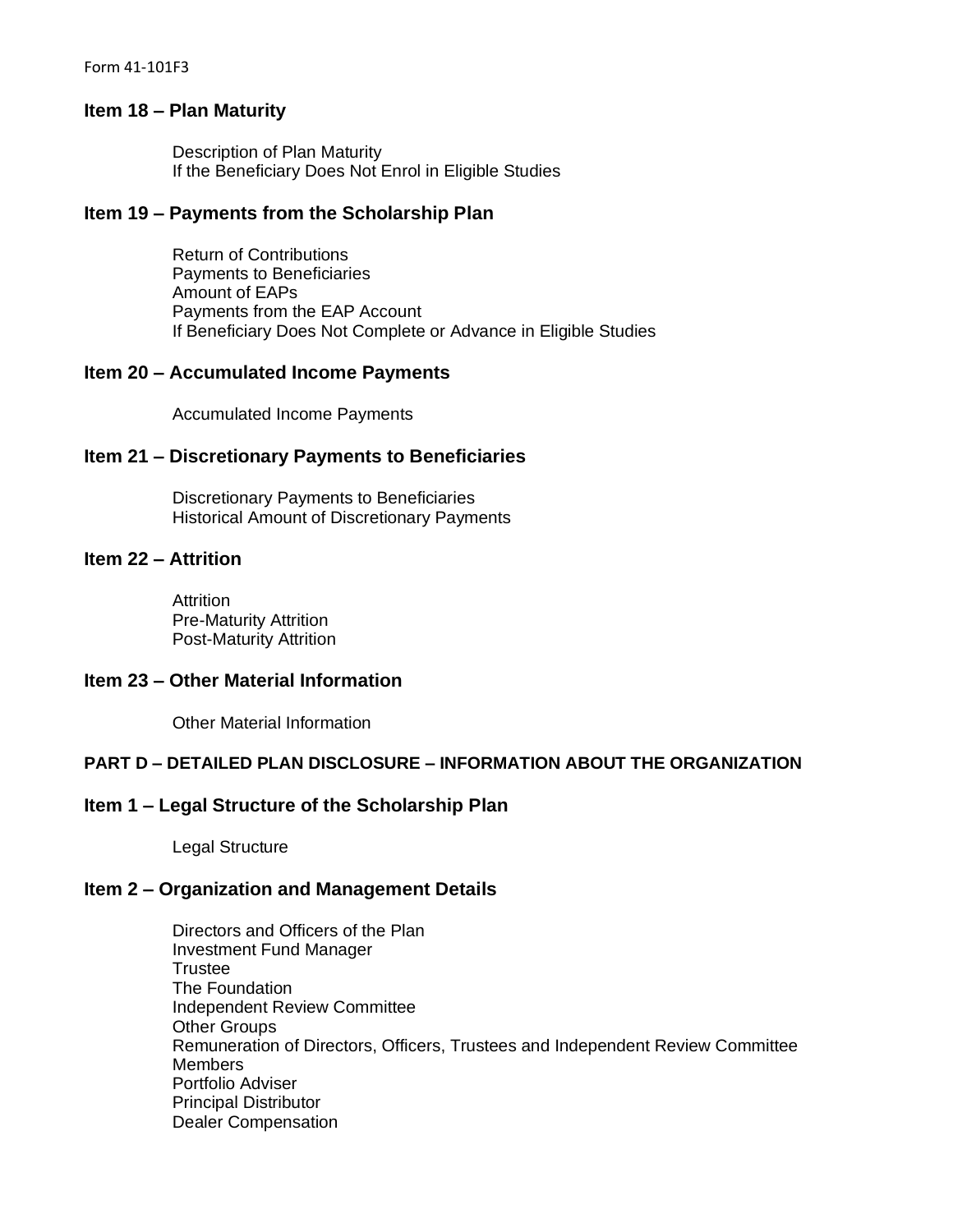**[Custodian](#page-82-0)** [Auditor](#page-82-1) [Transfer Agent and Registrar](#page-82-2) [Promoter](#page-82-3) [Other Service Providers](#page-84-0) [Ownership of the Investment Fund Manager and Other Service Providers](#page-84-1) [Affiliates of the Investment Fund Manager](#page-86-0)

# **[Item 3 –](#page-86-1) Experts**

[Names of Experts](#page-86-2) [Interests of Experts](#page-86-3)

## **Item 4 – [Subscriber Matters](#page-87-0)**

[Subscriber Matters](#page-87-1) [Matters Requiring Subscriber Approval](#page-87-2) [Amendments to Declaration of Trust](#page-87-3) [Reporting to Subscribers and Beneficiaries](#page-87-4)

# **Item 5 – [Business Practices](#page-88-0)**

[Policies](#page-88-1) [Brokerage Arrangements](#page-88-2) [Valuation of Portfolio Investments](#page-89-0) [Proxy Voting Disclosure for Portfolio Securities Held](#page-89-1)

# **Item 6 – [Conflicts of Interest](#page-90-0)**

[Conflicts of Interest](#page-90-1) [Interests of Management and Others in Material Transactions](#page-90-2)

## **Item 7 – [Material Contracts](#page-90-3)**

[Material Contracts](#page-90-4)

#### **Item 8 – [Legal Matters](#page-91-0)**

[Exemptions and Approvals](#page-91-1) [Legal and Administrative Proceedings](#page-91-2)

## **Item 9 – [Certificates](#page-92-0)**

[Certificate of the Scholarship Plan](#page-92-1) [Certificate of the Investment Fund Manager](#page-92-2) [Certificate of the Principal Distributor](#page-92-3) [Certificate of the Promoter](#page-92-4) [Amendments](#page-93-0)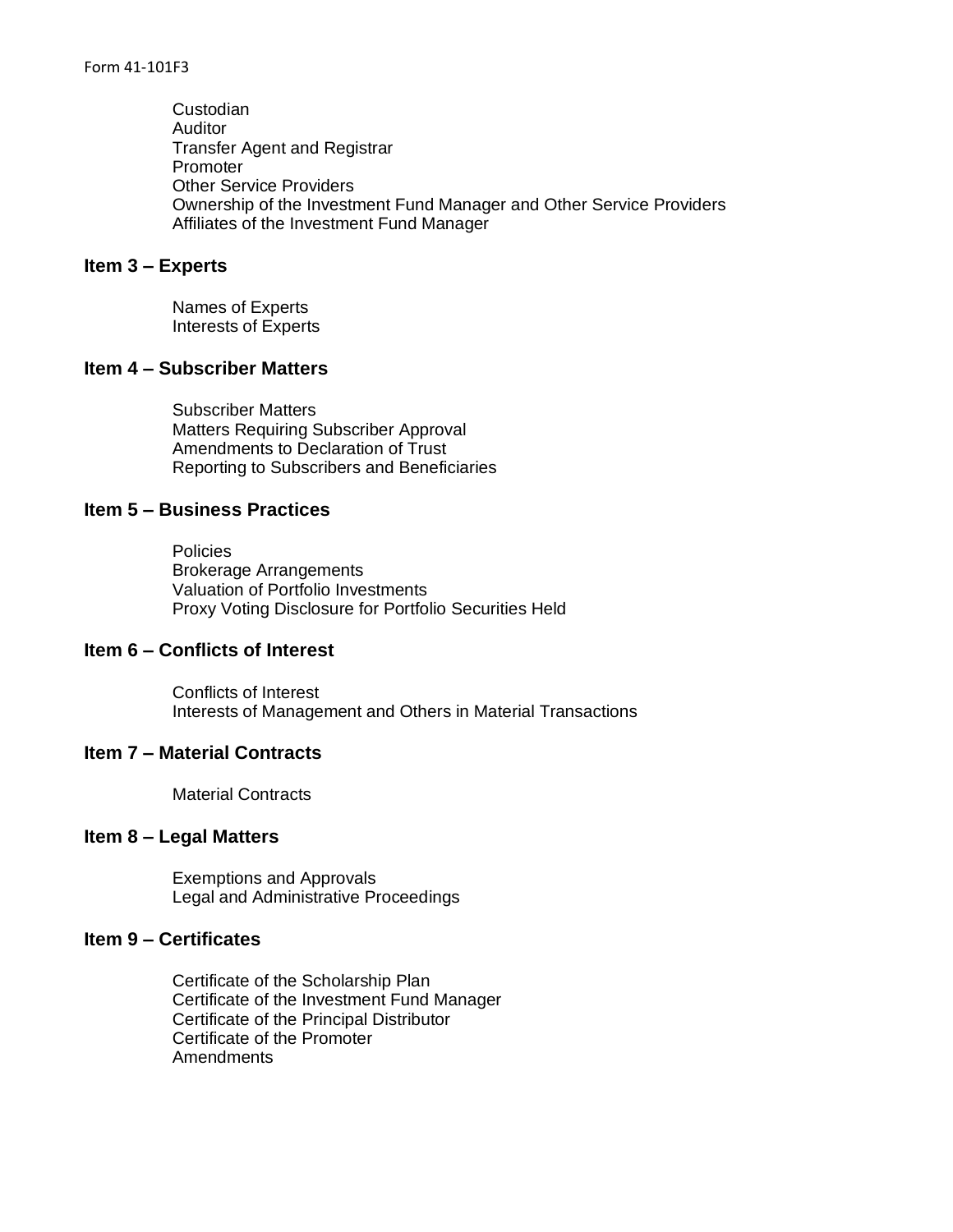## *General Instructions*

- *(1) This Form describes the disclosure required in a scholarship plan prospectus. Each Item of this Form outlines disclosure requirements. Instructions as to how to complete this Form are printed in italic type.*
- *(2) The objective of the scholarship plan prospectus is to provide information about the scholarship plan that an investor needs in order to make an informed investment decision. This Form sets out specific disclosure requirements that are in addition to the general requirement under securities legislation to provide full, true and plain disclosure of all material facts relating to the securities to be distributed.*
- *(3) Terms defined in National Instrument 14-101* Definitions, *National Instrument 41-101* General Prospectus Requirements, *National Instrument 81-105* Mutual Fund Sales Practices, *National Instrument 81-106* Investment Fund Continuous Disclosure *or National Instrument 81-107*  Independent Review Committee for Investment Funds *and used in this Form have the same meanings that they have in those national instruments except that references in those instruments to "mutual fund" must be read as references to "investment fund" or "scholarship plan" as the context requires.*
- *(4) A scholarship plan prospectus must contain only the information that is mandated or permitted under this Form.*
- *(5) A scholarship plan prospectus must present the information in each Part of this Form briefly and concisely, in the order provided for by this Form, and use only the headings and subheadings stipulated in this Form except that sub-headings not required by this Form may be used where permitted under an Item in this Form.*
- *(6) Specific instructions are sometimes provided in this Form for a single prospectus and a multiple prospectus. Portions of Part B and Part D of this Form generally refer to disclosure required for "a scholarship plan" in a "prospectus". This disclosure must be modified as appropriate to reflect multiple scholarship plans covered by a multiple prospectus.*
- *(7) National Instrument 41-101 requires that a prospectus be prepared using plain language and in a format that assists in readability and comprehension. For additional guidance, see the plain language principles listed in section 4.1 of Companion Policy 41-101 CP General Prospectus Requirements. If the use of technical terms is required, clear and concise explanations of those terms must be included.*
- *(8) Respond as simply and directly to the requirements of this Form as is reasonably possible.*
- *(9) No reference need be made to inapplicable items and, unless otherwise required in this Form, negative answers to items may be omitted.*
- *(10) Certain Items in this Form require that a prospectus include wording that is the same or substantially the same as set out in those Items. A scholarship plan may modify the prescribed wording to more accurately reflect its features if the wording does not apply to the plan.*
- *(11) Unless otherwise stated, this Form does not mandate the use of a specific font size or style but the font used must be legible. If the prospectus is made available online, information must be presented in a way that is both readable online and can be printed in a readable format.*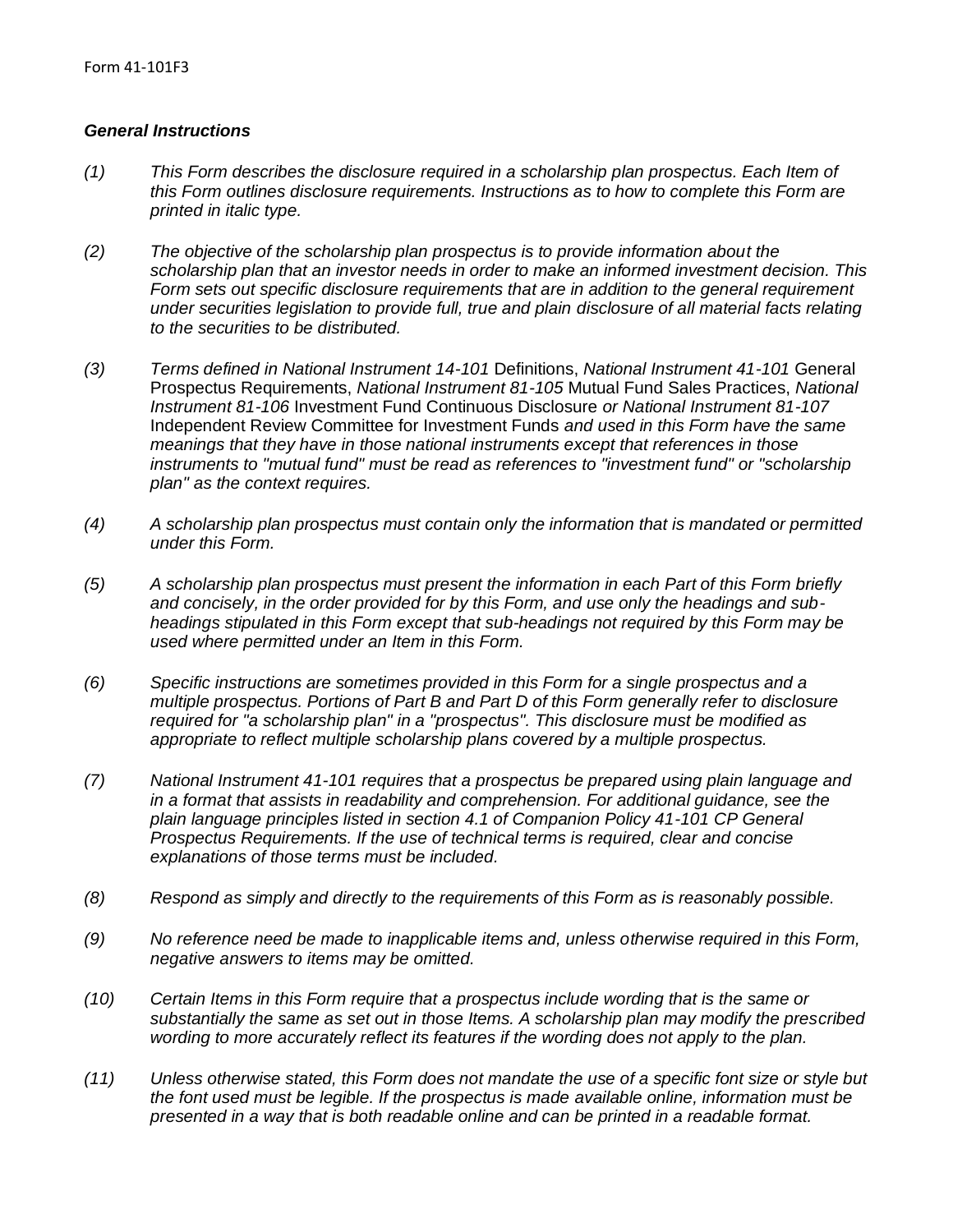- *(12) A prospectus may contain photographs and artwork only if they are relevant to the business of the scholarship plan or members of the organization of the scholarship plan and are not misleading.*
- *(13) A prospectus must not contain design elements (e.g., graphics, photos, artwork) that would, to a reasonable person, detract from the information disclosed in the document.*
- *(14) If disclosure is required as of a specific date and there has been a material change or a change that is otherwise significant to a reasonable investor to the required information subsequent to that date, present the information as of the date of the change or a date subsequent to the change.*

#### *Contents of a Scholarship Plan Prospectus*

- *(15) This Form permits two formats: a prospectus for a single scholarship plan and a multiple prospectus for multiple scholarship plans.*
- *(16) A scholarship plan prospectus must consist of four parts as set out below. Part A is the Plan Summary. Parts B, C and D are collectively the Detailed Plan Disclosure. The Plan Summary and the Detailed Plan Disclosure together form the scholarship plan prospectus. The four parts may be further described as follows:*
	- *(a) Part A contains the responses to the Items in Part A of this Form. The information in this Part contains a summary of key information about investing in a scholarship plan.*
	- *(b) Part B contains the responses to the Items in Part B of this Form and contains introductory information about the scholarship plan and general information about the scholarship plan family.*
	- *(c) Part C contains the responses to the Items in Part C of the Form and contains planspecific information about the scholarship plan(s) offered in the prospectus.*
	- *(d) Part D contains the responses to the Items in Part D of this Form and contains information about the scholarship plan organization, the persons and entities involved in running the scholarship plan, and the prospectus certificates.*

#### *Consolidation of Scholarship Plan Prospectuses into a Multiple Prospectus*

- *(17) Section 3A.2 of National Instrument 41-101 requires that a scholarship plan prospectus must not be consolidated with one or more scholarship plan prospectuses to form a multiple prospectus unless the disclosure in each of the Part B and Part D sections of this Form is substantially similar for each scholarship plan. This provision permits a scholarship plan organization to create a document that contains the disclosure for a number of scholarship plans in the same family.*
- *(18) Similar to a single prospectus, a multiple prospectus must consist of four segments:*
	- *(a) The first segment consists of a number of Part A sections of this Form. Each Part A section must contain the information required under Part A of this Form about a single scholarship plan. The information required by the Part A section must be disclosed separately for each scholarship plan in the multiple prospectus. Each Part A section in a multiple prospectus must start on a new page.*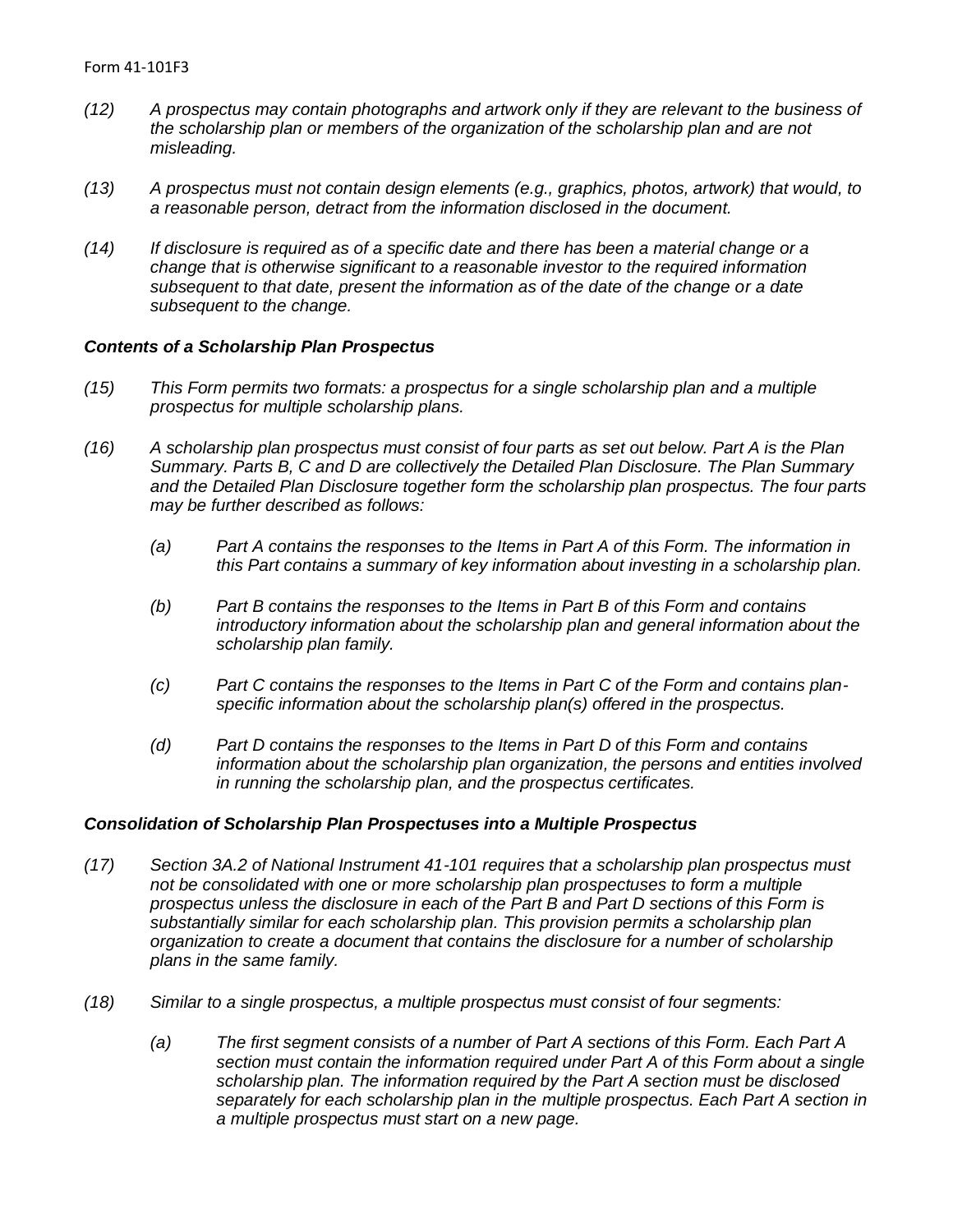#### Form 41-101F3

- *(b) The second segment contains the information required under Part B of this Form for the scholarship plans described in the document. There must not be more than one Part B section for all of the scholarship plans in the prospectus.*
- *(c) The third segment consists of a number of Part C sections of this Form. Each Part C section must contain the information required under Part C of this Form about a single scholarship plan. The information required by the Part C section must be disclosed separately for each scholarship plan in the multiple prospectus. Each Part C section in a multiple prospectus must start on a new page.*
- *(d) The fourth segment contains the information required under Part D of the Form for the scholarship plans described in the document. There must not be more than one Part D section for all of the scholarship plans in the prospectus.*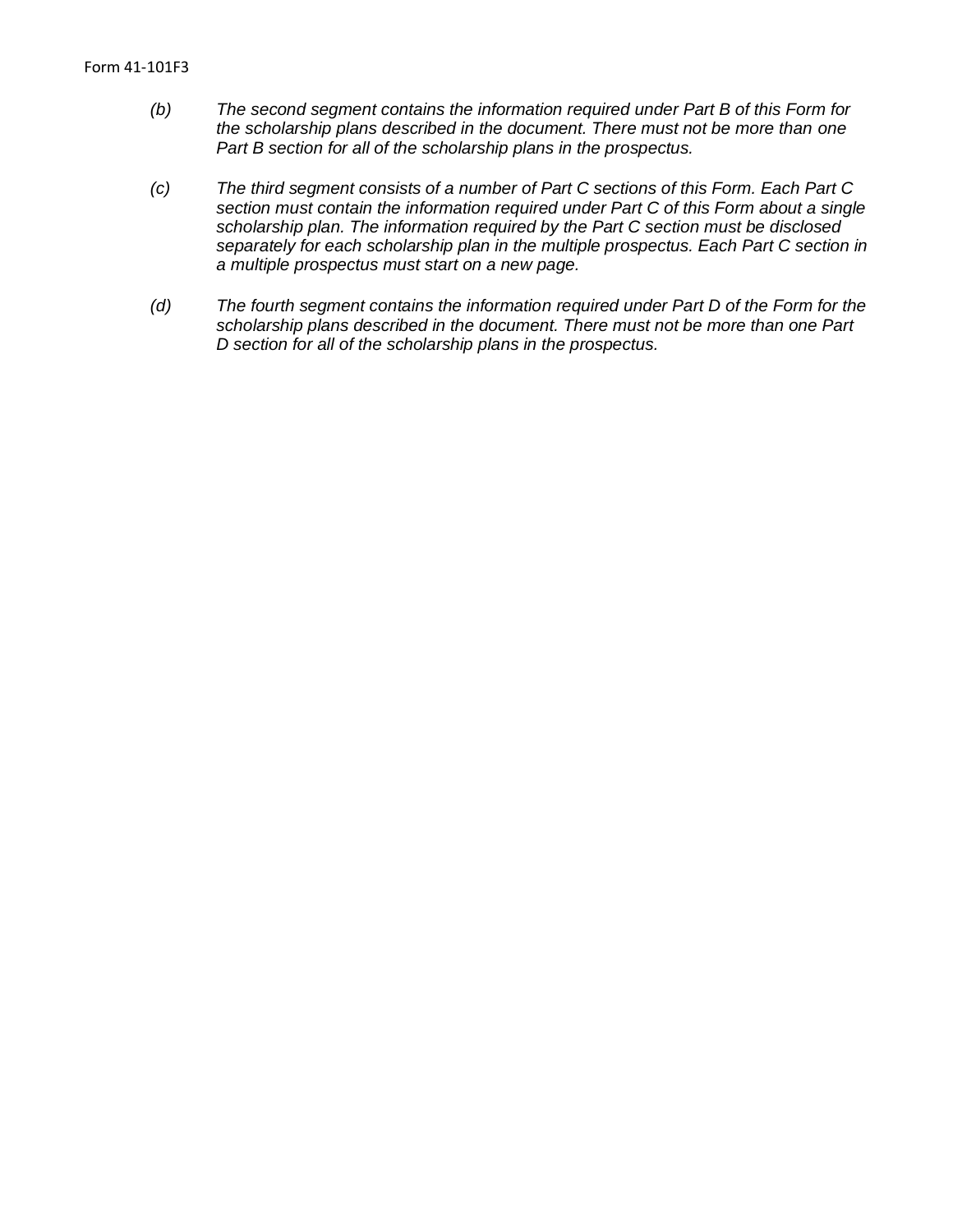# <span id="page-9-0"></span>**Part A – Plan Summary for a Scholarship Plan**

# <span id="page-9-1"></span>**Item 1 – Information about the Plan**

Include at the top of a new page a heading consisting of

- (a) the title "Plan Summary",
- (b) the name of the scholarship plan to which the Plan Summary pertains and, if the scholarship plan has more than one class or series of securities, the name of the class or series of securities covered in the Plan Summary,
- (c) the type of scholarship plan,
- (d) the name of the investment fund manager of the scholarship plan, and
- (e) the date of the Plan Summary.

# *INSTRUCTIONS*

*(1) The title "Plan Summary" and the name of the scholarship plan must be in bold type using a substantially larger font size than the other headings and text in the Plan Summary.*

*(2) The "type of scholarship plan" refers to whether the scholarship plan is a group scholarship plan, individual or family scholarship plan.*

*(3) The date for a Plan Summary that is filed as part of a preliminary scholarship plan prospectus or scholarship plan prospectus must be the date of the certificate of the scholarship plan required under Part D of this Form.*

# <span id="page-9-2"></span>**Item 2 – Withdrawal and Cancellation Rights**

Immediately following the disclosure in Item 1, state the following using the same or substantially similar wording, with the last two sentences in bold type:

This summary tells you some key things about investing in the plan. You should read this Plan Summary and the Detailed Plan Disclosure carefully before you decide to invest.

# **If you change your mind**

You have up to 60 days after signing your contract to withdraw from your plan and get back all of your money.

If you (or we) cancel your plan after 60 days, you'll get back your contributions, less sales charges and fees. You will lose the earnings on your money. Your government grants will be returned to the government. **Keep in mind that you pay sales charges up front. If you cancel your plan in the first few years, you could end up with much less than you put in.**

# *INSTRUCTION*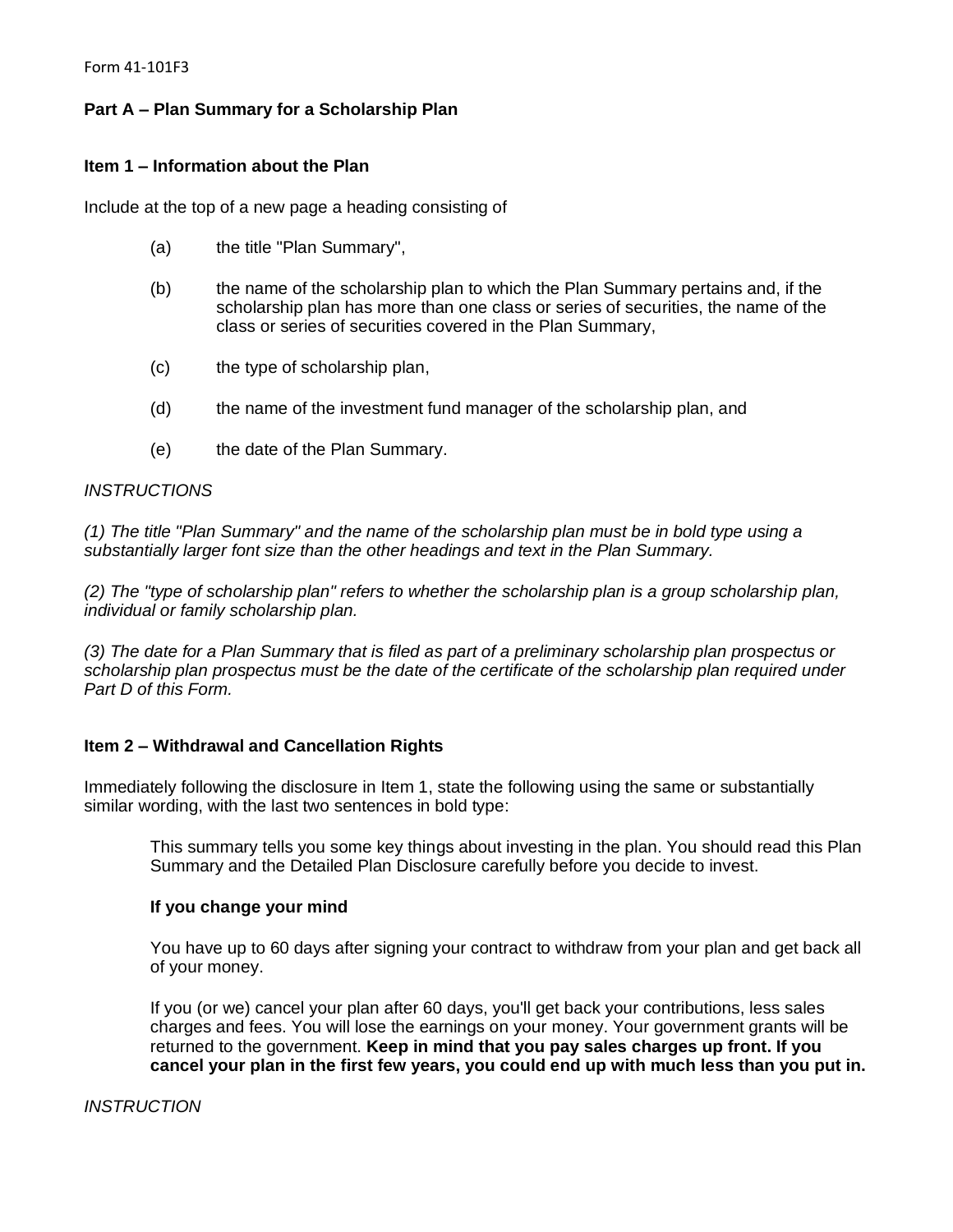<span id="page-10-0"></span>*The prescribed wording in this Item must be presented using a substantially larger font size relative to the rest of the text of the Plan Summary.*

## **Item 3 – Description of the Scholarship Plan**

**(1)** Under the heading "What is the *[insert type of scholarship plan]* scholarship plan?", state the following using the same or substantially similar wording:

The *[insert name of plan]* is a *[insert type of plan]* scholarship plan designed to help you save for a child's post-secondary education. When you open your *[insert name of plan],* we will apply to the Canada Revenue Agency to register the plan as a Registered Education Savings Plan (RESP). This allows your savings to grow tax-free until the child named as the beneficiary of the plan enrols in their studies. The Government of Canada and some provincial governments offer government grants to help you save even more. To register your plan as an RESP, we need social insurance numbers for yourself and the child you name in the plan as the beneficiary.

In a *[insert type of plan]* scholarship plan, you are part of a group of investors. Everyone's contributions are invested together. When the plan matures, each child in the group shares in the earnings on that money. Your share of those earnings plus your government grant money is paid to your child as educational assistance payments (EAPs).

There are two main exceptions. Your child will not receive EAPs, and you could lose your earnings, government grants and grant contribution room, if:

- your child does not enrol in a school or program that qualifies under this plan, or
- you leave the plan before it matures.

**(2)** For a group scholarship plan, state the following using the same or substantially similar wording, in bold type:

**If you leave the plan, your earnings go to the remaining members of the group. However, if you stay in the plan until it matures, you might share in the earnings of those who left early.**

#### *INSTRUCTION*

<span id="page-10-1"></span>*If the scholarship plan allows a subscriber to name more than one beneficiary at a time, amend the wording in section (1) to refer to multiple children or beneficiaries.*

### **Item 4 – Suitability**

**(1)** For a group scholarship plan, under the heading "Who is this plan for?", state the following using the same or substantially similar wording:

A group scholarship plan can be a long-term commitment. It is for investors planning to save for a child's post-secondary education and who are fairly sure that:

• they can make all their contributions on time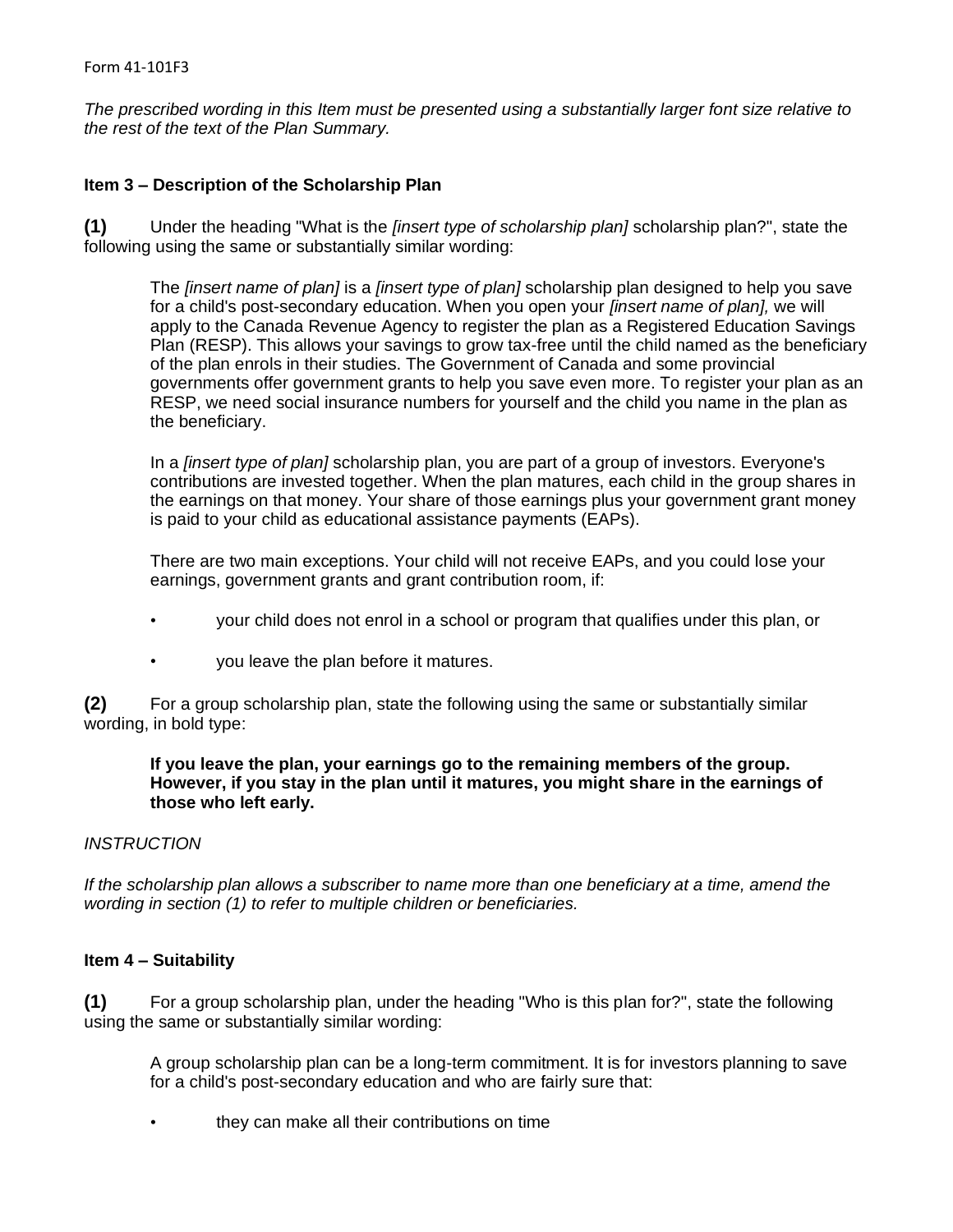- they will stay in the plan until it matures
- their child will attend a qualifying school and program under the plan

*[Insert, for plan providers that also offer an individual or family scholarship plan –* If this doesn't describe you, you should consider another type of plan. For example, an individual or family plan has fewer restrictions. See the Plan Summar[y/ies] for our *[insert as applicable –* individual plan/family plan/ individual and family plans] or pages *[insert applicable page references]* in the Detailed Plan Disclosure for more information.]

**(2)** For an individual or family scholarship plan, under the heading "Who is this plan for?", state the following using the same or substantially similar wording:

*[Insert, as applicable –* An individual/ A family] scholarship plan is for investors planning to save for a child's post-secondary education and who are fairly sure that:

- *[Insert, for family plans only –* they want to save for more than one child at a time]
- they want more flexibility over when and how much to contribute to their plan
- *[Insert, for individual plans only –* their child will attend a qualifying school and program under the plan]
- *[Insert, for family plans only –* one or more of their children will attend a qualifying school or program under the plan]

*[Insert, for plan providers that also offer a group scholarship plan –* The [insert name of plan] generally has fewer restrictions and is more flexible than our group scholarship plan.]

#### <span id="page-11-0"></span>**Item 5 – The Plan's Investments**

Under the heading "What does the plan invest in?", state the following using the same or substantially similar wording:

The plan invests mainly in *[specify the plan's primary investments].* The plan's investments have some risk. Returns will vary from year to year.

#### *INSTRUCTION*

*The disclosure must state the type or types of securities, such as mortgages, bonds, government treasury bills, or equity securities, as applicable, in which the plan will be primarily invested under normal market conditions.*

#### <span id="page-11-1"></span>**Item 6 – Contributions**

**(1)** For a group scholarship plan, under the heading "How do I make contributions?", state the following using the same or substantially similar wording: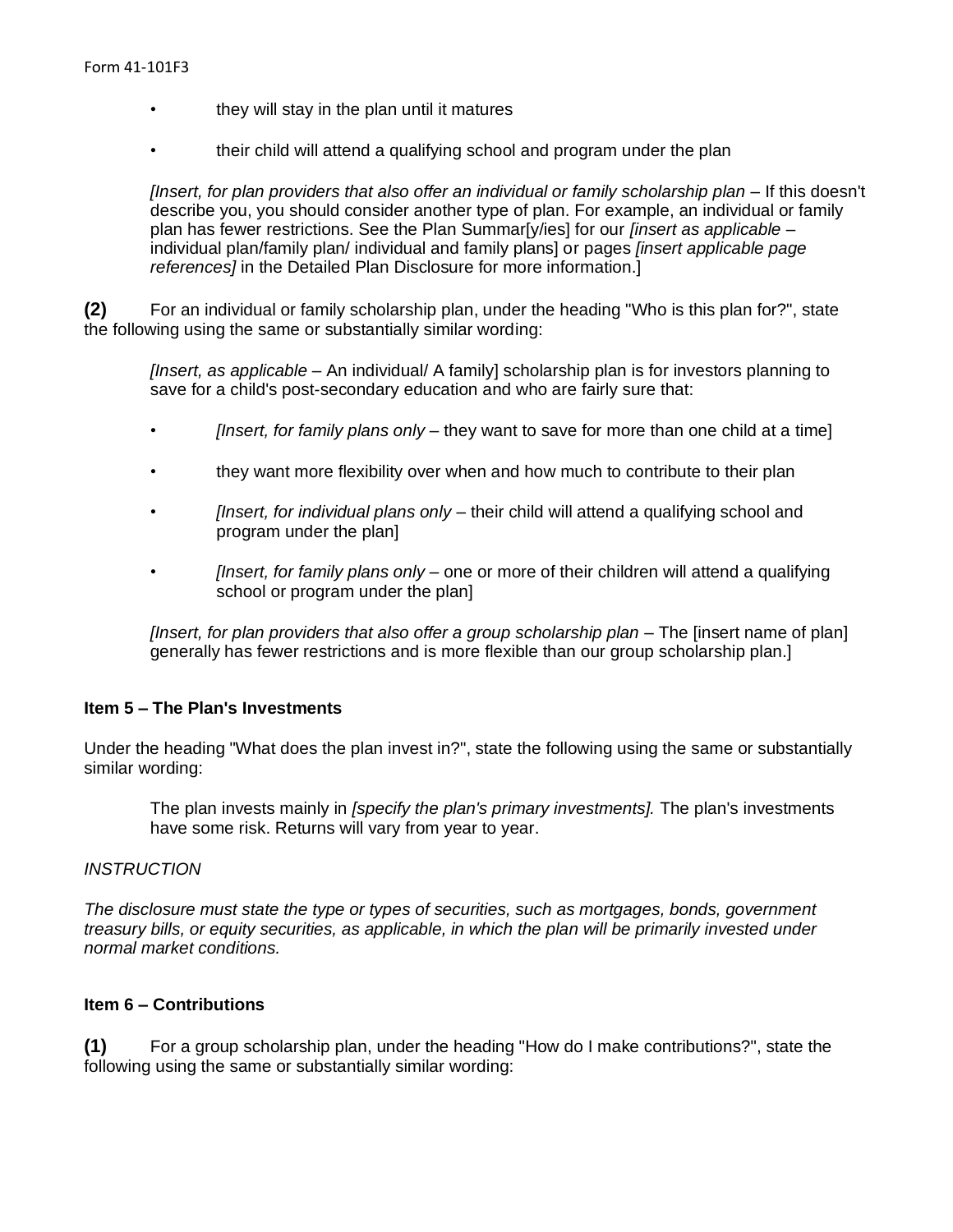With your contributions, you buy one or more "units" of the plan. These units represent your share of the plan. You may pay for them all at once, or you may make *[state the most common contribution frequency options]* contributions.

You may change the amount of your contribution as long as you make the minimum contribution permitted under the plan. You may also change your contribution schedule after you've opened your plan. *[Insert if applicable –* A fee applies.]AII of the different contribution options for the plan are described in the Detailed Plan Disclosure, or you can ask your sales representative for more information.

**(2)** For an individual or family scholarship plan, under the heading "How do I make contributions?", briefly describe how a subscriber can make contributions to their scholarship plan.

**(3)** State (i) the minimum total investment and (ii) the minimum amount per contribution, permitted under the scholarship plan's rules.

# *INSTRUCTIONS*

*(1) The disclosure regarding contribution frequency options in the first paragraph of subsection (1) of Item 6 must make reference only to the most commonly selected contribution options, and not to each contribution option that is available to a subscriber.*

*(2) If the individual or family scholarship plan uses the concept of "units" or has prescribed schedules for making contributions, this fact must be described in the required disclosure for subsection (2) of Item 6, using wording that is similar to the wording in subsection (1) of Item 6.*

*(3) For the purposes of the disclosure required under subsection (3) of Item 6, the "minimum total investment permitted under the scholarship plan's rules" must be stated as (i) a dollar amount or (ii) a quantity of units or securities of the scholarship plan (if applicable), and the "minimum amount per contribution under the plan's rules" must be stated as a dollar amount.*

# <span id="page-12-0"></span>**Item 7 – Payments**

**(1)** Under the heading "What can I expect to receive from the plan?", state the following using the same or substantially similar wording:

In your child's first year of college or university, you'll get back your contributions, less fees. You can have this money paid to you or directly to your child.

**(2)** For a group scholarship plan, state the following using the same or substantially similar wording:

Your child will be eligible to receive EAPs in their *[state, as applicable –* first, second, third and fourth] year[s] of post-secondary education. *[See instruction (1)]* For each year, your child must show proof they are enrolled in a school and program that qualifies under this plan to get an EAP.

**(3)** For an individual or family scholarship plan, briefly describe when EAPs can be paid to a beneficiary, and whether EAPs can be paid in one year or must be paid in instalments for each year of eligible studies.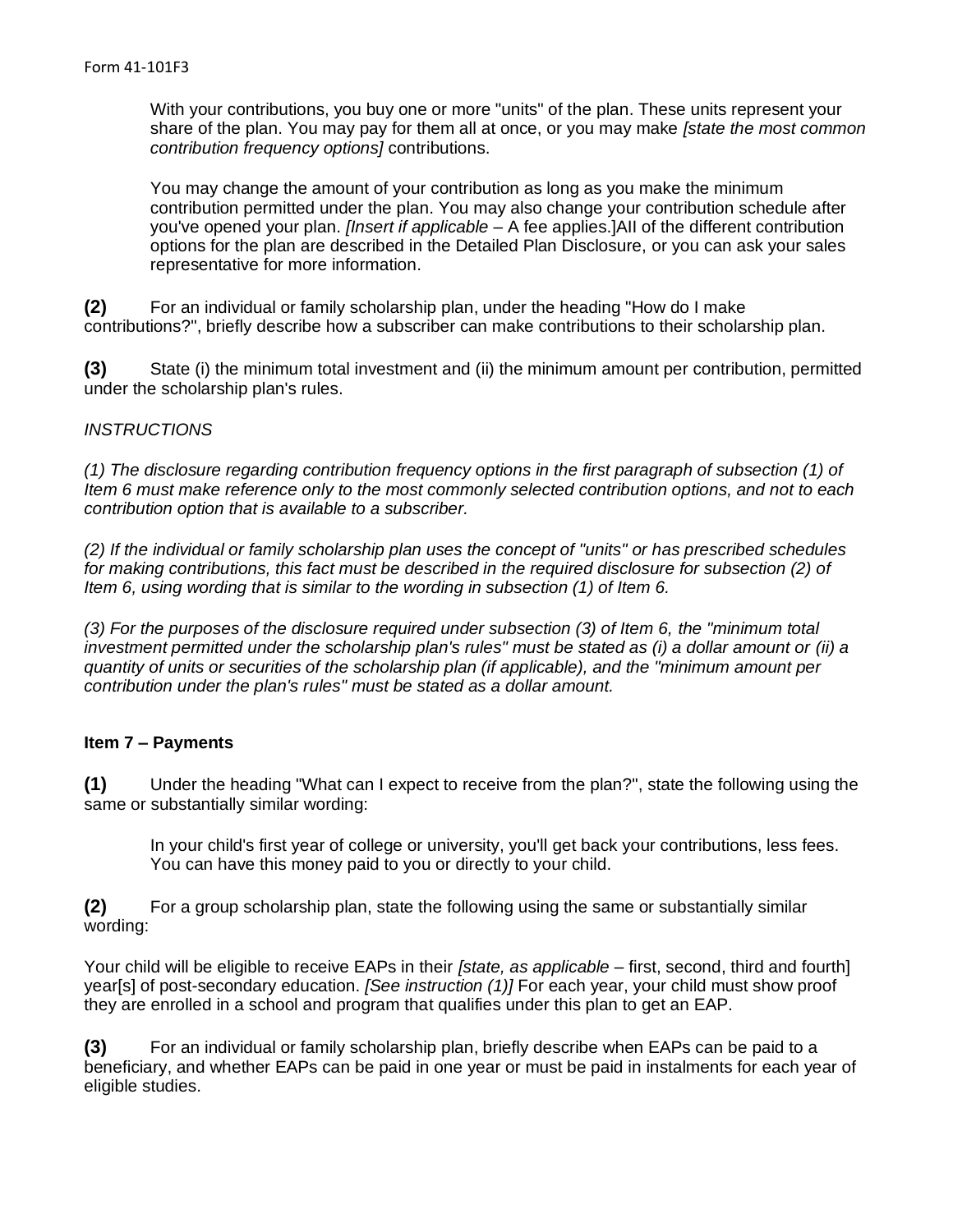**(4)** State the following, in a separate paragraph:

EAPs are taxed in the child's hands.

### *INSTRUCTIONS*

*(1) If the group scholarship plan has multiple options for paying EAPs, disclose the other options in the disclosure in subsection (2) of Item 7, using a similar format.*

*(2) For the disclosure in subsection (3) of Item 7, the format set out for the disclosure in section (2) must be used.*

# <span id="page-13-0"></span>**Item 8 – Risks**

**(1)** Under the heading "What are the risks?", state the following using the same or substantially similar wording:

If you do not meet the terms of the plan, you could lose some or all of your investment. Your child may not receive their EAPs.

**(2)** For a group scholarship plan, state the following using the same or substantially similar wording:

You should be aware of five things that could result in a loss:

- **1. You leave the plan before the maturity date.** People leave the plan for many reasons. For example, if their financial situation changes and they can't afford their contributions. If your plan is cancelled more than 60 days from signing your contract, you'll lose part of your contributions to sales charges and fees. You'll also lose the earnings on your investment and your government grants will be returned to the government.
- **2. You miss contributions.** If you want to stay in the plan, you'll have to make up the contributions you missed. You'll also have to make up what the contributions would have earned if you had made them on time. This could be costly.

If you have difficulty making contributions, you have options. You can reduce or suspend your contributions, transfer to another of our plans or to an RESP offered by a different provider, or cancel your plan. Restrictions and fees apply. Some options will result in a loss of earnings and government grants. *[Insert if applicable –* If you miss a contribution and don't take any action within *[insert the number of months]*  months, we may cancel your plan].

- **3. You miss or your child misses a deadline.** This can limit your options later on. You could also lose the earnings on your investment. Two of the key deadlines for this plan are:
	- Maturity date *–* the deadline for making changes to your plan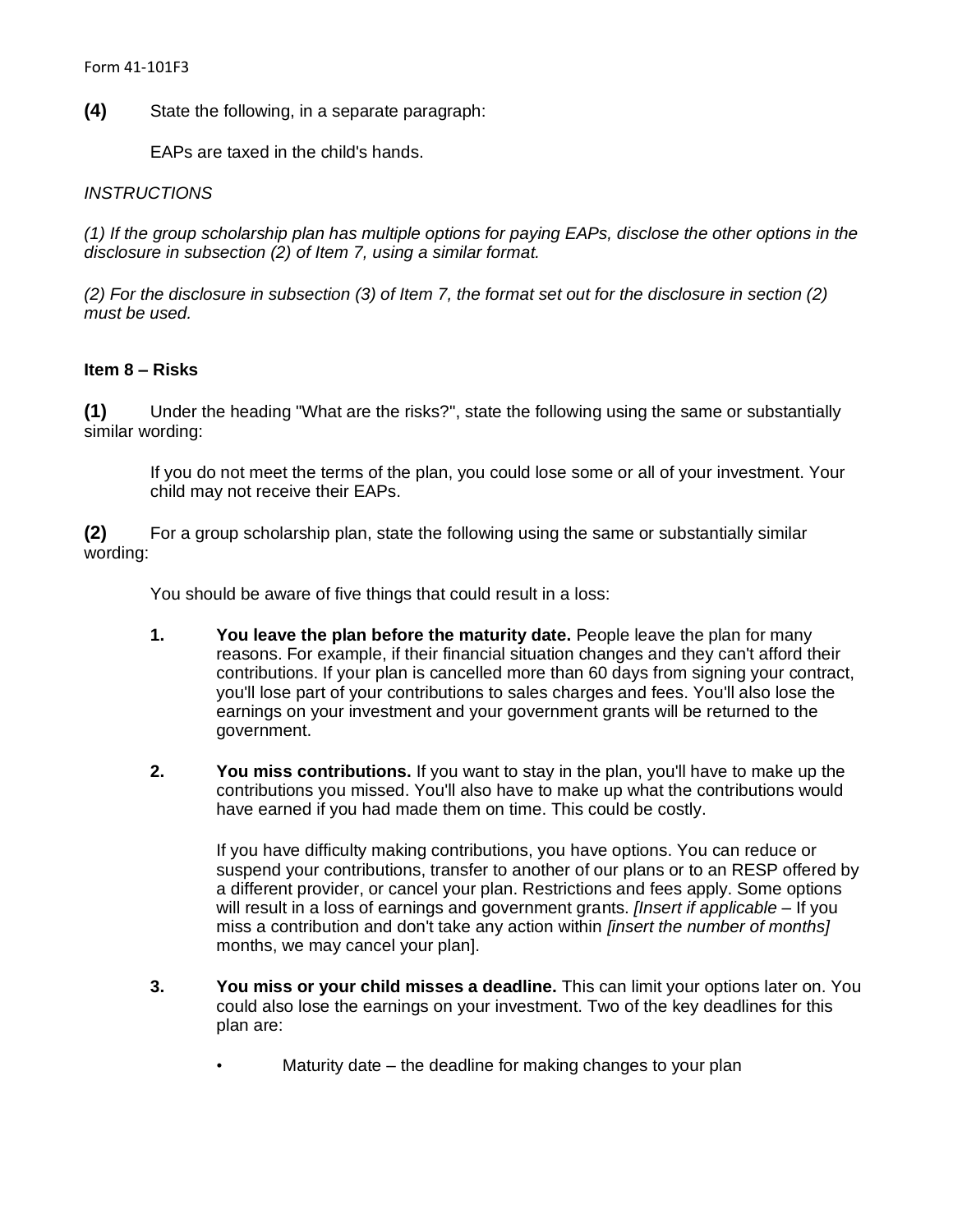You have until the maturity date to make changes to your plan. This includes switching the plan to a different child, changing the maturity date if your child wants to start their program sooner or later than expected, and transferring to another RESP. Restrictions and fees apply.

• *[Insert date] –* the EAP application deadline

If your child qualifies for an EAP, he or she must apply by *[insert date]* before each year of eligible studies to receive a payment for that year. Otherwise, your child may lose this money.

- **4. Your child doesn't go to a qualifying school or program.** For example, *[State the types of programs or institutions that generally do not qualify for EAPs under the plan]*  don't qualify for EAPs under this plan. *[Insert, if applicable –*Under this plan, fewer programs will qualify for an EAP than would otherwise qualify under the government's rules for RESPs. See the Detailed Plan Disclosure for more information.] If your child will not be going to a qualifying school or program under this plan, you have the option to name another child as beneficiary, transfer to another of our plans or to an RESP offered by a different provider, or cancel your plan. Restrictions and fees apply. Some options can result in a loss of earnings and government grants.
- **5. Your child doesn't complete their program.** Your child may lose some or all of their EAPs if he or she takes time off from their studies, does not complete all required courses in a year or changes programs. *[Insert if applicable –* In some cases, your child may be able to defer an EAP for up to *[insert number of years]* year[s]]. *[Insert, if applicable –* Deferrals are at our discretion.]

**(3)** For an individual or family scholarship plan, list no more than 5 situations that could result in a loss of earnings in the scholarship plan for subscribers or EAPs for the beneficiary. Briefly describe the losses that could result in these outcomes as well as some options to mitigate this loss.

**(4)** State the following, in bold type:

**If any of these situations arise with your plan, contact us or speak with your sales representative to better understand your options to reduce your risk of loss.**

#### *INSTRUCTIONS*

*(1) For an individual or family scholarship plan, the disclosure required in subsection (3) of Item 8 must include the following situations: a subscriber leaving a scholarship plan before it matures, a beneficiary*  failing to enrol in a qualifying school or program, and the subscriber or beneficiary failing to meet the *scholarship plan's key deadlines.*

*(2) If the individual or family scholarship plan uses the concept of units paid for under a fixed contribution schedule, or otherwise requires subscribers to follow a prescribed schedule for making contributions to the scholarship plan, the disclosure required in subsection (3) of Item 8 must also include a situation in which a subscriber misses one or more contributions.*

*(3) The disclosure in subsection (3) of Item 8 must use a similar format and structure as the disclosure required for group scholarship plans in section (2).*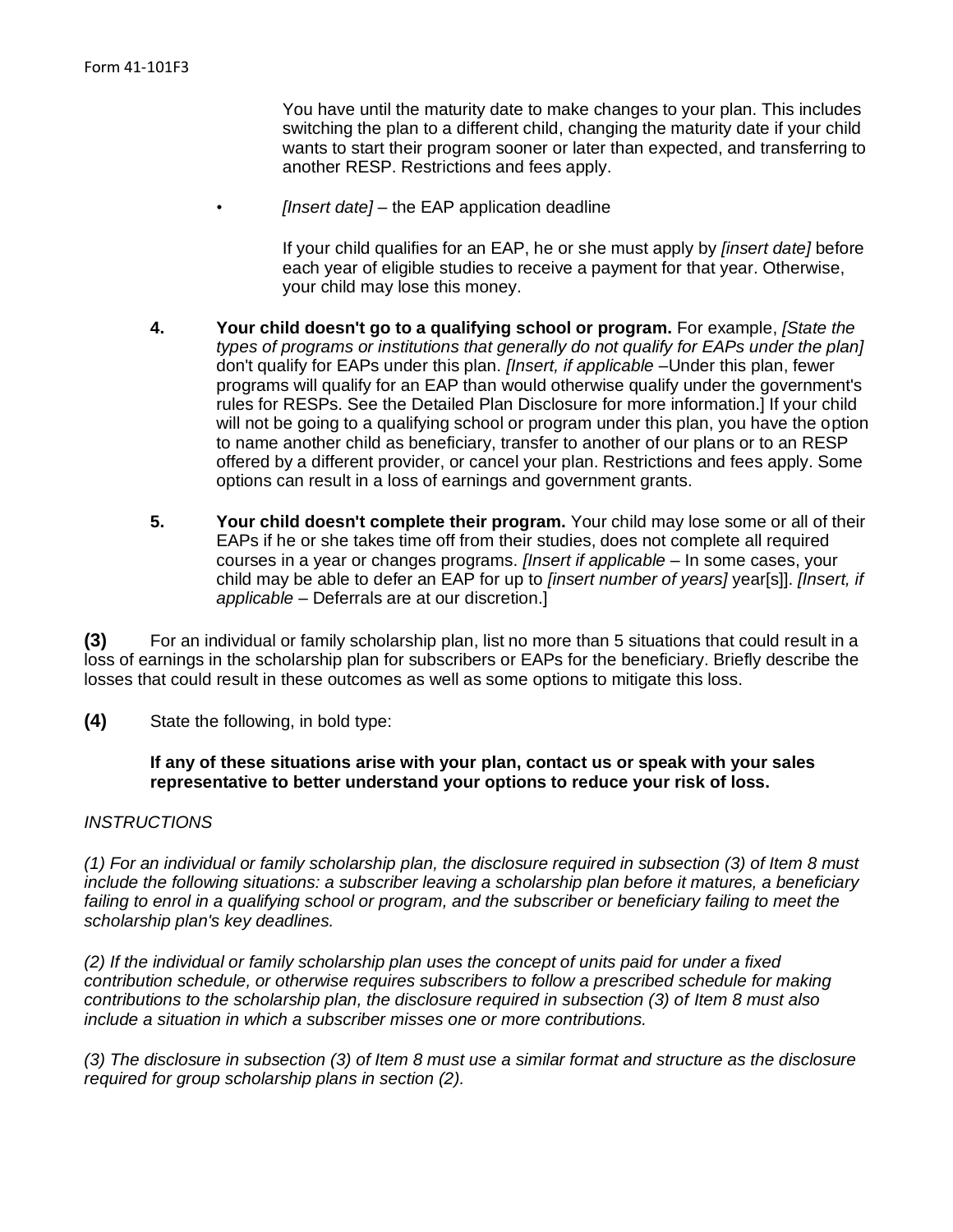### <span id="page-15-0"></span>**Item 9 – Cancellation Rate**

For a group scholarship plan, using the margin of the page, add a sidebar under the heading "What are the risks?", and state the following using the same or substantially similar wording with the title of the sidebar in bold type:

## **Cancellation Rate**

Of the last five beneficiary groups of the [insert name of group scholarship plan] plan to reach maturity, an average of [see the lnstructions]% of the plans in each group were cancelled before their maturity date.

## *INSTRUCTIONS*

*(1) To calculate the average percentage as required under Item 9, do the following:*

- *(a) for each of the last five beneficiary groups in the group scholarship plan to reach maturity, calculate the percentage of scholarship plans in the beneficiary group that were cancelled before their maturity date, and*
- *(b) calculate the simple average of the five percentages calculated pursuant to Instruction 1(a).*

*(2) For a beneficiary group referred to in Instruction (1)(a), calculate the percentage of the scholarship plans in each beneficiary group that were cancelled before their maturity date by dividing x by y, where*

*x = the number of scholarship plans with the same maturity date that were cancelled before maturity, and*

*y = the total number of scholarship plans with the same maturity date, including plans with the same maturity date that were cancelled before maturity.*

*(3) For the purposes of the disclosure required under Item 9, a "plan that was cancelled before maturity" is a scholarship plan that is not eligible to receive a share of the EAP account as at the maturity date because the total contributions required by the subscriber's contract have not been made by the maturity date. The number of scholarship plans with the same maturity date that did not reach maturity will be the difference between the total number of scholarship plans with the same maturity date and the number of scholarship plans that matured.*

*(4) Subject to Instruction (6), the number of scholarship plans with the same maturity date consists of*  every scholarship plan sold to subscribers who selected the same maturity date, including scholarship *plans that were cancelled or transferred before maturity.*

*(5) For the purposes of calculating the percentage of scholarship plans in a beneficiary group that were cancelled before maturity, a scholarship plan whose subscriber changed the maturity date to an earlier*  date is considered to have the earlier maturity date and must be included in the calculations for the *beneficiary group with the earlier maturity date. Similarly, a scholarship plan whose subscriber changed the maturity date to a later date is considered to have the later maturity date and must be included in the calculations for the beneficiary group with the later maturity date.*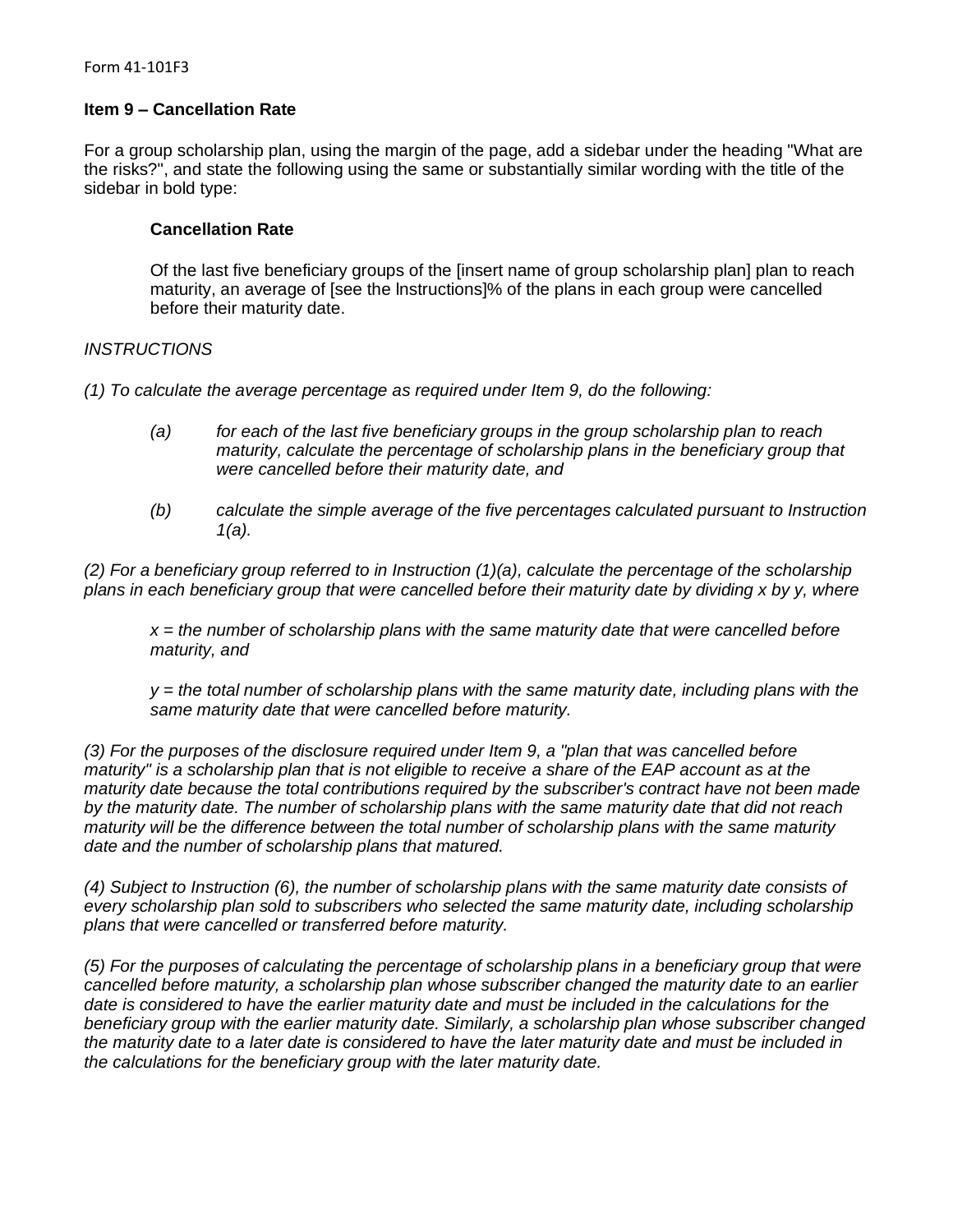*(6) Do not include a plan in the calculation of x or y under Instruction (2) if the subscriber withdrew from their scholarship plan within 60 days of the signing the contract to open the scholarship plan and received back all of their contributions and fees paid.*

### <span id="page-16-0"></span>**Item 10 – Costs**

**(1)** Under the heading "How much does it cost?", provide information, in the form of the following tables, about the fees and expenses of the scholarship plan. Introduce the tables using the following wording or wording that is the same or substantially similar:

There are costs for joining and participating in the plan. The following tables show the fees and expenses of the plan. *[Insert, if applicable –* The fees and expenses of this plan are different than the other plans we offer.]

#### **Fees you pay**

These fees are deducted from the money you put in the plan. They reduce the amount that gets invested in your plan, which will reduce the amount available for EAPs.

| Fee                                                               | What you pay | What the fee is for                                                                                                  | Who the fee is paid to  |
|-------------------------------------------------------------------|--------------|----------------------------------------------------------------------------------------------------------------------|-------------------------|
| Sales charge                                                      |              | [Specify amount] This is the commission for [Insert name of entity]<br>selling your plan                             |                         |
| Account maintenance <i>[Specify amount]</i><br>fee                |              | [Specify the purpose of the [Insert name of entity]<br>fee <sub>l</sub>                                              |                         |
| [Insert if applicable - [Specify amount]<br>Insurance<br>Premium] |              | This is for insurance that<br>makes sure your<br>contributions continue if<br>you die or become totally<br>disabled. | [Insert name of entity] |

#### **Fees the plan pays**

You don't pay these fees directly. They're paid from the plan's earnings. These fees affect you because they reduce the plan's returns, which reduces the amount available for EAPs.

| Fee                         | What the plan<br>pays | What the fee is for                                  | Who the fee is paid to         |
|-----------------------------|-----------------------|------------------------------------------------------|--------------------------------|
| Administrative fee          |                       | [Specify amount] This is for operating your<br>plan. | [insert name of entity]        |
| Portfolio<br>management fee | [Specify amount]      | This is for managing the<br>plan's investments.      | <i>[insert name of entity]</i> |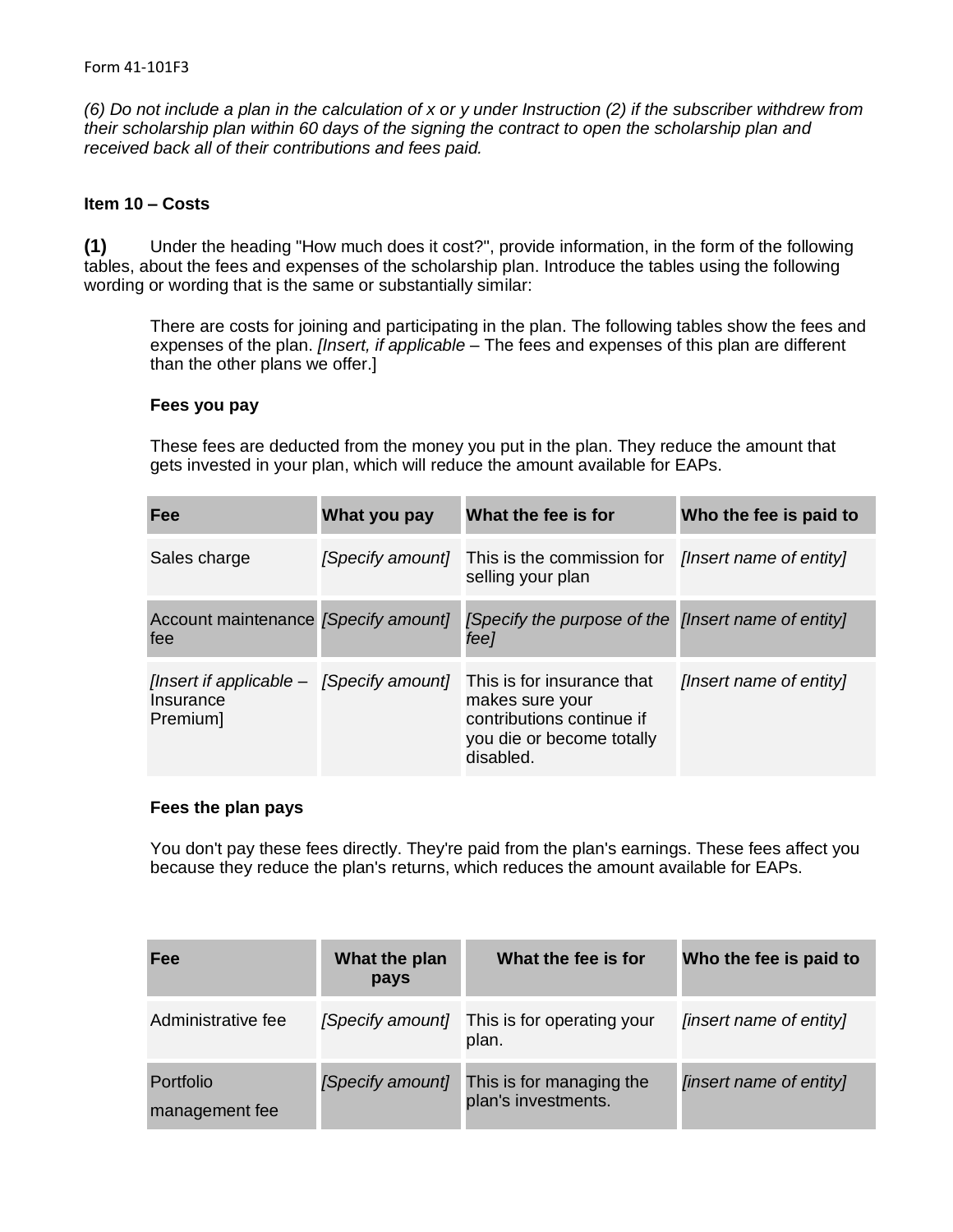| Custodian fee                   |                  | [Specify amount] This is for holding the<br>plan's investments in trust.                                                                                                                    | [Insert name of entity] |
|---------------------------------|------------------|---------------------------------------------------------------------------------------------------------------------------------------------------------------------------------------------|-------------------------|
| Independent review<br>committee | [Specify amount] | This is for the services of<br>the plan's independent<br>review committee. The<br>committee reviews conflict<br>of interest matters between<br>the investment fund<br>manager and the plan. | [Insert name of entity] |

**(2)** If the sales charge listed in the "Fees you pay" table required by subsection (1) is deducted from contributions at a higher rate in the early period of participating in the scholarship plan, add a sidebar under the heading "How much does it cost", using the margin of the page adjacent to the table titled "Fees you pay", and state the following using the same or substantially similar wording with the title of the sidebar in bold type:

#### **Paying off the sales charge**

If, for example, you buy one unit of the plan on behalf of your newborn child, and you commit to paying for that unit by making monthly contributions until your plan's maturity date, then, based on how the sales charge is deducted from your contributions, it will take *[insert number of months]* months to pay off the sales charge. During this time, *[insert percentage]%* of your contributions will be invested in the plan.

**(3)** Using the margin of the page adjacent to the table titled "Fees the plan pays", add a sidebar under the heading "How much does it cost?", and state the following using the same or substantially similar wording with the title of the sidebar in bold:

#### **Other fees**

Other fees apply if you make changes to your plan. See page *[specify page number]* in the Detailed Plan Disclosure for details.

# *INSTRUCTIONS*

*(1) The tables must only summarize the most common fees that (i) all subscribers to the scholarship plan are required to pay or (ii) the scholarship plan is required to pay, as applicable. Do not include the entire list of fees required to be disclosed under Items 14.2 and 14.3 of Part C of the Form, or any of the fees required to be disclosed under Item 14.4 and 14.5 of Part C of the Form. Each fee must be listed in a separate row of the applicable table.*

*(2) If there are certain types of fees listed in the tables required under Item 10 above that are not payable, either by subscribers or the scholarship plan, in respect of the scholarship plan described in the Plan Summary, amend the tables as is necessary to reflect that fact.*

*(3) If certain fees listed in the tables required under Item 10 above are normally combined into a single fee payable by either the subscriber or the scholarship plan as applicable, the tables may be amended as is necessary to accurately reflect that fact.*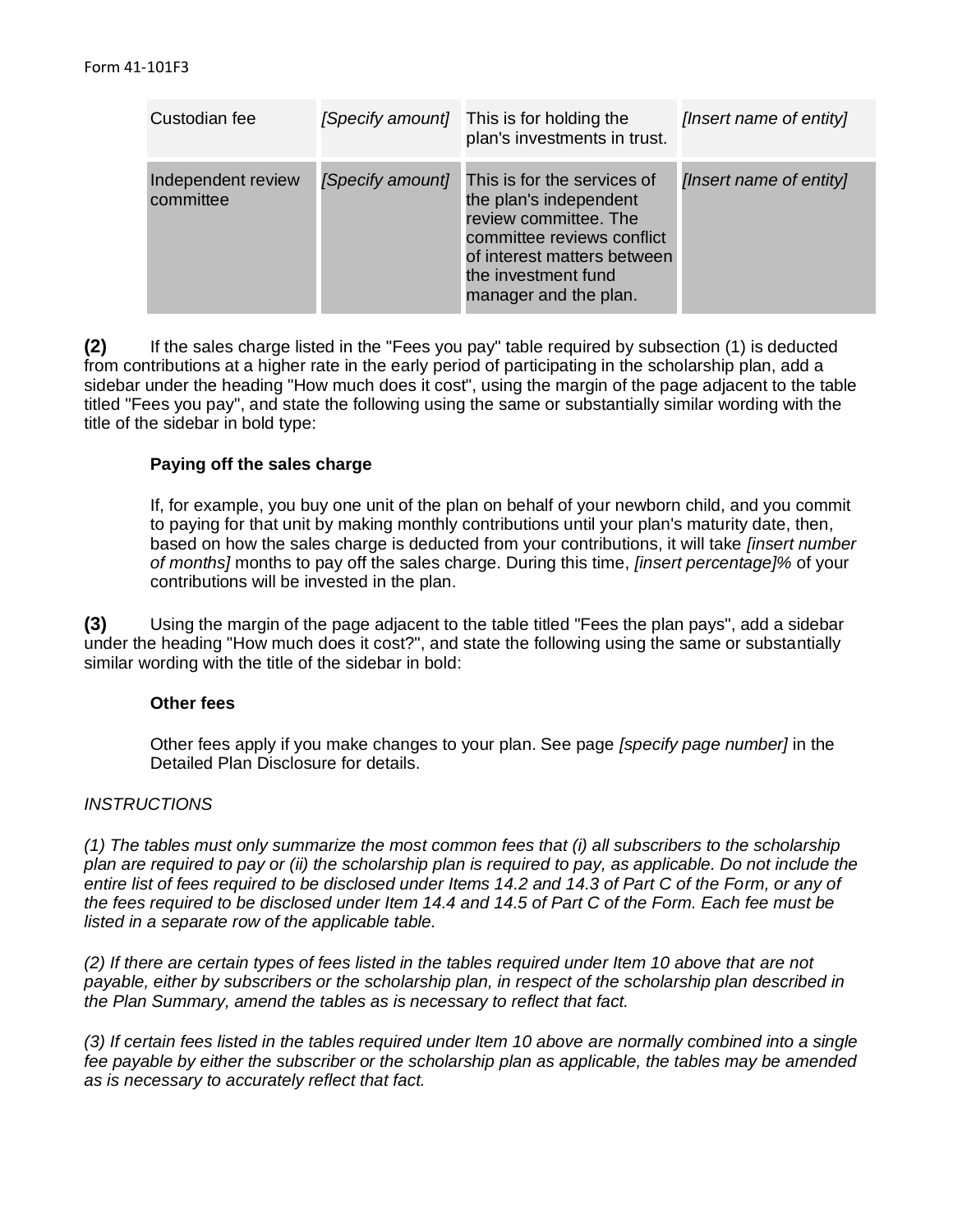*(4) State the amount of each fee listed in the tables. In the table titled "Fees you pay" state the amount(s) in the column titled "What you pay". In the table titled "Fees the plan pays" state the amount(s) in the column titled "What the plan pays". The amount of each fee must be disclosed based on how the fee is calculated. For example, if a particular fee is calculated as a fixed dollar amount per unit, or a fixed amount per year, it must be stated as such. Similarly, if a fee is calculated as a percentage of the scholarship plan's assets, that percentage must be stated. A statement or note that a fee is subject to applicable taxes, such as goods and services taxes or harmonized sales taxes, is permitted, if applicable.*

*(5) For a group scholarship plan or other type of scholarship plan that normally calculates the sales charge payable as a fixed dollar amount linked to the amount of contribution by a subscriber (i.e. x.x x\$ per unit), in addition to stating the fixed amount of sales charge per unit as required under Instruction (3), the disclosure of the amount of the sales charge in the table titled "Fees you pay" in the column titled "What you pay" must also be expressed as a percentage of the cost of a unit of the scholarship plan. If the total cost of a unit of the scholarship plan varies depending on the contribution option or frequency selected, the percentage sales charge must be expressed as a range, between the lowest and the highest percentage of the unit cost the sales charge can represent, based on the different contribution options available to subscribers under the scholarship plan. This must be calculated as follows: (i) divide the sales charge per unit by the contribution option that has the highest total cost per unit, and (ii) divide the sales charge per unit by the contribution option that has the lowest total cost per unit. For example, if a scholarship plan calculates its sales charge as \$200/unit, and the total cost per unit for a subscriber can range from \$1000 to \$5000 (based on the different options available to subscribers), the percentage range of the sales charge disclosed in the table would be 4% (200/5000) to 20% (200/1000). The disclosure in the table must also state that the exact percentage of the sales charge per unit for a subscriber will depend on the contribution option selected for contributing to the scholarship plan and how old their beneficiary is at the time they open the scholarship plan.*

*(6) For the table titled "Fees you pay", in the column titled ""What you pay" describe how the fee is deducted from contributions if the amount deducted from each contribution is not the same. For example, if deductions for sales charges are not made from each contribution at a constant rate for the duration of a subscriber's investment in the scholarship plan or the duration for which contributions are required to be made if it is less than the scholarship plan's duration, describe the amounts from contributions that are deducted for sales charges.*

*(7) In both tables, in the column titled "What the fee is for" provide a concise explanation of what the fee is used for, using the same or substantially similar wording provided above in the tables.*

*(8) In both tables, in the column titled "Who the fee is paid to", state the name of the entity to which the fee is paid, e.g. the investment fund manager, the portfolio manager, the principal distributor or dealer, the foundation, etc.*

*(9) For the table titled "Fees the plan pays", the independent review committee fee must be disclosed as the total dollar amount paid in connection with the independent review committee for the most recently completed financial year of the scholarship plan.*

*(10) Disclosure of insurance premiums in the "Fees you pay" table is permitted only if the scholarship plan requires a subscriber to purchase insurance coverage in a jurisdiction in which the scholarship plan's securities are being distributed. If the scholarship plan's rules only require insurance coverage to be purchased by subscribers in some, but not all jurisdictions in which the scholarship plan's securities are distributed, then include disclosure stating the jurisdictions in which the scholarship plan requires subscribers to purchase insurance, under the heading titled "What the fee is for" in that table.*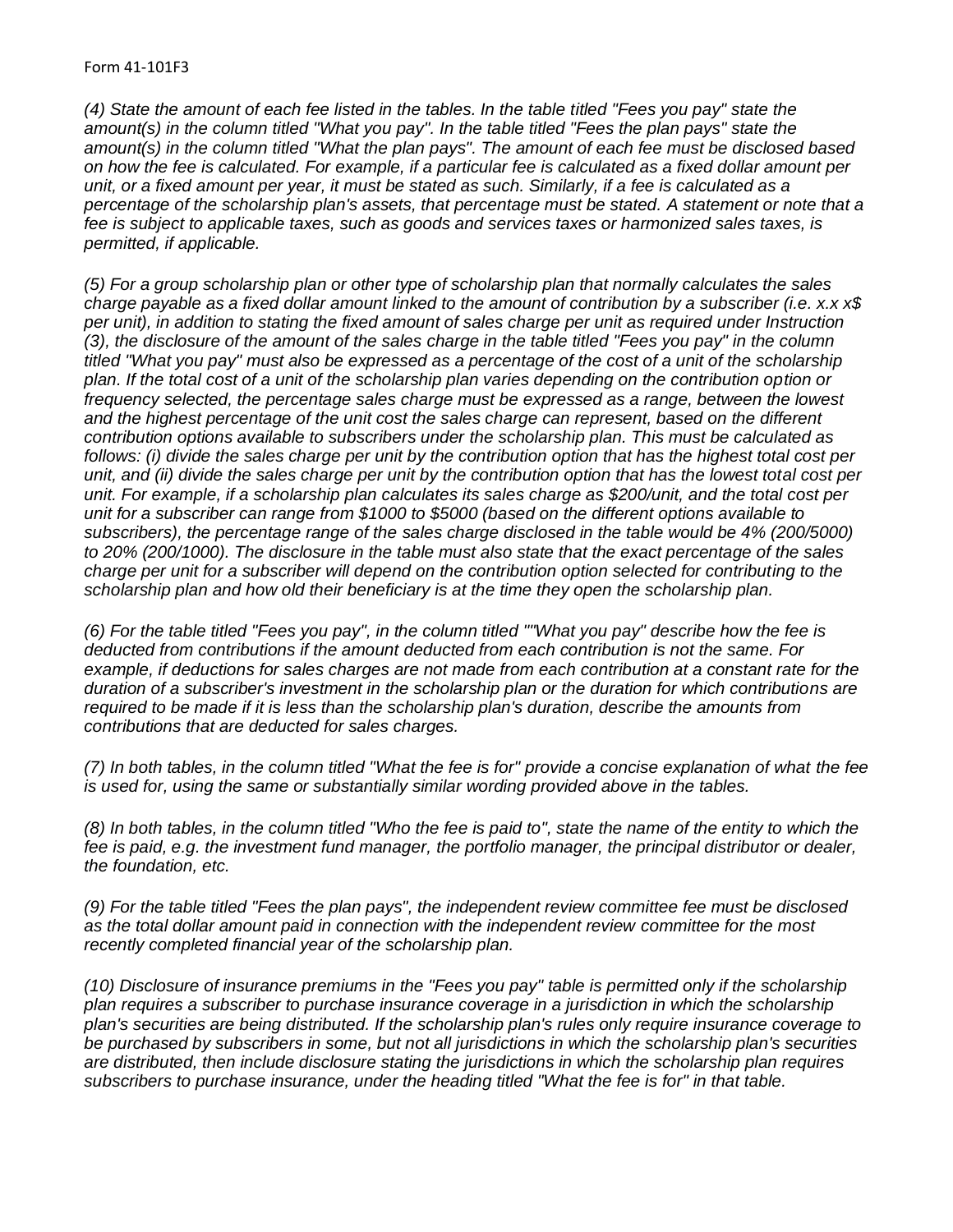*(11) The disclosure required under subsection (2) of Item 10 must be based on the following assumptions: (i) the beneficiary is a newborn, (ii) the subscriber is purchasing one unit of the scholarship plan, (iii) the subscriber has agreed to a monthly contribution schedule with contributions payable until the scholarship plan's maturity date, and (iv) all of the mandatory fees that are normally deducted from a subscriber's contributions are deducted during the relevant period.*

*(12)For the disclosure required in subsection (2) of Item 10, if the scholarship plan does not offer units but uses a similar method for deducting sales charges as is described under subsection (2) of Item 10, the wording may be amended as is necessary to properly reflect the scholarship plan's features.*

*(13) The "Other fees" sidebar required under subsection (3) of Item 10 refers to fees for specific transactions, such as changing a beneficiary, that are described in the table titled "Transaction Fees" in Item 14.4 of Part C of the Form.*

#### <span id="page-19-0"></span>**Item 11 – Guarantees**

Under the heading "Are there any guarantees?", state the following using the same or substantially similar wording:

We cannot tell you in advance if your child will qualify to receive any payments from the plan or how much your child will receive. We do not guarantee the amount of any payments or that the payments will cover the full cost of your child's post-secondary education.

Unlike bank accounts or GICs, investments in scholarship plans are not covered by the Canada Deposit Insurance Corporation or any other government insurer.

#### <span id="page-19-1"></span>**Item 12 – For More Information**

**(1)** Under the sub-heading "For more information", state the following using the same or substantially similar wording:

The Detailed Plan Disclosure delivered with this Plan Summary contains further details about this plan, and we recommend you read it. You may also contact *[insert name of investment fund manager]* or your sales representative for more information about this plan.

**(2)** State the name, address and toll-free telephone number of the investment fund manager of the plan and, if applicable, state the e-mail address and website of the investment fund manager of the plan.

# <span id="page-19-2"></span>**Part B – Detailed Plan Disclosure – General Information**

# <span id="page-19-3"></span>**Item 1 – Cover Page Disclosure**

#### <span id="page-19-4"></span>**Preliminary Prospectus Disclosure**

**1.1** A preliminary prospectus must have printed in red ink and in italics at the top of the cover page of the Detailed Plan Disclosure immediately above the disclosure required in section 1.2 the following: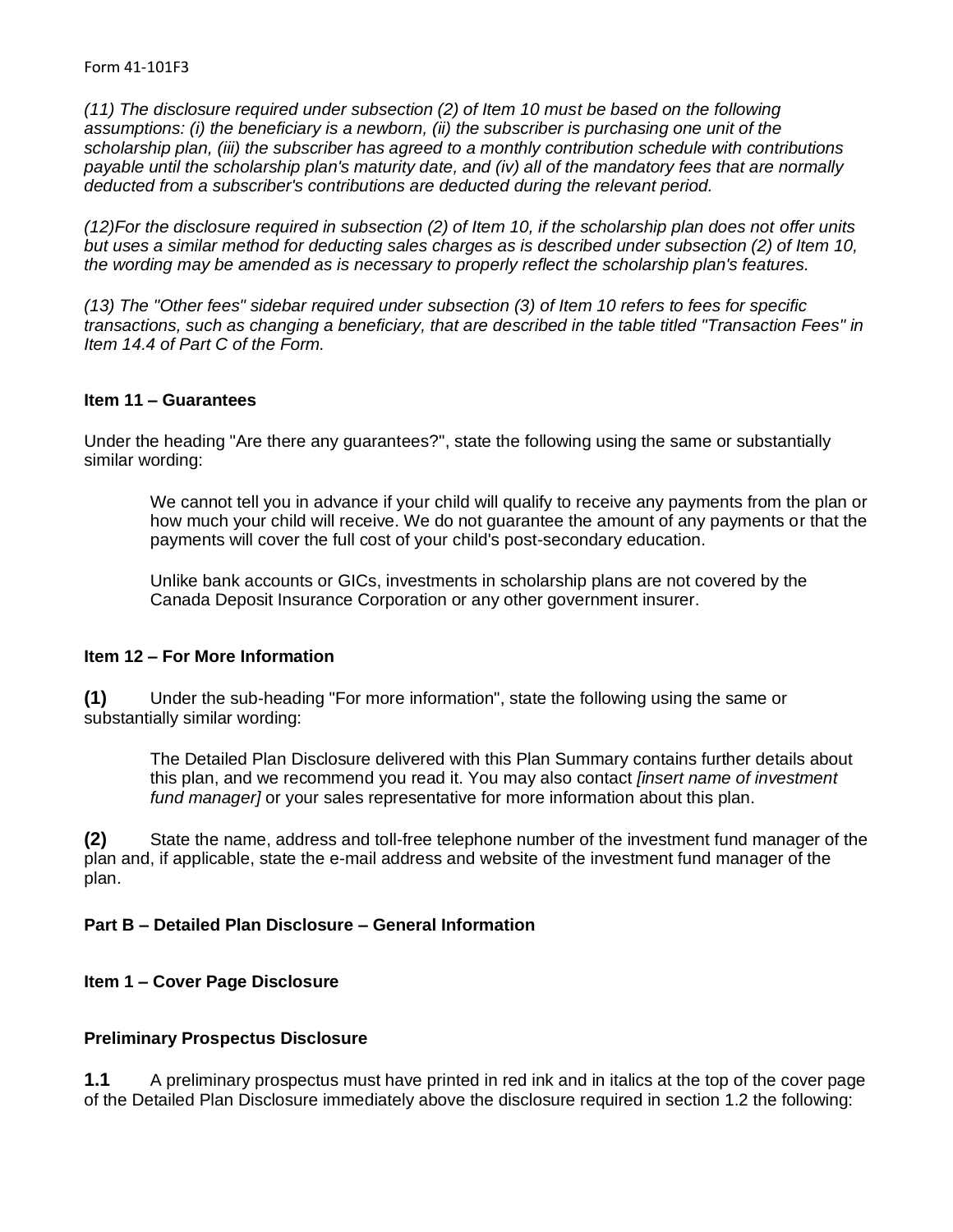*A copy of this preliminary prospectus has been filed with the securities regulatory authorit[y/ies] in [insert, as applicable the names of the provinces and territories of Canada] but has not yet become final for the purpose of the sale of securities. Information contained in this preliminary prospectus may not be complete and may have to be amended. The securities may not be sold until a receipt for the prospectus is obtained from the securities regulatory authorit[y/ies].*

## *INSTRUCTION*

*A scholarship plan must complete the bracketed information by:*

- *(a) inserting the names of each jurisdiction in which the scholarship plan intends to offer securities under the prospectus,*
- *(b) stating that the filing has been made in each of the provinces of Canada or each of the provinces and territories of Canada, or*
- *(c) identifying the filing jurisdictions by exception (i.e., every province of Canada or every province and territory of Canada, except [insert excluded jurisdictions]).*

#### <span id="page-20-0"></span>**Required Statement**

**1.2** State in italics at the top of the cover page the following:

*No securities regulatory authority has expressed an opinion about these securities and it is an offence to claim otherwise.*

#### <span id="page-20-1"></span>**Basic Disclosure about the Distribution**

**1.3 (1)** State the following immediately below the disclosure required under sections 1.1 and 1.2:

#### *[Insert as applicable –* PRELIMINARY/ PRO FORMA] PROSPECTUS CONTINUOUS OFFERING DETAILED PLAN DISCLOSURE

*[Insert Date]*

*[Insert Name of Scholarship Plan(s)]*

*[State the type of securities qualified for distribution under the prospectus, and the price per security or minimum subscription amount]*

**(2)** State the following:

*[Insert, as applicable –* This/These] investment fund[s] *[insert, as applicable –* is a/are] scholarship plan[s] that *[Insert, as applicable –* is/are] managed by *[state the name of the investment fund manager of the scholarship plan].*

*INSTRUCTION*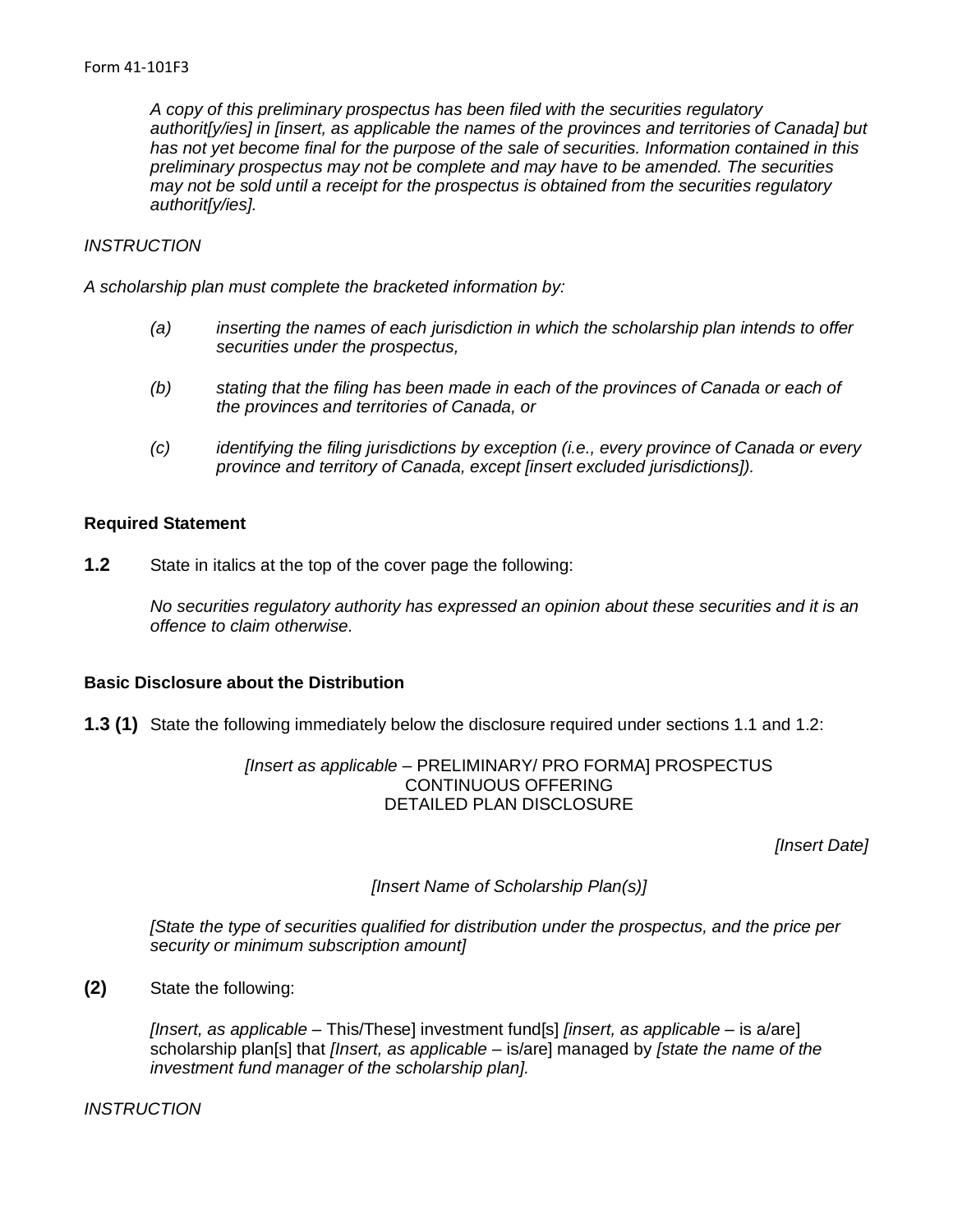#### Form 41-101F3

<span id="page-21-0"></span>*Write the date in full with the name of the month in words. A pro forma prospectus does not have to be dated, but may reflect the anticipated date of the prospectus.*

### **Item 2 – Inside Cover Page**

### <span id="page-21-1"></span>**Introduction**

**2.1** Starting on a new page on the inside cover page under the heading "Important information to know before you invest", include an introduction to the information provided in response to sections 2.2, 2.3, and 2.4 of this Part using the following wording:

The following is important information you should know if you are considering an investment in a scholarship plan.

#### <span id="page-21-2"></span>**No Social Insurance Number**

**2.2** Under the sub-heading "No social insurance number = No government grants, no tax benefits", state the following using the same or substantially similar wording with the last paragraph in bold type:

We need social insurance numbers for you and each child named as a beneficiary under the plan before we can register your plan as a Registered Education Savings Plan (RESP). The *Income Tax Act* (Canada) won't allow us to register your plan as an RESP without these social insurance numbers. Your plan must be registered before it can:

- qualify for the tax benefits of an RESP, and
- receive any government grants.

You can provide the beneficiary's social insurance number after the plan is open. If you don't provide the beneficiary's social insurance number when you sign your contract with us, we'll put your contributions into an unregistered education savings account. During the time your contributions are held in this account, we will deduct sales charges and fees from your contributions as described under "Costs of investing in this plan" in the prospectus. You will be taxed on any income earned in this account.

If we receive the beneficiary's social insurance number within *[insert the number of months – see Instruction (1)]* months of your application date, we'll transfer your contributions and the income they earned to your registered plan.

If we do not receive the social insurance numbers within *[insert number of months – see Instruction (1)]* months of your application date, we'll cancel your plan. You'll get back your contributions and the income earned, less sales charges and fees. Since you pay sales charges up front, you could end up with much less than you put in.

If you don't expect to get the social insurance number for your beneficiary within *[insert number of months – see Instruction (1)]* **months of your application date, you should not enrol or make contributions to the plan.**

## *INSTRUCTIONS*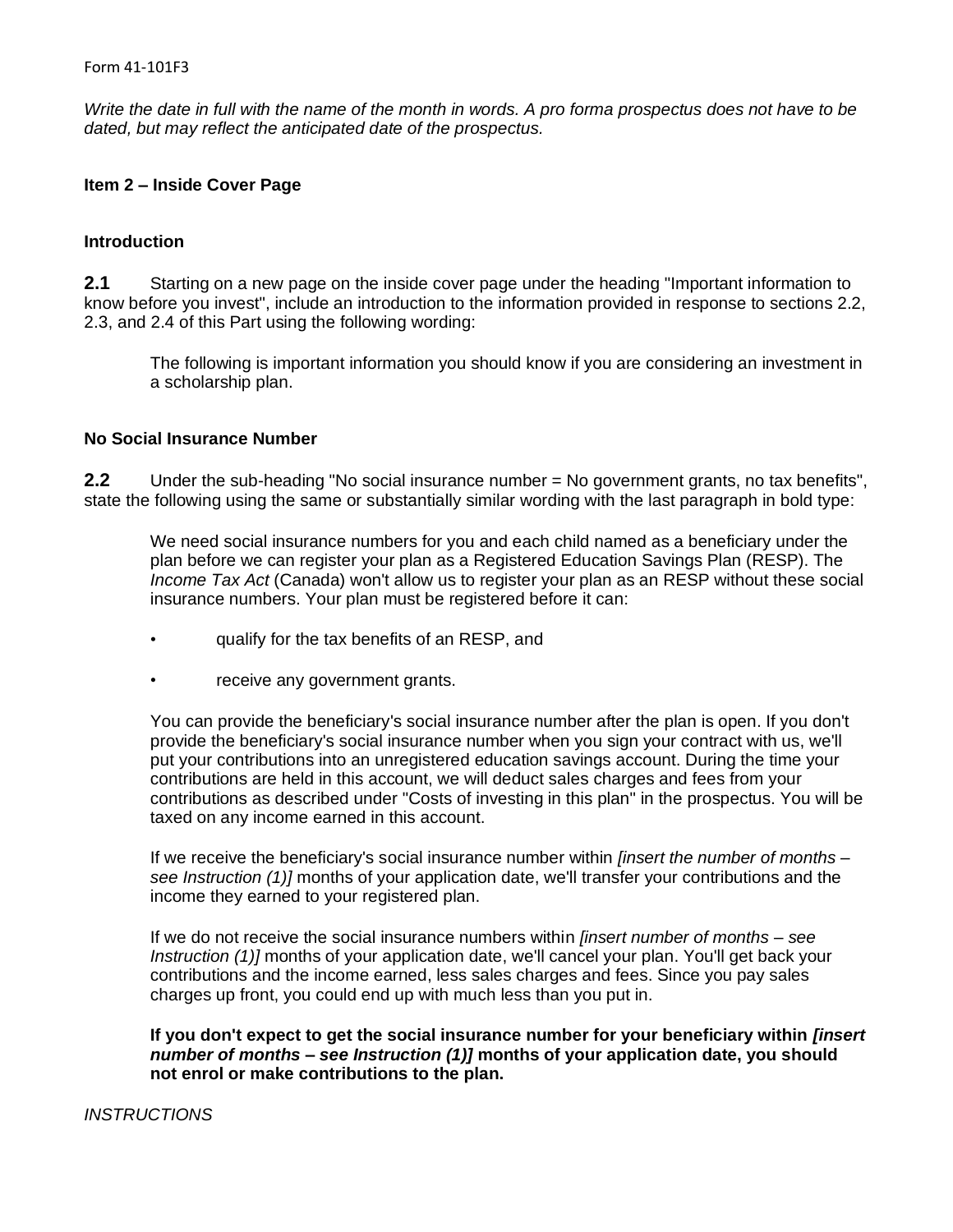*(1) State the maximum number of months after the application date of a subscriber's plan the following which the investment fund manager will cancel the scholarship plan for failure to provide the social insurance numbers required for registering the scholarship plan as an RESP.*

*(2) If the scholarship plan's rules do not permit a subscriber to open the plan or accept contributions*  without the beneficiary's social insurance number, amend the disclosure in this section to reflect that *fact.*

## <span id="page-22-0"></span>**Payments Not Guaranteed**

**2.3 (1)** Following the disclosure required under section 2.2, state the following, on the inside cover page under the sub-heading "Payments not guaranteed", using the same or substantially similar wording:

We cannot tell you in advance if your beneficiary will qualify to receive any educational assistance payments (EAPs) *[insert, if applicable –* or any discretionary payments] from the plan or how much your beneficiary will receive. We do not guarantee the amount of any payments or that they will cover the full cost of your beneficiary's post-secondary education.

**(2)** For a group scholarship plan, under the sub-heading "Payments from group plans depend on several factors", state the following using the same or substantially similar wording:

The amount of the EAPs from a group plan will depend on how much the plan earns and the number of beneficiaries in the group who do not qualify for payments.

**(3)** If the scholarship plan provides for any discretionary payments, immediately following the disclosure required under subsection 2.3(1) or 2.3(2), as applicable, list the discretionary payments that may be provided and state the following using the same or substantially similar wording with the first sentence in bold type:

**Discretionary payments are not guaranteed.** You must not count on receiving a discretionary payment. The *[insert the name of the entity funding the discretionary payment]*  decides if it will make a payment in any year and how much the payment will be. If the *[insert the name of the entity funding the discretionary payment]* makes a payment, you may get less than what has been paid in the past.

**(4)** Under the sub-heading "Understand the risks", state the following using the same or substantially similar wording in bold type:

**If you withdraw your contributions early or do not meet the terms of the plan, you could lose some or all of your money. Make sure you understand the risks before you invest. Carefully read the information found under "Risks of investing in a scholarship plan" and "Risks of investing in this plan" in this Detailed Plan Disclosure.**

#### <span id="page-22-1"></span>**Withdrawal and Cancellation Rights**

**2.4** Under the sub-heading "If you change your mind", state the following using the same or substantially similar wording with the last two sentences in bold type: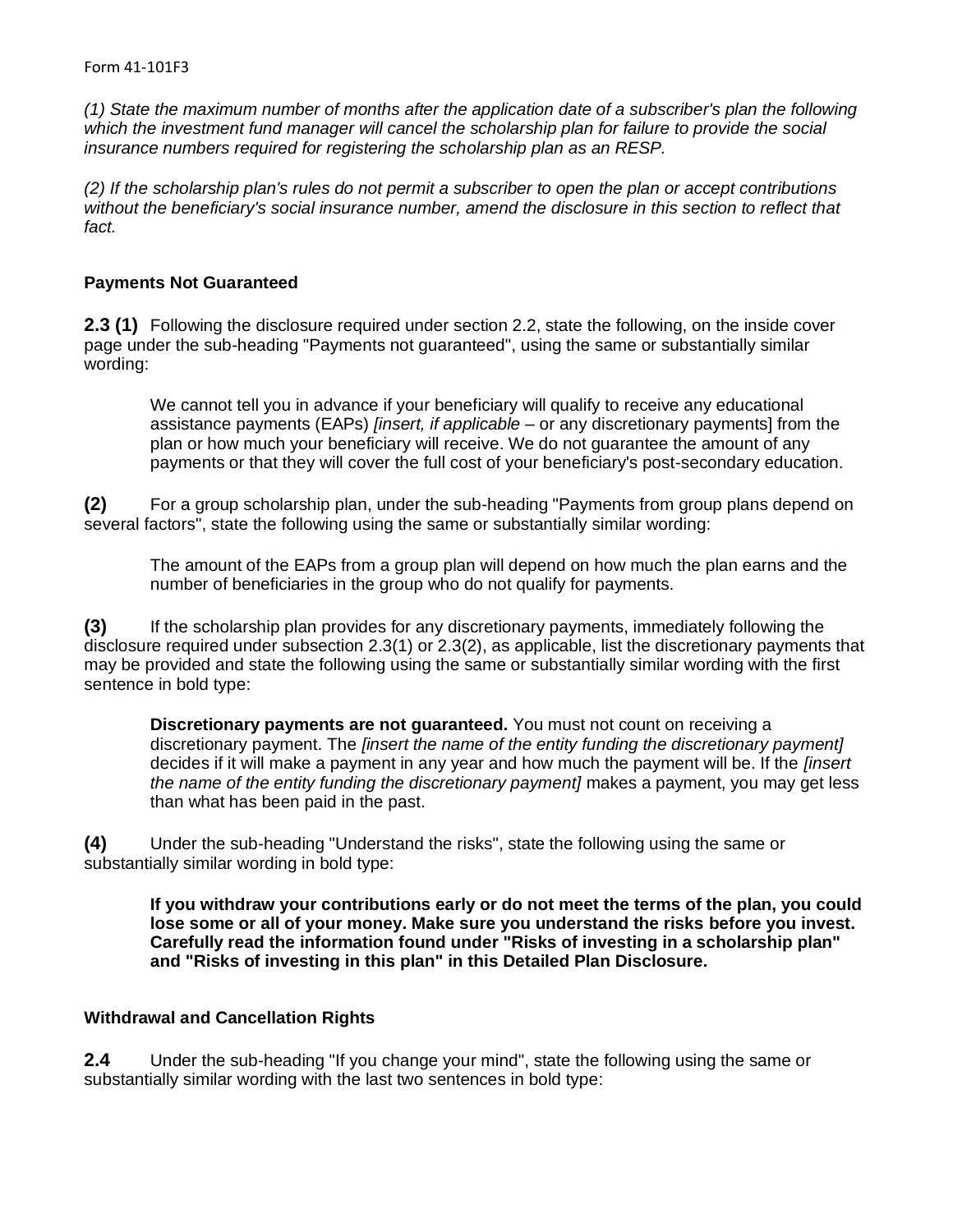You have up to 60 days after signing your contract to withdraw from your plan and get back all of your money.

If you (or we) cancel your plan after 60 days, you'll get back your contributions, less sales charges and fees. You will lose the earnings on your money. Your government grants will be returned to the government. **Keep in mind that you pay sales charges up front. If you cancel your plan in the first few years, you could end up with much less than you put in.**

# <span id="page-23-0"></span>**Item 3 – Table of Contents**

## <span id="page-23-1"></span>**Table of Contents**

**3.1 (1)** Include a table of contents.

**(2)** Begin the table of contents on a new page.

**(3)** Include in the table of contents, under the heading "Specific information about our plan[s]", a list of all of the scholarship plans offered under the prospectus, with a reference to the page numbers where the plan-specific information about each scholarship plan required to be provided under Part C of this Form can be found.

## <span id="page-23-2"></span>**Item 4 – Introduction and Glossary**

#### <span id="page-23-3"></span>**Introduction and Documents Incorporated by Reference**

**4.1 (1)** On a new page or immediately after the table of contents, under the heading "Introduction", incorporate by reference the following documents in the prospectus by using the following wording or wording that is substantially similar:

This Detailed Plan Disclosure contains information to help you make an informed decision about investing in our scholarship plan[s] and to understand your rights as an investor. It describes the plan[s] and how [it/they] work[s], including the fees you pay, the risks of investing in a plan and how to make changes to your plan. It also contains information about our organization. The prospectus is comprised of both this Detailed Plan Disclosure and each Plan Summary that was delivered with it.

You can find additional information about the plan[s] in the following documents:

- the plan's most recently filed annual financial statements,
- any interim financial reports filed after the annual financial statements, and
- the most recently filed annual management report of fund performance.

These documents are incorporated by reference into the prospectus. That means they legally form part of this document just as if they were printed as part of this document.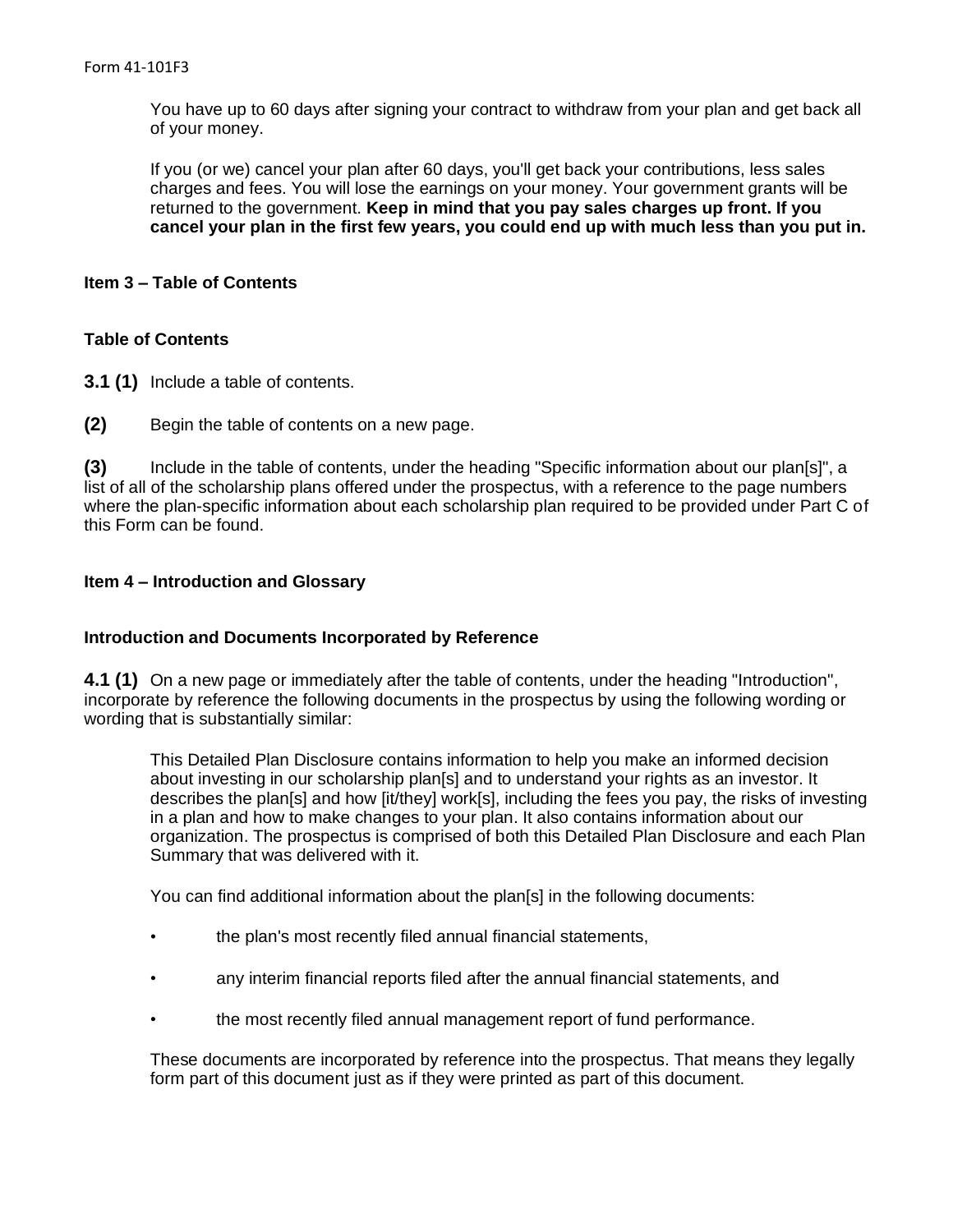You can get a copy of these documents at no cost by calling us at *[insert the toll-free telephone number or telephone number where collect calls are accepted]* or by contacting us at *[insert the scholarship plan's e-mail address].*

*[Insert if applicable –* You'll also find these documents on our website at *[insert the scholarship plan's website address]].*

These documents and other information about the plan[s] are also available at [www.sedar.com.](http://www.sedar.com/)

**(2)** State that any documents of the type described in subsection 4.1(1) above, if filed by the scholarship plan after the date of the prospectus and before the termination of the distribution, are deemed to be incorporated by reference in the prospectus.

<span id="page-24-0"></span>**(3)** Include a description of each of the documents referred to in subsection 4.1(1) above and briefly explain the importance each document.

#### **Terms Used in the Prospectus**

**4.2** Under the heading "Terms used in this prospectus", provide the following list of defined terms using the same or substantially similar wording:

In this document, "we", "us" and "our" refer to *[name of entities involved in the administration and distribution of scholarship plan securities].* "You" refers to potential investors, subscribers and beneficiaries.

The following are definitions of some key terms you will find in this prospectus:

**Accumulated income payment (AIP):** the earnings on your contributions and/or government grants that you may get from your plan if your beneficiary does not pursue post-secondary education and you meet certain conditions set by the federal government or by the plan.

**AIP:** see Accumulated income payment.

**Application date:** the date you opened your plan with us, which is the date you sign your contract.

**Attrition:** under a group plan, a reduction in the number of beneficiaries who qualify for EAPs in a beneficiary group. See also pre-maturity attrition and post-maturity attrition.

**Beneficiary:** the person you name to receive EAPs under the plan.

**Beneficiary group:** beneficiaries in a group plan who have the same year of eligibility. They are typically born in the same year.

**Contract:** the agreement you enter into with us when you open your education savings plan.

**Contribution:** the amount you pay into a plan. Sales charges and other fees are deducted from your contributions and the remaining amount is invested in your plan.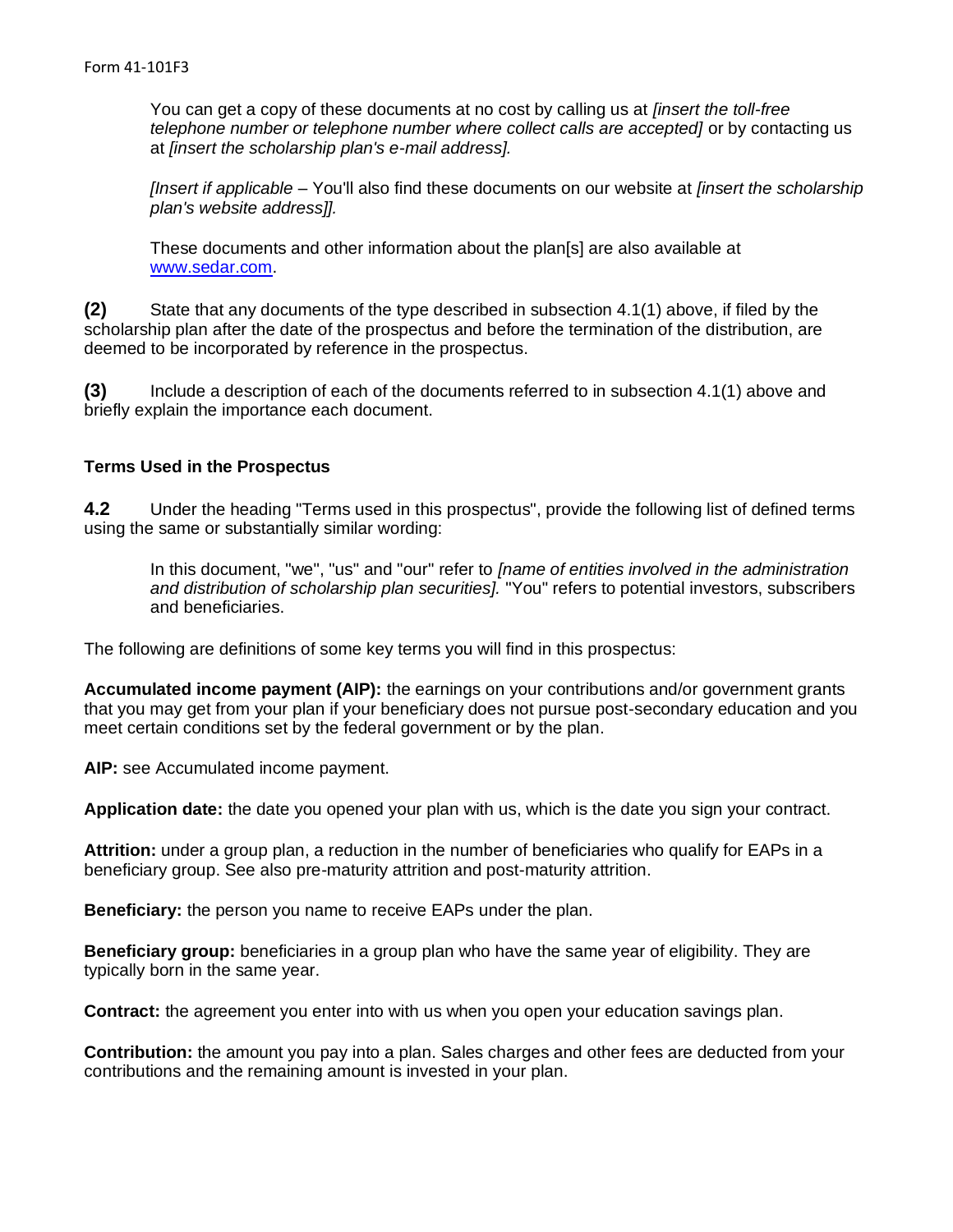**Discretionary payment:** a payment, other than a fee refund, that beneficiaries may receive in addition to their EAPs, as determined by *[insert name of entity funding the discretionary payment]* in its discretion.

**Discretionary payment account:** any account that holds money used to fund discretionary payments to beneficiaries.

**EAP:** see Educational Assistance Payment.

**EAP account:** for group plans, an account that holds the income earned on contributions made by subscribers. There is a separate EAP account for each beneficiary group. An EAP account includes the income earned on contributions of subscribers who have cancelled their plan or whose plan was cancelled by us. The money in this account is distributed to the remaining beneficiaries in the beneficiary group as part of their EAPs.

**Earnings:** any money earned on your (i) contributions and (ii) government grants, such as interest and capital gains. For group plans, it does not include any income earned in the discretionary payment account, such as interest earned on income after the maturity date.

**Educational assistance payment (EAP):** In general, an EAP is a payment made to your beneficiary after the maturity date for eligible studies. An EAP consists of your earnings and your government grants. *[Insert, if the prospectus includes a group scholarship plan –* For a group plan, an EAP consists of your government grants, earnings on your government grants and your beneficiary's share of the EAP account.] EAPs do not include discretionary payments or fee refunds.

**Eligible studies:** a post-secondary educational program that meets the plan's requirements for a beneficiary to receive EAPs.

**Government Grant:** any financial grant, bond or incentive offered by the federal government, (such as the Canada Education Savings Grant, or the Canada Learning Bond), or by a provincial government, to assist with saving for post-secondary education in an RESP.

**Grant contribution room:** the amount of government grant you are eligible for under a federal or provincial government grant program.

**Income:** has the same meaning as Earnings.

**Maturity date:** the date on which the plan matures. In general, it is in the year your beneficiary is expected to enrol in their first year of post-secondary education.

**Plan:** means *[list the name(s) of each of scholarship plan sold under this prospectus], [insert for a multiple prospectus –* each] a scholarship plan that provides funding for a beneficiary's post-secondary education.

**Post-maturity attrition:** under a group plan, a reduction in the number of beneficiaries who qualify for EAPs in a beneficiary group after the maturity date. See also **Attrition.**

**Pre-maturity attrition:** under a group plan, a reduction in the number of beneficiaries who qualify for EAPs in a beneficiary group before the maturity date. See also Attrition.

**Subscriber:** the person who enters into a contract with *[insert legal name of entity entering into contract with subscribers]* to make contributions to a plan.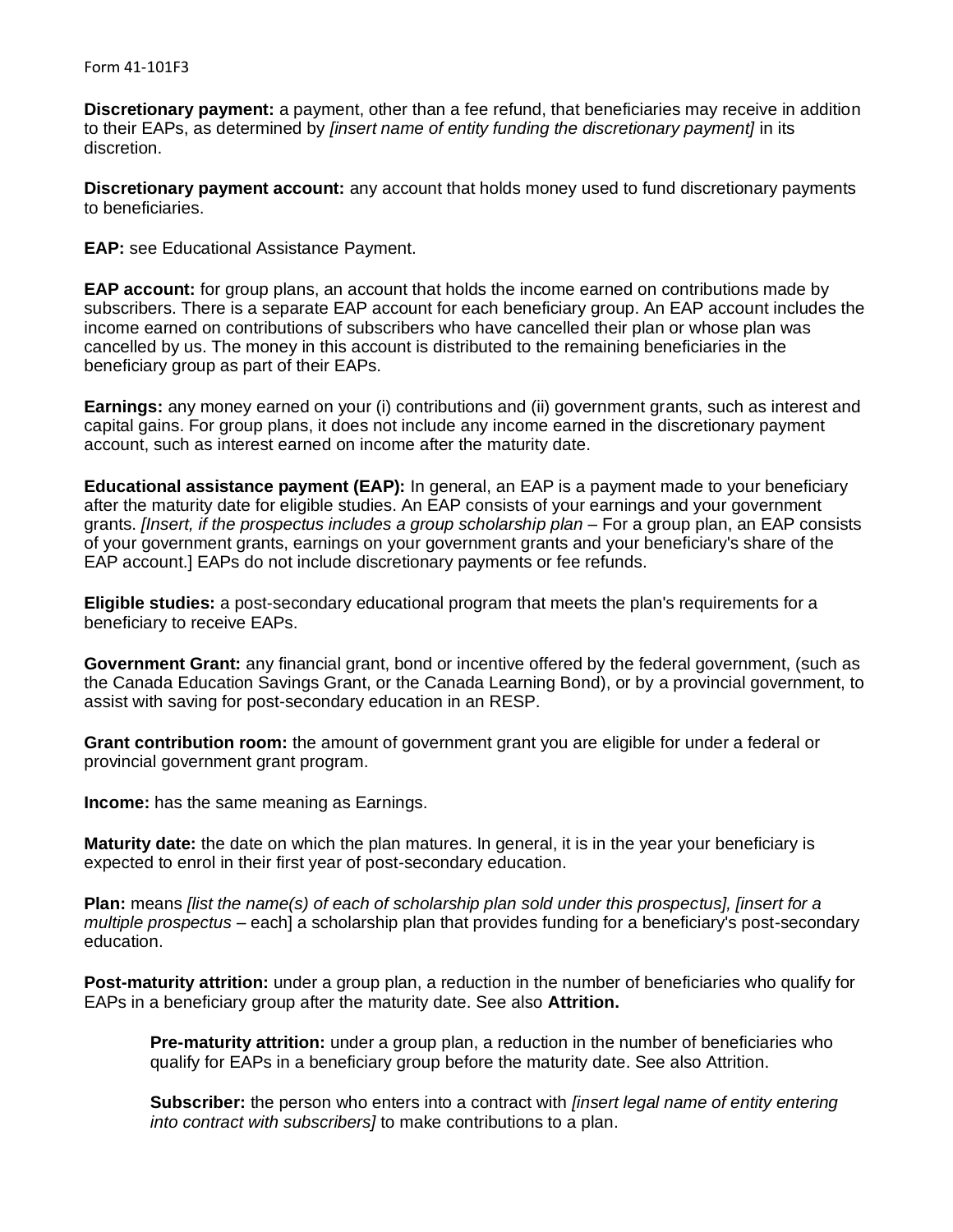**Unit:** under a group plan, a unit represents your beneficiary's proportionate share of the EAP account. The terms of the contract you sign determine the value of the unit.

**Year of eligibility:** the year in which a beneficiary is first eligible to receive EAPs under a plan. For a group plan, it is typically the year the beneficiary will enter his or her *[insert as applicable –* first or second] academic year of eligible studies. In general, the year of eligibility is *[insert as applicable –* one year after/ the same year as] the maturity date. For other types of plans, the year of eligibility can be any time after the maturity date.

### *INSTRUCTIONS*

*(1) The list of defined terms must not contain material information not found elsewhere in the prospectus. The glossary must be limited to the terms provided.*

*(2) Use the terms set out in section 4.2 in the prospectus to facilitate comparability between scholarship plans.*

*(3) Include only the terms that are applicable to a scholarship plan included in the prospectus. For example, a prospectus that does not include a group scholarship plan must not include those terms that would be applicable only to a group scholarship plan.*

## <span id="page-26-0"></span>**Item 5 – Overview of Scholarship Plans**

#### <span id="page-26-1"></span>**Introductory Heading**

<span id="page-26-2"></span>**5.1** Provide, at the top of a new page, the heading "Overview of our scholarship plan[s]".

#### **Description of Scholarship Plans**

**5.2** Under the heading "What is a scholarship plan?", state the following using the same or substantially similar wording:

A scholarship plan is a type of investment fund that is designed to help you save for a beneficiary's post-secondary education. Your plan must be registered as a Registered Education Savings Plan (RESP) in order to qualify for government grants and tax benefits. To do this, we need social insurance numbers for you and the person you name in the plan as your beneficiary.

You sign a contract when you open a plan with us. You make contributions under the plan. We invest your contributions for you, after deducting applicable fees. You will get back your contributions, less fees, whether or not your beneficiary goes on to post-secondary education. Your beneficiary will receive educational assistance payments (EAPs) from us if they enrol in eligible studies and all the terms of the contract are met.

Please read your contract carefully and make sure you understand it before you sign. If you or your beneficiary does not meet the terms of your contract, it could result in a loss and your beneficiary could lose some or all of their EAPs.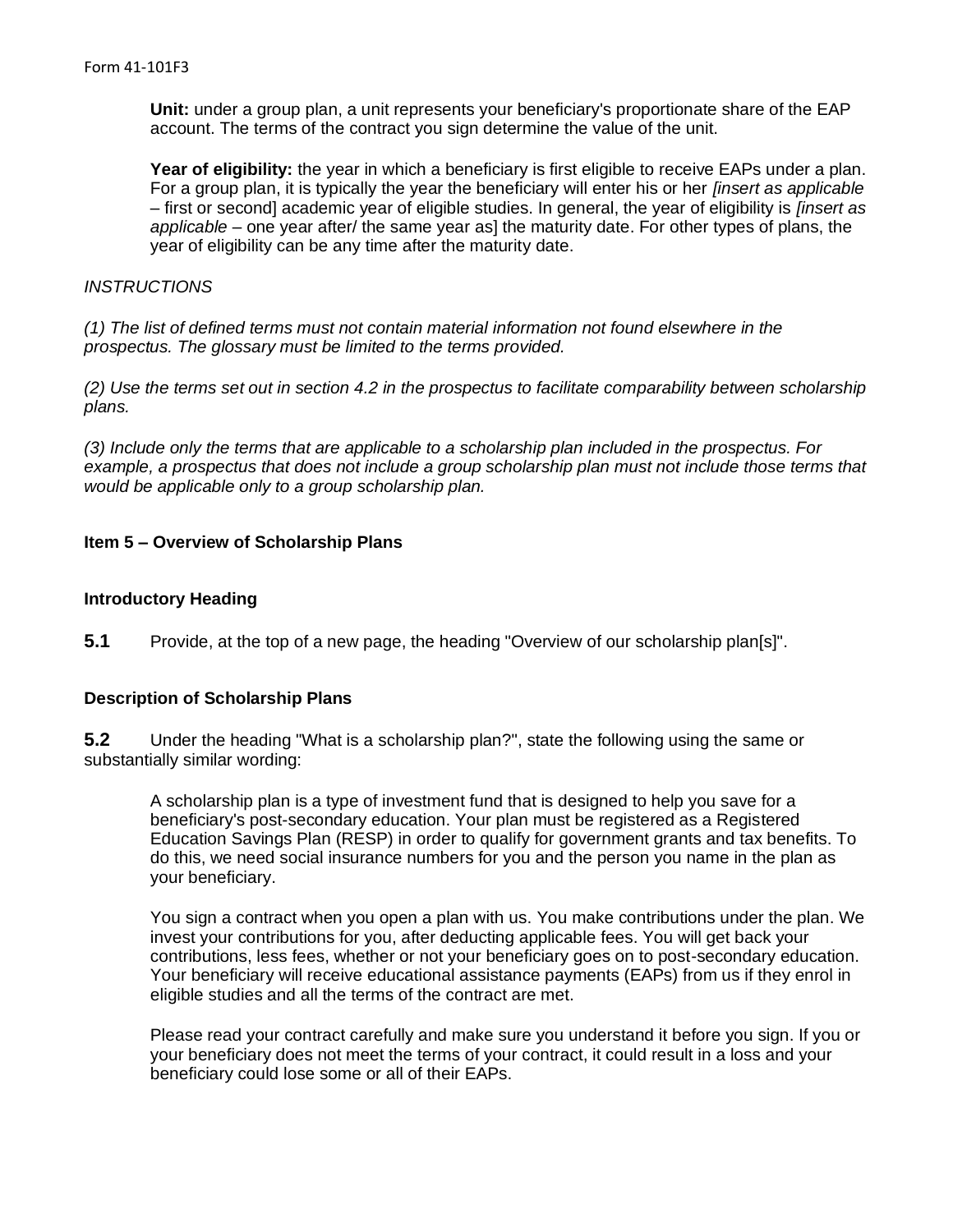# <span id="page-27-0"></span>**List of Scholarship Plans Offered**

**5.3 (1)** If the investment fund manager offers more than one type of scholarship plan, under the heading "Types of plans we offer", list the scholarship plans offered.

**(2)** State, as applicable, that there are differences in the enrolment criteria, contribution requirements, fees, eligible studies, payments to beneficiaries, options for receiving EAPs and options if the beneficiary does not pursue eligible studies among the scholarship plans offered. For a multiple prospectus, include a cross-reference to the plan-specific disclosure for each scholarship plan provided under Part C of this Form.

# *INSTRUCTION*

<span id="page-27-1"></span>*For each scholarship plan listed under subsection 5.3(1), state the name of the issuer of the securities.*

# **Item 6 – General Information about Scholarship Plan Life Cycle**

# <span id="page-27-2"></span>**Overview of Scholarship Plan Life Cycle**

**6.1 (1)** Using the heading "How our plan[s] work[s]", provide a brief description of the life cycle of the plan(s) offered under the prospectus, from enrolment in the plan(s) to EAPs being paid to the beneficiary.

**(2)** Using the margin of the page, add a sidebar under the heading "How our plan[s] work[s]", and state the following using the same or substantially similar wording with the title of the sidebar in bold type:

# **Make sure your contact information is up to date**

It is important that you keep your address and contact information up to date. We will need to communicate important information to you throughout the life of your plan. We will also need to find you and the beneficiary when the plan matures so we can return your contributions and make payments to the beneficiary.

# *INSTRUCTIONS*

*(1) The disclosure provided under section 6.1 must not exceed one page in length, and may be provided by means of a table or diagram.*

*(2) In providing the disclosure required under section 6.1, briefly describe the life cycle of the scholarship plan(s) offered under the prospectus, including significant stages such as enrolling and registering the scholarship plan as an RESP under the Income Tax Act (Canada), making contributions and paying fees from contributions, investing contributions and government grants, ceasing investments in accordance with the scholarship plan's investment objectives and strategies upon plan maturity, returning contributions to subscribers at maturity and paying EAPs to beneficiaries for eligible studies.*

*(3) Do not provide a separate life cycle description for each scholarship plan offered under a multiple prospectus. Provide one life cycle description containing the elements that are common to the life cycle of each of the scholarship plans offered under the prospectus.*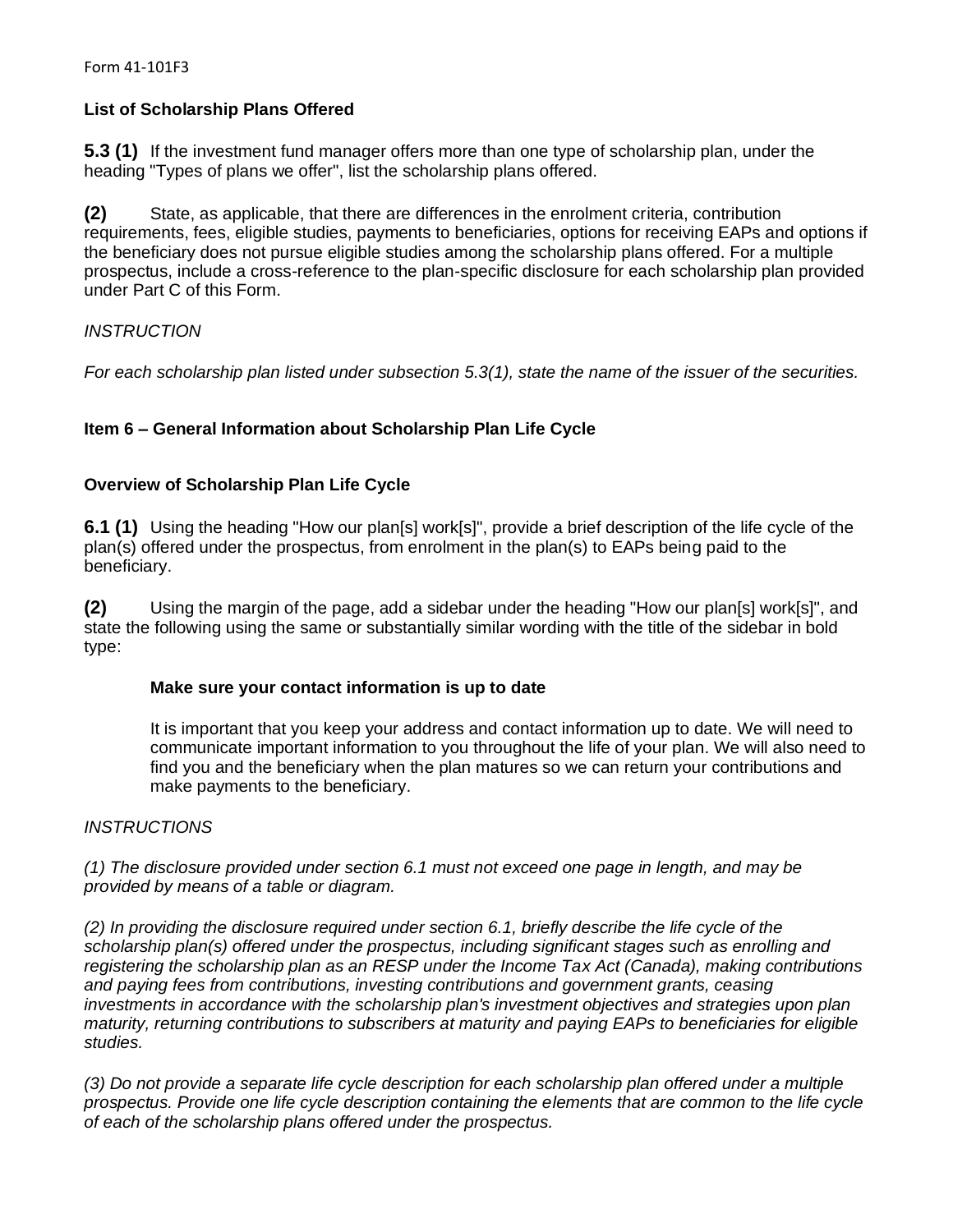# <span id="page-28-0"></span>**Enrolling in a Scholarship Plan**

**6.2 (1)** Under the sub-heading "Enrolling in a plan", describe the enrolment process for the scholarship plan(s) offered under the prospectus, including the requirement that the subscriber provide a social insurance number at the time of enrolment to register the plan as an RESP under the *Income Tax Act* (Canada).

**(2)** Describe the requirements for designation of a beneficiary of the scholarship plan, including Canadian residency and social insurance number requirements.

# <span id="page-28-1"></span>**Unregistered Accounts**

**6.3 (1)** Under the sub-sub-heading "If your beneficiary does not have a social insurance number", list the options available to a subscriber whose beneficiary does not yet have a social insurance number, including the option to wait until the beneficiary has a social insurance number to purchase a scholarship plan that is eligible to be held in an RESP.

- **(2)** If the scholarship plan provider offers an unregistered education savings account, describe
	- (a) the features of the unregistered education savings account, including what happens to contributions made to the account,
	- (b) whether the account is eligible to receive government grants, and
	- (c) the tax treatment of the account.

**(3)** State the deadline for providing the beneficiary's social insurance number after which the investment fund manager will close the account.

#### *INSTRUCTION*

*Any plan or account offered by the scholarship plan provider that is not eligible for registration by the federal government as an RESP or is not held in a registered education savings account must be referred to and described as an "unregistered education savings account".*

# <span id="page-28-2"></span>**Government Grants**

**6.4 (1)** Under the sub-heading "Government grants", list the government grants that the investment fund manager will apply for on a beneficiary's behalf. For each government grant program, provide

- (a) a brief description of the program,
- (b) the maximum amount that may be granted under the program annually and over the duration of an RESP,
- (c) if applicable, the annual contribution amount that would attract the maximum annual government grant, and
- (d) any requirement to repay government grants.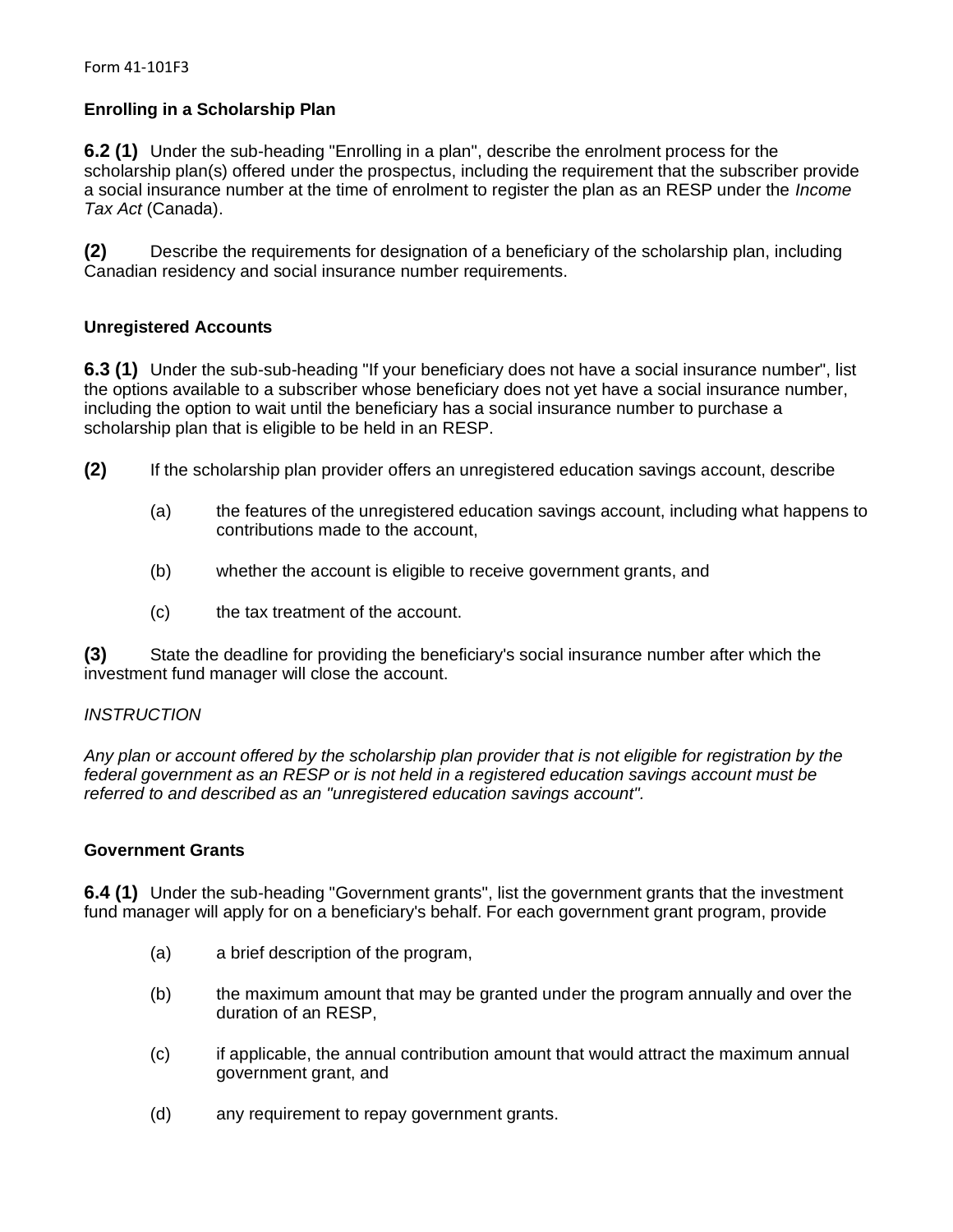**(2)** Describe what happens to the government grants received by the investment fund manager on behalf of a beneficiary, including

- (a) the legal ownership of the money throughout the life span of an investment in the scholarship plan,
- (b) whether the money is pooled with the government grants of other beneficiaries,
- (c) whether the money is invested together with subscriber contributions or separately from contributions, and
- (d) how the money is allocated on distribution to a qualified beneficiary.

**(3)** State that a subscriber may contact their sales representative or the investment fund manager about the applications that the investment fund manager will make on behalf of the subscriber and disclose where a subscriber can obtain more information about available government grants.

## *INSTRUCTION*

*The disclosure provided under section 6.4 must not exceed two pages. The disclosure may be provided in the form of a table.*

## <span id="page-29-0"></span>**Contribution Limits**

**6.5 (1)** Under the sub-heading "Contribution limits", disclose whether the scholarship plan imposes a cumulative limit for contributions and indicate whether this is exclusive of any government grants.

**(2)** Disclose whether a subscriber can make contributions annually beyond the amount(s) that would result in the receipt of the maximum annual amount in government grants.

**(3)** If a subscriber is permitted to make additional contributions as described in subsection (2), disclose that the additional contributions are not eligible to attract further government grants and disclose how the additional contributions are invested.

**(4)** Disclose the maximum amount that may be contributed to an RESP under the *Income Tax Act*  (Canada), and provide a cross-reference to the tax consequences of contributions beyond the limit set by the *Income Tax Act* (Canada) as disclosed under section 11.3 of this Part of this Form.

#### <span id="page-29-1"></span>**Additional Services**

**6.6** If applicable, under the sub-heading "Additional services", describe additional services relating to an investment in the scholarship plan that are available to subscribers from the investment fund manager or the principal distributor.

#### *INSTRUCTION*

*If insurance for contributions is offered for purchase by the principal distributor, provide a brief description of the insurance coverage, including the name of the insurer and whether the insurance is*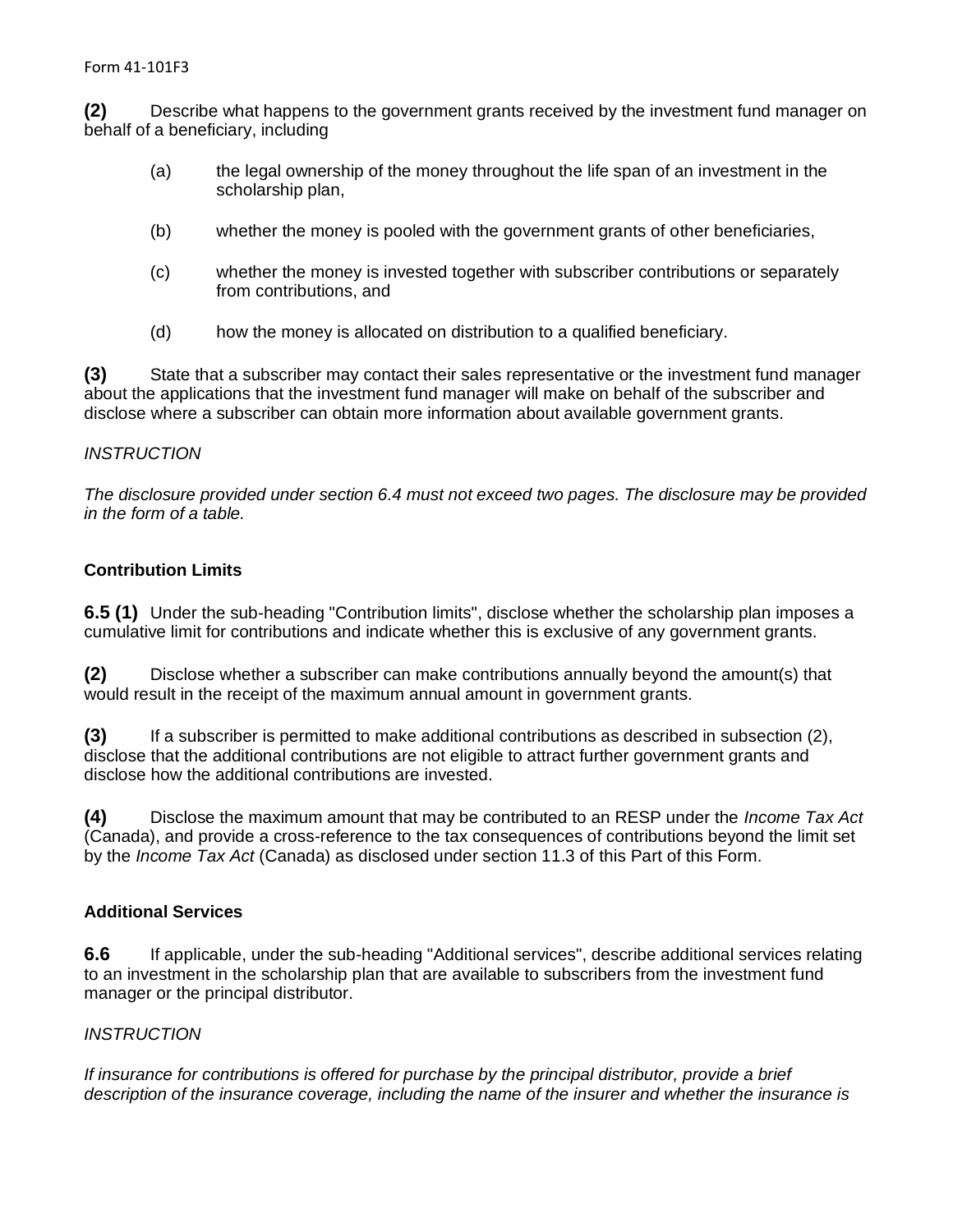<span id="page-30-0"></span>*mandatory or optional for the subscriber. Include a cross-reference to the disclosure provided under section 14.5 of Part C of this Form.*

## **Fees and Expenses**

**6.7 (1)** Under the sub-heading "Fees and expenses", state the following using the same or substantially similar wording:

There are costs for joining and participating in our plan[s]. You pay some of these fees and expenses directly from your contributions. The plan[s] pay[s] some of the fees and expenses, which are deducted from the [plan's/plans'] earnings. See "Costs of investing in this plan" in this Detailed Plan Disclosure for a description of the fees and expenses of [each of] our plan[s]. Fees and expenses reduce the plan's returns which reduces the amount available for EAPs.

**(2)** If the investment fund manager offers more than one type of scholarship plan, state, if applicable, that each scholarship plan offered requires the subscriber to pay different fees and expenses and, if applicable, that the choice of scholarship plan affects the amount of compensation paid to the dealer by a member of the organization of the scholarship plan or a subscriber.

## <span id="page-30-1"></span>**Eligible Studies**

**6.8** Under the sub-heading "Eligible studies", state the following using the same or substantially similar wording:

EAPs will be paid to your beneficiary only if he or she enrols in eligible studies. For a summary of the educational programs that qualify for EAPs under our plan[s], see "Summary of eligible studies" in this Detailed Plan Disclosure. [Insert if applicable *–* The plans offered under the prospectus each have their own criteria for what post-secondary programs qualify as eligible studies for receiving EAPs. We recommend that you carefully read the "Specific information about the plan" sections for each plan in this Detailed Plan Disclosure to better understand the differences among the plans.]

#### <span id="page-30-2"></span>**Payments from the Scholarship Plan**

**6.9 (1)** Under the sub-heading "Payments from the plan" with the sub-sub-heading "Return of contributions", state the following using the same or substantially similar wording:

We always return your contributions less fees to you or to your beneficiary. Earnings from the plan will generally go to your beneficiary. If your beneficiary does not qualify to receive the earnings from your plan, you may be eligible to get back some of those earnings as an "accumulated income payment (AIP)". See the "Accumulated income payments" section(s) in this Detailed Plan Disclosure for more information about AlPs.

**(2)** Under the sub-sub-heading "Educational assistance payments", state the following using the same or substantially similar wording:

We will pay EAPs to your beneficiary if you meet the terms of your plan, and your beneficiary qualifies for the payments under the plan. The amount of each EAP depends on the type of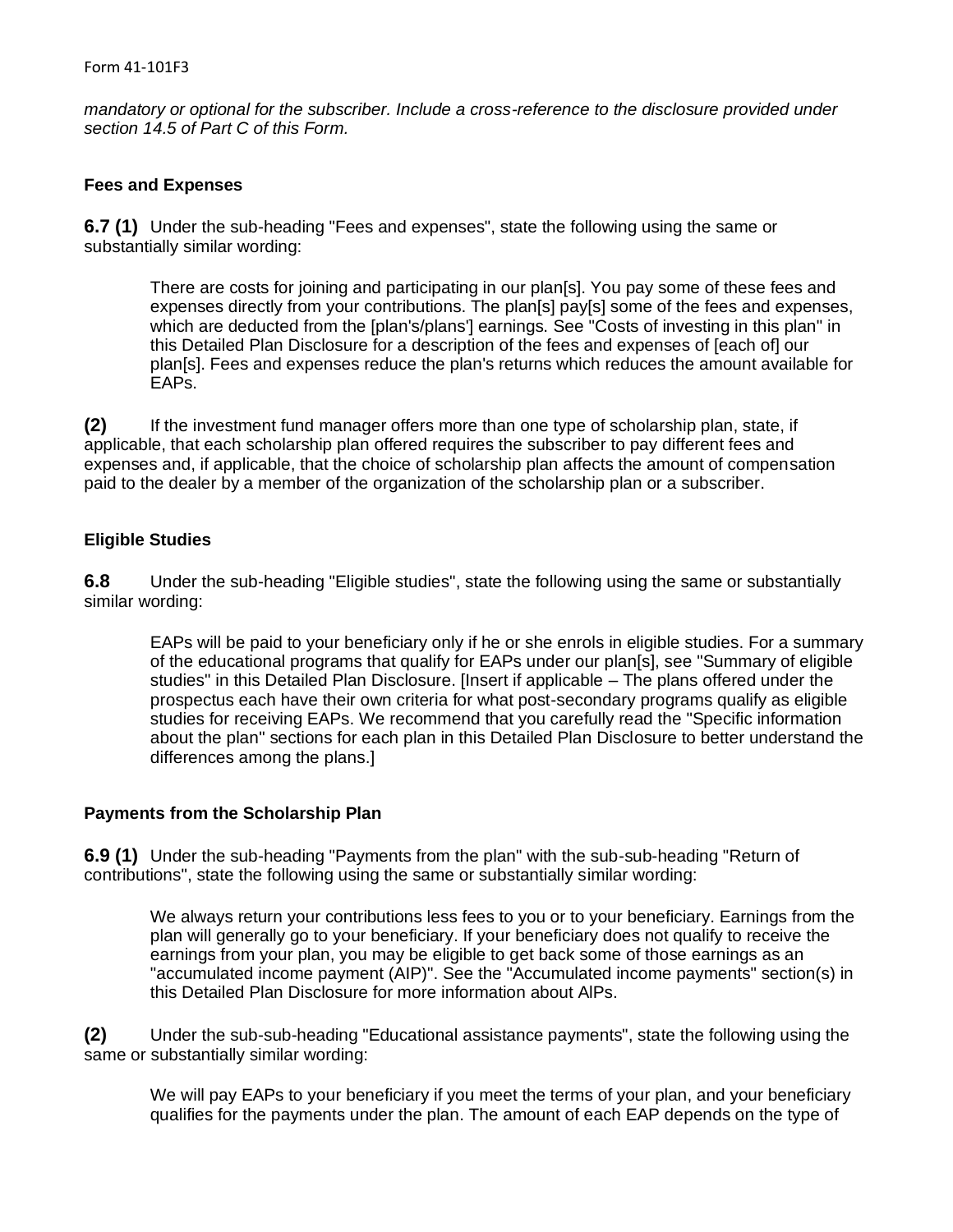plan you have, how much you contributed to it, the government grants in your plan and the performance of the plan's investments.

You should be aware that the *Income Tax Act* (Canada) has restrictions on the amount of EAP that can be paid out of an RESP at a time. *[See Instruction].*

## *INSTRUCTION*

*For the disclosure under subsection (2), briefly describe the restrictions under the Income Tax Act (Canada) on the amount of EAPs that can be paid at a time.*

# <span id="page-31-0"></span>**Unclaimed Accounts**

**6.10 (1)**Under the sub-heading "Unclaimed accounts", briefly describe what an unclaimed account is.

**(2)** Describe the steps that the investment fund manager will take to contact the subscriber and the beneficiary with respect to an unclaimed account.

**(3)** Describe what will happen to any unclaimed contributions, unclaimed earnings on contributions, government grants and earnings on government grants if the investment fund manager is unable to locate the subscriber or the beneficiary.

<span id="page-31-1"></span>**(4)** Describe how a subscriber or beneficiary can obtain payments of any unclaimed money.

# **Item 7 – Scholarship Plans with Same Investment Objectives (Multiple Prospectus)**

#### <span id="page-31-2"></span>**Investment Objectives**

**7.1 (1)** This section applies to a multiple prospectus for scholarship plans that have the same investment objectives, investment strategies and investment restrictions.

**(2)** Set out, under the heading "How we invest your money" with the sub-heading "Investment objectives", the fundamental investment objectives of the scholarship plans, including any information that describes the fundamental nature of the scholarship plans or the fundamental features of the scholarship plans that distinguish them from other types of scholarship plans.

**(3)** Describe the nature of any securityholder or other approval that may be required to change the investment objectives of the scholarship plans.

**(4)** Describe any of the material investment strategies to be used to achieve those investment objectives.

**(5)** If each scholarship plan purports to arrange a guarantee or insurance in order to protect all or some of the principal amount of the investments made by subscribers, include this fact as a fundamental investment objective of the scholarship plans and

(a) identify the person or company providing the guarantee or insurance,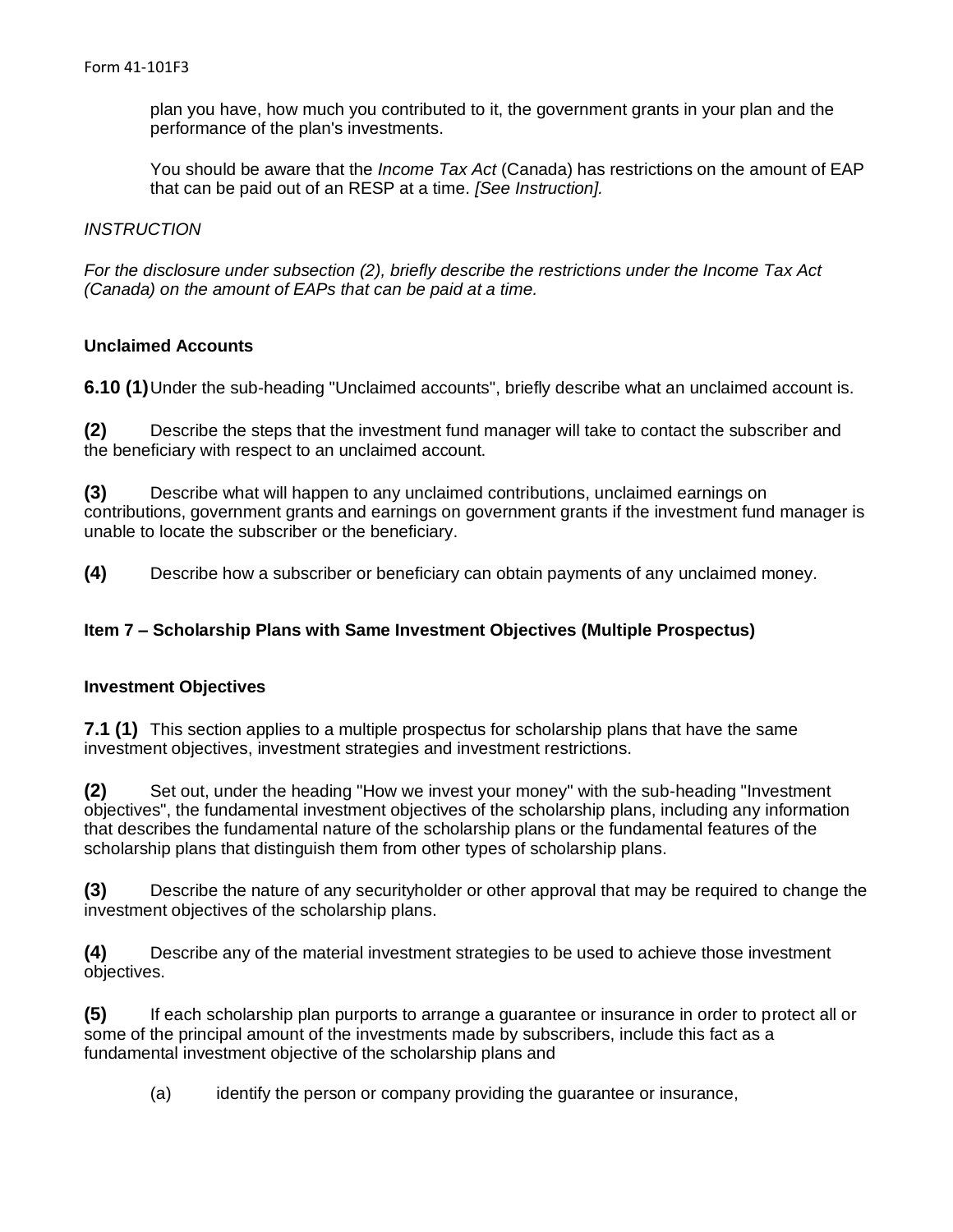- (b) provide the material terms of the guarantee or insurance, including the maturity date of the guarantee or insurance, and
- (c) provide the reasons for which the guarantor or insurer, as applicable, could limit or avoid execution of the guarantee or insurance policy.

### *INSTRUCTIONS*

*(1) State the type or types of securities, such as money market instruments, first mortgages and bonds, in which the scholarship plans will be primarily invested under normal market conditions.*

*(2) If a particular investment strategy is an essential aspect of the scholarship plans, as evidenced by the manner in which the scholarship plans are marketed, disclose this strategy as an investment objective.*

## <span id="page-32-0"></span>**Item 8 – Scholarship Plans with Same Investment Strategies (Multiple Prospectus)**

#### <span id="page-32-1"></span>**Investment Strategies**

**8.1 (1)** This section applies to a multiple prospectus for scholarship plans that have the same investment objectives, investment strategies and investment restrictions.

- **(2)** Describe under the sub-heading "Investment strategies" the following:
	- (a) the principal investment strategies that the scholarship plans intend to use in achieving the investment objectives, and
	- (b) the process by which the scholarship plans' portfolio adviser selects investments for the portfolios of the scholarship plans, including any investment approach, philosophy, practices or techniques used by the portfolio adviser or any particular style of portfolio management that the portfolio adviser intends to follow.

**(3)** Indicate the types of investments, other than those held by the scholarship plans in accordance with their fundamental investment objectives, which may form part of the portfolio assets of the scholarship plans under normal market conditions.

**(4)** If the scholarship plans may depart temporarily from their fundamental investment objectives as a result of adverse market, economic, political or other considerations, disclose any temporary defensive tactics the portfolio adviser may use or intends to use in response to such conditions.

#### *INSTRUCTION*

*Scholarship plans may, in responding to subsection 8.1(2), provide a discussion of the general investment approach or philosophy followed by the portfolio adviser of the scholarship plan.*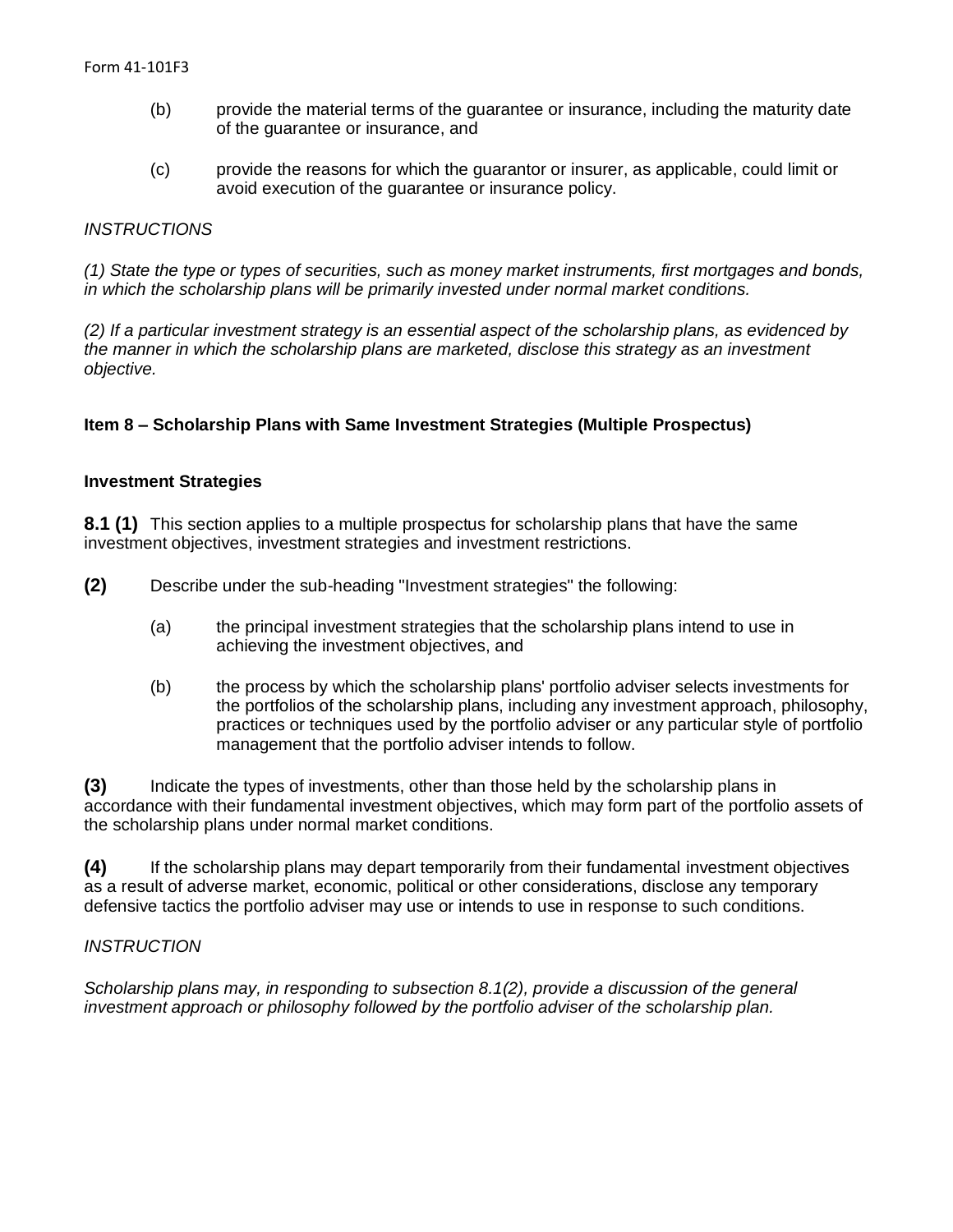# <span id="page-33-0"></span>**Item 9 – Scholarship Plans with Same Investment Restrictions (Multiple Prospectus)**

## <span id="page-33-1"></span>**Investment Restrictions**

**9.1 (1)** This section applies to a multiple prospectus for scholarship plans that have the same investment objectives, investment strategies and investment restrictions.

**(2)** Under the sub-heading "Investment restrictions", describe any restrictions on investments adopted by the scholarship plans, beyond what is required under securities legislation.

**(3)** If the scholarship plans have received the approval of the securities regulatory authorities to vary any of the investment restrictions and practices contained in securities legislation, provide details of the permitted variations.

**(4)** Describe the nature of any securityholder or other approval that may be required in order to change the investment restrictions of the scholarship plans.

# <span id="page-33-2"></span>**Item 10 – Risks of Investing in a Scholarship Plan**

## <span id="page-33-3"></span>**Risks of Investing in a Scholarship Plan**

**10.1 (1)**Under the heading "Risks of investing in a scholarship plan", include an introduction using the following wording or wording that is substantially similar:

If you or your beneficiary does not meet the terms of your contract, it could result in a loss and your beneficiary could lose some or all of their EAPs. Please read the description of the planspecific risks under "Risks of investing in this plan" in this Detailed Plan Disclosure.

**(2)** Under the sub-heading "Investment risks", include an introduction using the following wording or wording that is substantially similar:

The prices of the investments held by the scholarship plan[s] can go up or down. *[State, as applicable –* [Refer to "Risks of investing in this plan" in this Detailed Plan Disclosure for a description of/Below are [some of]] the risks that can cause the value of the scholarship plan ['s/s'] investments to change, which will affect the amount of EAPs available to beneficiaries.] Unlike bank accounts or guaranteed investment certificates, your investment in a scholarship plan is not covered by the Canada Deposit Insurance Corporation or any other government deposit insurer.

**(3)** For a multiple prospectus, list and describe the investment risks applicable to each of the scholarship plans offered under the prospectus.

**(4)** For a multiple prospectus that contains the disclosure required by section 7.1 of this Part of the Form, if, at any time during the 12-month period immediately preceding the date of the prospectus, more than 10% of the net assets of a scholarship plan were invested in the securities of an issuer other than a government security, disclose

(a) the name of the issuer and the securities,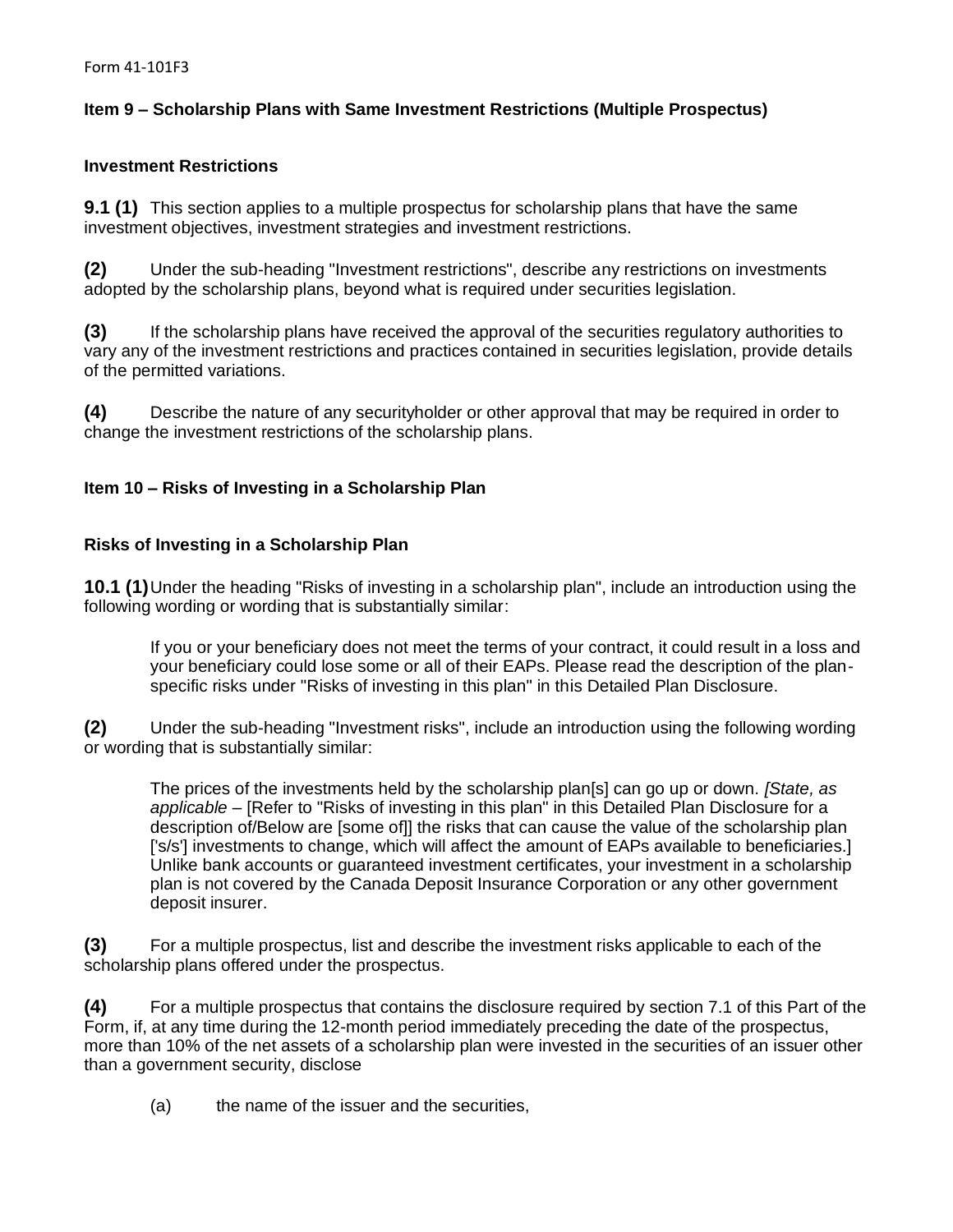- (b) the highest percentage of the net assets of the scholarship plan that securities of that issuer represented during the 12-month period, and
- (c) the risks associated with the investments, including the possible or actual effect on the liquidity and diversification of the scholarship plan.

## *INSTRUCTIONS*

*(1) Each risk factor listed must be described under a separate sub-sub-heading.*

*(2) Describe the risks in the order of the most serious to the least serious.*

*(3) Do not de-emphasize a risk factor by including excessive caveats or conditions.*

*(4) Include a discussion of general market, political, market sector, liquidity, interest rate, foreign currency, diversification and credit risks that apply to the portfolio of the scholarship plan, as appropriate.*

<span id="page-34-0"></span>*(5) The term "government security" has the same meaning as in National Instrument 81-102* Investment Funds.

#### **Item 11 – Income Tax Considerations**

#### <span id="page-34-1"></span>**Status of the Scholarship Plan**

**11.1** Under the heading "How taxes affect your plan", briefly describe the status of the scholarship plan for income tax purposes.

#### <span id="page-34-2"></span>**Taxation of the Scholarship Plan**

**11.2** Under the sub-heading "How the plan is taxed", state in general terms the basis upon which the income and capital received by the scholarship plan are taxed.

#### <span id="page-34-3"></span>**Taxation of the Subscriber**

**11.3 (1)**Under the sub-heading "How you are taxed", state in general terms how the subscriber will be taxed. State in general terms, as applicable to the scholarship plan(s) offered under the prospectus, using sub-sub-headings, the income tax consequences of

- (a) a return of contributions at the maturity date,
- (b) a withdrawal of contributions before the maturity date,
- (c) a refund of sales charges or other fees,
- (d) any other distributions to the subscriber in the form of income, capital or otherwise,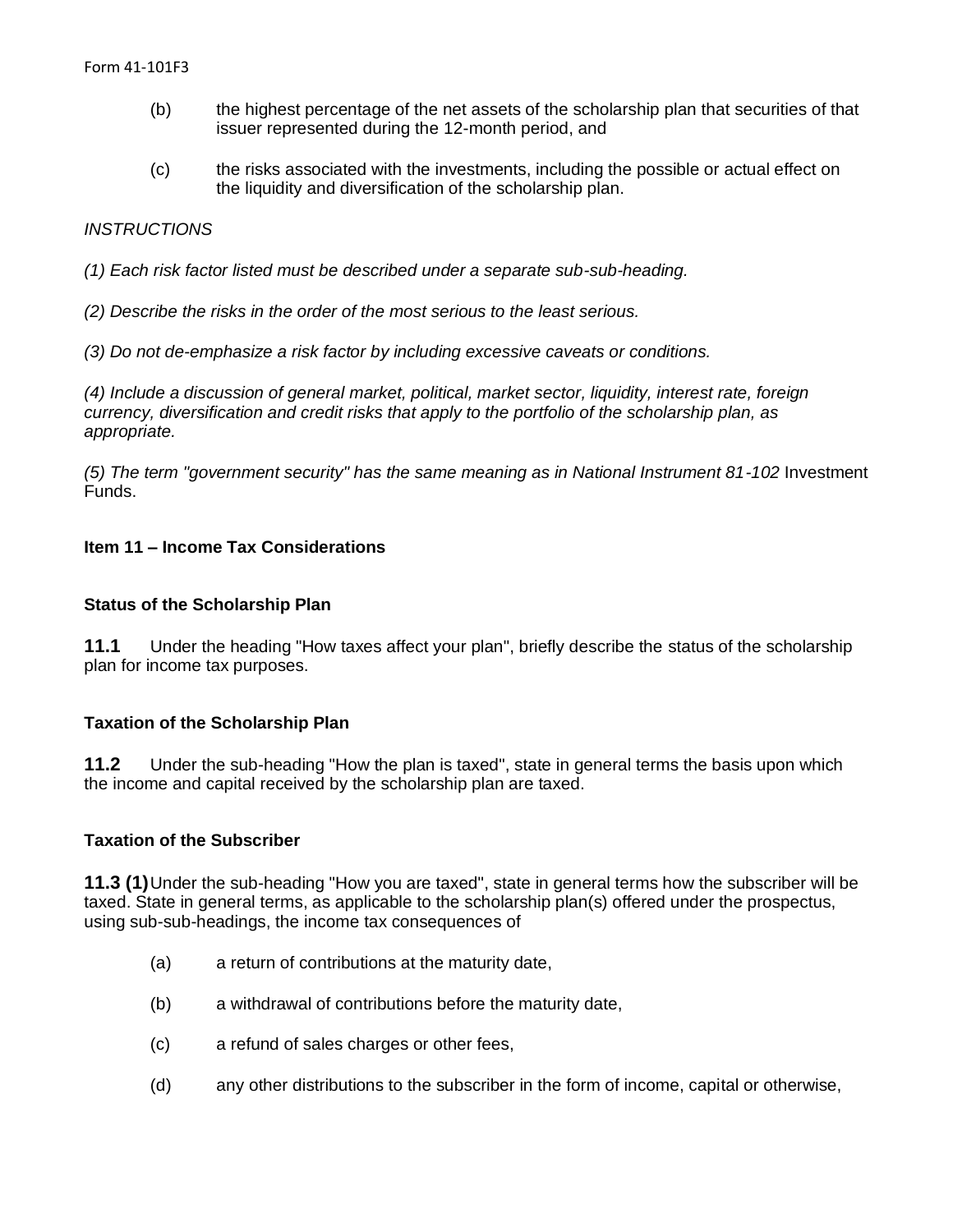- (e) a cancellation of units prior to the maturity date,
- (f) a purchase of additional units,
- (g) a transfer between scholarship plans,
- (h) an additional contribution made to address backdating of a plan,
- (i) an additional contribution made to cure defaults under the scholarship plan, and
- (j) a contribution beyond the limit set by the Income Tax Act (Canada).
- **(2)** Under the sub-sub-heading "If you receive an Accumulated income payment (AIP)",
	- (a) state the tax consequences of receiving an AIP,
	- (b) describe how an AIP may be transferred to a registered retirement savings plan, and
	- (c) describe the tax consequences of a transfer of an AIP to a registered retirement savings plan.

#### <span id="page-35-0"></span>**Taxation of the Beneficiary**

**11.4** Under the sub-heading "How your beneficiary is taxed", state in general terms the income tax consequences to a beneficiary of a payment made to the beneficiary under the scholarship plan, including, as applicable, an EAP, a discretionary payment and a fee refund.

# <span id="page-35-1"></span>**Item 12 – Organization and Management Details of the Scholarship Plan**

#### <span id="page-35-2"></span>**Organization and Management Details**

**12.1 (1)**Provide in a diagram or table, under the heading "Who is involved in running the plan[s]", information about the entities involved in operating the scholarship plan, including the investment fund manager, foundation, trustee, portfolio adviser, principal distributor, independent review committee, custodian, registrar and auditor of the scholarship plan.

**(2)** For each entity listed in the diagram or table, briefly describe the services provided by that entity, and the relationship of that entity to the investment fund manager. Include a description of how each of the following aspects of the operations of the scholarship plan is administered and who administers those functions:

- (a) the management and administration of the scholarship plan, including valuation services, fund accounting and securityholder records, other than the management of the portfolio assets;
- (b) the management of the portfolio assets, including the provision of investment analysis or investment recommendations and the making of investment decisions;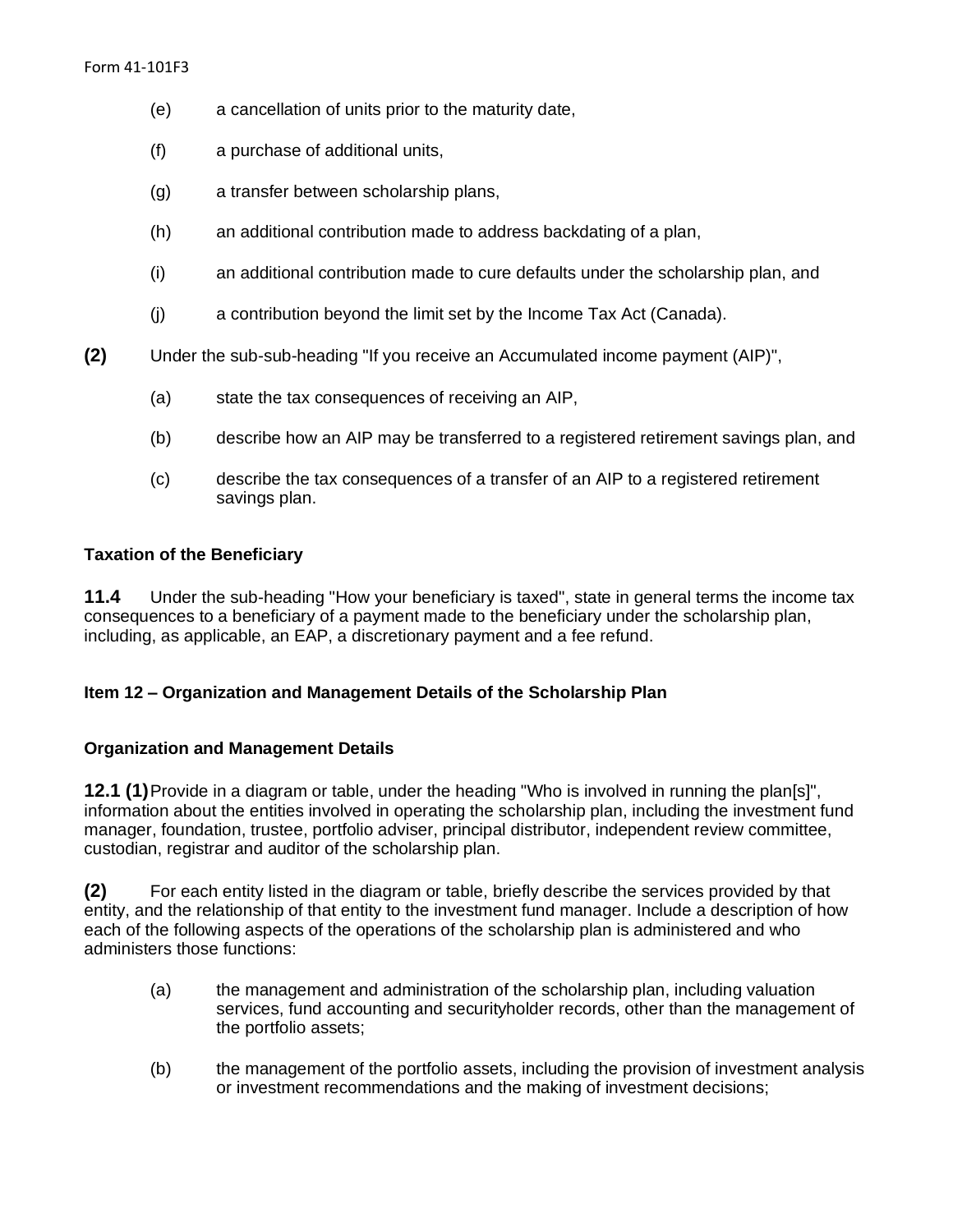- (c) the purchase and sale of portfolio assets by the scholarship plan and the making of brokerage arrangements relating to the portfolio assets;
- (d) the distribution of the securities of the scholarship plan;
- (e) if the scholarship plan is a trust, the trusteeship of the scholarship plan;
- (f) if the scholarship plan is a corporation, the oversight of the affairs of the scholarship plan by the directors of the corporation;
- (g) the custodianship of the assets of the scholarship plan;
- (h) the oversight of the investment fund manager of the scholarship plan by the independent review committee;
- (i) the oversight of the scholarship plan by any other body.

**(3)** For each entity listed in the diagram or table, other than the investment fund manager, provide, if applicable, the municipality and the province or country where it principally provides its services to the scholarship plan. Provide the complete municipal address for the investment fund manager of the scholarship plan.

# *INSTRUCTION*

*The 'foundation" refers to the not-for-profit entity that is the sponsor of the scholarship plan.*

# **Item 13 – Statement of Rights**

### **Statement of Rights**

**13.1** Under the heading "Your rights as an investor", state the following using the same or substantially similar wording:

You have the right to withdraw from an agreement to buy scholarship plan securities and get back all of your money (including any fees or expenses paid), within 60 days of signing the agreement. If the plan is cancelled after 60 days, you will only get back your contributions, less fees and expenses.

Any government grants you've received will be returned to the government.

In several provinces and territories, securities legislation also gives you the right to withdraw from a purchase and get back all of your money, or to claim damages, if the prospectus and any amendment contain a misrepresentation or are not delivered to you. You must act within the time limit set by the securities legislation in your province *[insert if the scholarship plan(s) is/are distributed in one or more territories of Canada –* or territory].

You can find out more about these rights by referring to the securities legislation of your province *[insert if the scholarship plan(s) is/are distributed in one or more territories of Canada –* or territory] or by consulting a lawyer.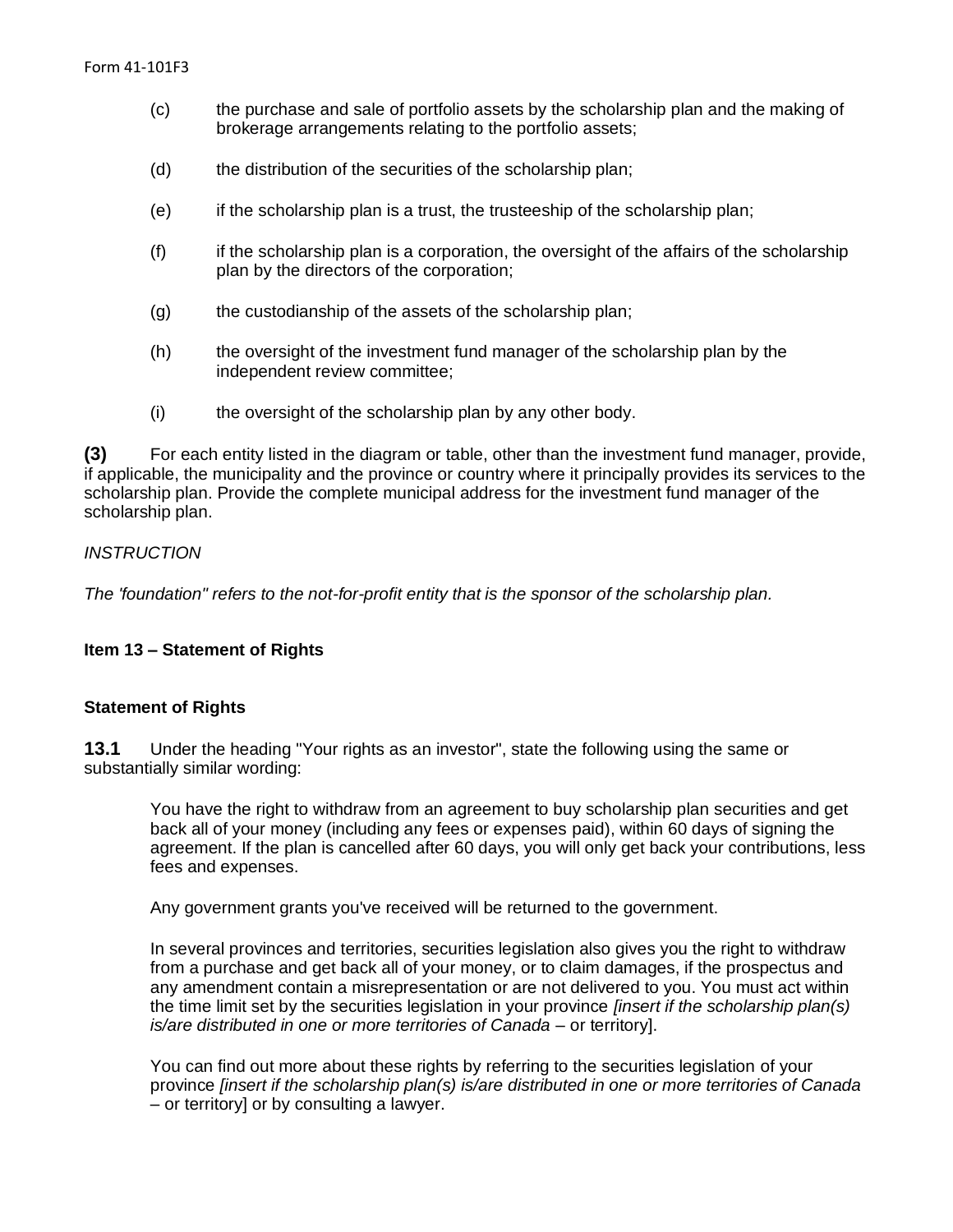# **Item 14 – Other Material Information**

### **Other Material Information**

**14.1 (1)**Under the heading "Other important information", state any other material facts relating to the securities being offered that are not disclosed under any other item in this Form and are necessary for the prospectus to contain full, true and plain disclosure of all material facts about the securities to be distributed.

**(2)** Provide any specific disclosure required to be disclosed in a prospectus under securities legislation that is not otherwise required to be disclosed by this Form.

**(3)** Subsection (2) does not apply to requirements of securities legislation that are form requirements for a prospectus.

### *INSTRUCTIONS*

*(1) Sub-headings that are not mandated by this Form may be used in this Item.*

*(2) For a single prospectus, provide this disclosure either under this Item or under Item 23 of Part C of this Form, whichever is more appropriate.*

*(3) For a multiple prospectus, provide this disclosure under this Item if the disclosure pertains to all of the scholarship plans described in the document. If the disclosure does not pertain to all of the scholarship plans, provide the disclosure under Item 23 of Part C of this Form.*

# **Item 15 – Back Cover**

### **Back Cover**

**15.1 (1)**State on the back cover of the Detailed Plan Disclosure the name of the scholarship plan(s) offered under the prospectus, and the name, address and telephone number of the investment fund manager of the scholarship plan(s).

**(2)** State the following using the same or substantially similar wording:

You can find additional information about the plan[s] in the following documents:

- the plan's most recently filed annual financial statements,
- any interim financial reports filed after the annual financial statements, and
- the most recently filed annual management report of fund performance.

These documents are incorporated by reference into this prospectus. That means they legally form part of this document just as if they were printed as part of this document.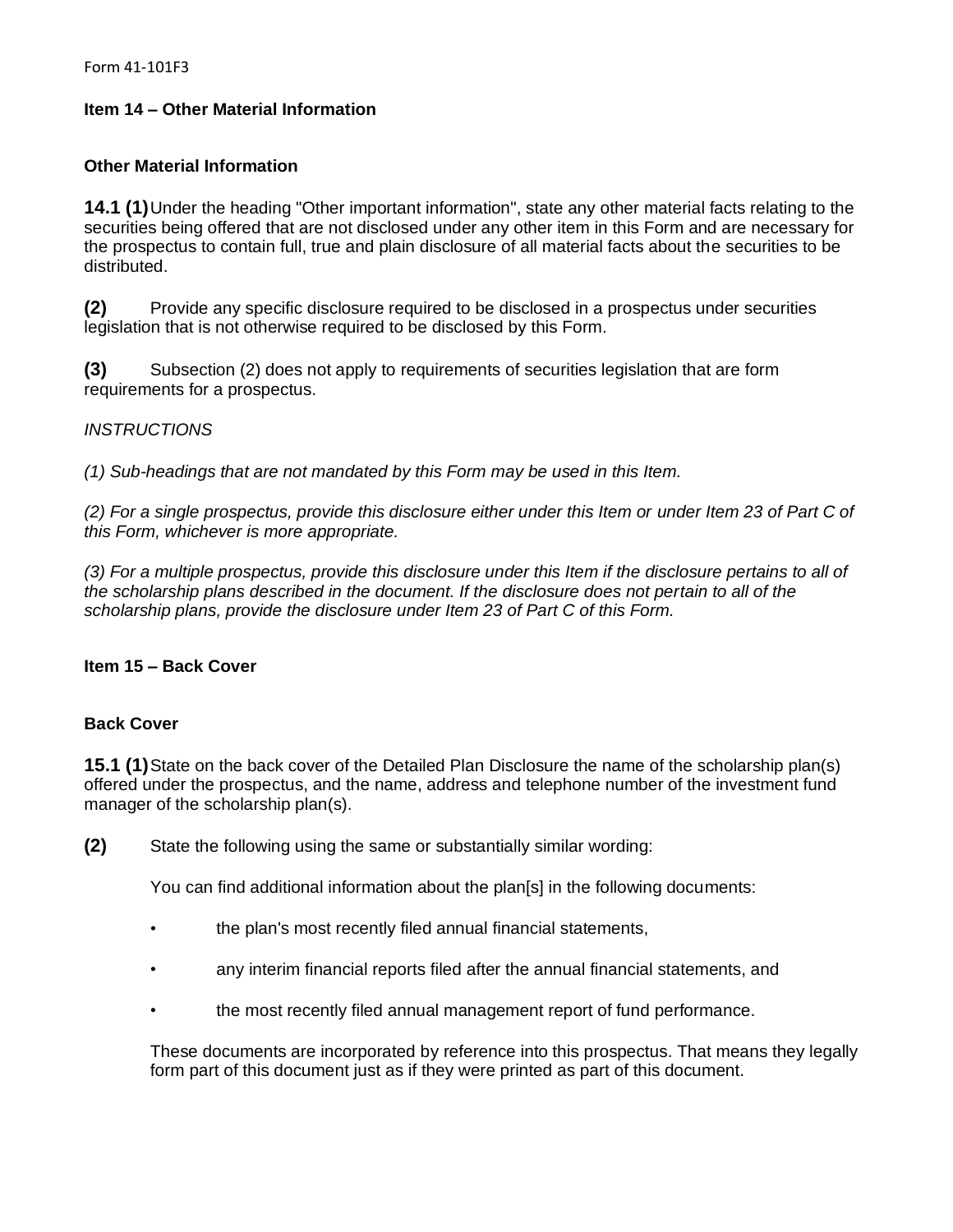You can get a copy of these documents at no cost by calling us at *[insert the toll-free telephone number or telephone number where collect calls are accepted]* or by contacting us at *[insert the scholarship plan's e-mail address].*

*[Insert if applicable –* You'll also find these documents on our website at *[insert the scholarship plan's website address]].*

These documents and other information about the plan[s] are also available at [www.sedar.com.](http://www.sedar.com/)

### **Part C – Detailed Plan Disclosure – Plan-Specific Information**

### **Item 1 – General**

The Items in this Part apply to each type of scholarship plan unless otherwise stated.

### **Item 2 – Introductory Disclosure**

### **For a Single Prospectus**

**2.1** Include at the top of the first page of the Part C section of the prospectus the heading "Specific information about the *[insert the name of the scholarship plan]".*

### **For a Multiple Prospectus**

- **2.2** Include,
	- (a) at the top of the first page of the first Part C section of the prospectus, the heading "Specific information about our plans", and
	- (b) at the top of each page of a Part C section of the prospectus, a heading consisting of the name of the scholarship plan described on that page.

### **Item 3 – Plan Description**

### **Plan Description**

- **3.1** Under the heading "Type of plan", disclose in the form of a table
	- (a) the type of scholarship plan, and
	- (b) the date on which the scholarship plan was started.

### *INSTRUCTION*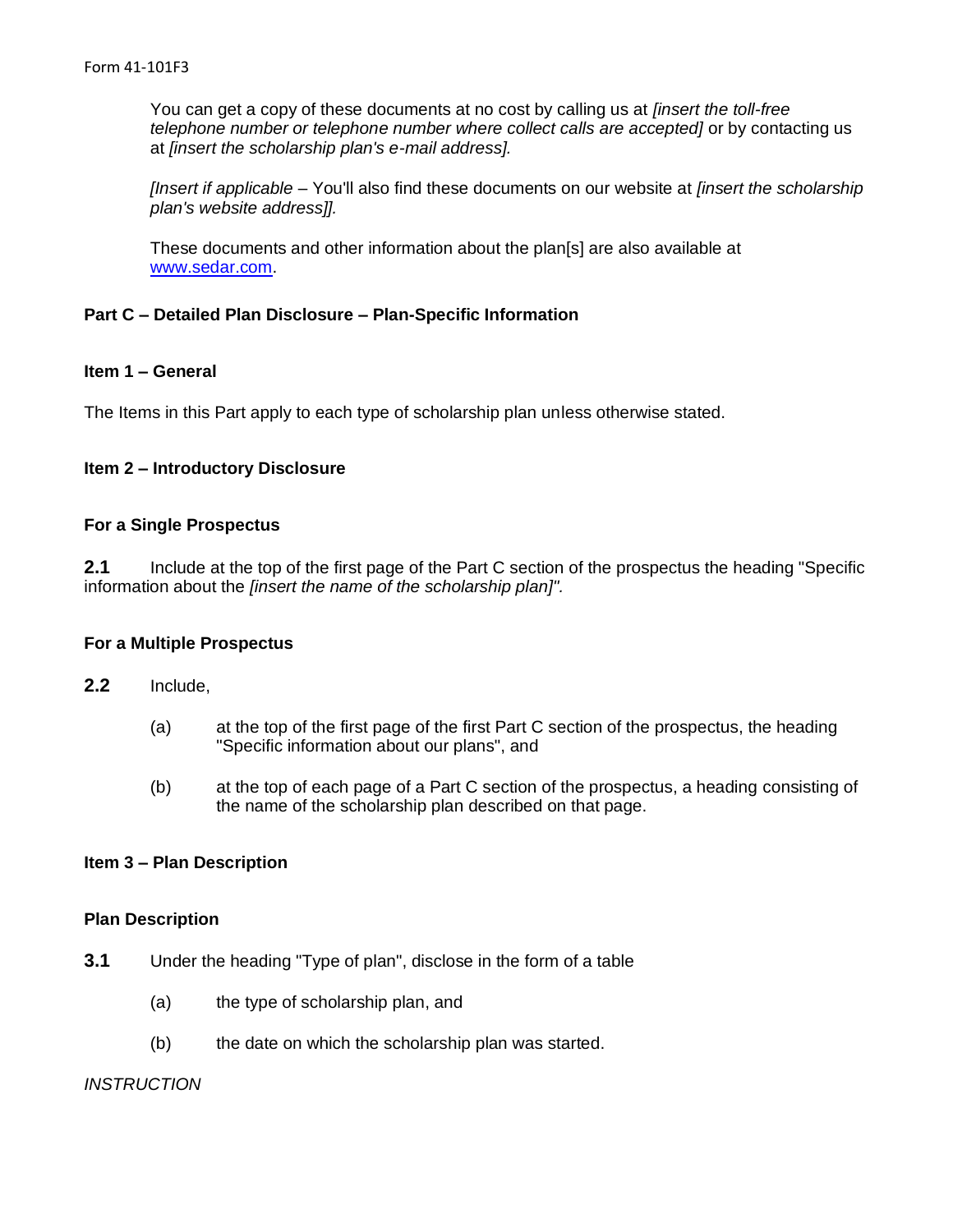*In disclosing the date on which the scholarship plan was started, use the date on which the securities of the scholarship plan first became available for offer to the public, which will be on or about the date of the issuance of the first receipt for a prospectus of the scholarship plan.*

### **Item 4 – Eligibility and Suitability**

### **Eligibility and Suitability**

**4.1 (1)** Under the heading "Who this plan is for", list the eligibility requirements for enrolment in the scholarship plan.

**(2)** Provide a brief statement of the suitability of the scholarship plan for particular investors, describing the characteristics of the subscriber and beneficiary for whom the scholarship plan may be an appropriate investment and for whom it may not be an appropriate investment.

### *INSTRUCTION*

*The disclosure provided under subsection 4.1 (2) must be consistent with the disclosure provided under Item 4 of Part A of this Form. Discuss whether the scholarship plan is particularly suitable for certain types of investors. Conversely, if the scholarship plan is particularly unsuitable for certain types of investors, emphasize this aspect of the plan and disclose the types of investors who should not invest in the scholarship plan, on both a short- and long-term basis.*

### **Item 5 – Beneficiary Group**

### **Beneficiary Group**

- **5.1 (1)** This Item applies to a group scholarship plan.
- **(2)** Under the sub-heading "Your beneficiary group", describe
	- (a) what a beneficiary group is and the significance of belonging to a beneficiary group, and
	- (b) how the maturity date and year of eligibility are determined and the significance of the dates.

**(3)** Include the table below, introduced using the following wording or wording that is substantially similar:

The table below can help you determine your beneficiary group. In general, the beneficiary group is determined by the age of the beneficiary when you sign your contract.

| Age of beneficiary when the plan is Beneficiary group<br>purchased |                                                     |
|--------------------------------------------------------------------|-----------------------------------------------------|
| [Insert age of oldest beneficiary]                                 | [Insert year of eligibility for oldest beneficiary] |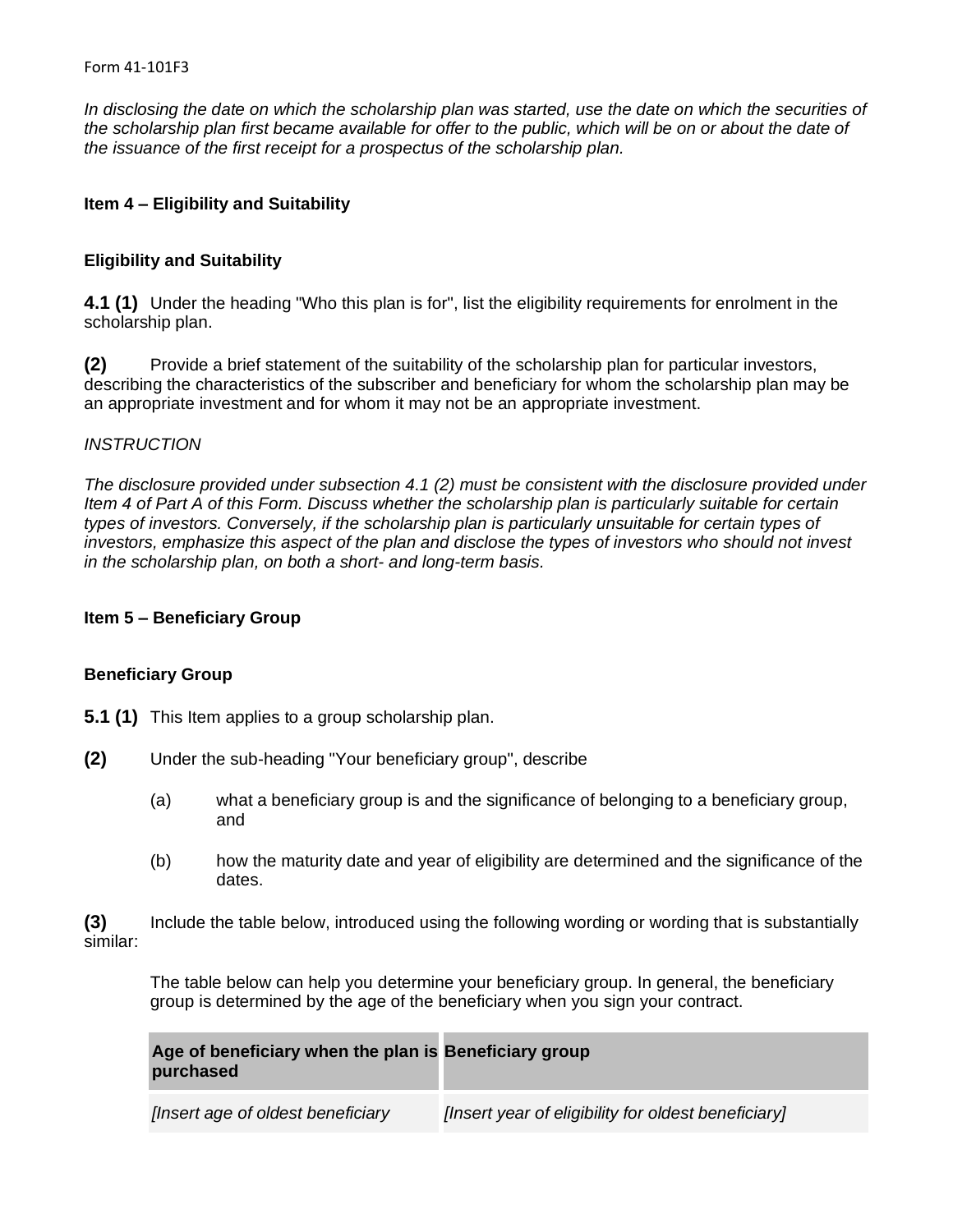| eligible to join the group scholarship<br>plan] years old                                         |                                                          |
|---------------------------------------------------------------------------------------------------|----------------------------------------------------------|
| <i>finsert age corresponding to next</i><br>year of eligibility in descending order]<br>years old | [Insert year of eligibility for next oldest beneficiary] |
| .                                                                                                 |                                                          |
| 0 years old                                                                                       | [Insert year of eligibility for youngest beneficiary]    |

### *INSTRUCTIONS*

*(1) In responding to subsection 5.1(2), provide disclosure regarding the sharing of earnings on contributions based on the number of beneficiaries in a beneficiary group, including the sharing of earnings on contributions where there is pre-maturity and post-maturity attrition.*

*(2) The table required under subsection 5.1 (3) is used to demonstrate how the year of eligibility relates*  to the age of the beneficiary on the application date. The disclosure in the column of this table titled *"Age of beneficiary when the scholarship plan is purchased" must present the ages of the beneficiaries for whom subscribers may purchase a group scholarship plan, starting from the oldest to the youngest. For example, if a beneficiary cannot join the group scholarship plan after age 12, then that must be the age disclosed in the top row of that column. The ages disclosed in the subsequent row must follow in descending order.*

*(3) For the column titled "Beneficiary Group" in the table required under subsection 5.1(3), the "year of eligibility" disclosed in each row must be based on the year of eligibility that would typically correspond to a beneficiary of the age described in adjacent column of that table titled "Typical age of beneficiary when the scholarship plan is purchased" as of the date of the prospectus. For example, if the age of the beneficiary listed in the table is 12, the disclosure under "Beneficiary Group" must show the typical year of eligibility for a 12 year old beneficiary joining the scholarship plan as of the date of the prospectus.*

### **Item 6 – Eligible Studies**

### **Summary of Eligible Studies**

**6.1** Under the heading "Summary of eligible studies", state the following using the same or substantially similar wording:

The following is a description of the post-secondary programs that are eligible studies and qualify for EAPs under the [insert name of the scholarship plan].

Contact us or your sales representative to find out if the educational programs your beneficiary is interested in are eligible studies. We can provide you with a current list of qualifying institutions and programs on request. This list is also available on the plan's website.

For more information about receiving EAPs, see "Educational assistance payments" on page *[insert page reference to the disclosure provided under section 19.2 of Part C of this Form]* of this Detailed Plan Disclosure.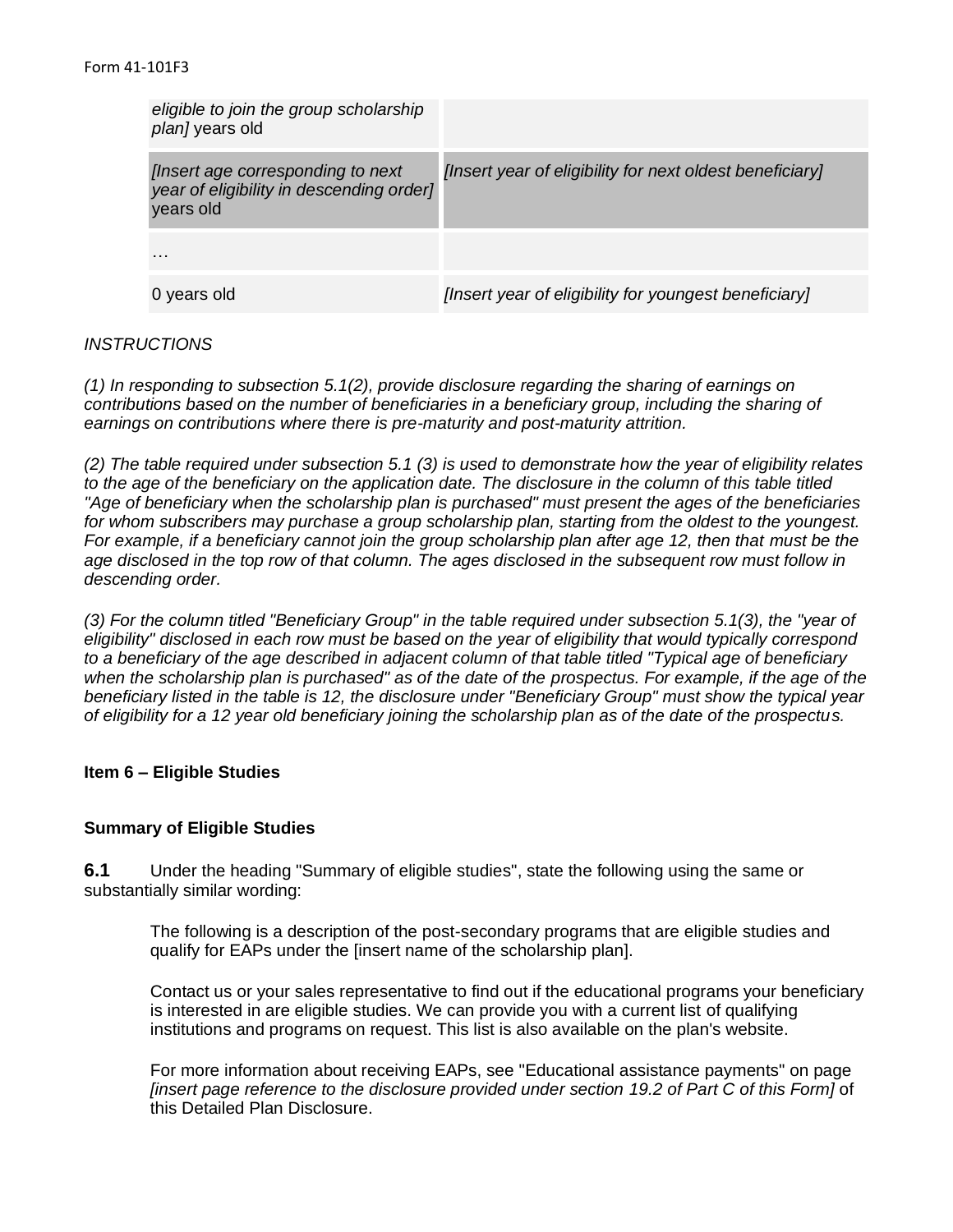# **Description of Eligible Programs**

**6.2** Under the sub-heading "What's eligible", briefly describe the types of programs that qualify for EAPs under the scholarship plan.

# **Description of Ineligible Programs**

**6.3 (1)** Under the sub-heading "What's not eligible", briefly describe the types of programs that do not qualify for EAPs under the scholarship plan.

**(2)** If any post-secondary program that would qualify for an EAP under the Income Tax Act (Canada) would be considered eligible studies under the scholarship plan, state this fact. If there are differences between the types of programs eligible for payment of an EAP under the Income Tax Act (Canada) and programs recognized as eligible studies under the scholarship plan, state this fact and describe how the scholarship plan's requirements are different than the Income Tax Act (Canada) requirements.

**(3)** State, if applicable, that beneficiaries who do not enrol in eligible studies under the requirements of the scholarship plan will also not receive payments of government grants.

**(4)** If the scholarship plan does not recognize all of the same post-secondary programs that would qualify for an EAP under the *Income Tax Act* (Canada), then state the following using the same or substantially similar wording:

If you are interested in a post-secondary program that doesn't qualify for EAPs under the *[insert the name of the scholarship plan]* but would qualify for an EAP under the *Income Tax Act* (Canada), you should consider another type of plan. *[Insert if applicable –* For example, in our *linsert, as applicable the name of the scholarship plan(s)]*, any post-secondary program that would qualify for an EAP under the *Income Tax Act* (Canada) is considered eligible studies for receiving an EAP under the plan.]

# *INSTRUCTIONS*

*(1) The list of institutions and programs that are "eligible studies" under the scholarship plan and are referred to in section 6.1 must be provided in a format that facilitates comprehension by the investor. The list must also be available on the plan's website in a location that does not have restricted access, i.e., it does not require a password or login account.*

*(2)The disclosure required by sections 6.2 and 6.3 may be provided in the form of a table to assist readability.*

*(3) Describe the programs required to be disclosed under sections 6.2 and 6.3 based on characteristics such as the type of educational institutions offering the programs, the duration of the programs and the location of the educational institutions.*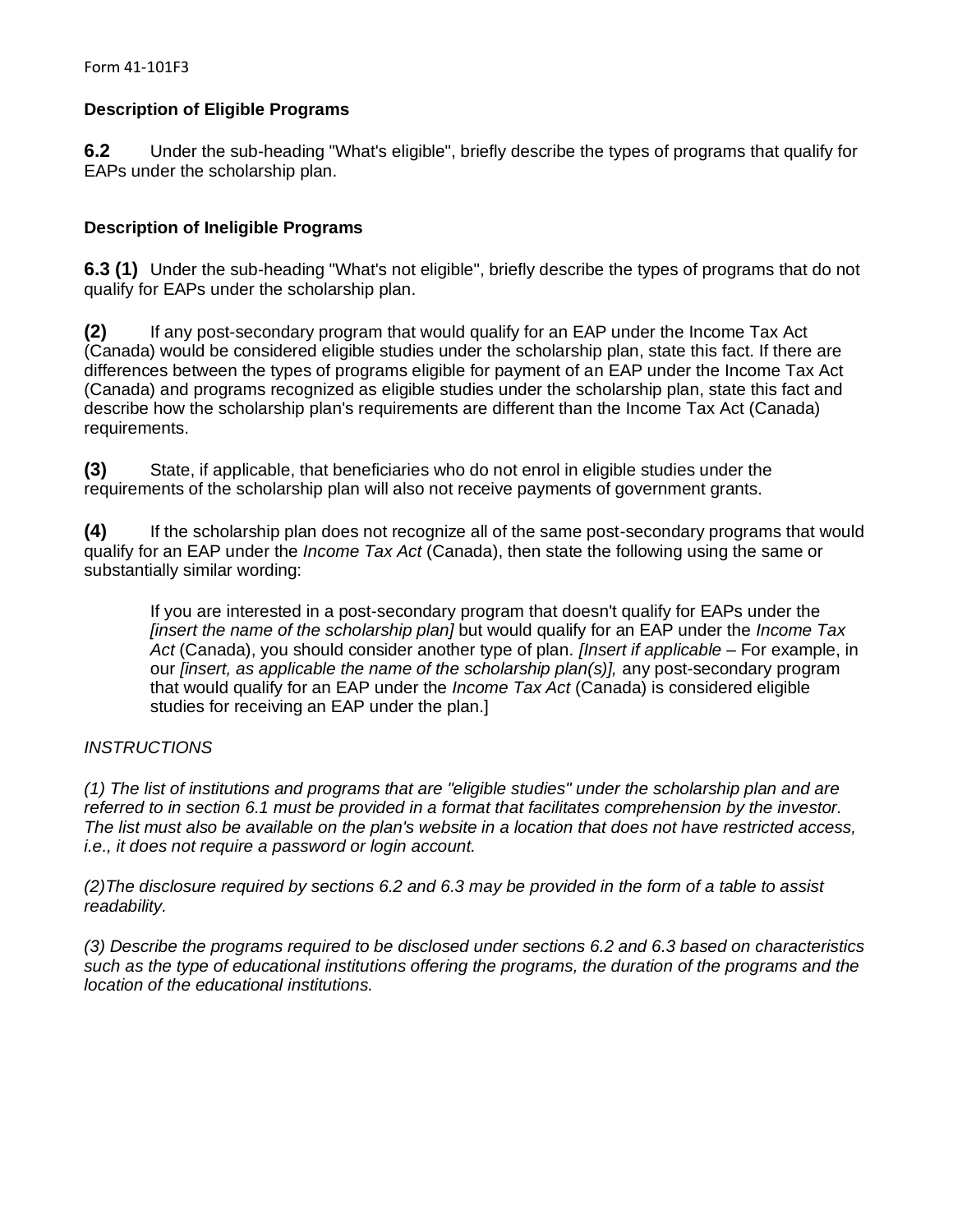# **Item 7 – Investment Objectives**

### **Investment Objectives**

**7.1 (1)** This section does not apply to a scholarship plan that is required to provide the disclosure under section 7.1 of Part B of this Form.

**(2)** Under the heading "How we invest your money" with the sub-heading "Investment objectives", state the fundamental investment objectives of the scholarship plan, including any information that describes the fundamental nature of the scholarship plan or the fundamental features of the scholarship plan that distinguish it from other types of scholarship plans.

**(3)** Describe the nature of any securityholder or other approval that may be required to change the investment objectives of the scholarship plan.

**(4)** Describe any of the material investment strategies to be used to achieve the scholarship plan's investment objectives.

**(5)** If the scholarship plan purports to arrange a guarantee or insurance in order to protect all or some of the principal amount of the investments made by subscribers, include this fact as a fundamental investment objective of the scholarship plan and

- (a) identify the person or company providing the guarantee or insurance,
- (b) provide the material terms of the guarantee or insurance, including the maturity date of the guarantee or insurance, and
- (c) provide the reasons for which the guarantor or insurer could limit or avoid execution of the guarantee or insurance policy.

# *INSTRUCTION*

*In providing the disclosure required by this Item, follow the Instructions that apply to section 7.1 of Part B of this Form.*

# **Item 8 – Investment Strategies**

### **Investment Strategies**

**8.1 (1)** This section does not apply to a scholarship plan that is required to provide the disclosure under section 8.1 of Part B of this Form.

- **(2)** Describe under the sub-heading "Investment strategies" the following:
	- (a) the principal investment strategies that the scholarship plan intends to use in achieving its investment objectives, and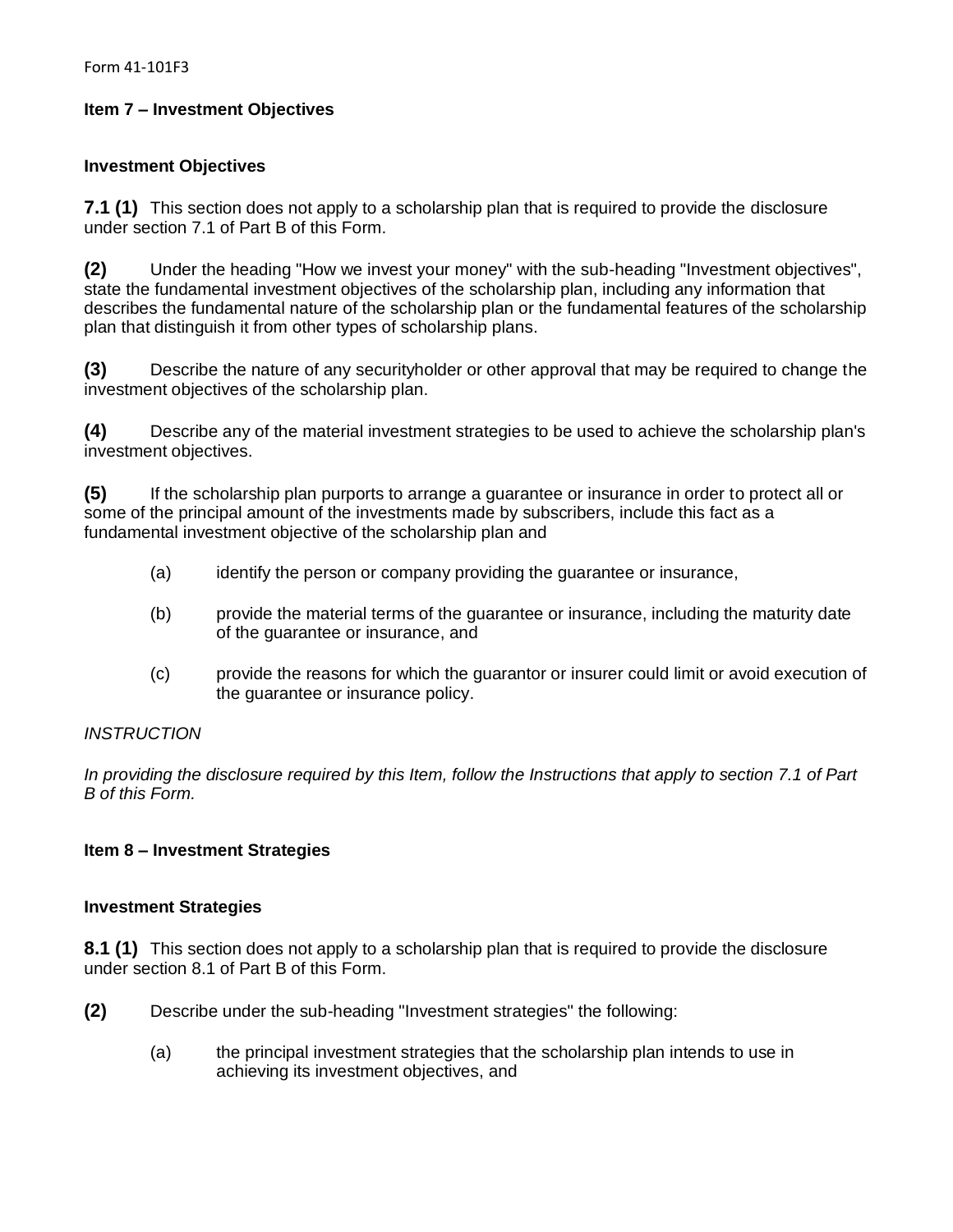(b) the process by which the scholarship plan's portfolio adviser selects investments for the scholarship plan's portfolio, including any investment approach, philosophy, practices or techniques used by the portfolio adviser or any particular style of portfolio management that the portfolio adviser intends to follow.

**(3)** Indicate the types of investments, other than those held by the scholarship plan in accordance with its fundamental investment objectives, which may form part of the scholarship plan's portfolio assets under normal market conditions.

**(4)** If the scholarship plan may depart temporarily from its fundamental investment objectives as a result of adverse market, economic, political or other considerations, disclose any temporary defensive tactics the scholarship plan's portfolio adviser may use or intends to use in response to such conditions.

# *INSTRUCTION*

*A scholarship plan may, in responding to subsection 8.1(2), provide a discussion of the general investment approach or philosophy followed by the portfolio adviser of the scholarship plan.*

# **Item 9 – Investment Restrictions**

# **Investment Restrictions**

**9.1 (1)** This section does not apply to a scholarship plan that is required to provide the disclosure specified under section 9.1 of Part B of this Form.

**(2)** Under the sub-heading "Investment restrictions", describe any restrictions on investments adopted by the scholarship plan, beyond what is required under securities legislation.

**(3)** If the scholarship plan has received the approval of the securities regulatory authorities to vary any of the investment restrictions and practices contained in securities legislation, provide details of the permitted variations.

**(4)** Describe the nature of any securityholder or other approval that may be required in order to change the investment restrictions of the scholarship plan.

# **Item 10 – Plan-Specific Risks**

# **Plan Risks**

**10.1 (1)**Under the heading "Risks of investing in this plan" with the sub-heading "Plan risks", include an introduction using the following wording or wording that is substantially similar:

You sign a contract when you open a plan with us. Read the terms of the contract carefully and make sure you understand the contract before you sign. If you or your beneficiary does not meet the terms of your contract, it could result in a loss and your beneficiary could lose some or all of his or her EAPs.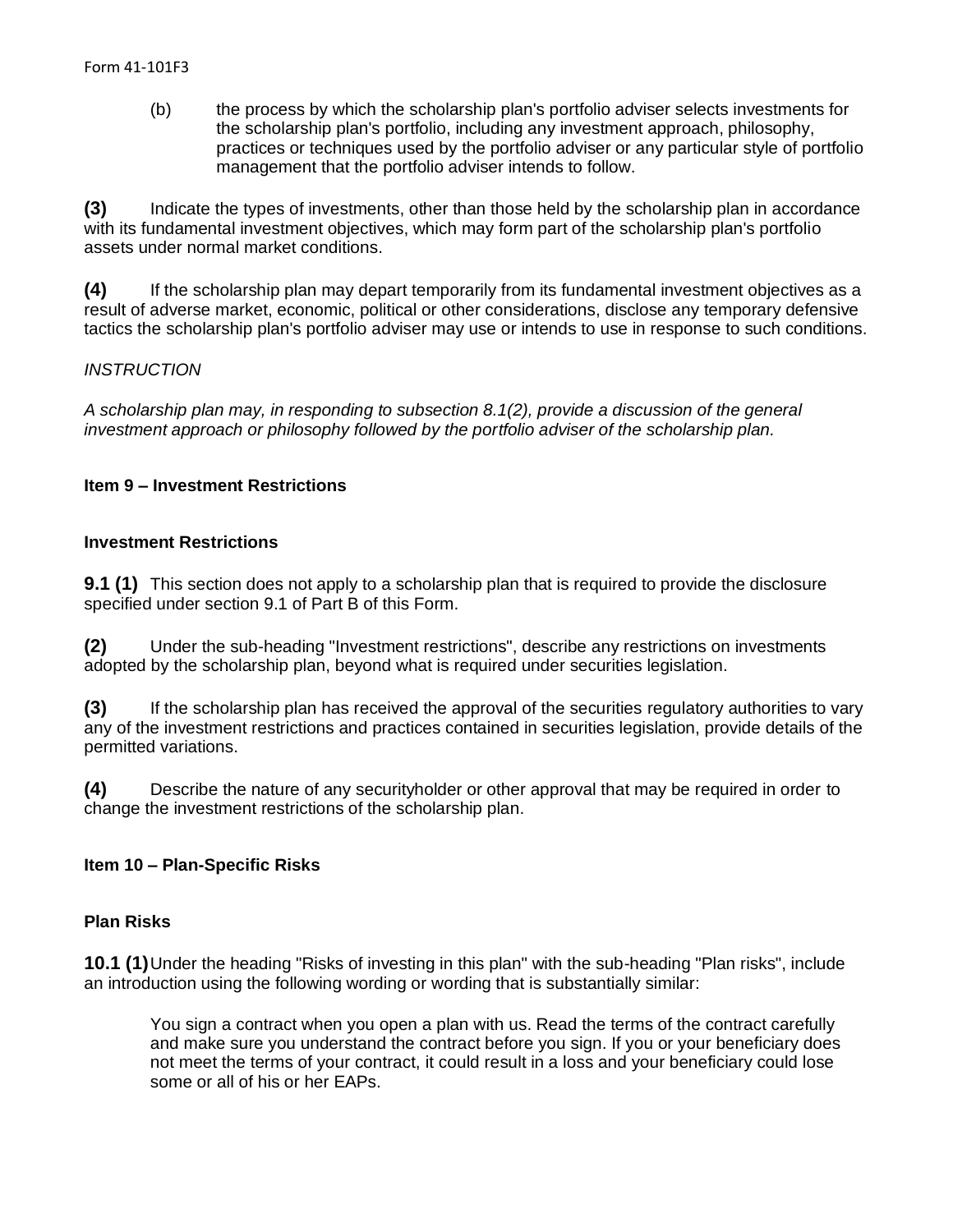Keep in mind that payments from the plan are not guaranteed. We cannot tell you in advance if your beneficiary will qualify to receive any EAPs from the plan or how much your beneficiary will receive. We do not guarantee the amount of any payments or that the payments will cover the full cost of your beneficiary's post-secondary education.

In addition to the investment risks described under "Investment risks" on page(s) *[insert a page reference to the investment risks disclosed under section 10.1(3) of Part B of this Form or section 10.2 of this Part of the Form, as applicable]* of the prospectus, the following is a description of the risks of participating in this plan:

**(2)** List and describe any material risks associated with an investment in the scholarship plan, other than the investment risks associated with the portfolio held by the scholarship plan that are disclosed under section 10.1 of Part B of this Form or section 10.2 of this Part, including, as applicable to the scholarship plan,

- (a) the risk of a change in attrition rates affecting the amount of EAPs available to beneficiaries,
- (b) the risk of a decision not to provide a discretionary payment affecting the amount of money available to beneficiaries who enrol in eligible studies,
- (c) the risk that the current sources of funding for discretionary payments may not be available at plan maturity,
- (d) if there is no guarantee for any refunds of sales charges or other fees, the risk that the current sources of funding for the refunds may not be available at or after the maturity date of the subscriber's scholarship plan, and
- (e) if the scholarship plan has more than one class or series of securities, the risk that the investment performance, expenses or liabilities of one class or series may affect the value of the securities of another class or series.

# *INSTRUCTION*

*In responding to section 10.2, follow Instructions (1)– (3) to section 10.1 of Part B of this Form.*

### **Investment Risks**

**10.2 (1)**Subsections (2) to (5) do not apply to a scholarship plan that is required to provide the disclosure under section 7.1 of Part B of this Form.

**(2)** Under the heading "Risks of investing in this plan" with the sub-heading "Investment risks", include an introduction using the following wording or wording that is substantially similar:

The prices of the investments held by the scholarship plan can go up or down. Below are the risks that can cause the value of the plan's investments to change, which will affect the amount of EAPs available to beneficiaries.

**(3)** List and describe the investment risks applicable to the scholarship plan, other than those risks previously discussed under subsection 10.1(3) of Part B of this Form.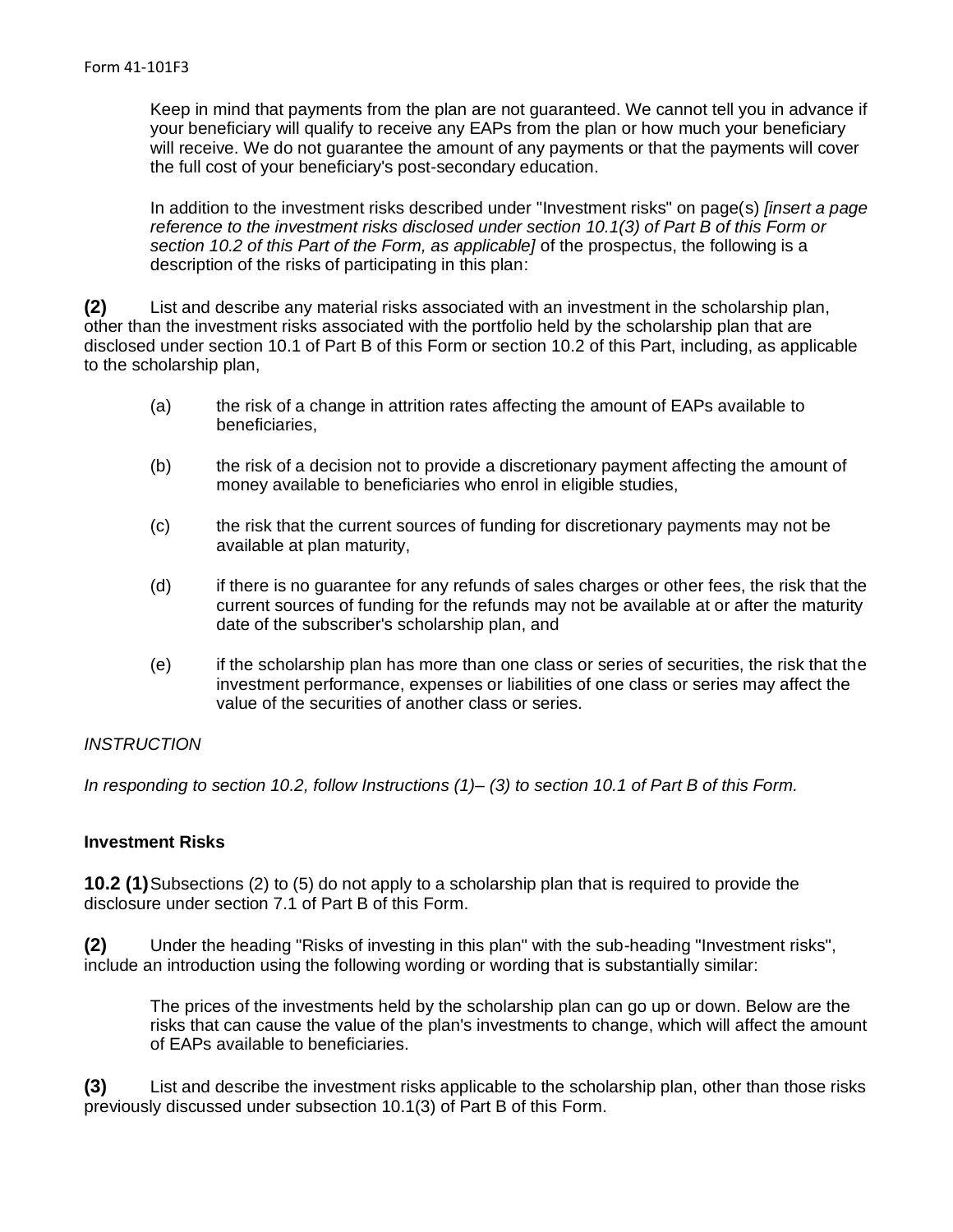**(4)** Include specific cross-references to the risks described in response to subsection 10.1(3) of Part B of this Form that are applicable to the scholarship plan.

**(5)** If, at any time during the 12-month period immediately preceding the date of the prospectus, more than 10% of the net assets of a scholarship plan were invested in the securities of an issuer other than a government security, disclose

- (a) the name of the issuer and the securities,
- (b) the maximum percentage of the net assets of the scholarship plan that securities of that issuer represented during the 12-month period, and
- (c) the risks associated with the investment in the securities, including the possible or actual effect on the liquidity and diversification of the scholarship plan.

**(6)** If the scholarship plan is required to provide the disclosure under section 7.1 of Part B of this Form, under the heading "Risks of investing in this plan" with the sub-heading "Investment risks", state the following using the same or substantially similar wording:

The prices of the investments held by the scholarship plan can go up or down. You can find a list of risks that can cause the value of the plan's investments to change under "Investment risks" on page *[insert page reference to the risks disclosed under section 10.1(3) of Part B of this Form].*

### *INSTRUCTION*

*In providing disclosure under this section, follow the Instructions to section 10.1 of Part B of this Form.*

# **Item 11 – Annual Returns**

### **Annual Returns**

**11.1** Under the heading "How the plan has performed", provide, in the form of the following table, the annual return of the scholarship plan for each of the past five years (or for a scholarship plan that has existed for less than five years, for each year the scholarship plan has been in existence) as disclosed in the most recently filed annual management report of fund performance of the scholarship plan, introduced using the following wording or wording that is substantially similar:

The table below shows how the investments in *[insert name of the scholarship plan]* performed in each of the past five financial years ending on *[insert date of end of financial year for the scholarship plan].* Returns are after expenses have been deducted. These expenses reduce the returns you get on your investment.

It's important to note that this doesn't tell you how the plan's investments will perform in the future.

| <b>Insert most</b> | <b>Insert most</b> | <b>Insert most</b> | <b>Insert most</b> | [Insert most |
|--------------------|--------------------|--------------------|--------------------|--------------|
| recently           | recently           | recently           | recently           | recently     |
| completed          | completed          | completed          | completed          | completed    |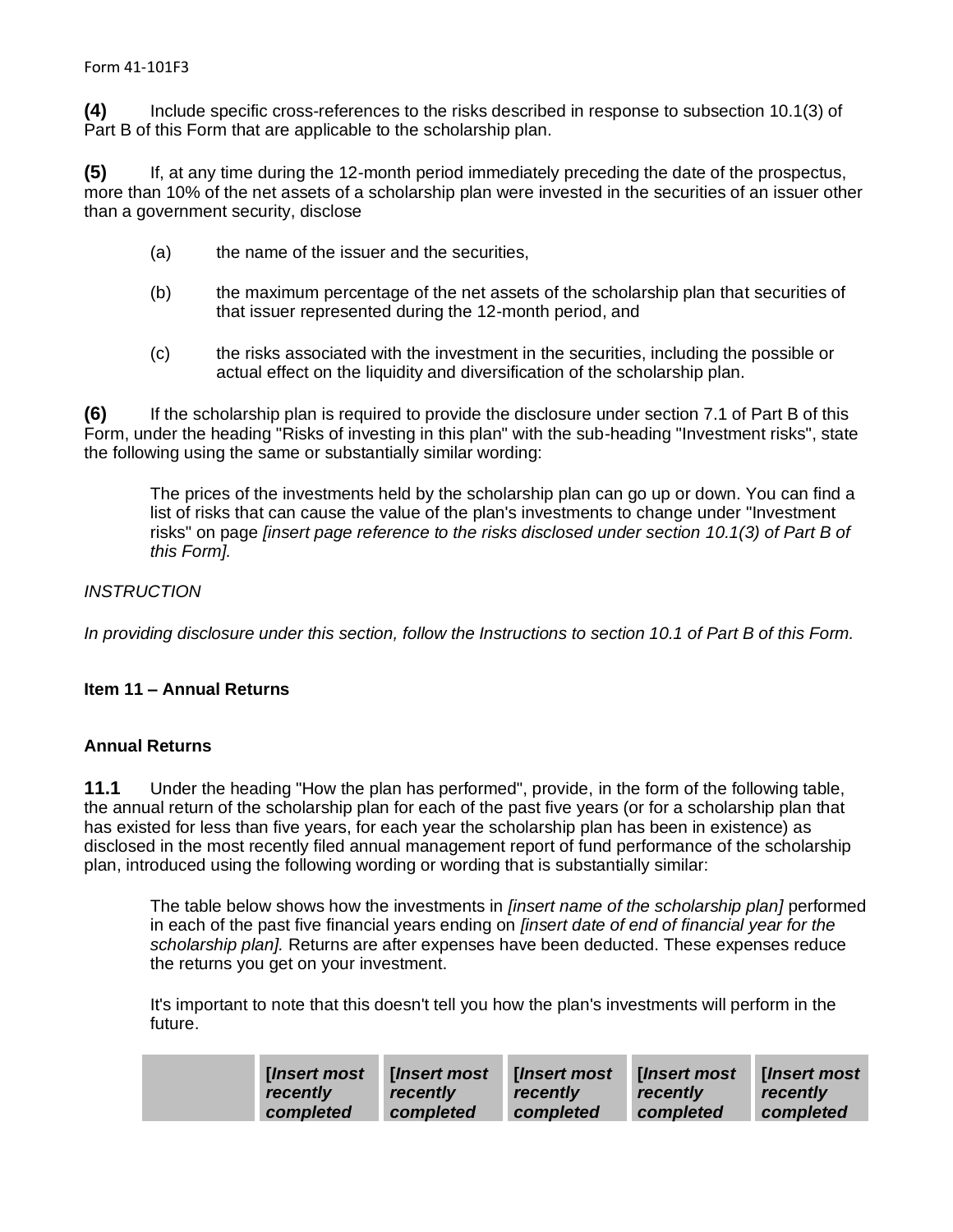|                                | <b>Financial</b><br><b>Yearl</b>            | <b>Financial</b><br>Year<br>minus 1]       | <b>Financial</b><br>Year<br>minus 2]              | <b>Financial</b><br>Year<br>$minus 3$ ]     | <b>Financial</b><br>Year<br>minus 4         |
|--------------------------------|---------------------------------------------|--------------------------------------------|---------------------------------------------------|---------------------------------------------|---------------------------------------------|
| <b>Annual</b><br><b>Return</b> | [Specify<br>annual<br>return <sub>/</sub> % | [Specify<br>annual<br>return <sub>/%</sub> | <b>Specify</b><br>annual<br>return <sub>/</sub> % | [Specify<br>annual<br>return <sub>/</sub> % | [Specify<br>annual<br>return <sub>/</sub> % |

# **Item 12 – Contributions**

# **Making Contributions**

**12.1 (1)**Under the heading "Making contributions", state the minimum investment in the scholarship plan permitted under the prospectus and the maximum length of time a subscriber can make contributions under the plan.

**(2)** If the scholarship plan uses units, under the sub-heading "What is a unit?", describe the unit and state why the scholarship plan uses units. State if the value of a unit is based only on the value of the portfolio assets held by the scholarship plan and, if not, state what other factors the value of a unit is based on.

**(3)** Under the sub-heading "Your contribution options", describe all available contribution options.

**(4)** If the scholarship plan requires subscribers to make contributions to the plan in accordance with a contribution schedule, under the sub-heading "Contribution schedule", include an introduction to the contribution schedule using the following wording or wording that is substantially similar:

The contribution schedule below shows how much you have to contribute to buy a unit. The price you pay depends on your beneficiary group and whether you pay for your units all at once or make periodic contributions to pay for your units. *[For a group scholarship plan, state –* The prices are calculated so that the contributions of each subscriber for a beneficiary group will generate the same earnings per unit.]

Certain fees and expenses are deducted from your contributions. For more information, please see "Fees you pay" on page *[insert page reference to the disclosure provided under section 14.2 of Part C of this Form].*

The contribution schedule was prepared by *[indicate name of entity/entities that prepared the contribution schedule]* in *[specify year the contribution schedule was prepared].*

**(5)** Include the contribution schedule of the scholarship plan in the form of the following table, together with the following examples to explain how to use the contribution schedule to determine the contributions required to pay for each unit. Introduce the table using the following wording or wording that is substantially similar with the title "How to use this table" in bold type:

### **How to use this table:**

For example, let's assume your beneficiary is a newborn. If you want to make monthly contributions until maturity, it will cost *\$[insert amount payable monthly for this option]* each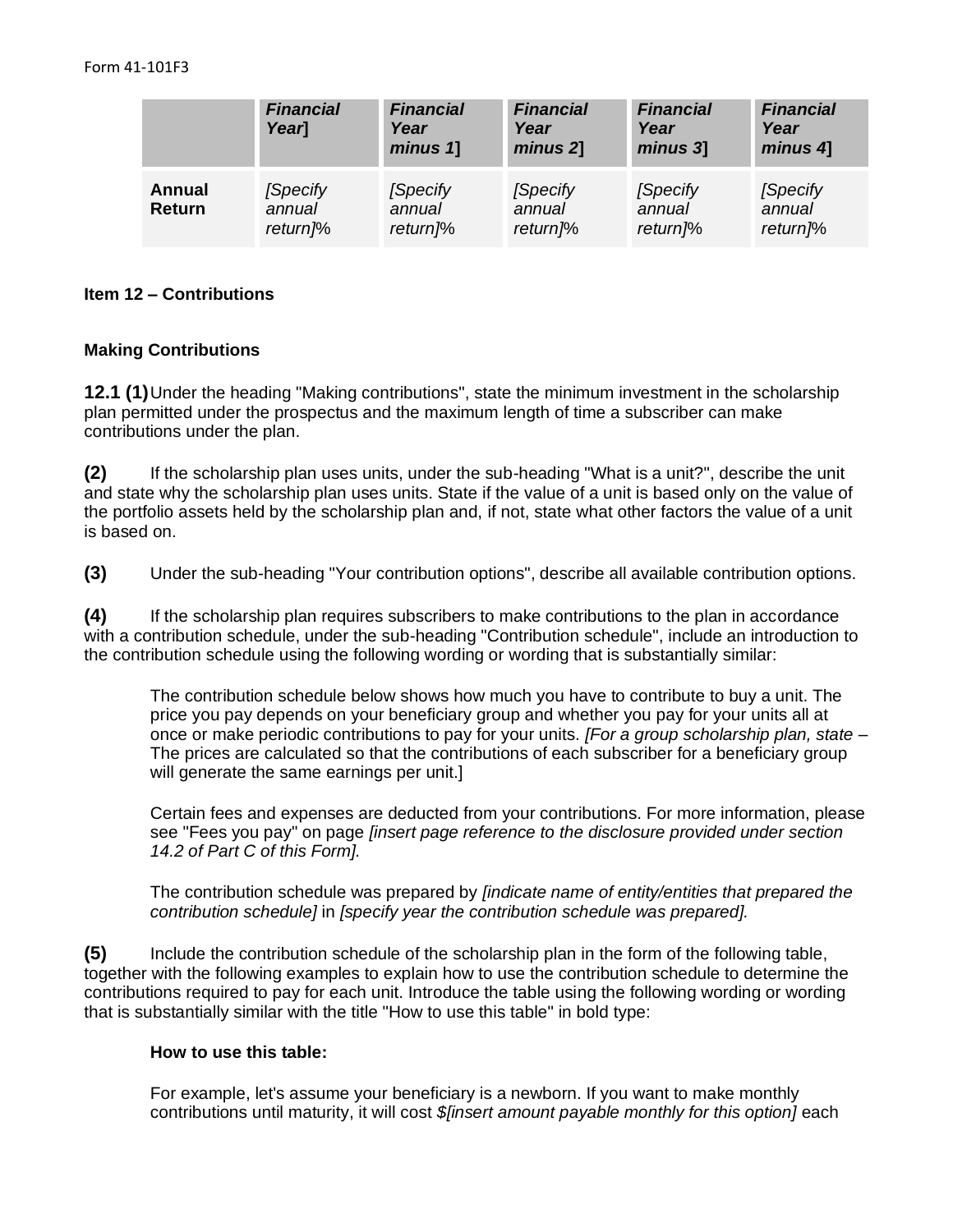month for each unit you buy. You would have to make *[insert total number of payments for this option]* contributions over the life of your plan, for a total investment of *\$[insert total amount payable for this option].*

If your child is five years old and you want to make annual contributions until maturity, it will cost *\$[insert amount payable annually for this option]* each year for each unit you buy. You would have to make *[insert total number of payments for this option]* contributions over the life of your plan, for a total investment of *\$[insert total amount payable for this option].*

|                                                                                                                      | <b>Contribution schedule</b>                                         |                                                                   |                                          |
|----------------------------------------------------------------------------------------------------------------------|----------------------------------------------------------------------|-------------------------------------------------------------------|------------------------------------------|
| <b>Contribution options</b><br>[See Instruction (2)]                                                                 | <i>[Insert</i><br>youngest<br>age] [See<br><b>Instruction</b><br>(3) | [Insert next<br>youngest<br>beneficiary by beneficiary by<br>age] | [Insert oldest<br>beneficiary by<br>age] |
| <b>Monthly contribution</b><br>Contribution amount<br>Total number of contributions<br>Total amount of contributions | <b>See</b><br><i><b>Instruction</b></i><br>(4)]                      |                                                                   |                                          |
| <b>Annual contribution</b><br>Contribution amount<br>Total number of contributions<br>Total amount of contributions  |                                                                      |                                                                   |                                          |
|                                                                                                                      |                                                                      |                                                                   |                                          |
| Lump sum contribution<br>Contribution amount                                                                         |                                                                      |                                                                   |                                          |

**(6)** State the assumptions on which the contribution schedule is based and confirm that the assumptions are still reflective of current conditions and circumstances.

### *INSTRUCTIONS*

*(1) The contribution schedule must outline all available contribution options, including the lump sum contribution option.*

*(2) List the contribution options in the order based on the total number of contributions, from the largest number of contributions to the smallest number of contributions. For example, if the scholarship plan permits monthly, annual and lump sum contributions, list the contribution options in that order.*

*(3) The contribution schedule must be presented in the order based on the age of the beneficiaries, from the youngest to oldest.*

*(4) For each contribution option, set out the amount of each contribution, the total number of contributions, and the total amount payable for one unit.*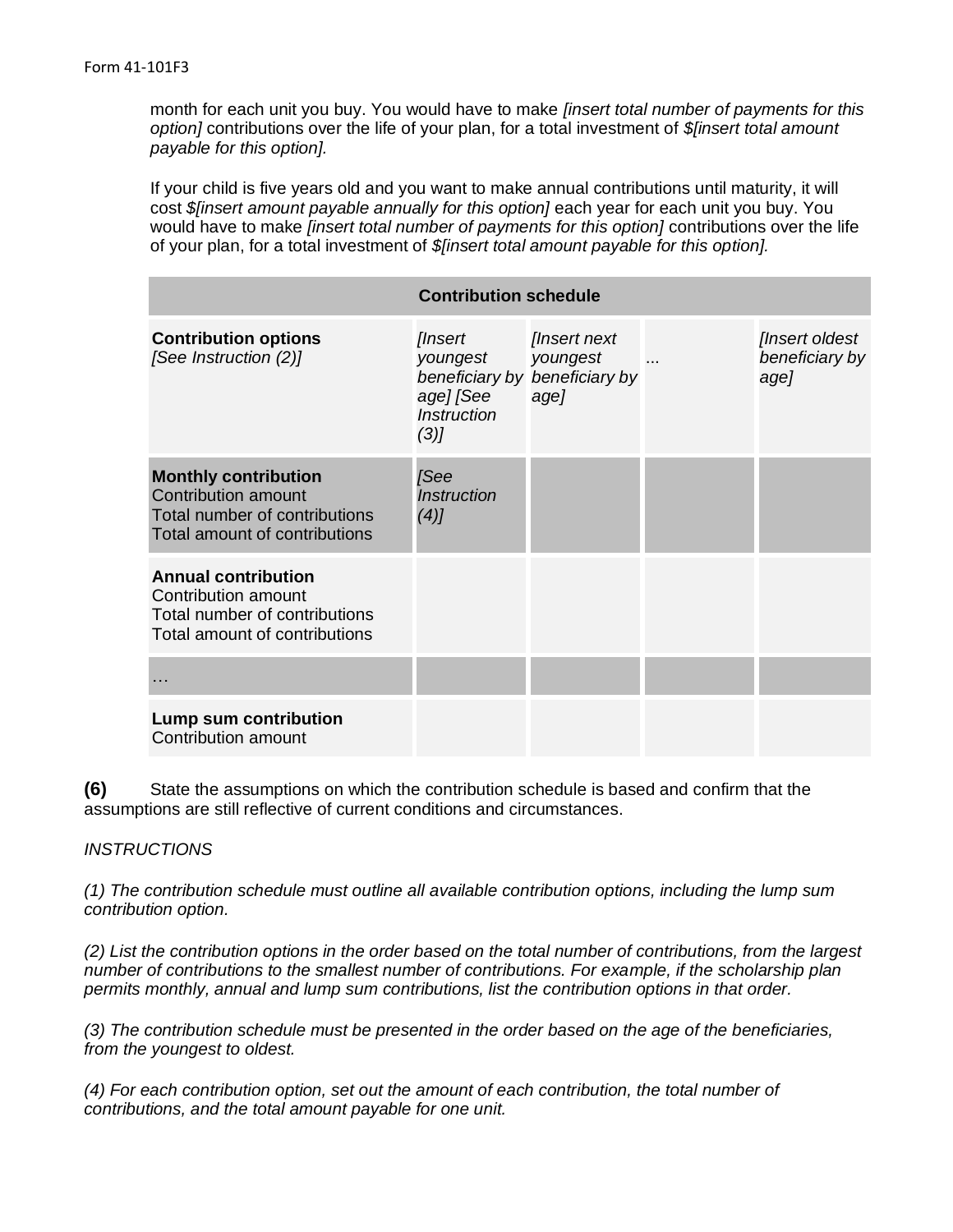*(5) If the scholarship plan permits a subscriber to date their plan as at a date that is earlier than the application date, disclose the conditions or requirements that must be met to backdate a plan, including the maximum number of months that a plan may be backdated and the basis of calculation of any amount(s) payable by the subscriber in addition to the contributions required under the contribution schedule. Include a cross-reference to the disclosure provided under paragraph 11.3(1)(h) of Part B of this Form.*

*(6) The contribution amounts in the contribution schedule must not include fees for insurance.*

### **Missing Contributions**

**12.2 (1)**Under the sub-heading "If you have difficulty making contributions", state the following using the same or substantially similar wording:

If you miss one or more contributions, you may be in default of your plan. To stay in the plan, you'll have to make up the contributions you missed. *[State if applicable –* You'll also have to make up what the contributions would have earned if you had made them on time]. This can be costly.

For information about the steps you have to take to stay in the plan after missing contributions, see "Default, withdrawal or cancellation" on page *[insert page reference to the disclosure provided under Item 17 of Part C of this Form].*

**(2)** Under the sub-sub-heading "Your options", describe the options available to subscribers having difficulty making contributions, including reducing the amount of contributions, suspending contributions, transferring to another RESP and cancelling their scholarship plan.

**(3)** Describe any restrictions on the availability of the options referred to in subsection (2).

**(4)** For each option set out under subsection (2), disclose the fee payable for the option and the losses that may be incurred by the subscriber as a result of the option.

**(5)** Describe what will happen if a subscriber has difficulty making contributions and does not select any of the options set out under subsection (2).

# *INSTRUCTIONS*

*(1) A scholarship plan that does not require subscribers to make regular contributions to keep their plan in good standing must modify the disclosure under subsection 12.2(1) accordingly.*

*(2) If the cost of putting a plan in good standing after a voluntary suspension of the plan includes the payment of an amount equal to the interest that would have been earned on the missing contributions, disclose the current interest rate used as an annualized rate of interest and disclose how the interest is calculated.*

*(3) In disclosing any losses that may be incurred by a subscriber under subsection (4), state whether the subscriber may incur any loss of earnings, government grants, grant contribution room, amounts paid for sales charges and fees or loss of any other amount.*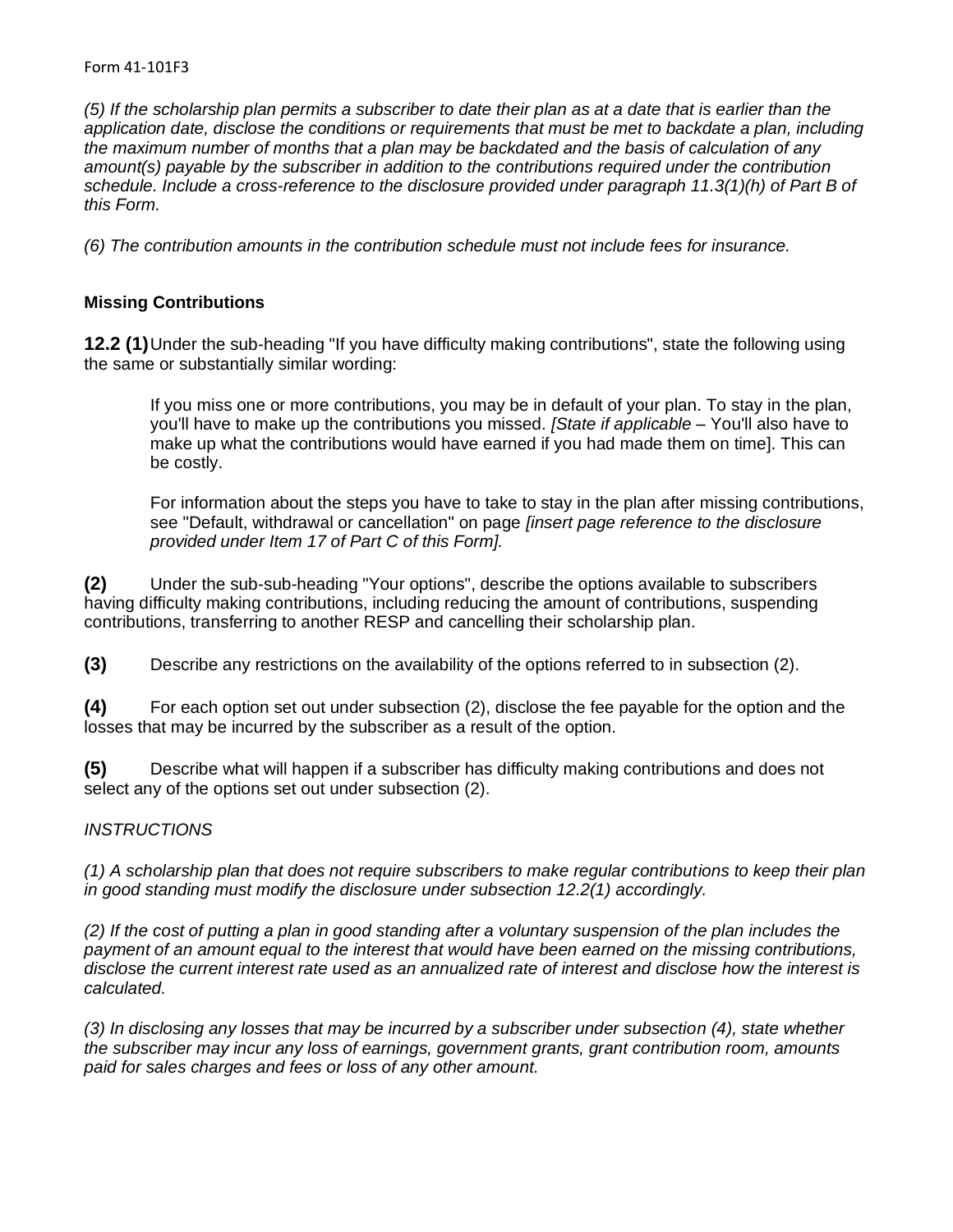### Form 41-101F3

*(4) If the disclosure for an option required by subsections (3) and (4) is provided elsewhere in Part C of the prospectus, a cross-reference to the disclosure for the option may be provided in response to subsections (3) and (4). For example, if transferring to another scholarship plan managed by the investment fund manager is an option available to the subscriber, a scholarship plan may refer investors to details of this type of transfer by providing a cross-reference to the disclosure provided under section 16.1 of Part C of this Form.*

### **Item 13 – Withdrawing Contributions**

### **Withdrawing Contributions**

**13.1 (1)**Under the heading "Withdrawing your contributions", describe a subscriber's entitlement to a return of contributions made, less fees, at any time before the maturity date of their scholarship plan.

**(2)** Describe the steps a subscriber must take to withdraw some or all of their contributions before the maturity date of their scholarship plan.

**(3)** Disclose the fee for a withdrawal from their scholarship plan and describe the losses that may be incurred by a subscriber upon a withdrawal.

**(4)** Disclose whether a subscriber's plan will be cancelled if the subscriber withdraws all the contributions made to their plan. If so, provide a cross-reference to the disclosure provided under section 17.3 of Part C of this Form.

### *INSTRUCTION*

*In describing any losses that may be incurred by a subscriber under subsection (3), disclose whether the subscriber may incur any loss of earnings, government grants, grant contribution room, amounts paid for sales charges and fees or loss of any other amount.*

### **Item 14 – Fees and Expenses**

### **Costs of Investing in the Scholarship Plan**

**14.1** Under the heading "Costs of investing in this plan", state the following using the same or substantially similar wording:

There are costs for joining and participating in the *[insert name of scholarship plan].* The following tables list the fees and expenses of this plan. You pay some of these fees and expenses directly from your contributions. The plan pays some of the fees and expenses, which are deducted from the plan's earnings.

### **Fees Payable by Subscriber from Contributions**

**14.2 (1)**Under the sub-heading "Fees you pay", provide a list of the fees and expenses that are deducted from contributions and that are not required to be provided in the table under section 14.4 of Part C of this Form in the form of the following table. Introduce the table using the following wording: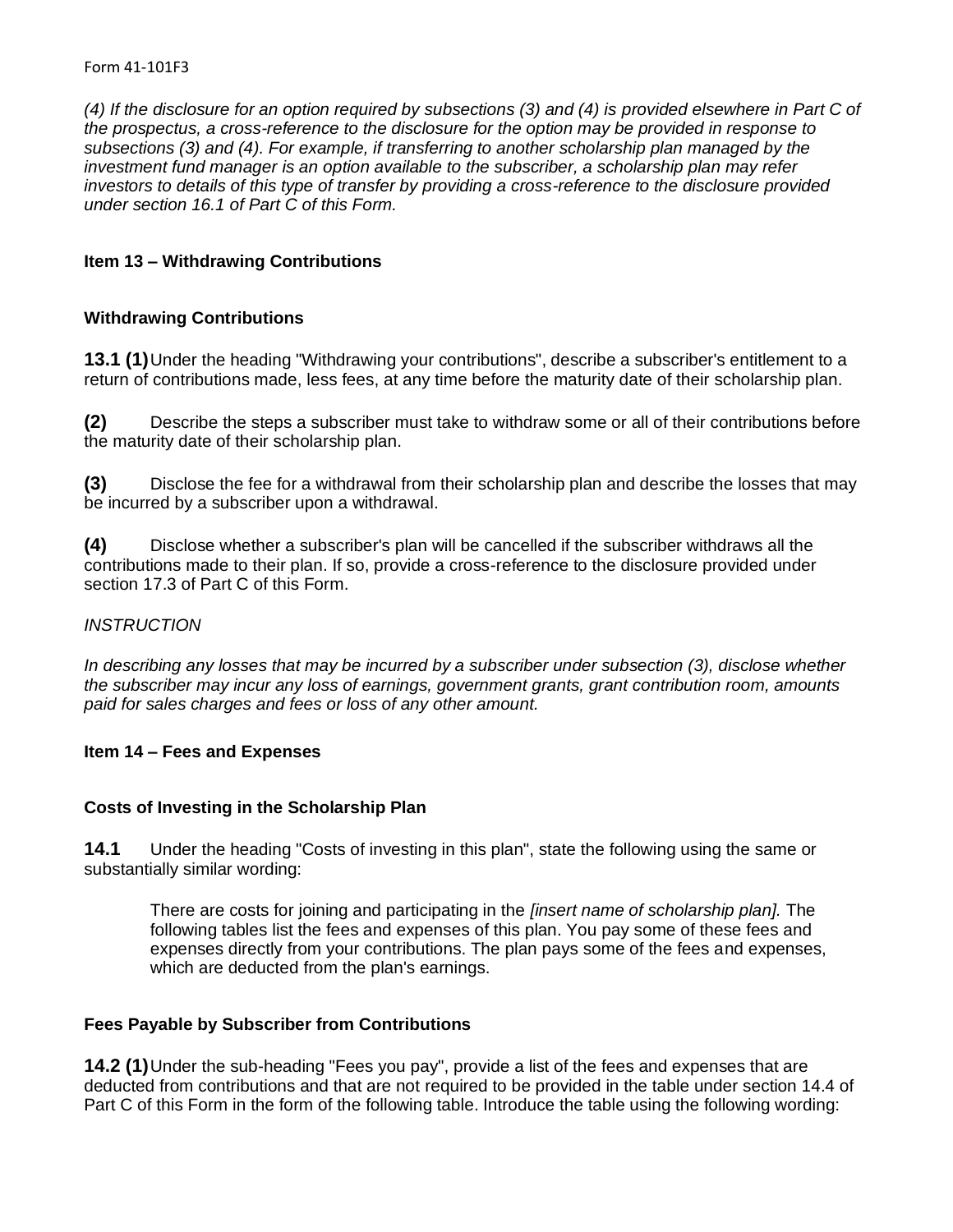These fees are deducted from your contributions. They reduce the amount that gets invested in your plan, which will reduce the amount available for EAPs.

| Fee                                     | What you pay     | What the fee is for   | Who the fee is paid to  |
|-----------------------------------------|------------------|-----------------------|-------------------------|
| Sales charge                            | [Specify amount] | [Specify the purpose] | [Insert name of entity] |
| Account<br><b>Maintenance Fee</b>       | [Specify amount] | [Specify the purpose] | [Insert name of entity] |
| [Specify other<br>fees and<br>expenses] | [Specify amount] | [Specify the purpose] | [Insert name of entity] |

**(2)** If the sales charge listed in the table required by subsection (1) is deducted from contributions at a higher rate in the early period of participating in the scholarship plan, add a sidebar under the subheading "Fees you pay", using the margin of the page and state the following using the same or substantially similar wording with the title of the sidebar in bold type:

### **Paying off the sales charges**

For example, assume that you buy one unit of the *[Insert name of scholarship plan]* on behalf of newborn child, and you commit to making monthly contributions until the maturity date to pay for that unit. [All/*[specify lower percentage, if applicable]]* of your first *[insert number of contributions]* contributions go toward the sales charge until [half/[*specify other percentage if applicable]]* of the sales charge is paid off. *[State, as applicable –* [Half/[*specify other percentage if applicable]]* of your next *[insert number of contributions]* contributions go toward the sales charge until it's fully paid off.] Altogether, it will take you *[insert number of months]*  months to pay off the sales charge. During this time, *[insert percentage]* of your contributions will be used to pay the sales charge and *[insert percentage]* of your contributions will be invested in your plan.

**(3)** State whether any of the fees listed in the table in subsection (1) may be increased without subscriber approval.

### *INSTRUCTIONS*

*(1) In the table required under subsection 14.2(1), list the fees payable by subscribers' contributions. Each fee must be listed on a separate row in the table.*

*(2) In the table required under subsection 14.2(1) in the column titled "What you pay" state the amount of each fee. The amount of each fee must be disclosed based on how the fee is calculated. For example, if a particular fee is calculated as a fixed dollar amount per unit, or a fixed amount per year, it must be stated as such. Similarly, if a fee is calculated as a percentage of plan assets, that percentage must be stated. A statement or note that a fee is subject to applicable taxes, such as goods and services taxes or harmonized sales taxes, is permitted, if applicable.*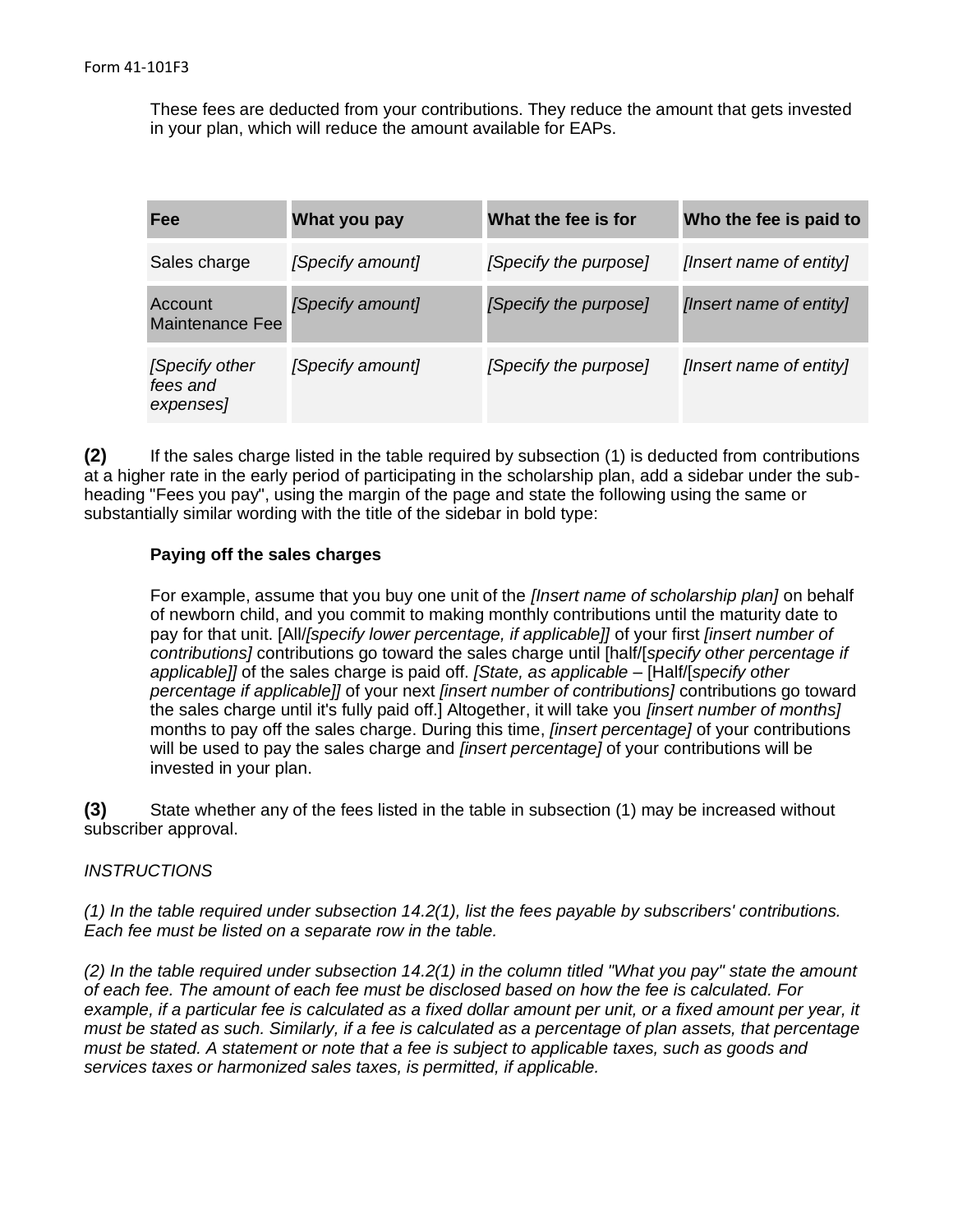*(3) For a group scholarship plan or other type of scholarship plan that normally calculates the sales charge payable as a fixed dollar amount linked to the amount of contribution by a subscriber (i.e. \$x.xx per unit), in addition to stating the fixed amount of sales charge per unit as required under Instruction (2), the disclosure of the amount of sales charge in the table required under subsection 14.2(1) in the column titled "What you pay" must also be expressed as a percentage of the cost of a unit of the scholarship plan. If the total cost of a unit of the scholarship plan varies depending on the contribution option or frequency selected, the percentage sales charge must be expressed as a range, between the lowest and the highest percentage of the unit cost the sales charge can represent, based on the different contribution options available to subscribers under the scholarship plan. This must be calculated as follows: (i) divide the sales charge per unit by the contribution option that has the highest total cost per unit, and (ii) divide the sales charge per unit by the contribution option that has the lowest total cost per unit. For example, if a scholarship plan calculates its sales charge as \$200/unit, and the total cost per unit for a subscriber can range from \$1000 to \$5000 (based on the different options available to subscribers), the percentage range of the sales charge disclosed in the table would be 4% (200/5000) to 20% (200/1000). The disclosure in the table must also state that the exact percentage of the sales charge per unit for a subscriber will depend on the contribution option selected for contributing to the scholarship plan and how old their beneficiary is at the time they open the scholarship plan.*

*(4) In the table required under subsection 14.2(1) in the column titled "What you pay" describe how the fee is deducted from contributions if the fee amount deducted from each contribution is not the same. For example, if deductions for sales charges are not made from each contribution at a constant rate for the duration of the plan or for the period for which contributions are required to be made under the scholarship plan if it is less than the scholarship plan's duration, describe the amounts from contributions that are deducted to pay sales charges.*

*(5) In the table required under subsection 14.2(1) in the column titled "What the fee is for" provide a concise explanation of what the fee is used for.*

*(6) In the table required under subsection 14.2(1) in the column titled "Who the fee is paid to", state the name of the entity to which the fee is paid, such as the investment fund manager, the portfolio manager, the dealer, the foundation, etc.*

*(7) The disclosure required under subsection 14.2(2) must be based on the following assumptions: (i) the beneficiary is a newborn, (ii) the subscriber is purchasing one unit of the scholarship plan, (iii) the subscriber has agreed to a monthly contribution schedule with contributions payable until the scholarship plan's maturity date, and (iv) all of the mandatory fees that are normally deducted from a subscriber's contributions are deducted during the relevant period. The disclosure provided under subsection 14.2(2) must be consistent with the disclosure provided under subsection (2) of Item 10 of Part A of the form.*

*(8) The disclosure required in subsection 14.2(2) may alternatively be provided in a text box below the table required under subsection 14.2(1).*

*(9) For the disclosure required in subsection 14.2(2), if the scholarship plan does not offer units but uses a similar method for deducting sales charges as is described under subsection 14.2(2), the wording may be amended as is necessary to properly reflect the scholarship plan's features.*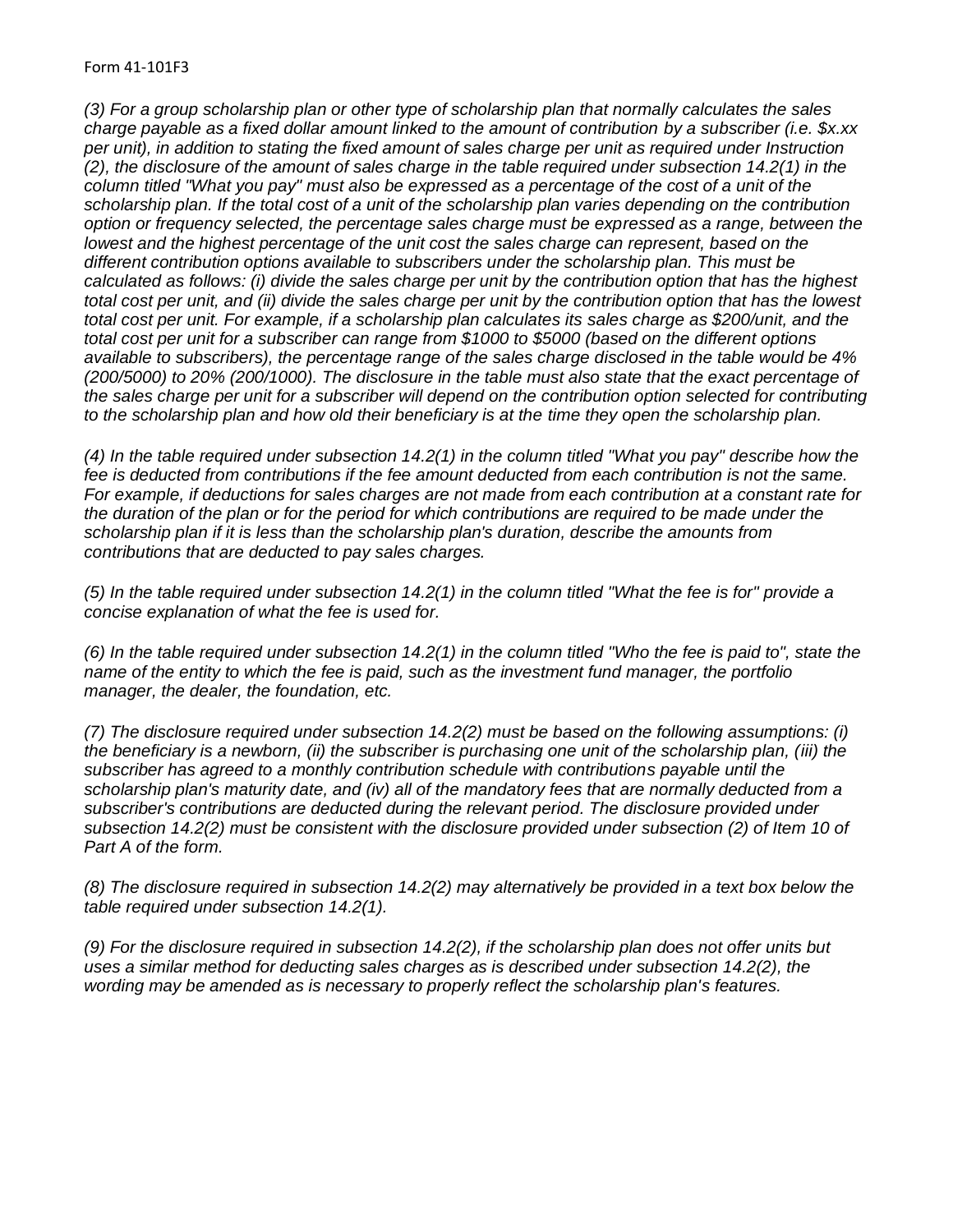# **Fees Payable by the Scholarship Plan**

**14.3 (1)**Under the sub-heading "Fees the plan pays", provide a list of the fees and expenses that are payable by the scholarship plan in the form of the following table and introduced using the following wording:

The following fees are payable from the plan's earnings. You don't pay these fees directly. These fees affect you because they reduce the plan's returns which reduces the amount available for EAPs.

| Fee                                          | What the plan pays | What the fee is for | Who the fee is paid to  |
|----------------------------------------------|--------------------|---------------------|-------------------------|
| Administrative fee                           | [Specify amount]   | [Specify purpose]   | [Insert name of entity] |
| Portfolio management [Specify amount]<br>fee |                    | [Specify purpose]   | [Insert name of entity] |
| Custodian fee                                | [Specify amount]   | [Specify purpose]   | [Insert name of entity] |
| Independent review<br>committee fee          | [Specify amount]   | [Specify purpose]   | [Insert name of entity] |
| [Specify other fees<br>and expenses]         | [Specify amount]   | [Specify purpose]   | [Insert name of entity] |

**(2)** State whether any of the fees or expenses listed in the table in subsection (1) may be increased without subscriber approval.

# *INSTRUCTIONS*

*(1) In the table, show all fees and expenses payable by the scholarship plan, even if it is expected that the investment fund manager or other member of the organization of the scholarship plan will waive or absorb some or all of those fees and expenses. Each fee must be listed in a separate row in the table.*

(2) If one or more fees listed or required to be listed in the table are normally combined into an "all*inclusive fee" payable by the scholarship plan, the table may be amended as is necessary to reflect this fact.*

*(3) In the column titled "What the plan pays" state the amount of each fee listed in the table. The amount of fee stated must be disclosed based on how the fee is calculated. For example, if a fee is calculated based on a percentage of the scholarship plan's assets, it must be stated as such. For the "independent review committee fee", state the amount of any retainer payable to each member of the committee and any additional fees payable for meeting attendance and indicate if committee members expenses are reimbursed, and disclose the total dollar amount paid in connection with the independent review committee for the most recently completed financial year of the scholarship plan. A statement or note that a fee is subject to applicable taxes, such as goods and services taxes or harmonized sales taxes, is permitted, if applicable.*

*(4) In the column titled "What the fee is for" provide a concise explanation of what the fee is used for. If a fee is charged to the scholarship plan for on-going fund expenses, list the main components of those expenses covered by the fee.*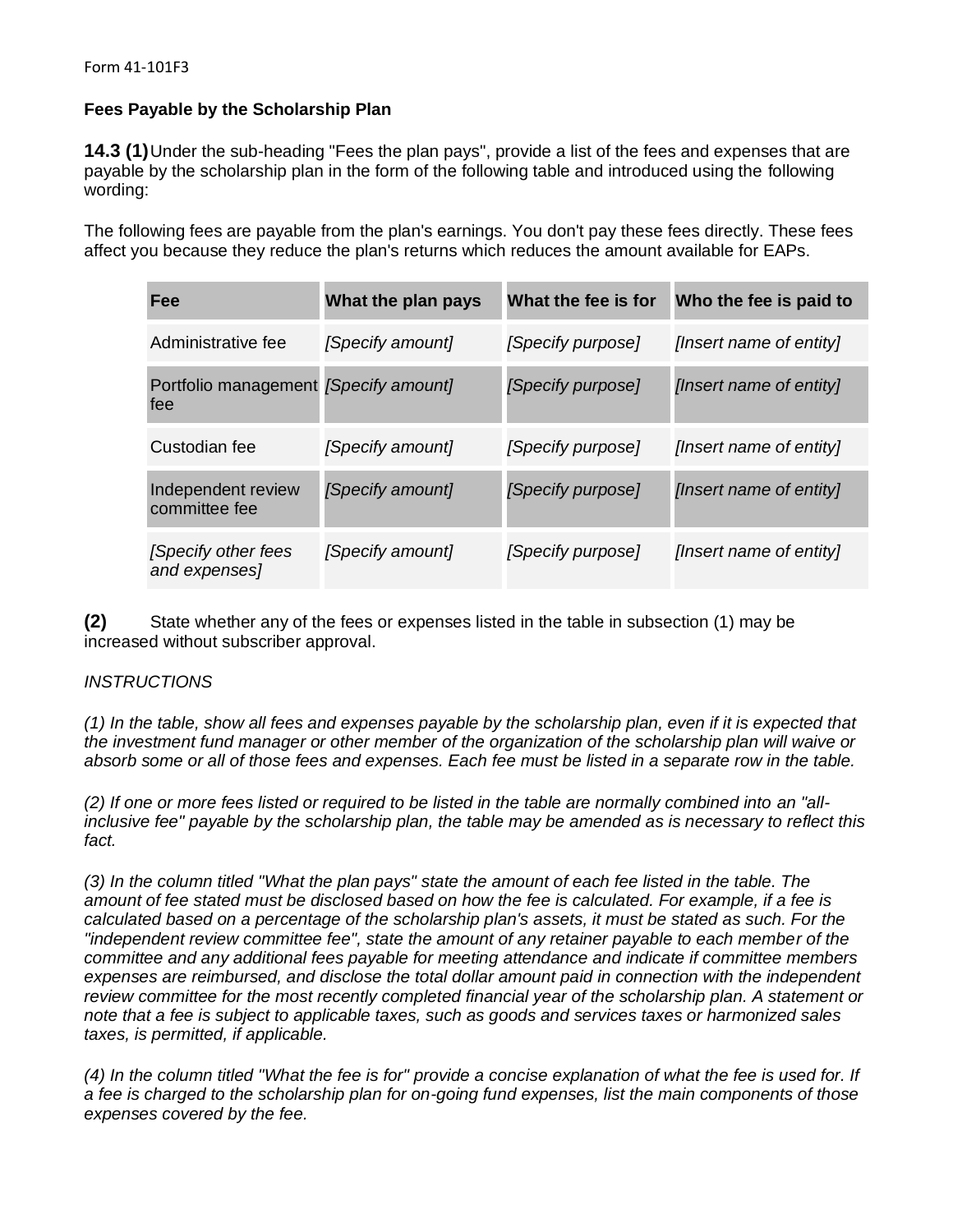*(5) In the column titled "Who the fee is paid to", state the name of the entity to which the fee is paid, such as the investment fund manager, the portfolio manager, the dealer, the foundation, etc.*

### **Transaction Fees**

**14.4** Under the sub-heading "Transaction fees", provide a list of the transaction fees in the form of the following table introduced using the following wording:

We will charge the following fees for the transactions listed below.

| Fee                  | Amount             | How the fee is paid                       | Who the fee is paid to  |
|----------------------|--------------------|-------------------------------------------|-------------------------|
| [Insert type of fee] | \$[Specify amount] | <i>finsert how the fee is</i><br>charged] | [Insert name of entity] |

### *INSTRUCTIONS*

*(1) In the column titled "fee" describe the type of transaction for which the fee is charged; for example, replacing a cheque, changing the contribution schedule, changing the beneficiary, changing the maturity date, transferring a plan and a late application for EAPs. Each fee must be listed on a separate row in the table.*

*(2) In the column titled "Amount" specify the amount of each fee. The amount must be disclosed based on how the fee is calculated. For example if the fee is calculated as a fixed dollar amount or a percentage it must be disclosed as such.*

*(3) ln the column titled "How the fee is paid" state how the fee for each transaction is charged, for*  example, if the fee is payable directly by the subscriber or beneficiary, or if it is deducted from the *earnings of the scholarship plan.*

*(4) In the column titled "Who the fee is paid to" specify the entity to which the fee is paid, such as the scholarship plan dealer, the investment fund manager, the Foundation, etc.*

### **Fees for Additional Services**

**14.5** If applicable, under the sub-heading "Fees for additional services", provide a list of the fees payable for the additional services disclosed under section 6.6 of Part B of this Form in the form of the following table and introduced using the following wording:

The following fees are payable for the additional services listed below:

| Fee                   | What you pay       | How the fee is paid                 | Who the fee is paid to  |
|-----------------------|--------------------|-------------------------------------|-------------------------|
| [Specify type of fee] | \$/Specify amount] | [Specify how the fee<br>is charged] | [Insert name of entity] |

*INSTRUCTIONS*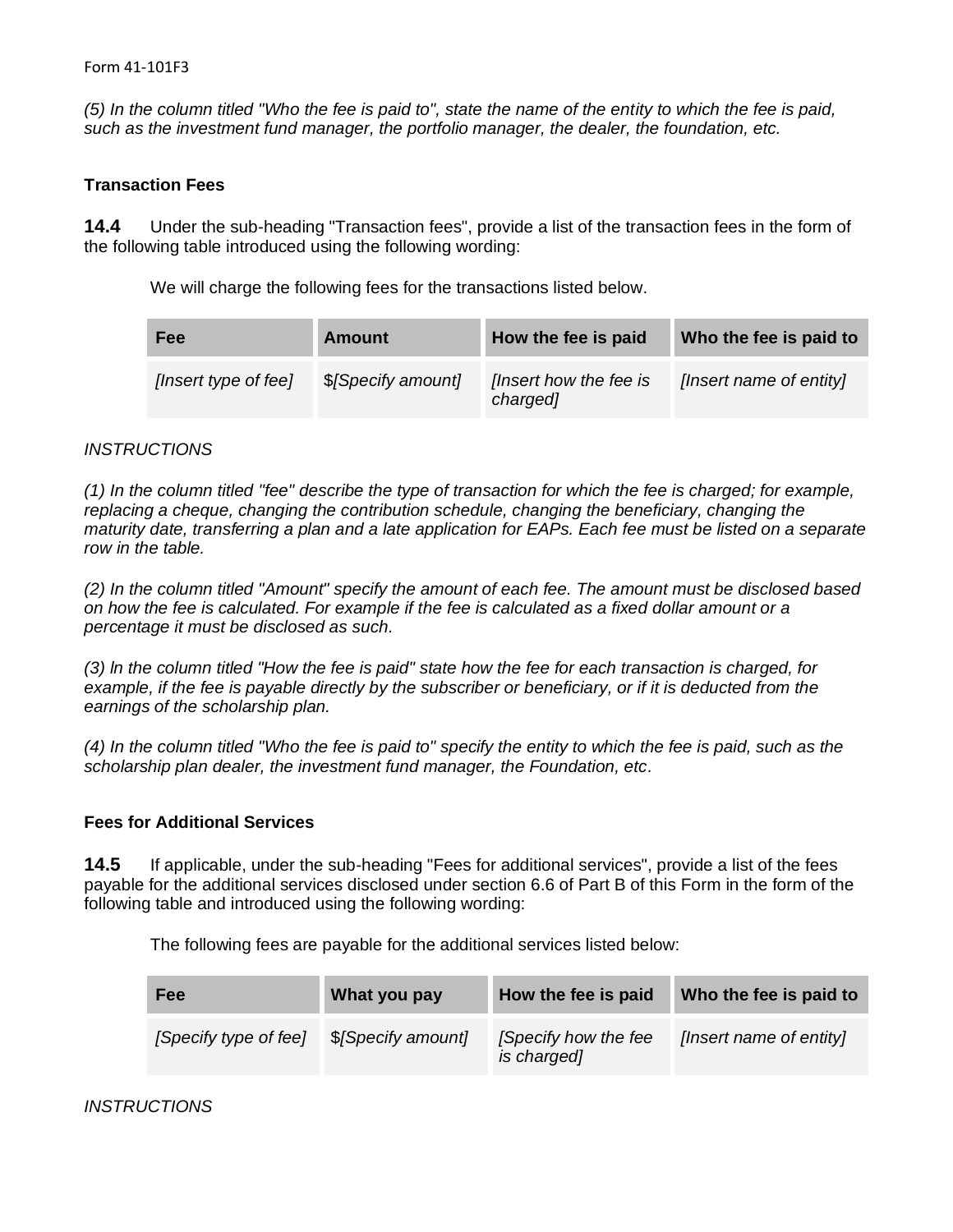*(1) In the column titled "Fee", describe the type of service for which the fee is charged (for example, insurance services). Each fee must be listed in a separate row in the table.*

*(2) Under the column titled "What you pay" specify the amount of each fee. The fee must be disclosed based on how it is calculated. A statement or note that a fee is subject to applicable taxes, such as goods and services taxes or harmonized sales taxes, is permitted, if applicable.*

*(3) If insurance services are provided, under the column "What you pay", disclose the fee for insurance and disclose the portion of the fee that is paid by the insurer to the principal distributor, the investment fund manager, or an affiliate.*

*(4) If the fee payable for an additional service varies so that specific disclosure of the amount of the fee cannot be provided in the prospectus, provide the range of fees payable under the column titled "What you pay".*

*(5) In the column titled "How the fee is paid" state how the fee for each service is charged, for example, if the fee is an amount payable by the subscriber on a monthly basis in addition to contributions made under the contribution schedule.*

*(6) In the column titled "Who the fee is paid to" state the name of the entity to which the fee is paid, such as the scholarship plan dealer, the investment fund manager, the Foundation, etc. If insurance services are provided, the name of the insurer must be disclosed.*

# **Refund of Sales Charges and Other Fees**

**14.6 (1)**Under the sub-heading "Refund of sales charges [and other fees]", disclose the details of all arrangements for the refunding of sales charges and any other fee paid by subscribers.

- **(2)** In the disclosure required by subsection (1), for each fee that may be refunded, describe
	- (a) who pays the fee refund,
	- (b) who funds the fee refund and the sources of funding for the fee refund,
	- (c) whether the refund is guaranteed or not and what that means,
	- (d) the conditions or requirements that must be met to receive the fee refund,
	- (e) when the refund will be paid,
	- (f) whether the amount refunded will include interest,
	- (g) whether the refund is paid in cash to the subscriber or is credited to their plan,
	- (h) if applicable, whether the amount refunded will be considered a contribution to the scholarship plan for tax purposes, and
	- (i) whether the amount refunded is taxable to the subscriber or beneficiary.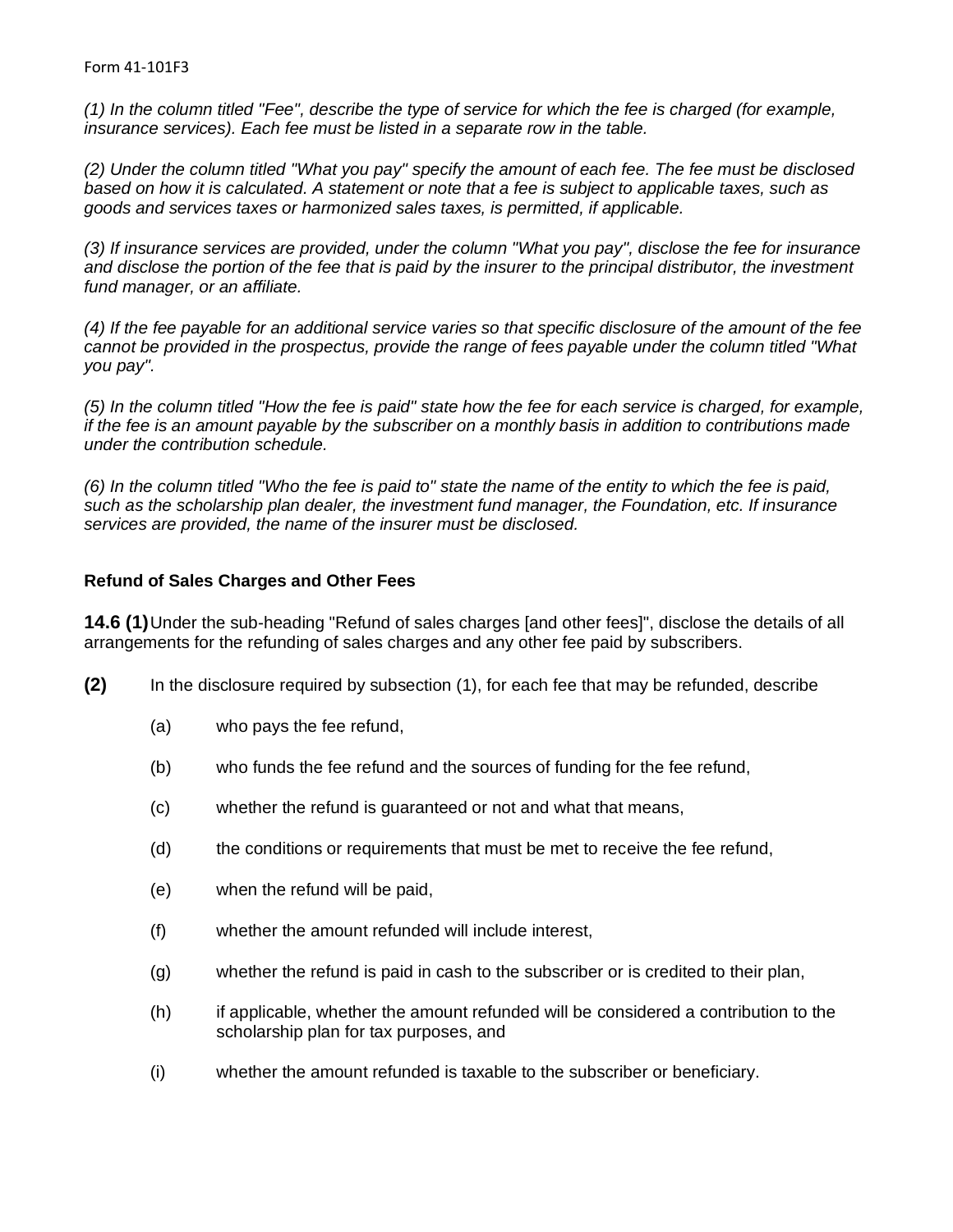**(3)** Describe the circumstances that may affect the ability of the current sources of funding for the fee refunds to continue to fund such payments.

**(4)** State whether the investment fund manager or any other entity has put any mechanism in place to continue to make fee refunds if any of the circumstances referred to in subsection (3) occurs.

**(5)** If a fee refund is payable on a discretionary basis, state the following wording with the first sentence in bold type:

**Discretionary refunds are not guaranteed.** You should not count on receiving a discretionary refund. *[Specify entity]* decides if it will provide a fee refund in any year.

# *INSTRUCTIONS*

*(1) A return of an enrolment fee is considered to be a refund of sales charges for the purposes of disclosure under this section.*

*(2) If a fee refund is paid in instalments, disclose each payment date and the amount or proportion of the refund payable at each date.*

### **Item 15 – Making Changes to a Subscriber's Plan**

### **Changing Contributions**

**15.1 (1)**Under the heading "Making changes to your plan" and the sub-heading "Changing your contributions", disclose whether or not a subscriber can change the contributions under a scholarship plan.

- **(2)** If a subscriber can change the contributions under a scholarship plan, disclose
	- (a) the steps the subscriber must take to make the change,
	- (b) the conditions or requirements that must be met to make the change,
	- (c) the fee for making the change, and
	- (d) the losses that may be incurred by the subscriber or the beneficiary if the change is made.

# **Changing Maturity Date**

**15.2 (1)**Under the sub-heading "Changing the maturity date", disclose whether or not a subscriber can change the maturity date of their plan.

- **(2)** If a subscriber can change the maturity date, disclose
	- (a) the steps the subscriber must take to make the change,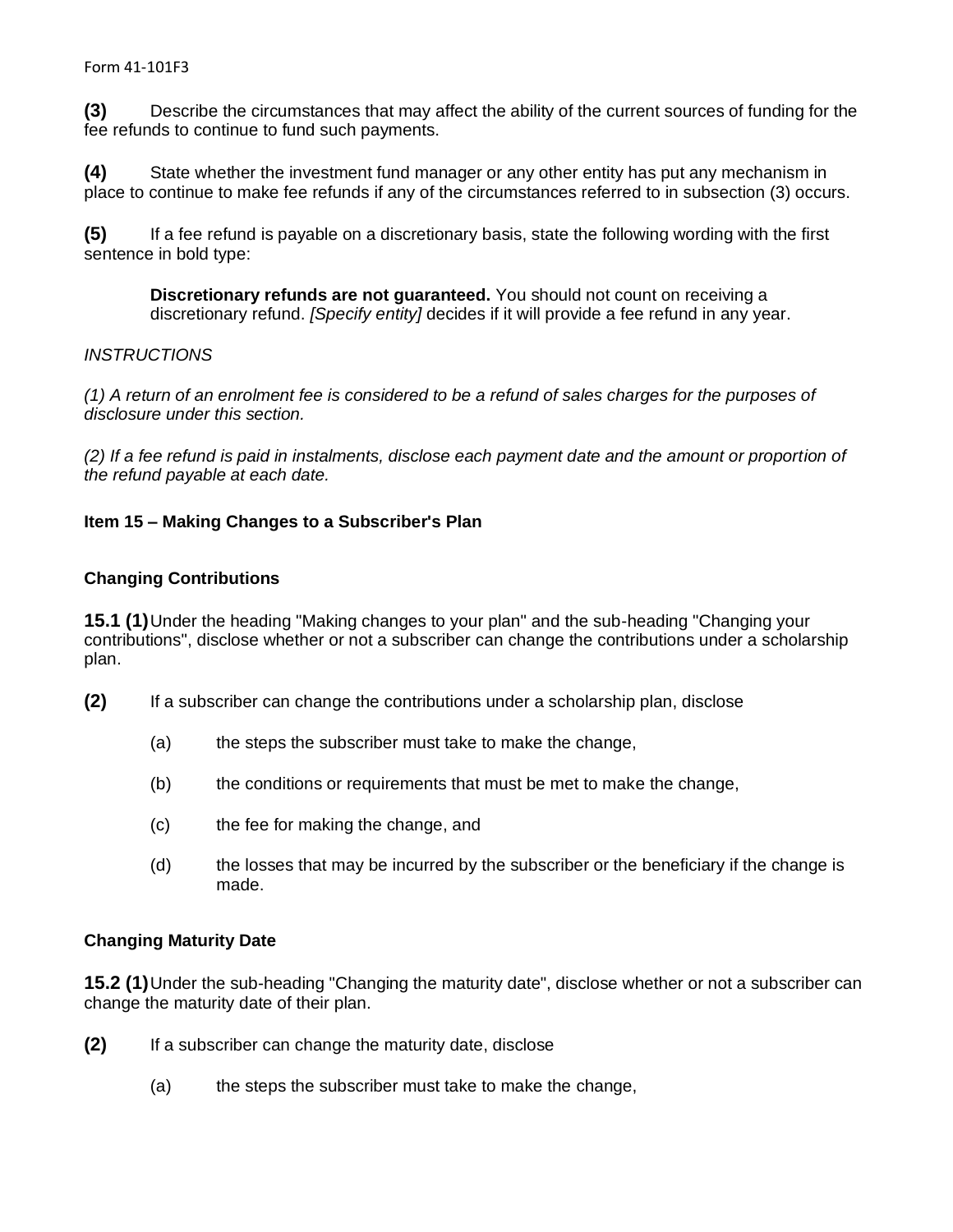- (b) the conditions or requirements that must be met to make the change,
- (c) the fee for making the change, and
- (d) the losses that may be incurred by the subscriber or the beneficiary if the change is made.

### **Changing Year of Eligibility**

**15.3 (1)**Under the sub-heading "Changing your beneficiary's year of eligibility", disclose whether or not a subscriber can change the year of eligibility of a beneficiary.

- **(2)** If a subscriber can change the year of eligibility, disclose
	- (a) the steps the subscriber must take to make the change,
	- (b) the conditions or requirements that must be met to make the change,
	- (c) the fee for making the change, and
	- (d) the losses that may be incurred by the subscriber or the beneficiary if the change is made.

### **Changing Subscriber**

**15.4 (1)**Under the sub-heading "Changing the subscriber", disclose whether the contract permits the subscriber to be changed at any time during the life of a scholarship plan.

- **(2)** If the subscriber may be changed, disclose
	- (a) the steps that are required to make the change,
	- (b) the conditions or requirements that must be met to make the change,
	- (c) the fee for making the change, and
	- (d) the losses that may be incurred by the subscriber or the beneficiary if the change is made.

### **Changing Beneficiary**

**15.5 (1)**Under the sub-heading "Changing your beneficiary", disclose whether or not a subscriber can change the beneficiary of a scholarship plan.

- **(2)** If the beneficiary may be changed, disclose
	- (a) the steps the subscriber must take to make the change,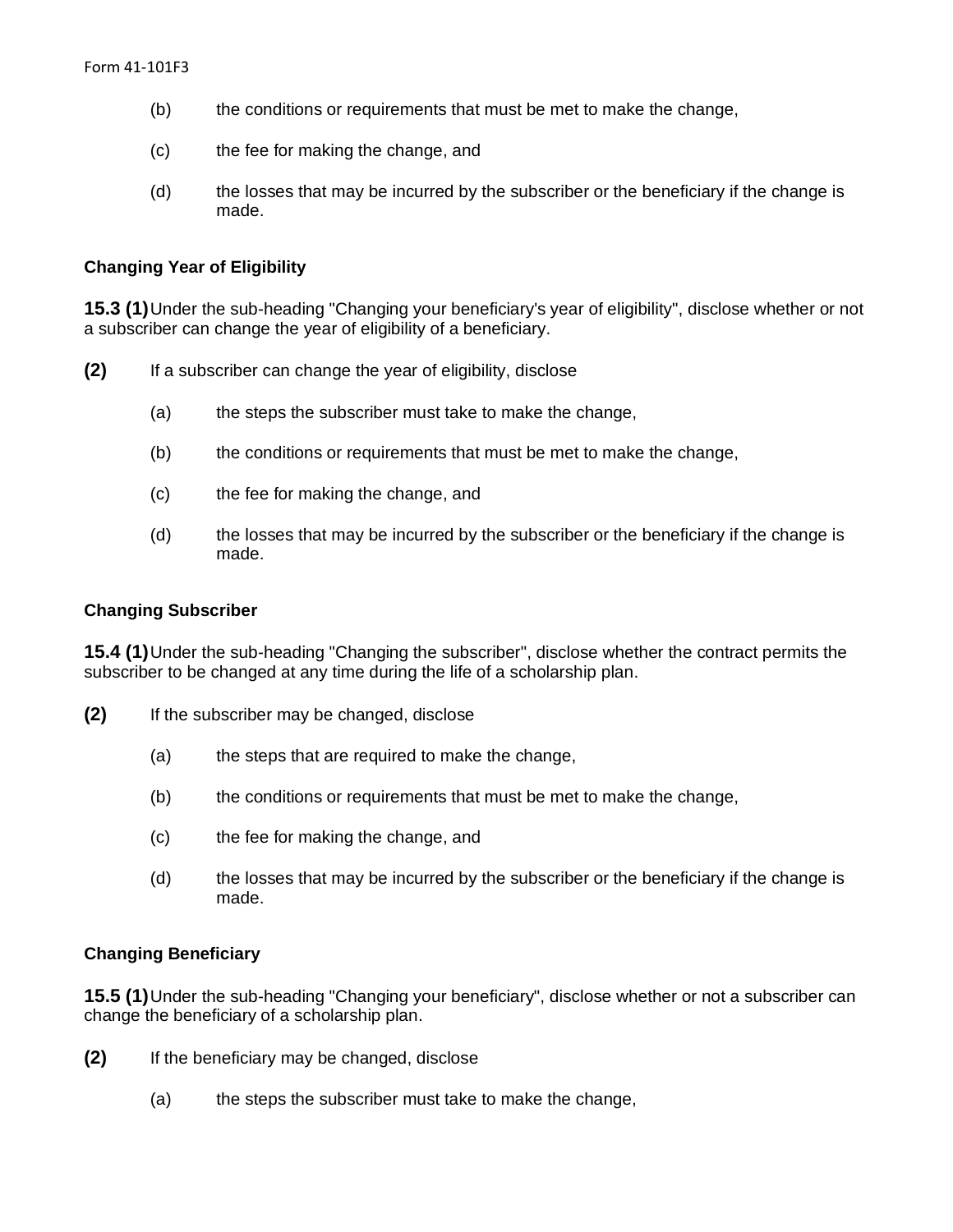- (b) the conditions or requirements that must be met to make the change,
- (c) the fee for making the change, and
- (d) the losses that may be incurred by the subscriber or the beneficiary if the change is made.

#### **Death or Disability of Beneficiary**

**15.6 (1)**Under the sub-heading "Death or disability of the beneficiary", disclose the options available to a subscriber in the event of the death or disability of the beneficiary of the scholarship plan.

- **(2)** The disclosure under this item must include
	- (a) how a disability is defined,
	- (b) how each option may be initiated and the conditions or requirements that must be met for each option,
	- (c) the fee for each option, and
	- (d) the losses that may be incurred by the subscriber or the beneficiary if the option is selected.

#### *INSTRUCTIONS*

*(1) In discussing a change in contributions under a scholarship plan in response to section 15.1, state if the change in contributions may be made as a result of changing the contribution frequency or the number of units for which contributions are made.*

*(2) The disclosure of the conditions or requirements for making a change to the subscriber's plan required under this Item must include a description of any amounts required to be paid to make the change and the deadline for making the change.*

*(3) In disclosing the losses that may be incurred by a subscriber or a beneficiary in response to this Item, state if the subscriber or the beneficiary might incur any loss of earnings, government grants, grant contribution room, amounts paid for sales charges and fees or loss of any other amount.*

### **Item 16-Transfer of Scholarship Plan**

### **Transferring to another plan managed by the investment fund manager**

**16.1 (1)**Under the heading "Transferring your plan" with the sub-heading "Transferring to *[name the other scholarship plans managed by the investment fund manager of the scholarship plan]",* state whether or not the scholarship plan allows a subscriber to transfer from the current plan to any of the other plans offered by the investment fund manager.

**(2)** Disclose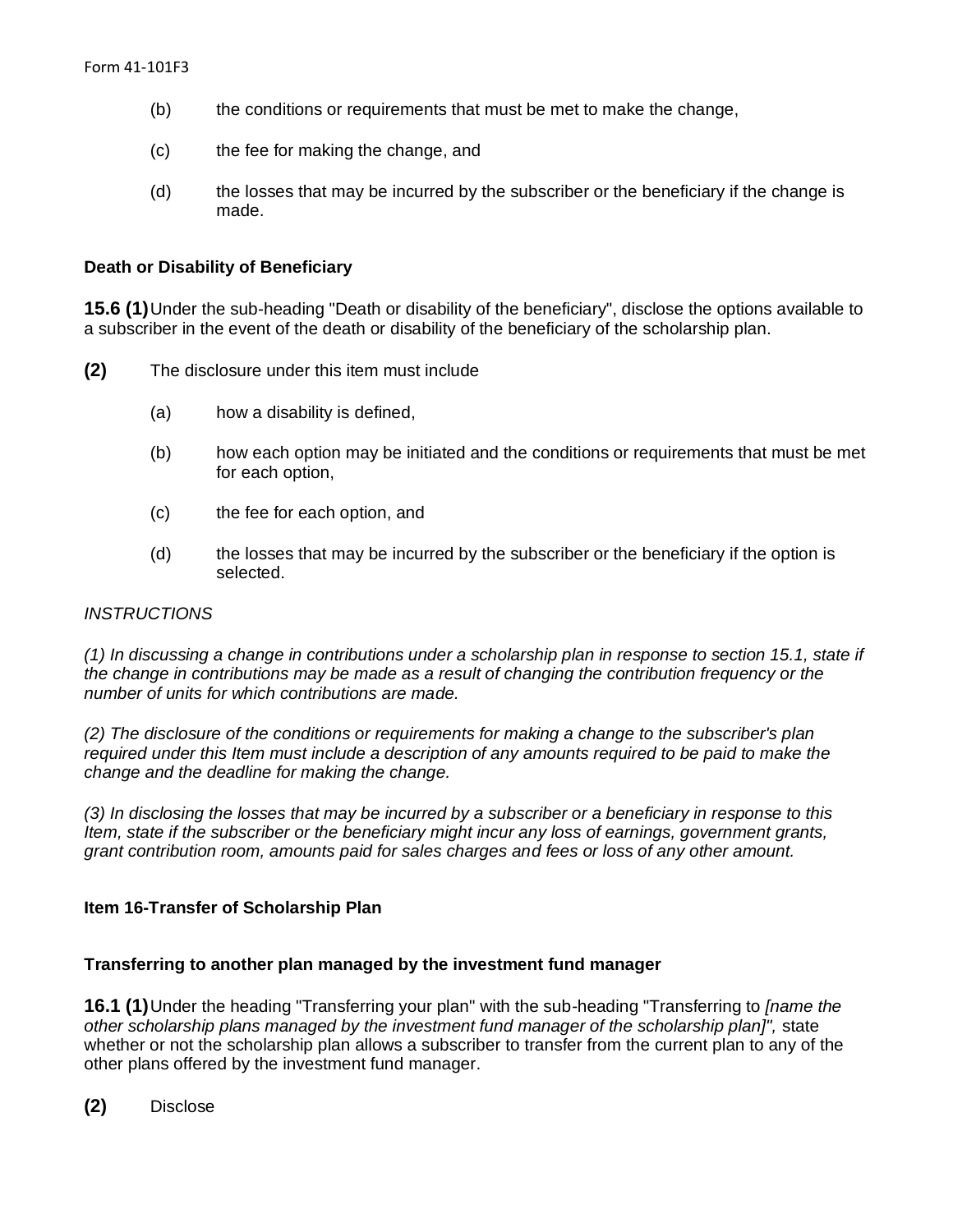- (a) the steps a subscriber must take to effect the transfer,
- (b) the conditions or requirements that must be met to effect the transfer,
- (c) the fee for the transfer,
- (d) the losses that may be incurred by the subscriber or the beneficiary if the transfer is made, and
- (e) for a group scholarship plan, whether or not a subscriber who has transferred out of a group plan may transfer back to the group plan.

### **Transferring to another RESP Provider**

**16.2 (1)**Under the sub-heading "Transferring to another RESP provider", state whether or not the scholarship plan allows a subscriber to transfer to an RESP provider unrelated to the investment fund manager.

- **(2)** Disclose
	- (a) the steps a subscriber must take to effect the transfer,
	- (b) the conditions or requirements that must be met to effect the transfer,
	- (c) the fee for the transfer, and
	- (d) the losses that may be incurred by the subscriber or the beneficiary if the transfer is made.

### **Transferring from another RESP Provider to the Scholarship Plan**

**16.3 (1)**Under the sub-heading "Transferring to this plan from another RESP provider", state whether or not the scholarship plan allows a subscriber to transfer from an RESP provider unrelated to the investment fund manager to the scholarship plan.

- **(2)** Disclose
	- (a) the steps a subscriber must take to effect the transfer,
	- (b) the conditions or requirements that must be met to effect the transfer, and
	- (c) the fee for the transfer.

### *INSTRUCTIONS*

*(1) The disclosure of the conditions or requirements that must be met to effect a transfer of a plan*  described under this Item must include a description of any amounts required to be paid to effect the *transfer and the deadline for effecting the transfer.*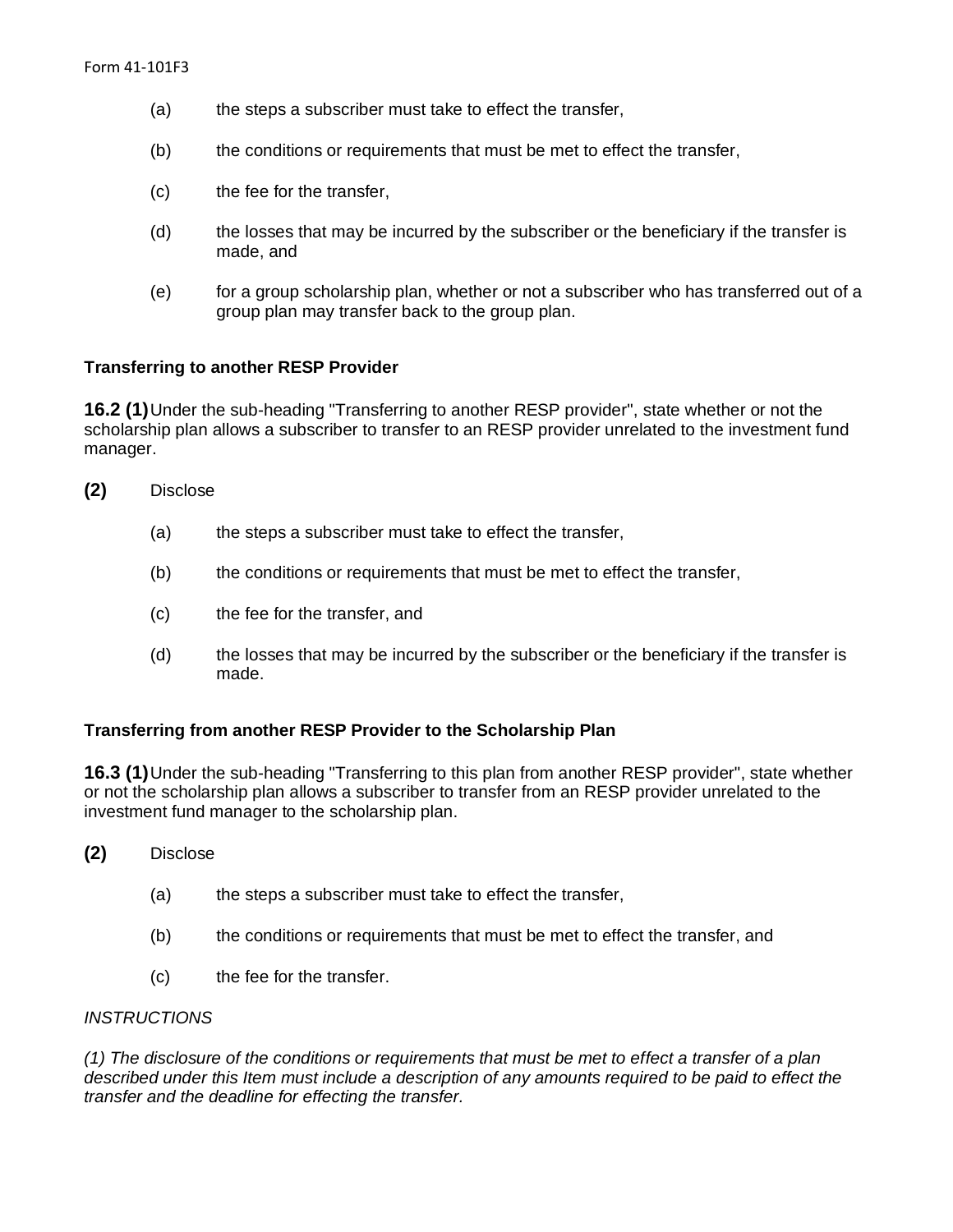*(2) In disclosing the losses that may be incurred by a subscriber or a beneficiary in response to this Item, state if the subscriber or the beneficiary might incur any loss of earnings, government grants, grant contribution room, amounts paid for sales charges and fees or loss of any other amount.*

# **Item 17 – Default, Withdrawal or Cancellation**

# **Withdrawal or Cancellation by Subscriber**

**17.1 (1)**Under the heading "Default, withdrawal or cancellation" with the sub-heading "If you withdraw from or cancel your plan", describe how a subscriber can withdraw from or cancel a scholarship plan.

**(2)** Describe the amounts a subscriber is entitled to receive if the subscriber withdraws from a scholarship plan up to 60 days after signing a contract.

**(3)** Describe the amounts a subscriber is entitled to receive if the subscriber cancels a scholarship plan more than 60 days after signing a contract.

**(4)** Disclose the charges payable by a subscriber for a cancellation or withdrawal.

**(5)** Disclose the losses that may be incurred by the subscriber or the beneficiary if the subscriber cancels or withdraws from their scholarship plan.

# **Subscriber Default**

**17.2 (1)**Under the sub-heading "If your plan goes into default", describe the circumstances in which a subscriber may be noted in default under the scholarship plan.

**(2)** Disclose the steps the investment fund manager will take to notify the subscriber when a default described in subsection (1) occurs.

**(3)** Disclose the steps a subscriber can take to remedy a default and disclose the costs associated with remedying the default, including any amounts payable by the subscriber. For a default due to missed contributions, describe how any amount payable by a subscriber as a result of missed contributions is calculated.

**(4)** For each default, disclose whether remedying the default will qualify a subscriber and a beneficiary for the same payments under the scholarship plan as if the default had not occurred.

**(5)** Disclose whether a default results in the cancellation of a subscriber's plan by the investment fund manager if the default is not remedied. If an unremedied default does not result in the cancellation of the subscriber's plan, disclose the losses that may be incurred by the subscriber or the beneficiary due to the default.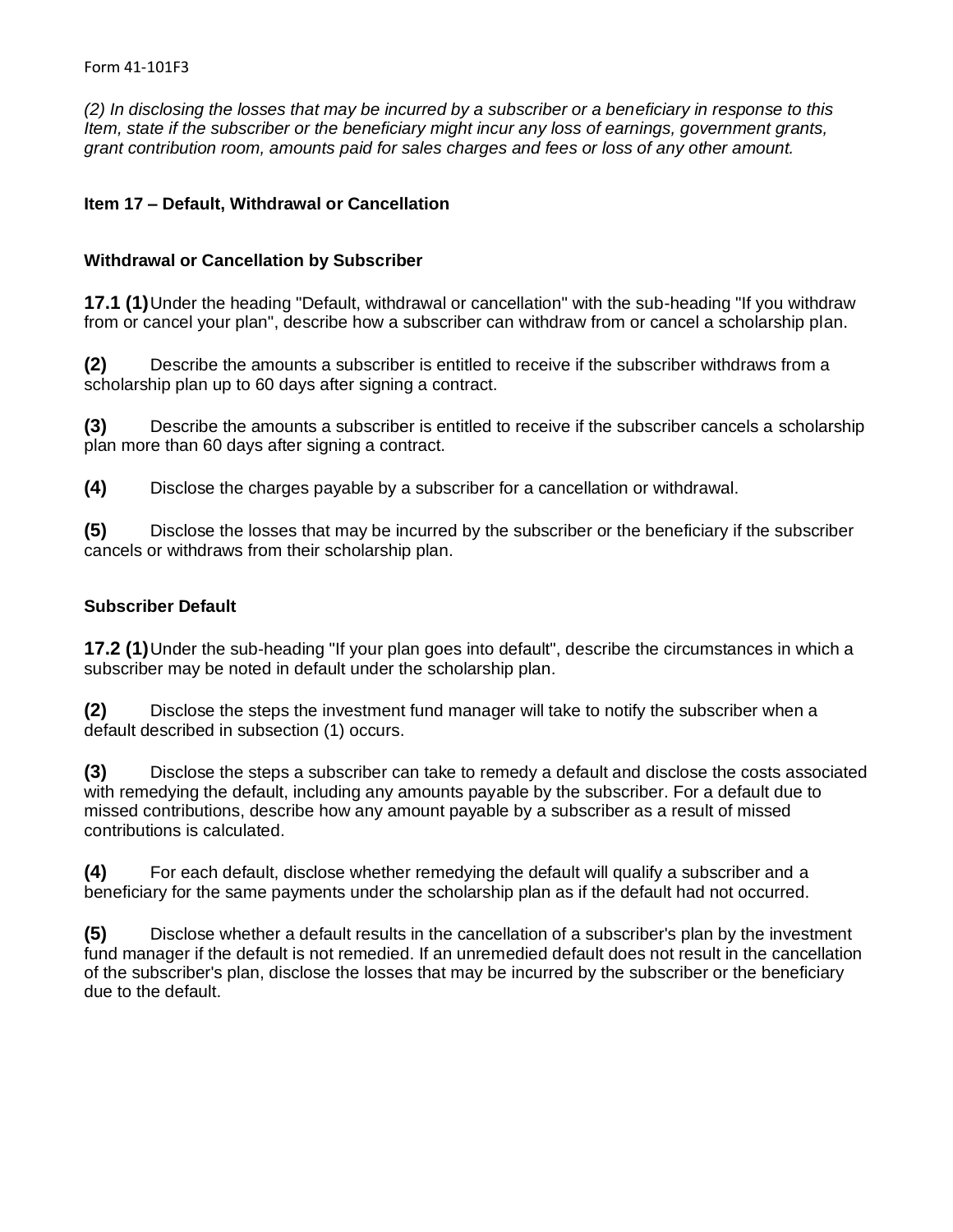### **Cancellation by Investment Fund Manager**

**17.3 (1)**Under the sub-heading "If we cancel your plan", describe any circumstances other than a subscriber's default in which the investment fund manager of the scholarship plan may cancel a subscriber's plan.

**(2)** Describe the amounts a subscriber is entitled to receive if the subscriber's scholarship plan is cancelled by the investment fund manager.

**(3)** Disclose the costs payable by a subscriber in connection with a cancellation by the investment fund manager.

**(4)** Disclose the losses that may be incurred by the subscriber or the beneficiary if the investment fund manager cancels the subscriber's scholarship plan.

# **Re-activation of Subscriber's Plan**

**17.4 (1)**If applicable, under the sub-heading "Re-activating your plan", describe the circumstances in which a subscriber may re-activate a plan after cancellation of the scholarship plan, and specify the costs associated with re-activation and who bears the costs.

**(2)** Disclose whether re-activating a plan will qualify a subscriber and a beneficiary for the same payments under the scholarship plan as if the cancellation had not occurred.

# **Plan Expiration**

**17.5** Under the sub-heading, "If your plan expires", discuss the maximum duration of a subscriber's scholarship plan before it must be collapsed and what happens to the money from a collapsed scholarship plan.

### *INSTRUCTIONS*

*(1) In disclosing the losses that may be incurred by a subscriber or a beneficiary in response to Item 17, state whether the subscriber or the beneficiary may incur any loss of earnings, government grants, grant contribution room, amounts paid for sales charges and fees or loss of any other amount.*

*(2) If the costs of putting a scholarship plan in good standing after missing contributions or re-activating a scholarship plan after cancellation include the payment of an amount equal to the interest that would have been earned on contributions required by the scholarship plan, disclose the rate as an annualized rate of interest and disclose how the rate is calculated.*

*(3) If an AIP may be received upon cancellation of a scholarship plan, include a cross-reference to the disclosure provided under Item 20 of Part C of this Form.*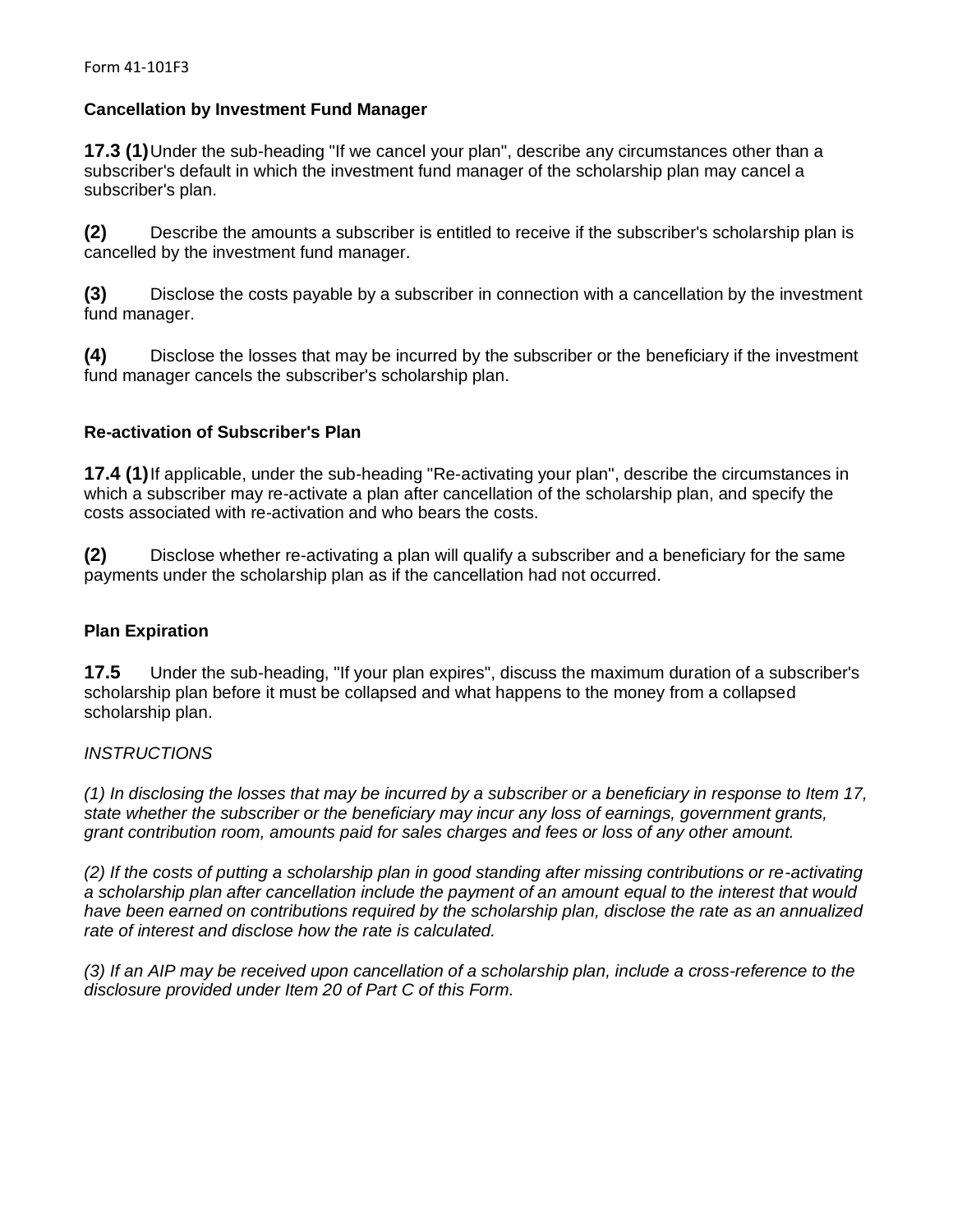# **Item 18 – Plan Maturity**

# **Description of Plan Maturity**

**18.1 (1)**Under the heading "What happens when your plan matures", briefly explain what happens to a subscriber's scholarship plan at the maturity date.

**(2)** State whether the investment fund manager will notify the subscriber about the maturity date of their scholarship plan and how the notice is provided.

# *INSTRUCTION*

*In responding to section 18.1, briefly explain what happens to the contributions, government grants and earnings at the maturity date, such as the earnings for a beneficiary group being transferred into an EAP account for distribution to qualified beneficiaries.*

# **If the Beneficiary Does Not Enrol in Eligible Studies**

**18.2 (1)**Under the sub-heading "If your beneficiary does not enrol in eligible studies", state that a beneficiary who does not enrol in eligible studies will not receive EAPs from the scholarship plan.

**(2)** Describe the options for a subscriber whose beneficiary does not enrol in eligible studies and disclose the losses that may be incurred by the subscriber under each option.

**(3)** State whether a subscriber may be eligible to receive an AIP. If an AIP may be payable, provide a cross-reference to the disclosure provided under Item 20 of Part C of this Form.

# *INSTRUCTIONS*

*(1) In responding to section 18.2, describe options including naming another beneficiary before the maturity date, transferring to another RESP or cancelling the scholarship plan.*

*(2) In describing the losses that may be incurred by the subscriber in response to subsection 18.2(2), cross-references to the disclosure provided under Items 15 to 17 of Part C of this Form may be provided, as applicable.*

# **Item 19 – Payments from the Scholarship Plan**

# **Return of Contributions**

**19.1 (1)**Under the heading "Receiving payments from the plan" with the sub-heading "Return of contributions", describe when and how contributions are returned to the subscriber. State whether the amount returned is net of sales charges and fees deducted from contributions.

**(2)** If all or a part of a subscriber's contributions are returned, state what happens to the government grants. State whether it is possible for government grants to remain in the name of the beneficiary and if so, state the conditions or requirements that must be met to do so.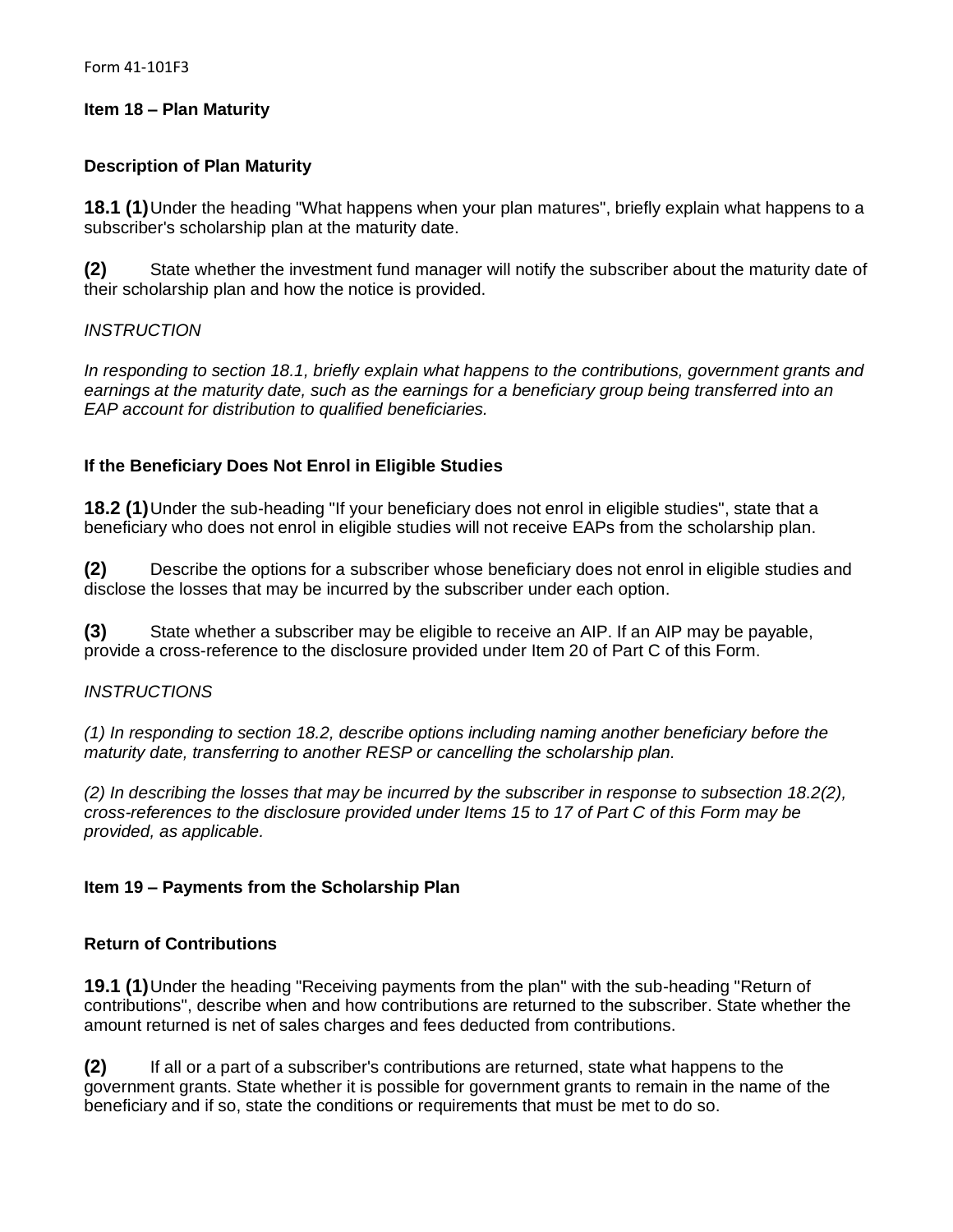# **Payments to Beneficiaries**

**19.2 (1)**Under the sub-heading "Educational assistance payments", disclose the conditions and requirements necessary for a beneficiary to receive EAPs under the scholarship plan, including the deadline for applying for EAPs, and state what happens if the beneficiary misses the deadline.

**(2)** Describe each option for paying EAPs to beneficiaries. For each option, disclose

- (a) the number of payments,
- (b) when each payment is made, and
- (c) for a group scholarship plan, the percentage of the maximum total amount of EAPs payable at each payment date.

**(3)** For a group scholarship plan, if the total amount of EAPs payable to beneficiaries differs based on the number of years of eligible studies, disclose the number of years of eligible studies that qualifies for the payment of the maximum total amount of EAPs and briefly describe the eligible studies with that duration.

**(4)** For a group scholarship plan that does not offer EAP payment options tailored to reduced programs, state, if applicable, that beneficiaries who enrol in eligible studies of a shorter duration than the full period will not qualify for the maximum number of EAPs and will receive a lower total amount of EAPs over the duration of their eligible studies than beneficiaries who enrol in eligible studies for the full period.

**(5)** For a group scholarship plan that offers EAP payment options tailored to reduced programs, if the total amount of EAPs payable under an EAP payment option tailored to reduced programs is less than the maximum total amount of EAPs, state the total amount of EAPs payable under the EAP payment option as a percentage of the maximum total amount of EAPs.

# *INSTRUCTIONS*

*(1) In providing the disclosure under subsection 19.2(1), do not repeat the type of studies that qualify*  for EAPs. Instead, include a cross-reference to the disclosure provided under section 6.2 of Part C of *this Form.*

*(2) The disclosure under subsection 19.2(1) must include a discussion of any requirements for a beneficiary to remain eligible for EAPs under the scholarship plan for each successive year of study.*

*(3) The "maximum total amount of EAPs" is the total amount of EAPs that can be received by a beneficiary who meets the requirements of the scholarship plan for receiving the maximum number and amount of EAPs.*

*(4) In providing the disclosure under subsection 19.2(3), describe generally the types of programs for which a beneficiary will receive the maximum total amount of EAPs (for example, four years of eligible studies that may consist of a 4-year program or two 2-year programs).*

*(5) The "full period" is the number of years of eligible studies that qualifies for the payment of the maximum total number and amount of EAPs.*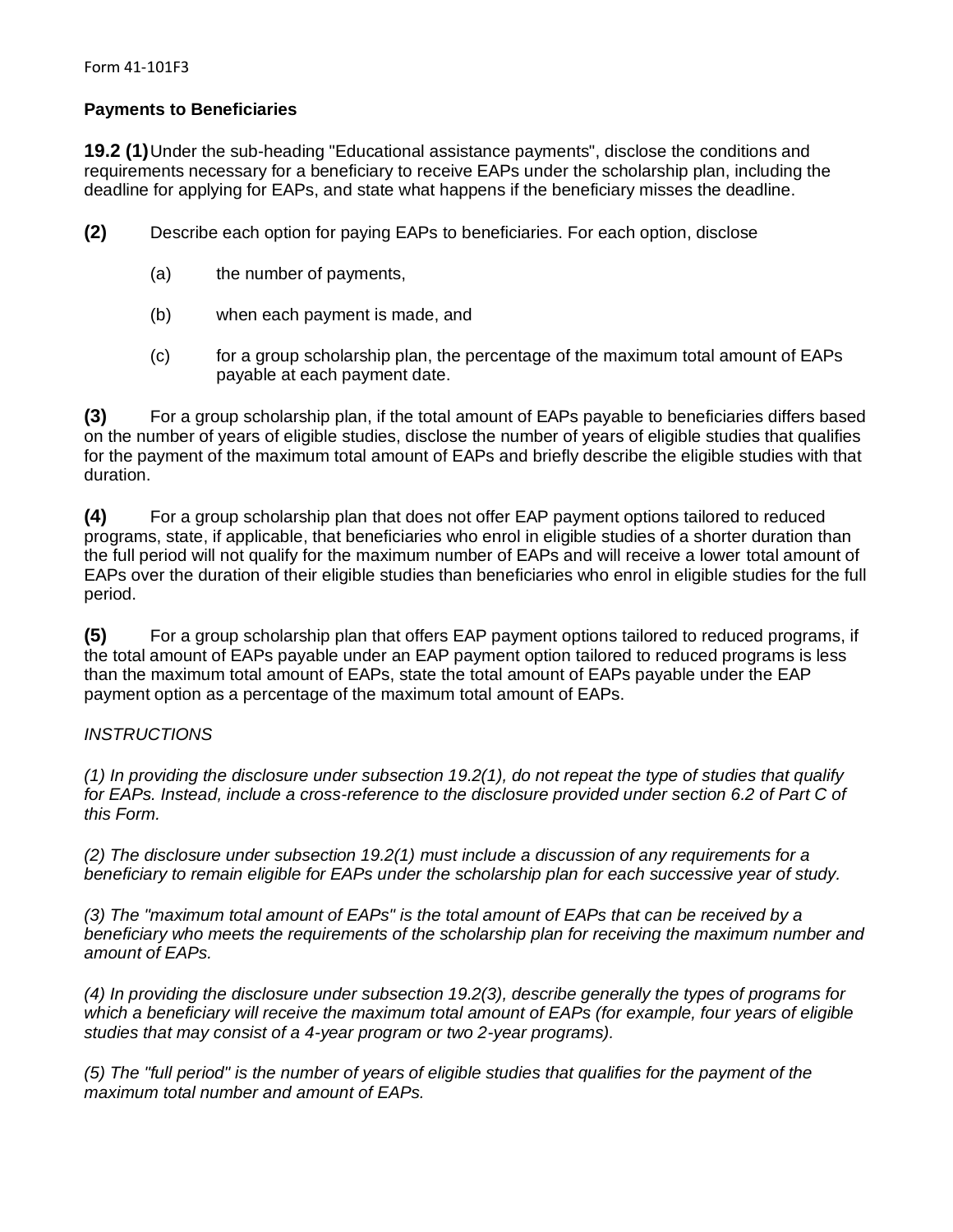*(6) An "EAP payment option tailored to reduced programs" is an EAP payment option that pays approximately same total amount of EAPs for eligible studies with a shorter duration as the EAPs payable under the scholarship plan for eligible studies of longer duration. For example, an EAP payment option that makes two payments for a 2-year post-secondary program, where each payment is twice the amount of each of the four payments that would be made for a 4-year post-secondary program, is an EAP payment option tailored to reduced programs.*

*(7) A scholarship plan may use a table to illustrate the schedule of payments and the amount paid in each year of eligible studies for each EAP payment option offered.*

# **Amount of EAPs**

**19.3 (1)**Under sub-sub-heading, "How we determine EAP amounts", state the components of EAPs paid under the scholarship plan.

**(2)** Describe how the value of EAPs is determined for each year of eligible study. State whether or not any oversight of the calculation of EAPs is provided by an entity other than the investment fund manager.

**(3)** Describe any restrictions, under the *Income Tax Act* (Canada) or the scholarship plan's rules, on the amount of EAP that can be paid for each year of eligible studies.

- **(4)** Describe, as applicable to the type of scholarship plan,
	- (a) how unrealized capital gains or losses on investments in the scholarship plan are allocated;
	- (b) how earnings attributable to units or plans cancelled before the maturity date are allocated;
	- (c) how earnings attributable to units or plans cancelled after the maturity date are allocated;
	- (d) how the difference between the maximum total amount of EAPs and the lower amount collected by beneficiaries who enrol in eligible studies that do not qualify for the maximum total amount of EAPs is allocated;
	- (e) how the government grants accrued in the scholarship plan and the earnings from government grants are allocated.

# *INSTRUCTION*

*The amount for which disclosure is required under paragraph 19.3(4)(d) is the amount that is not collected by beneficiaries in a beneficiary group because they do not enrol in eligible studies of sufficient duration to qualify for the maximum total amount of EAPs.*

# **Payments from the EAP Account**

**19.4 (1)**This section applies to a group scholarship plan.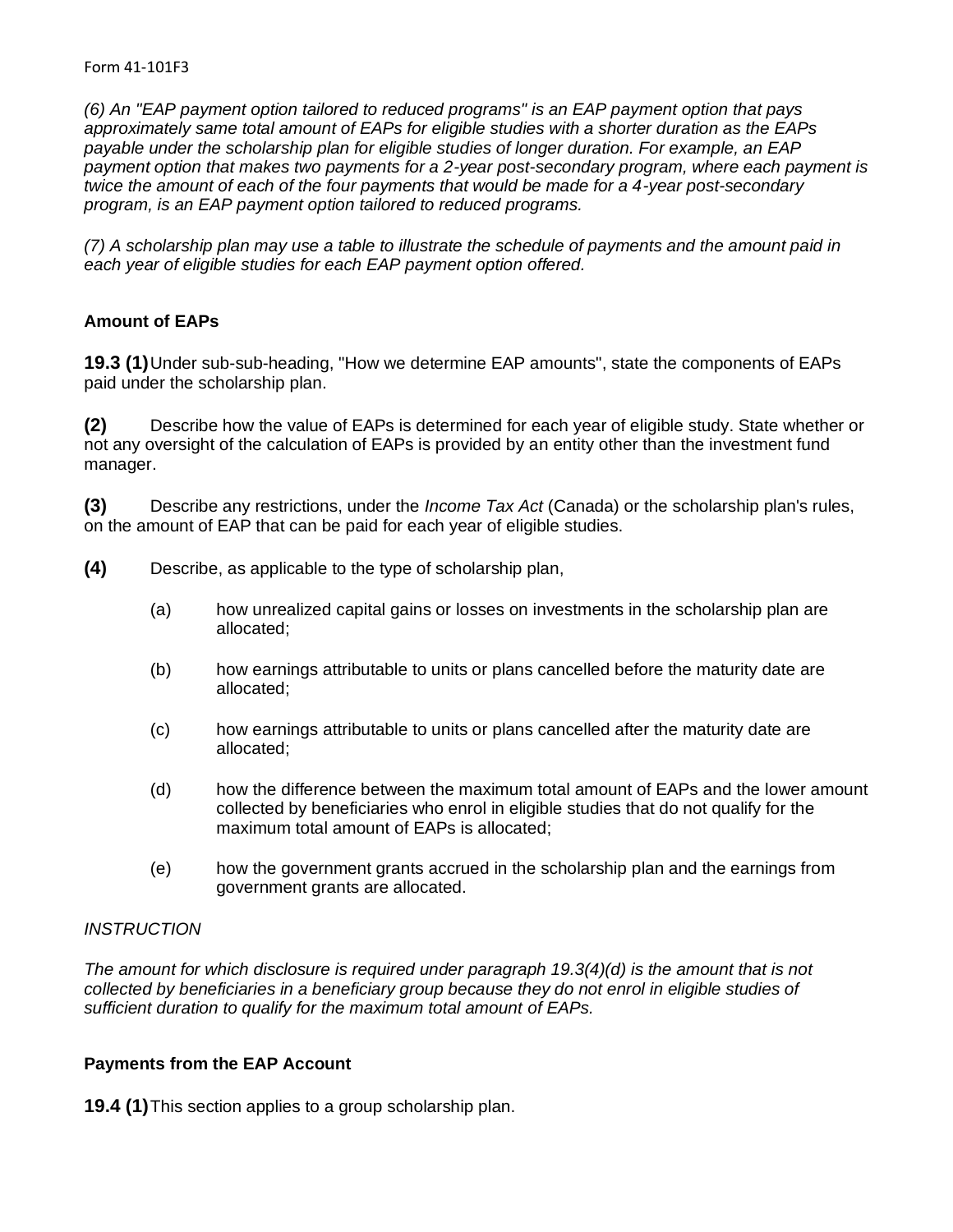#### Form 41-101F3

**(2)** Under the sub-sub-heading "Payments from the EAP account", provide information in the form of the following table about the funding of the EAP account. Introduce the table using the following wording or wording that is substantially similar with the title of the table "Past breakdown of income in the EAP account" in bold type:

A portion of each EAP consists of a beneficiary's share of the EAP account. The rest of an EAP is made up of the beneficiary's government grants and the earnings on those government grants.

The EAP account holds the income earned on contributions made by subscribers. This includes the income earned on contributions of subscribers who have cancelled their plan or whose plan was cancelled by us. There is a separate EAP account for each beneficiary group.

### **Past breakdown of income in the EAP account**

The table below shows the breakdown of income in the EAP account at the maturity date for the five beneficiary groups that most recently reached their year of eligibility.

The breakdown of income can vary by beneficiary group. The amount of income earned on contributions depends on the performance of the plan's investments. The amount of income from cancelled plans depends on how many plans were cancelled, as well as the investment performance of that money.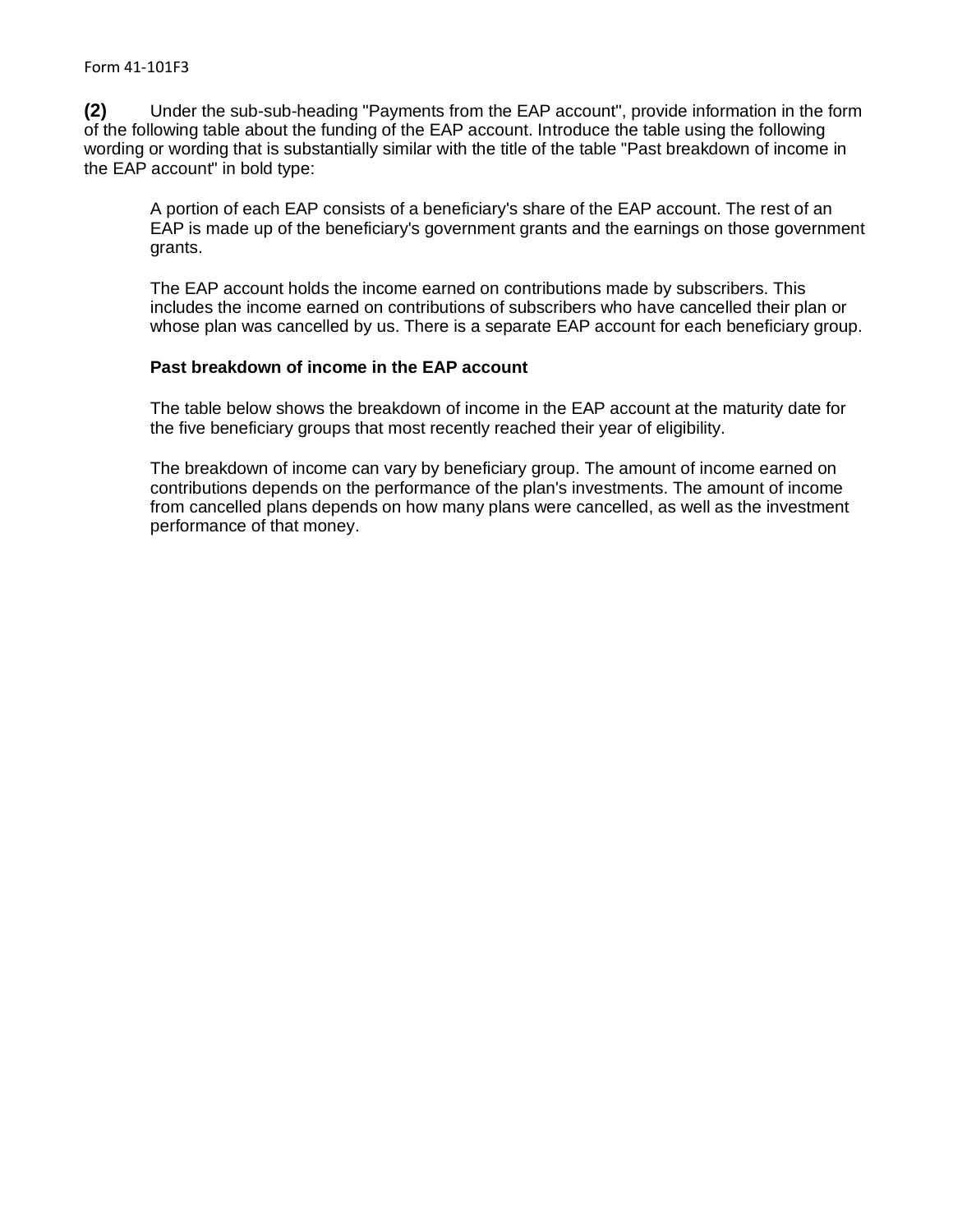|                                               | <b>Beneficiary group</b>                                    |                                                             |                                                                        |                                                             |                                                             |  |
|-----------------------------------------------|-------------------------------------------------------------|-------------------------------------------------------------|------------------------------------------------------------------------|-------------------------------------------------------------|-------------------------------------------------------------|--|
|                                               | [Most recent<br>year]                                       |                                                             | [Most recent [Most recent<br>year minus 1] year minus 2] year minus 3] | [Most recent                                                | [Most recent<br>year minus 41                               |  |
| Income<br>earned on<br>contributions          | <b>Specify as</b><br>percentage of<br>total EAP<br>account] | <b>Specify as</b><br>percentage of<br>total EAP<br>account] | <b>Specify as</b><br>percentage of<br>total EAP<br>account]            | <b>Specify as</b><br>percentage of<br>total EAP<br>account] | <b>Specify as</b><br>percentage of<br>total EAP<br>account] |  |
| Income from [Specify as<br>cancelled<br>plans | percentage of<br>total EAP<br>account]                      | [Specify as<br>percentage of<br>total EAP<br>account]       | [Specify as<br>percentage of<br>total EAP<br>account]                  | [Specify as<br>percentage of<br>total EAP<br>account]       | [Specify as<br>percentage of<br>total EAP<br>account]       |  |
| <b>EAP</b><br>account<br>Total                | 100%                                                        | 100%                                                        | 100%                                                                   | 100%                                                        | 100%                                                        |  |

**(3)** Provide information in the form of the following table about the historical payment of amounts from the EAP account. Introduce the table using the following wording or wording that is substantially similar with the title of the table "Past payments from the EAP account" in bold type:

# **Past payments from the EAP account**

The table below shows how much was paid from the EAP account per unit for the five beneficiary groups that most recently reached their year of eligibility. *[For a scholarship plan that offers EAP payment options tailored to reduced programs, state –* This table shows only the amount paid per unit for beneficiaries who selected the *[specify EAP payment option for the full period].* We also offer [a] payment option[s] that pay[s] EAPs tailored to shorter programs].

Keep in mind that scholarship plans are generally long-term investments. The payments shown largely reflect investments made years ago. It's important to note that this doesn't tell you how much a beneficiary will receive in the future.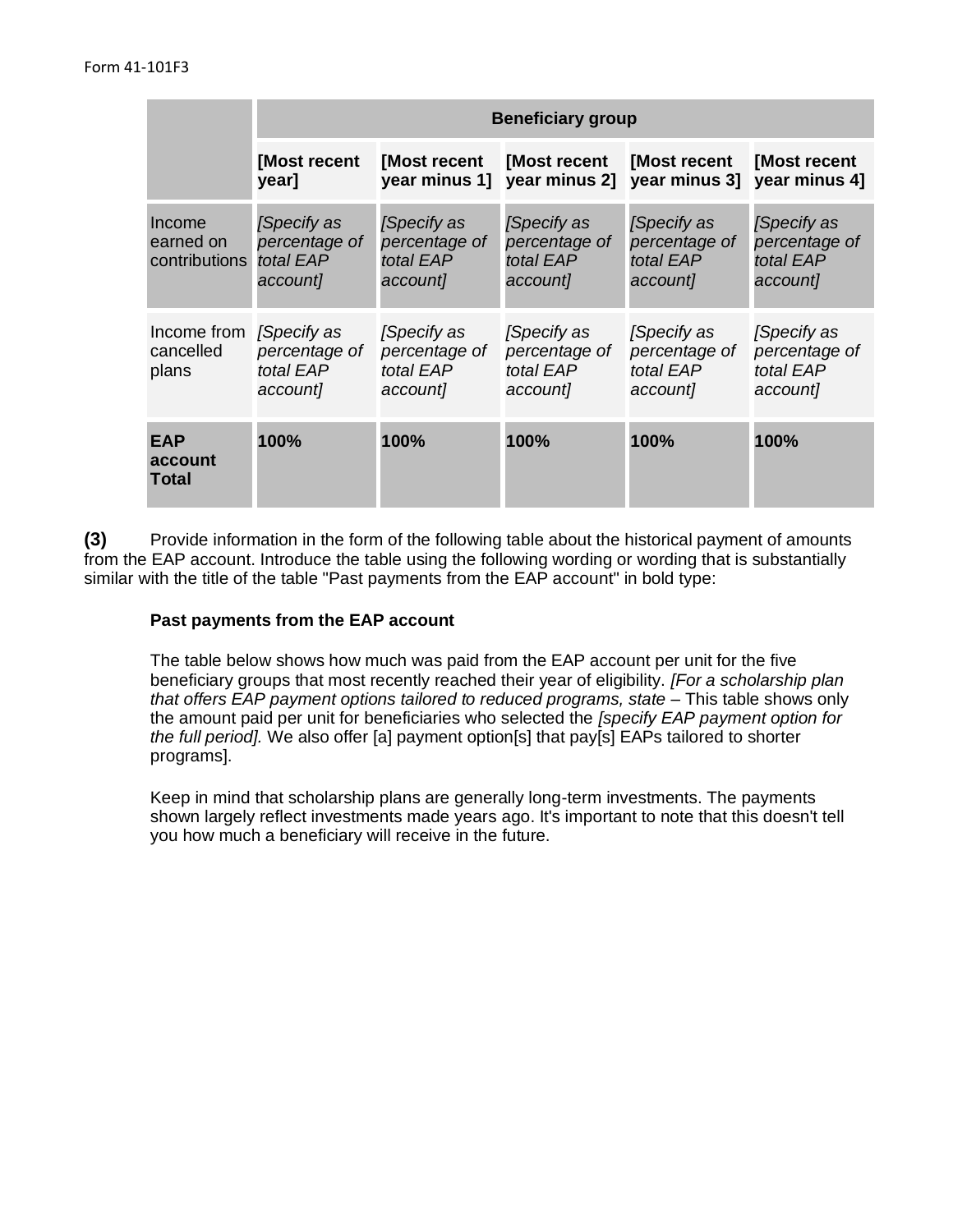| <b>Year of</b><br><b>studies</b>                                                   | Payments from EAP account by beneficiary group |                                   |                                   |                                   |                                   |
|------------------------------------------------------------------------------------|------------------------------------------------|-----------------------------------|-----------------------------------|-----------------------------------|-----------------------------------|
|                                                                                    | Most recent<br>year]                           | [Most recent<br>year minus 1]     | [Most recent<br>year minus 2]     | Most recent<br>year minus 3]      | Most recent<br>year minus 4]      |
| First year<br><b>fif</b><br>applicable]<br><b>See</b><br><b>Instruction</b><br>(2) | \$/Specify<br>amount] per<br>unit              | \$/Specify<br>amount] per<br>unit | \$/Specify<br>amount] per<br>unit | \$[Specify<br>amount] per<br>unit | \$/Specify<br>amount] per<br>unit |
| Second<br>year                                                                     | See note 1                                     | \$[Specify<br>amount] per<br>unit | \$[Specify<br>amount] per<br>unit | \$[Specify<br>amount] per<br>unit | \$[Specify<br>amount] per<br>unit |
| Third year                                                                         | See note 1                                     | See note 1                        | \$/Specify<br>amount] per<br>unit | \$/Specify<br>amount] per<br>unit | \$/Specify<br>amount] per<br>unit |
| Fourth year See note 1                                                             |                                                | See note 1                        | See note 1                        | \$/Specify<br>amount] per<br>unit | \$/Specify<br>amount] per<br>unit |

Note 1: The amount is not shown because the beneficiaries in this beneficiary group are not yet enrolled in that year of studies.

# *INSTRUCTION*

*The tables required in section 19.4 must list the five beneficiary groups that most recently reached their year of eligibility as at the date of the prospectus.*

# **If Beneficiary Does Not Complete or Advance in Eligible Studies**

**19.5 (1)**For a group scholarship plan, immediately under the sub-heading "If your beneficiary does not complete or advance in eligible studies", state the following using the same or substantially similar wording:

If your beneficiary does not complete or advance in their program, they may lose one or more EAPs. This can happen if your beneficiary does not complete all the courses required to advance to the next year of the program, decides to enrol in another program that is not considered an advancement from prior study, or drops out of school before completing their program.

*[state, if applicable –* Your beneficiary may be able to defer a payment if they go back to a qualifying program. Deferrals are at our discretion.]

**(2)** Under the sub-heading "If your beneficiary does not complete or advance in eligible studies", disclose available options if the beneficiary does not complete or advance in their program.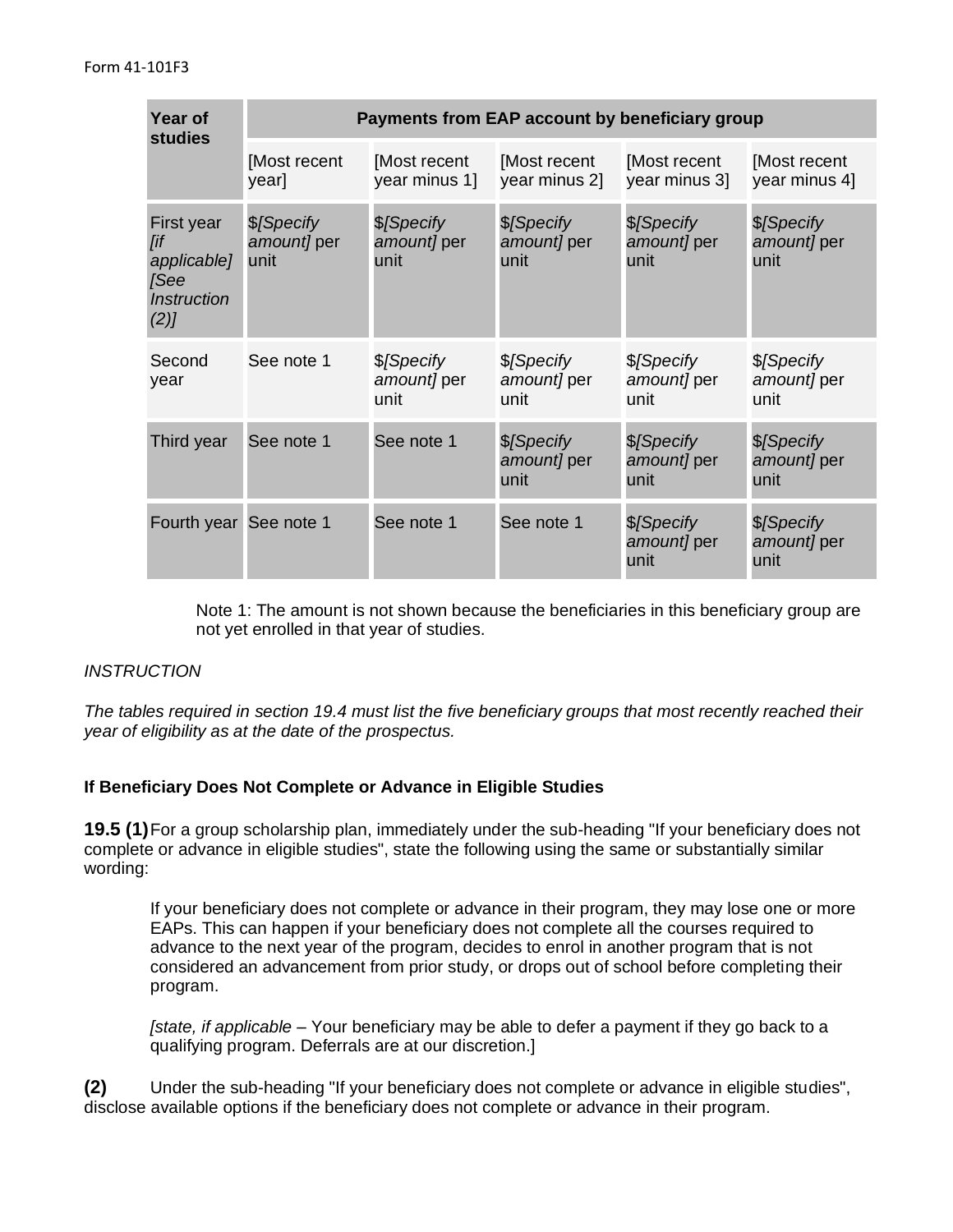**(3)** Disclose what happens to the earnings of the subscriber's scholarship plan if the beneficiary does not complete or advance in their program. For a group scholarship plan, also provide a crossreference to the disclosure provided under section 22.3 of Part C of this Form.

### *INSTRUCTIONS*

*(1) If the scholarship plan provides the option for a beneficiary to defer the payment of an EAP, state the period of time that an EAP may be deferred and the conditions and requirements that must be met to receive a deferred payment after the disclosure in the second paragraph of subsection 19.5(1).*

*(2) If the details of an option provided under subsection 19.5(2) have been disclosed elsewhere in the prospectus, provide a cross-reference to the disclosure contained in the prospectus. For example, if a subscriber may cancel their scholarship plan* and receive an AIP, provide a cross-reference to the disclosure provided under Item 17 and Item 20 of Part C of this Form.

### **Item 20 – Accumulated Income Payments**

### **Accumulated Income Payments**

**20.1 (1)**Under the sub-heading "Accumulated income payments", disclose

- (a) the conditions or requirements necessary to receive an AIP,
- (b) the components of an AIP,
- (c) the option for a subscriber who has received an AIP to transfer the payment to a registered retirement savings plan, and
- (d) any costs or other losses that the subscriber or the beneficiary could incur in receiving an AIP.

**(2)** State whether there may be tax consequences as a result of receiving an AIP and provide a cross- reference to the disclosure provided under subsection 11.3(2) of Part B of this Form.

### **Item 21 – Discretionary Payments to Beneficiaries**

### **Discretionary Payments to Beneficiaries**

**21.1 (1)**Under the sub-heading "Discretionary payments", if discretionary payments may be made to beneficiaries, state that beneficiaries may receive a discretionary payment in addition to their EAPs.

**(2)** Disclose when discretionary payments are made.

**(3)** State who decides whether a discretionary payment will be made and state the requirements or conditions that must be met in order to be eligible to receive a discretionary payment.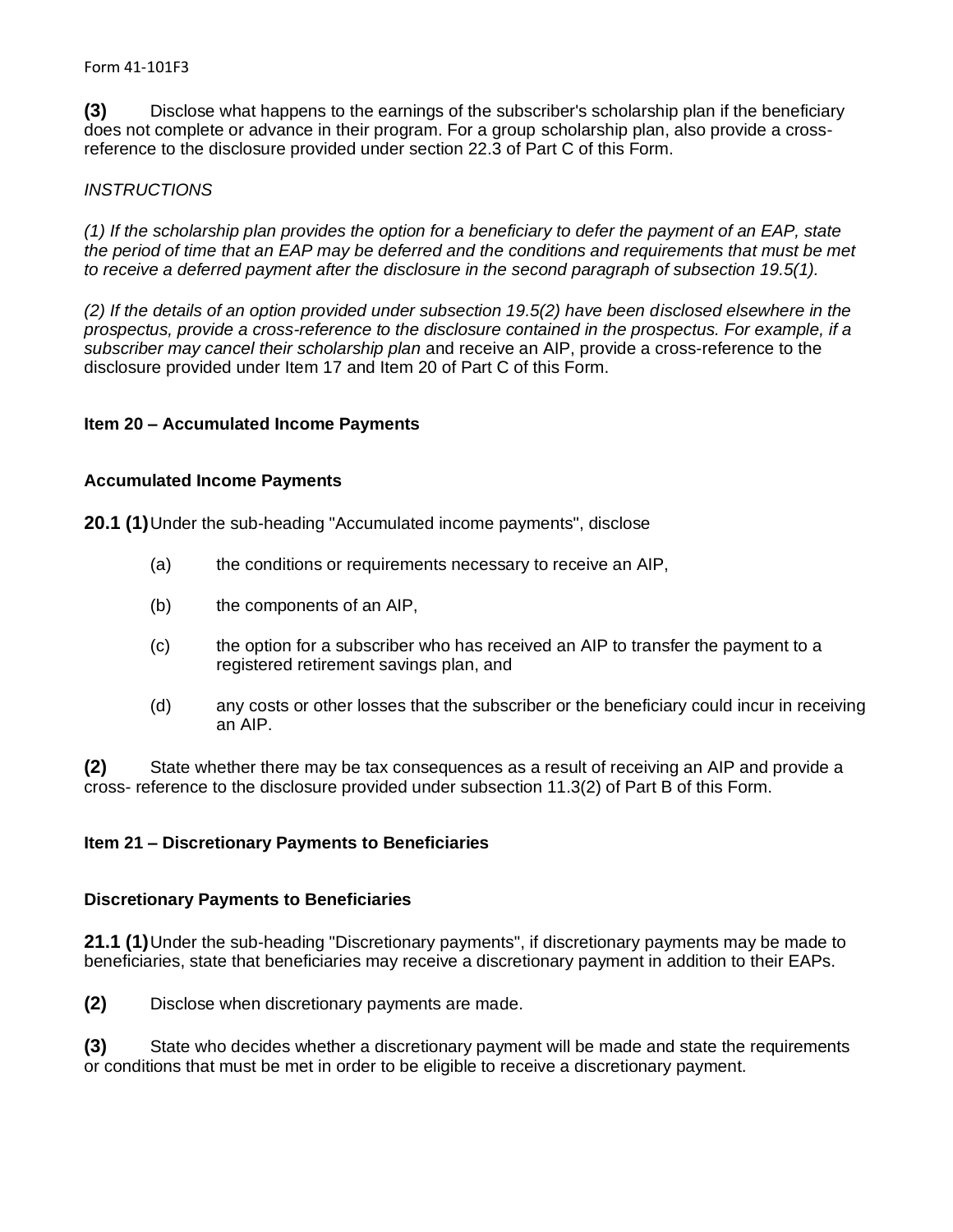### Form 41-101F3

**(4)** Disclose how the amount of discretionary payments is determined and the sources of funding for the discretionary payments.

**(5)** Describe the circumstances that may affect the ability of the current sources of funding for the discretionary payments to continue to fund the discretionary payments.

**(6)** State whether the investment fund manager or any other entity has put any mechanism in place to continue to make discretionary payments if any of the circumstances referred to in subsection (5) occur.

**(7)** State whether the investment fund manager has established a funding and investment policy intended to ensure sufficient money is available to continue to fund discretionary payments at the historical levels reported in section 21.2 of Part C of this Form. Provide details of any funding policy and the current value of any fund. If no funding policy exists, state that fact and state the consequences of not having a policy.

**(8)** State the following using the same or substantially similar wording with the first sentence in bold type:

**Discretionary payments are not guaranteed.** You must not count on receiving a discretionary payment. The [insert *name of the entity funding the discretionary payment]*  decides if it will make a payment in any year and how much the payment will be. If the *[insert name of the entity funding the discretionary payment]* makes a payment, you may get less than what has been paid in the past. You may also get less than what is paid to beneficiaries in other beneficiary groups.

# **Historical Amount of Discretionary Payments**

**21.2** Provide information in the form of the following table about the historical discretionary payments made. Introduce the table using the following wording or wording that is substantially similar with the title of the table "Past discretionary payments" in bold:

# **Past discretionary payments**

The table below shows the amount of discretionary payments paid per unit for the five beneficiary groups that most recently reached their year of eligibility.

It's important to note that this doesn't tell you if a beneficiary will receive a payment or how much they will receive. We may decide not to make these payments in future years. If we do make payments, they could be less than what we've paid in the past.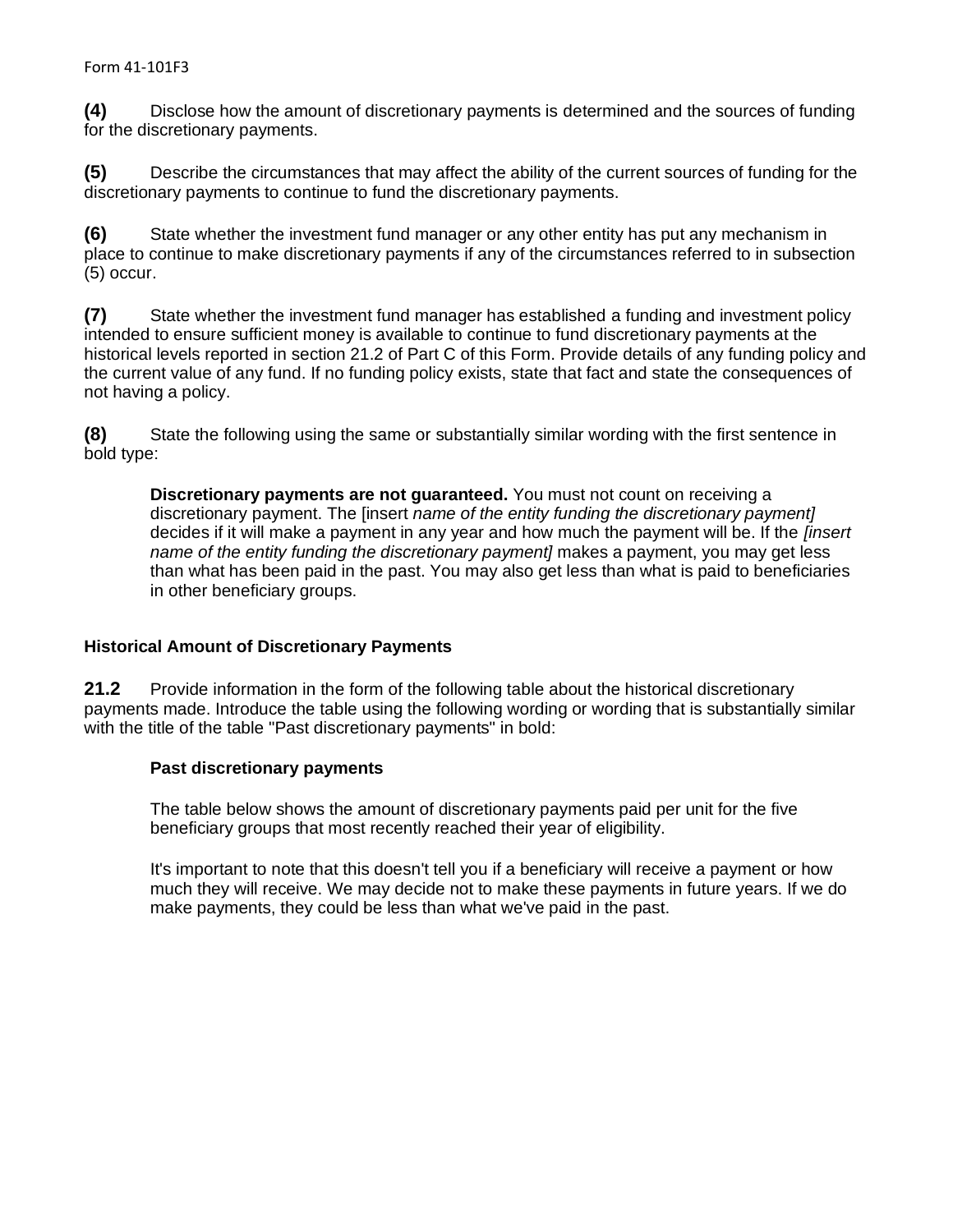|                                      | Discretionary payments by beneficiary group |                                          |                                             |                                   |                                   |  |
|--------------------------------------|---------------------------------------------|------------------------------------------|---------------------------------------------|-----------------------------------|-----------------------------------|--|
| Year of<br>studies                   | [Most recent<br>year]                       | [Most recent                             | [Most recent<br>year minus 2] year minus 3] | [Most recent<br>year minus 41     | Most recent<br>year minus 51      |  |
| First year <i>[if</i><br>applicable] | \$ <i>[Specify</i><br>amount] per<br>unit   | \$/Specify<br>amount] per<br>unit        | \$/Specify<br>amount] per<br>unit           | \$/Specify<br>amount] per<br>unit | \$/Specify<br>amount] per<br>unit |  |
| Second year                          | See note 1                                  | \$ <i>Specify</i><br>amount] per<br>unit | \$/Specify<br>amount] per<br>unit           | \$/Specify<br>amount] per<br>unit | \$/Specify<br>amount] per<br>unit |  |
| Third year                           | See note 1                                  | See note 1                               | \$/Specify<br>amount] per<br>unit           | \$/Specify<br>amount] per<br>unit | \$/Specify<br>amount] per<br>unit |  |
| Fourth year                          | See note 1                                  | See note 1                               | See note 1                                  | \$/Specify<br>amount] per<br>unit | \$/Specify<br>amount] per<br>unit |  |

Note 1: The amount is not shown because the beneficiaries in this beneficiary group are not yet enrolled in that year of studies.

### *INSTRUCTIONS*

*(1) If the scholarship plan offers an EAP payment option tailored to reduced programs and the amount of discretionary payment per unit is the same for each EAP payment option, state, if applicable, that beneficiaries who select the EAP payment option tailored to reduced programs may receive a lesser total amount of discretionary payments than beneficiaries who receive the largest number of EAPs.*

*(2) If the amount of discretionary payment per unit is not the same for each EAP payment option, provide information, substantially in the form of the table required in section 21.2, for the historical discretionary payments per unit for each EAP payment option tailored to reduced programs.*

# **Item 22 – Attrition**

This Item applies to a group scholarship plan.

### **Attrition**

**22.1 (1)**Under the heading "Attrition", state the following using the same or substantially similar wording:

You and your beneficiary must meet the terms of the plan in order for your beneficiary to qualify for all of the EAPs under the plan. If beneficiaries fail to qualify for some or all of their EAPs, there will be fewer beneficiaries remaining in the beneficiary group to share the amount of money available for paying EAPs. This is known as "attrition".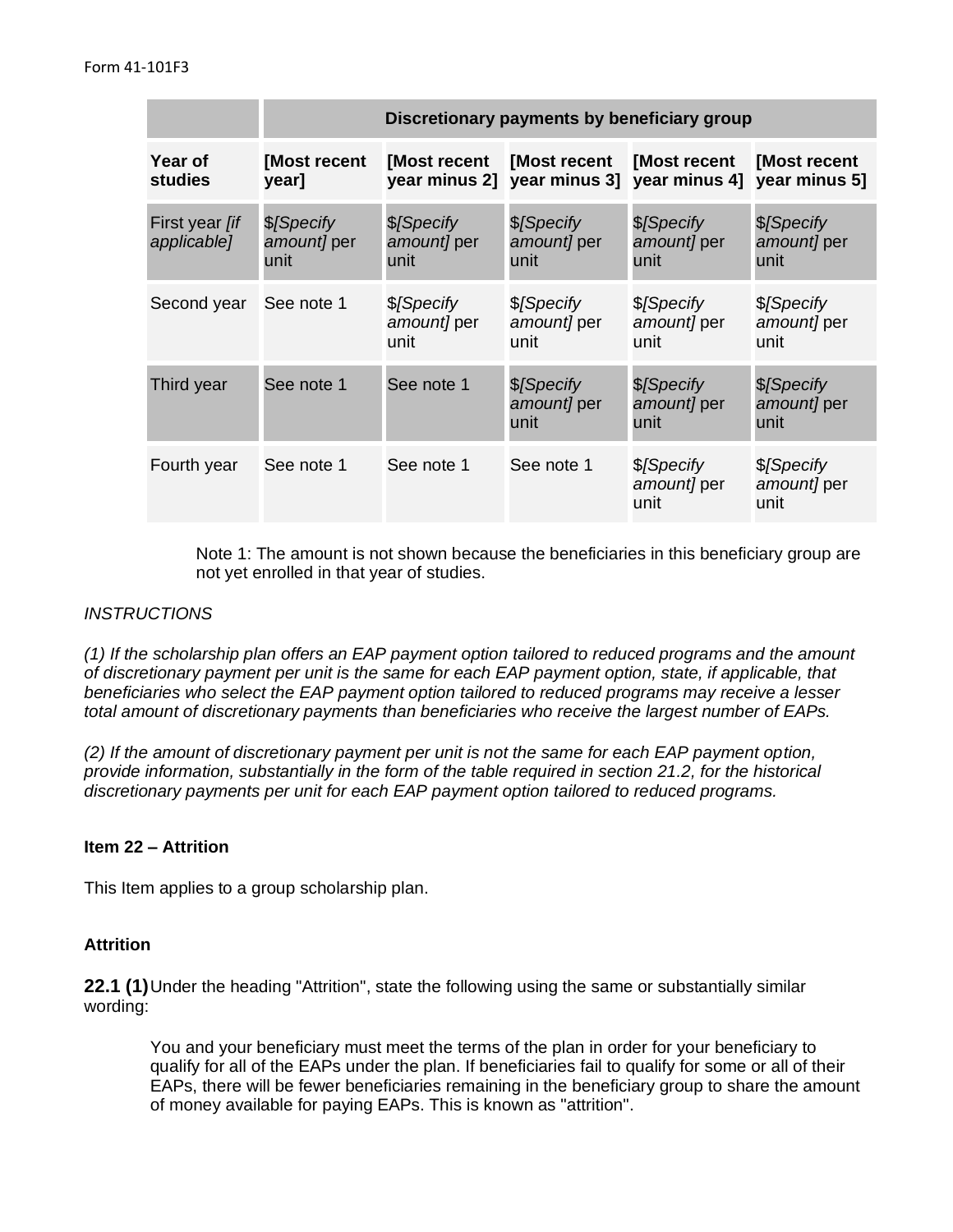Your beneficiary may not qualify for some or all of their EAPs if:

- before the maturity date of the plan, you cancel your plan or transfer your plan to another RESP, or we cancel your plan because you failed to make contributions on schedule and did not take action to keep your plan in good standing. This is known as "pre-maturity attrition"; or
- after the maturity date of the plan, your beneficiary decides not to pursue a postsecondary education, does not attend a qualifying education program, or does not attend a qualifying education institution for the maximum period provided for in the plan. This is known as "post-maturity attrition".

### **Pre-Maturity Attrition**

**22.2 (1)**Under the sub-heading "Pre-maturity attrition", state the following using the same or substantially similar wording:

If you leave the plan before it matures, you will get back your contributions less fees. You will not get back any earnings. The earnings on your contributions up to the time your plan is cancelled will go to the EAP account and be paid to the remaining beneficiaries in your beneficiary group as part of their EAPs.

**(2)** If the group scholarship plan permits a subscriber to receive an AIP on the earnings from government grants, state the following using the same or substantially similar wording:

You may, however, be eligible to receive an AIP on the earnings from the government grants in your plan. See "Accumulated income payments" for information on how to determine if you are eligible for an AIP from the plan.

**(3)** Provide information in the form of the following table about the income from cancelled units for each beneficiary group as at the scholarship plan's most recent financial year end. Introduce the table using the following wording or wording that is substantially similar with the title of the table "Income from cancelled units" in bold type:

### **Income from cancelled units**

The table below shows the current value of the income from cancelled units by beneficiary group. The amount of income from cancelled plans available to beneficiaries after the maturity date will depend on how many subscribers cancel their plan, how many beneficiaries qualify for EAPs and the investment performance of the scholarship plan.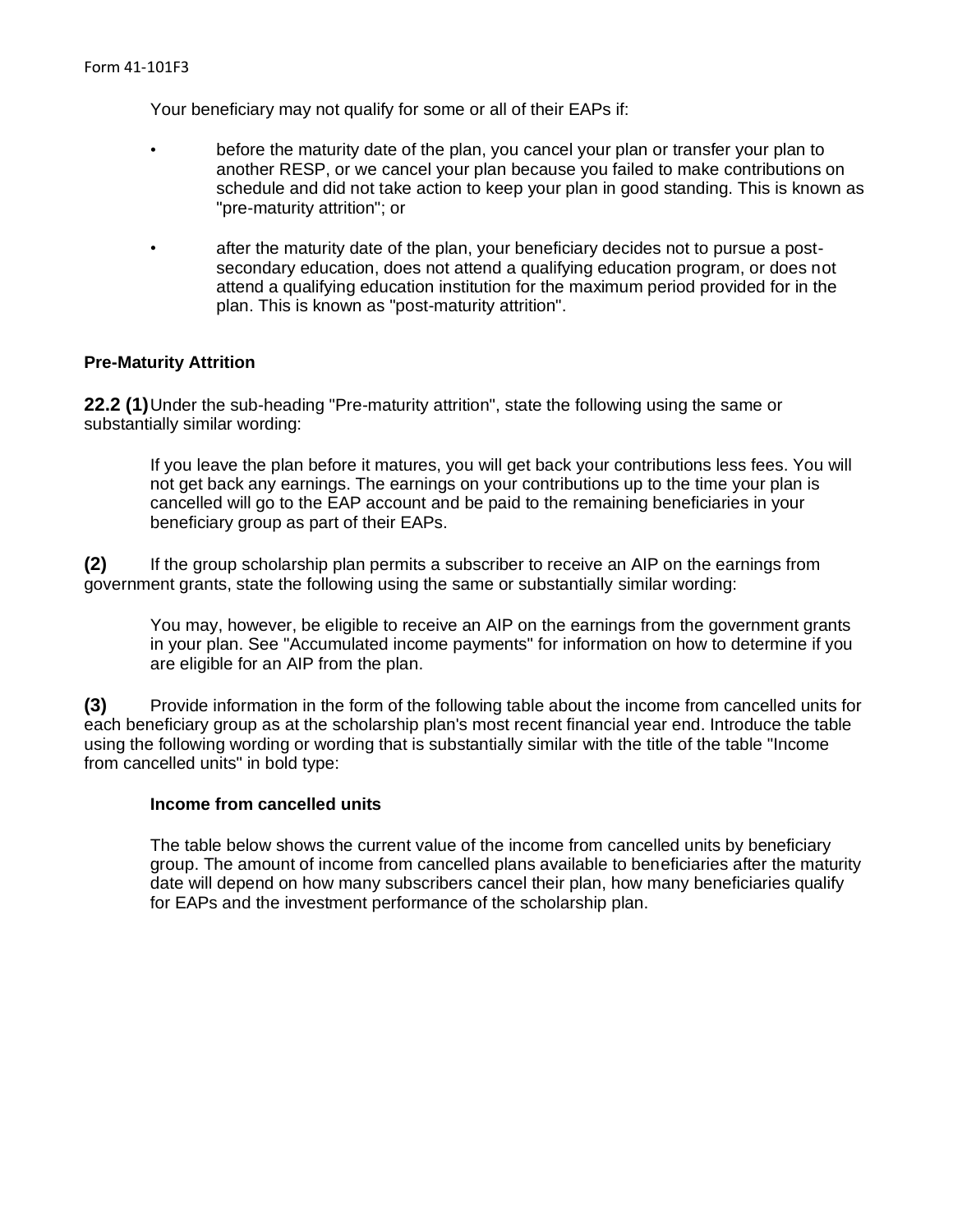| <b>Beneficiary group</b>                                                                                                   | <b>Percentage of units</b><br>that have been<br>cancelled                                          | <b>Total income from</b><br>cancelled units<br>available to<br>remaining units | Income from<br>cancelled units<br>available to each<br>remaining unit |
|----------------------------------------------------------------------------------------------------------------------------|----------------------------------------------------------------------------------------------------|--------------------------------------------------------------------------------|-----------------------------------------------------------------------|
| [Specify year of<br>eligibility of oldest<br>beneficiary group<br>available for<br>enrolment under the<br>prospectus]      | <b>Specify as</b><br>percentage of total<br>number of units<br>purchased for<br>beneficiary group] | \$[Specify amount]                                                             | \$[Specify amount]<br>per unit                                        |
| [Specify year of<br>eligibility of next<br>oldest beneficiary<br>group available for<br>enrolment under the<br>prospectus] | <b>Specify as</b><br>percentage of total<br>number of units<br>purchased for<br>beneficiary group] | \$[Specify amount]                                                             | \$[Specify amount]<br>per unit                                        |
|                                                                                                                            |                                                                                                    |                                                                                |                                                                       |
| [Specify year of<br>eligibility of youngest<br>beneficiary group<br>available for<br>enrolment under the<br>prospectus]    | [Specify as<br>percentage of total<br>number of units<br>purchased for<br>beneficiary group]       | \$[Specify amount]                                                             | \$[Specify amount]<br>per unit                                        |

**(4)** Provide information in the form of the following table about the pre-maturity attrition rate for the scholarship plan. Introduce the table using the following wording or wording that is substantially similar with the title of the table "Plans that did not reach maturity" in bold type:

### **Plans that did not reach maturity:**

The table below shows the percentage of plans that did not reach maturity for each of the five beneficiary groups shown below. The most common reasons why plans did not reach maturity were because the subscriber cancelled their plan, we cancelled their plan due to a default, the subscriber transferred to another type of plan we offer, or the subscriber transferred to another RESP provider.

Of the last five beneficiary groups of the [insert name of group scholarship plan], an average of [see Instruction (1)]% of the plans in each group were cancelled before their maturity dates.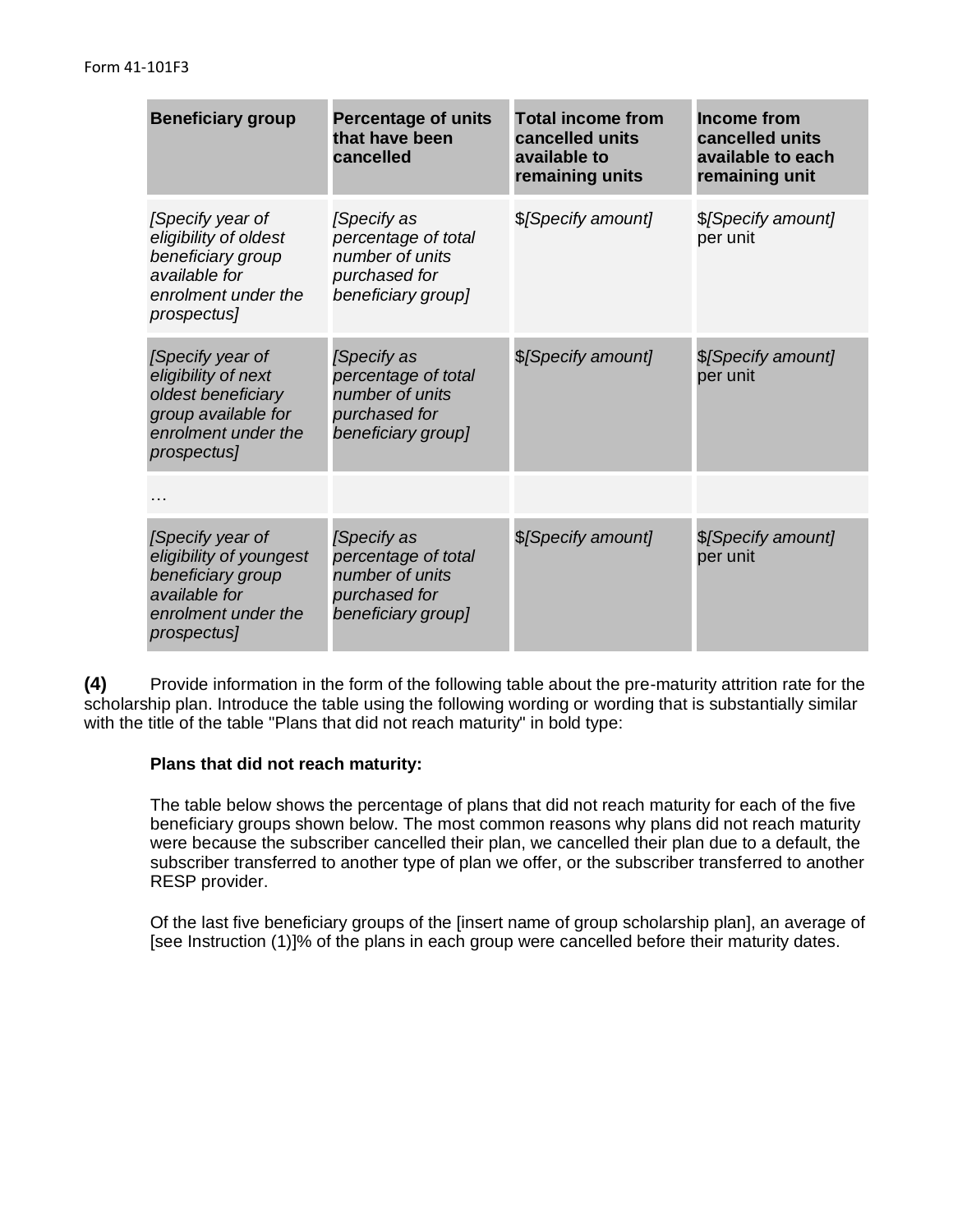| Maturity date of beneficiary group               | Percentage of plans that did not reach maturity |
|--------------------------------------------------|-------------------------------------------------|
| [Most recent maturity date by year]              | [See Instruction (2)]%                          |
| Most recent maturity date by year<br>minus 1]    | [See Instruction (2)]%                          |
| Most recent maturity date by year<br>minus 21    | [See Instruction (2)]%                          |
| Most recent maturity date by year<br>minus 3]    | [See Instruction (2)]%                          |
| Most recent maturity date by year<br>$minus 4$ ] | [See Instruction (2)]%                          |
| <b>Average</b>                                   | [See Instruction (1)]%                          |

## *INSTRUCTIONS*

*(1) Disclose the average rate required under subsection 22.2(3) using the same calculation set out in the Instructions that apply to Item 9 of Part A of this Form.*

*(2) For each beneficiary group that had a maturity date in the five most recent years, calculate the percentage of plans that did not reach maturity by following Instructions (2) to (5) that apply to Item 9 of Part A of this Form.*

## **Post-Maturity Attrition**

**22.3 (1)**Under the sub-heading "Post-maturity attrition", state the following using the same or substantially similar wording:

If your beneficiary does not pursue or complete eligible studies, you will get back your contributions, less fees. You will not get back any earnings. *[Insert if applicable –* A beneficiary may lose one or more EAPs if they do not enrol in four years of eligible studies.]

**(2)** Provide information in the form of the following table about the EAP payment rates of the scholarship plan after maturity. Introduce the table using the following wording or wording that is substantially similar with the title of the table "Past payments of EAPs" in bold:

**Past payments of EAPs** *[state if the scholarship plan offers an EAP payment option tailored to reduced programs –* **four years of eligible studies]**

The table below shows the percentage of beneficiaries who received the maximum of *[insert maximum number of EAPs payable under the scholarship plan]* EAPs under the plan and those who received some or no EAPs, for each of the five beneficiary groups that would have most recently completed their eligible studies.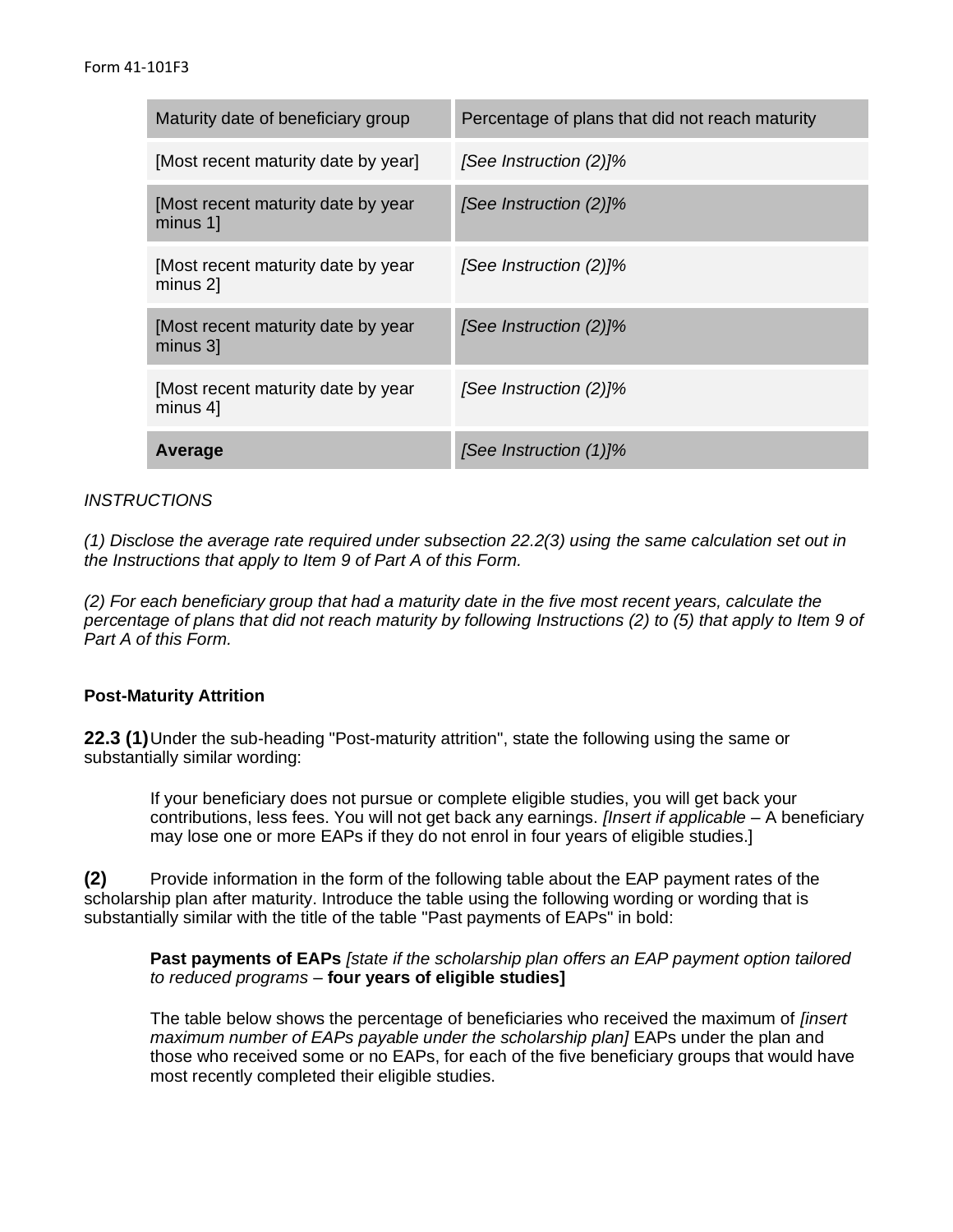|                                                                                    | Beneficiary group [See Instruction (1)]                                   |                                |                                                                 |                                |                                        |  |  |
|------------------------------------------------------------------------------------|---------------------------------------------------------------------------|--------------------------------|-----------------------------------------------------------------|--------------------------------|----------------------------------------|--|--|
|                                                                                    | <b>IMost recent</b><br>year]                                              | <b>IMost recent</b>            | <b>Most recent</b><br>year minus 1] year minus 2] year minus 3] | <b>Most recent</b>             | <b>Most recent</b><br>year minus<br>4] |  |  |
| <b>Beneficiaries</b><br>who received<br>all [3 or 4]<br><b>EAPs</b>                | [Specify<br>percentage]%<br><b>See</b><br>Instructions (2)<br>and $(3)$ ] | [Specify<br>percentage]%       | <b>Specify</b><br>percentage]%                                  | [Specify<br>percentage]%       | [Specify<br>percentage]%               |  |  |
| <b>Beneficiaries</b><br>who received<br>only 3 out of 4<br>EAPs [as<br>applicable] | [Specify<br>percentage]%                                                  | [Specify<br>percentage]%       | [Specify<br>percentage]%                                        | [Specify<br>percentage]%       | [Specify<br>percentage]%               |  |  |
| <b>Beneficiaries</b><br>who received<br>only 2 out of<br>[3 or 4] EAPs             | <b>Specify</b><br>percentage]%                                            | <b>Specify</b><br>percentage]% | <b>Specify</b><br>percentage]%                                  | <b>Specify</b><br>percentage]% | <b>Specify</b><br>percentage]%         |  |  |
| <b>Beneficiaries</b><br>who received<br>only 1 out of<br>[3 or 4] EAPs             | <b>Specify</b><br>percentage]%                                            | <b>Specify</b><br>percentage]% | <b>Specify</b><br>percentage]%                                  | <b>Specify</b><br>percentage]% | <b>Specify</b><br>percentage]%         |  |  |
| <b>Beneficiaries</b><br>who received<br>no EAPs                                    | <b>Specify</b><br>percentage]%                                            | <b>Specify</b><br>percentage]% | <b>Specify</b><br>percentage]%                                  | <b>Specify</b><br>percentage]% | <b>Specify</b><br>percentage]%         |  |  |
| <b>Total</b>                                                                       | 100%                                                                      | 100%                           | 100%                                                            | 100%                           | 100%                                   |  |  |

**(3)** If the scholarship plan offers an EAP payment option tailored to reduced programs, provide information in the form of the following table about the EAP payment rates of the scholarship plan after maturity. Introduce the table using the following wording or wording that is substantially similar with the title of the table "Past payments of EAPs [– [specify reduced number of years]-year program]" in bold:

## **Past payments of EAPs [**– *[specify reduced number of* years]-**year program]**

For EAP payment options tailored to eligible studies of *[specify reduced number of years]*  years, the table[s] below show[s] the number of beneficiaries who received all of their EAPs and the number who received some or none of their EAPs, for each of the five beneficiary groups that would have most recently completed their eligible studies.

|  | Beneficiary group [See Instruction (1)] |  |
|--|-----------------------------------------|--|
|  |                                         |  |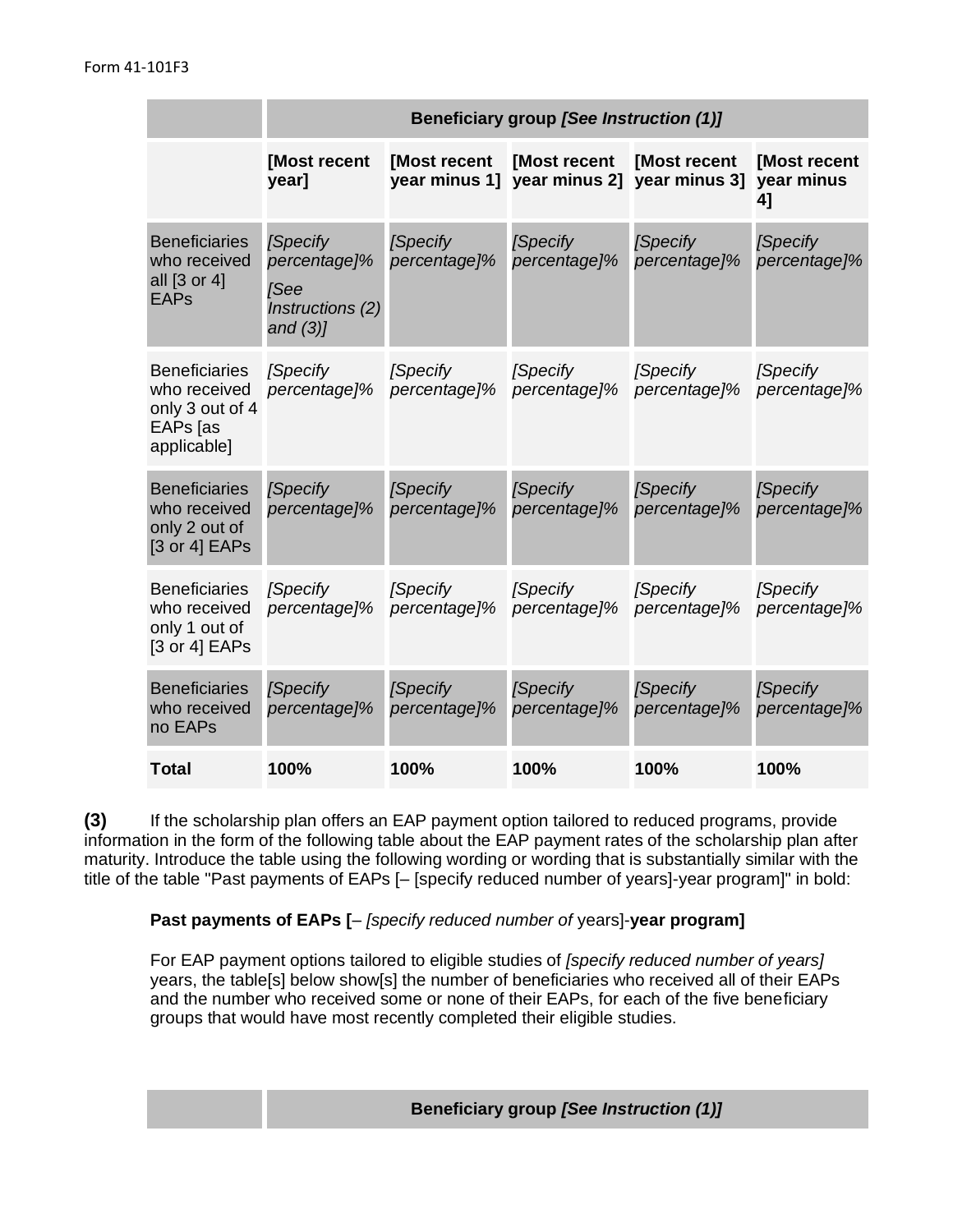|                                                                                                      | [Most recent<br>year]                                                | Most recent                    | Most recent<br>year minus 1] year minus 2] year minus 3] | [Most recent                   | <b>Most recent</b><br>year minus<br>4] |
|------------------------------------------------------------------------------------------------------|----------------------------------------------------------------------|--------------------------------|----------------------------------------------------------|--------------------------------|----------------------------------------|
| <b>Beneficiaries</b><br>who received<br>$[all]$ $[1,2,$ or 3]<br>EAP[s]                              | [Specify<br>percentage]%<br><b>See</b><br>Instructions (2)<br>- (4)] | [Specify<br>percentage]%       | [Specify<br>percentage]%                                 | [Specify<br>percentage]%       | [Specify<br>percentage]%               |
| <b>Beneficiaries</b><br>who received<br>only 2 out of 3<br>EAPs [as<br>applicable]                   | [Specify<br>percentage]%                                             | [Specify<br>percentage]%       | [Specify<br>percentage]%                                 | [Specify]<br>percentage]%      | [Specify<br>percentage]%               |
| <b>Beneficiaries</b><br>who received<br>only 1 out of<br>$[2 \text{ or } 3]$ EAPs<br>[as applicable] | <b>Specify</b><br>percentage]%                                       | <b>Specify</b><br>percentage]% | <b>Specify</b><br>percentage]%                           | <b>Specify</b><br>percentage]% | [Specify<br>percentage]%               |
| <b>Beneficiaries</b><br>who received<br>no EAPs                                                      | <b>Specify</b><br>percentage]%                                       | [Specify<br>percentage]%       | <b>Specify</b><br>percentage]%                           | <b>Specify</b><br>percentage]% | [Specify<br>percentage]%               |
| Total                                                                                                | 100%                                                                 | 100%                           | 100%                                                     | 100%                           | 100%                                   |

**(4)** Disclose in a footnote to the tables required under subsections (2) and (3) any change to the EAP payout option available to beneficiaries, if a change occurred in the past five years.

# *INSTRUCTIONS*

*(1) In the tables required under subsections 22.3(2) and (3), present the five most recent beneficiary groups by year of eligibility for which the maximum number of EAPs under the EAP payment option has been paid as at the most recent financial year end of the scholarship plan and beneficiaries in the beneficiary group have no further opportunity to collect EAPs. For example, do not include a beneficiary group that has been eligible to be paid only one EAP if the maximum number of EAPs payable is four.*

*(2) For a group scholarship plan that does not offer EAP payment options tailored to reduced programs, calculate each percentage as a percentage of the total number of beneficiaries in the beneficiary group at the maturity date.*

*For a group scholarship plan that offers EAP payment options tailored to reduced programs, calculate*  each percentage as a percentage of the total number of beneficiaries in the beneficiary group at the *maturity date who selected the relevant payment option.*

*(3) Present the percentages as at the financial year end referred to in Instruction (1).*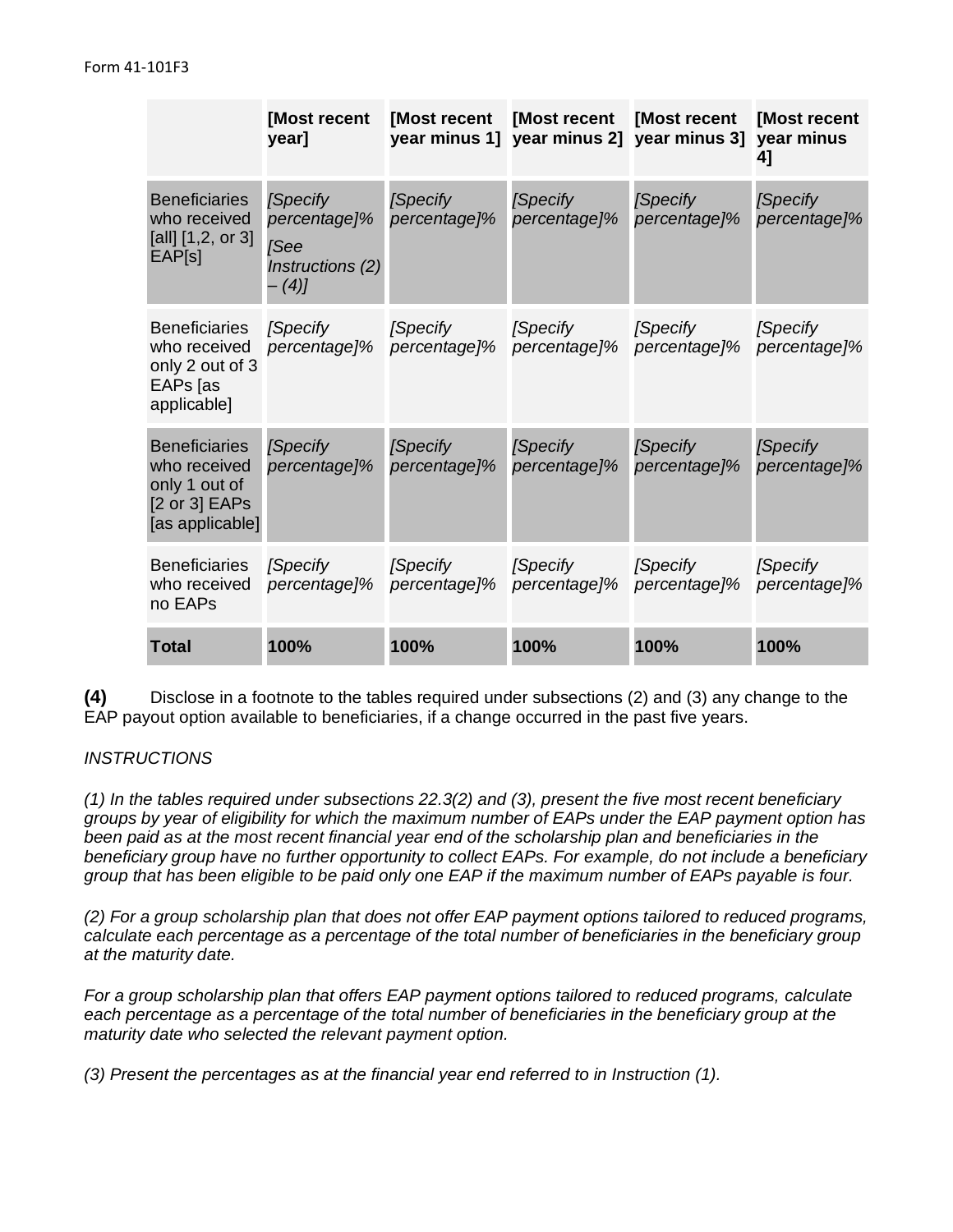*(4) For a group scholarship plan that offers EAP payment options tailored to reduced programs, in response to subsection 22.3(3), prepare a table for each payout option, modifying the number of rows in the table as applicable. For example, for a scholarship plan that provides the option to elect payment of two EAPs for a 3- year program, present a table containing rows to show the number of beneficiaries who received two out of two EAPs, the number of beneficiaries who received only one out of two EAPs and the number of beneficiaries who received no EAPs.*

# **Item 23 – Other Material Information**

# **Other Material Information**

**23.1 (1)**Under the heading "Other important information", state any other material facts relating to the securities being offered that are not disclosed under any other item in this Form and are necessary for the prospectus to contain full, true and plain disclosure of all material facts about the securities to be distributed.

**(2)** Provide any specific disclosure required to be disclosed in a prospectus under securities legislation that is not otherwise required to be disclosed by this Form.

**(3)** Subsection (2) does not apply to requirements of securities legislation that are form requirements for a prospectus.

## *INSTRUCTIONS*

*(1) Sub-headings that are not mandated by this Form may be used in this Item.*

*(2) For a single prospectus, provide this disclosure either under this Item or under Item 14 of Part B of this Form, whichever is more appropriate.*

*(3) For a multiple prospectus, provide this disclosure under this Item if the disclosure does not pertain to all of the scholarship plans described in the document. If the disclosure pertains to all of the scholarship plans described in the Detailed Plan Disclosure, provide the disclosure under Item 14 of Part B of this Form.*

## **Part D – Detailed Plan Disclosure – Information about the Organization**

## **Item 1 – Legal Structure of the Scholarship Plan**

## **Legal Structure**

**1.1 (1)** At the top of the first page of the Part D section of the prospectus, under the heading "About *[insert name of the scholarship plan provider]"* with the sub-heading "An overview of the structure of our plan[s]", state the full corporate name of the scholarship plan or, if the scholarship plan is an unincorporated entity, the full name under which it carries on business, and the address of its head or registered office.

**(2)** State the names of the scholarship plan's directors, officers, trustees and partners, as applicable.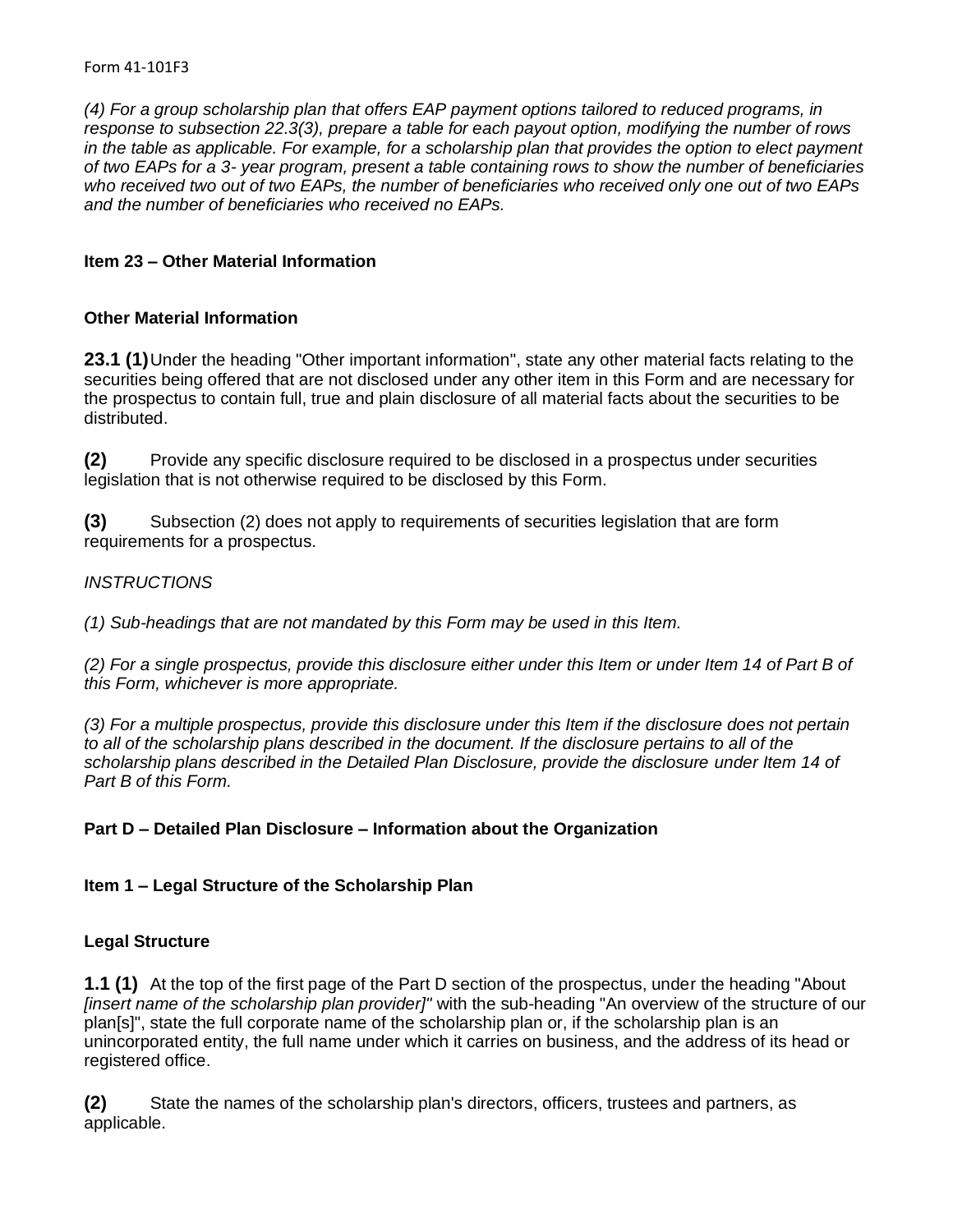#### Form 41-101F3

**(3)** State the laws under which the scholarship plan was formed or, if the scholarship plan is an unincorporated entity, the laws under which it carries on business, and the date and manner of its formation.

**(4)** Identify the constating documents of the scholarship plan and, if any material amendments have occurred in the last 10 years, state that the constating documents have been amended in the last 10 years and describe the amendments.

**(5)** If the scholarship plan's name has changed in the last 10 years, state the scholarship plan's former name and the date(s) on which it was changed.

## *INSTRUCTION*

*The information required for this Item may be presented in the form of a table.*

# **Item 2 – Organization and Management Details**

## **Directors and Officers of the Plan**

**2.1 (1)** Under the sub-heading "Directors and officers of the Plan", list the names, the municipality of residence or postal address, and the principal occupations at, or within the five years preceding the date of the prospectus, of all directors or executive officers of the scholarship plan.

**(2)** If the principal occupation of a director or executive officer of the scholarship plan is that of a partner, director or officer of a company other than the scholarship plan, state the business in which the company is engaged.

**(3)** If a director or executive officer of a scholarship plan has held more than one position in the scholarship plan, state only the first and last positions held.

## **Investment Fund Manager**

**2.2 (1)** Under the sub-heading "Manager of the scholarship plan", state the name, address, telephone number, e-mail address and, if applicable, website address of the investment fund manager of the scholarship plan.

**(2)** Provide particulars of the investment fund manager, including the legal structure of the investment fund manager, the history and background of the investment fund manager.

**(3)** Under the sub-sub-heading "Duties and services to be provided by the manager", describe the duties and services provided by the investment fund manager of the scholarship plan.

**(4)** Under the sub-sub-heading "Details of the management agreement", provide a brief description of the essential terms of any agreement with the investment fund manager entered into or to be entered into with the scholarship plan, including any termination rights.

**(5)** Under the sub-sub-heading "Officers and directors of the manager", state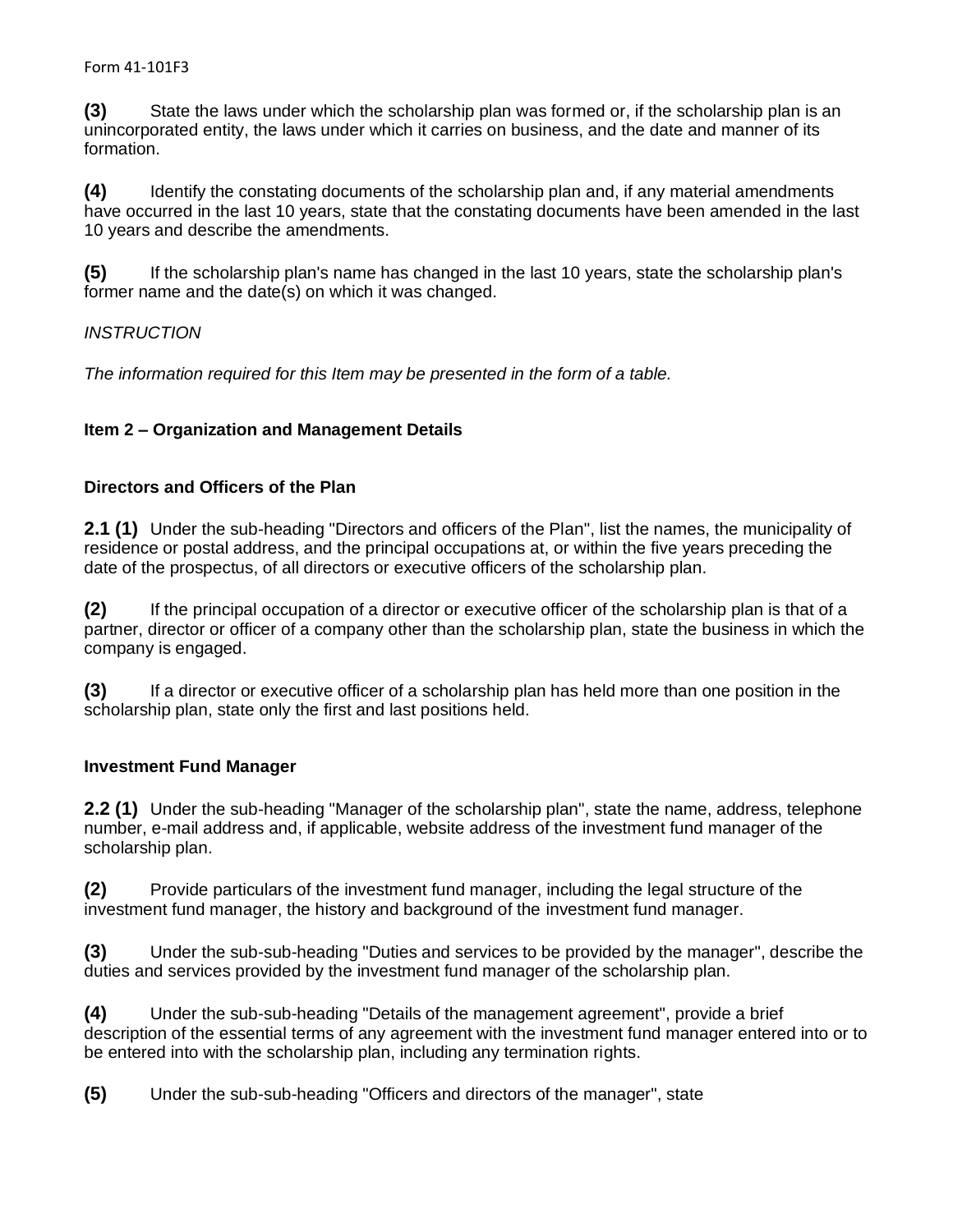- (a) the name and municipality of residence of each partner, director and executive officer of the investment fund manager and indicate the respective positions held with the investment fund manager and their respective principal occupations within the five preceding years,
- (b) if a partner, director or executive officer of the investment fund manager has held more than one office with the investment fund manager within the past five years, state only the current office held, and
- (c) if the principal occupation of a partner, director or executive officer of the investment fund manager is with an organization other than the investment fund manager, state the principal business in which the organization is engaged.
- **(6)** Under the sub-sub-heading "Cease trade orders and bankruptcies",
	- (a) if applicable, state if a partner, director or executive officer of the investment fund manager, the scholarship plan, the foundation or any other entity responsible for the day-to-day administration of the scholarship plan is, as at the date of the prospectus or pro forma prospectus, as applicable, or was within 10 years before the date of the prospectus or pro forma prospectus, as applicable, a director, chief executive officer or chief financial officer of any other issuer, that was
		- (i) subject to an order that was issued while the partner, director or executive officer was acting in the capacity of director, chief executive officer or chief financial officer, or
		- (ii) was subject to an order that was issued after the partner, director or executive officer ceased to be a director, chief executive officer or chief financial officer and which resulted from an event that occurred while that person was acting in the capacity of director, chief executive officer or chief financial officer, and
	- (b) if a statement is required by paragraph (a), describe the basis on which the order was made and whether the order is still in effect.

**(7)** For the purposes of subsection (6), "order" means any of the following, if in effect for a period of more than 30 consecutive days:

- (a) a cease trade order;
- (b) an order similar to a cease trade order;
- (c) an order that denied the relevant issuer access to any exemption under securities legislation.

**(8)** If applicable, state if a partner, director or executive officer of the investment fund manager, the scholarship plan, the foundation or any other entity responsible for the day-to-day administration of the scholarship plan

(a) is, as at the date of the prospectus or pro forma prospectus, or has been within the 10 years before the date of the prospectus or pro forma prospectus, as applicable, a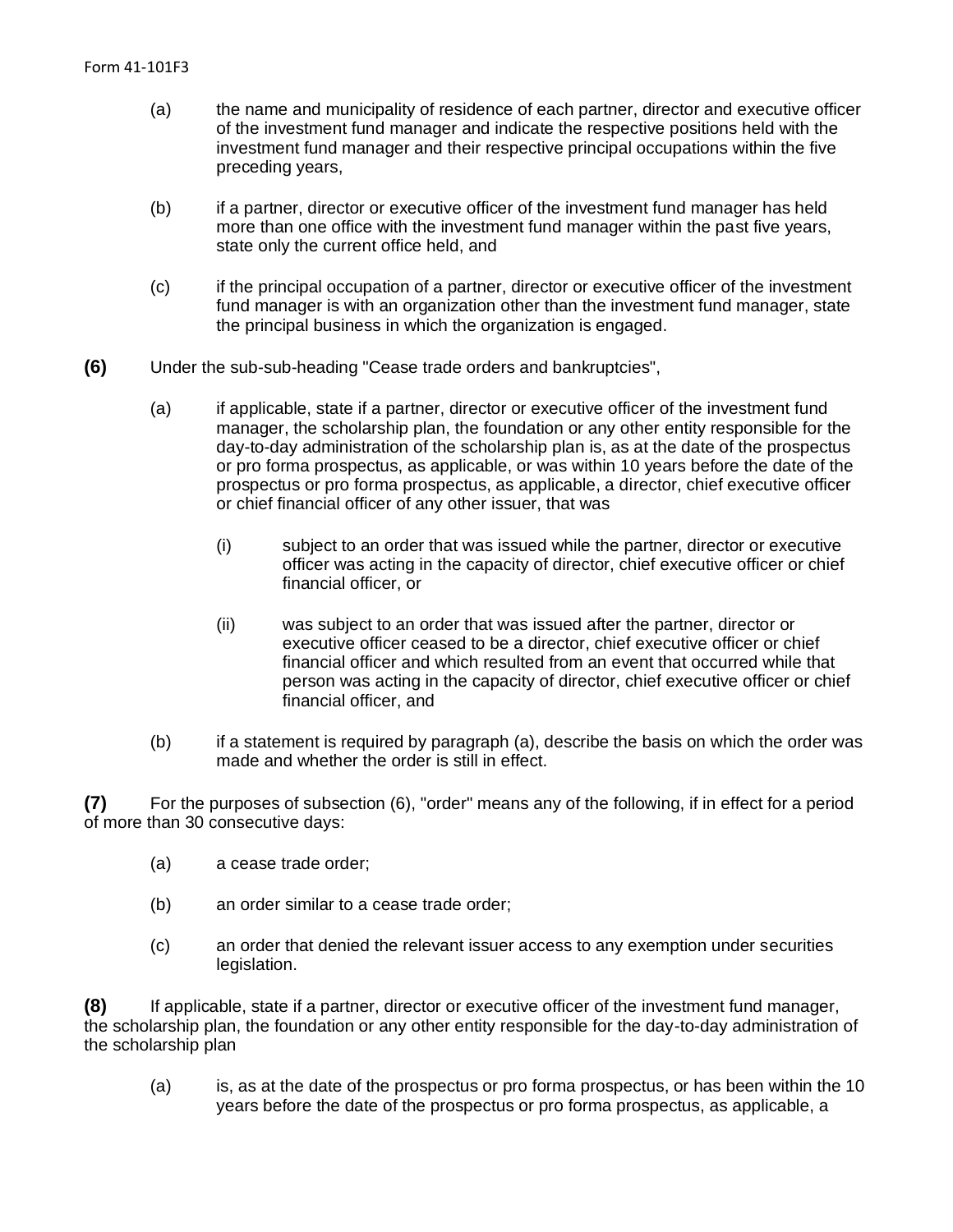partner, director or executive officer of any issuer that, while that person was acting in that capacity, or within one year of that person ceasing to act in that capacity, became bankrupt, made a proposal under any legislation relating to bankruptcy or insolvency or was subject to or instituted any proceedings, arrangement or compromise with creditors or had a receiver, receiver manager or trustee appointed to hold its assets, or

(b) within the 10 years before the date of the prospectus or pro forma prospectus, as applicable, became bankrupt, made a proposal under any legislation relating to bankruptcy or insolvency, or become subject to or instituted any proceedings, arrangement or compromise with creditors, or had a receiver, receiver manager or trustee appointed to hold the assets of the partner, director or executive officer.

### *INSTRUCTIONS*

*(1) If any of the duties or functions of the investment fund manager are performed by another entity, the disclosure required under subsections (2), (3), (4) and (5) must also be provided for that entity.*

*(2)The disclosure required by subsections (6) and (8) also applies to any personal holding companies of any of the persons referred to in subsections (6) and (8).*

*(3) A management cease trade order that applies to directors and executive officers of the scholarship plan is an "order" for the purposes of paragraph (10)(a) and must be disclosed, whether or not the director, chief executive officer or chief financial officer was specifically named in the order.*

#### **Trustee**

**2.3** Under the sub-heading "Trustee", provide details of the trustee of the scholarship plan, including the municipality and the province or country where the trustee principally provides its services to the scholarship plan.

## **The Foundation**

**2.4 (1)** Under the sub-heading "The Foundation", state the name and municipal address of the Foundation.

**(2)** Describe the role of the Foundation, including its mandate and responsibilities.

**(3)** List the names and municipality of residence of the directors and executive officers of the Foundation, the respective positions and offices held with the Foundation, and their respective principal occupations at, or within the five years preceding, the date of the prospectus.

**(4)** If a director or executive officer of the Foundation has held more than one office with the Foundation within the last five years, state only the current office held.

**(5)** If the Foundation provides reports of its activities to subscribers, provide information about how frequently reports are prepared, how a subscriber may obtain a copy of the report, and whether there is any cost to obtaining a report.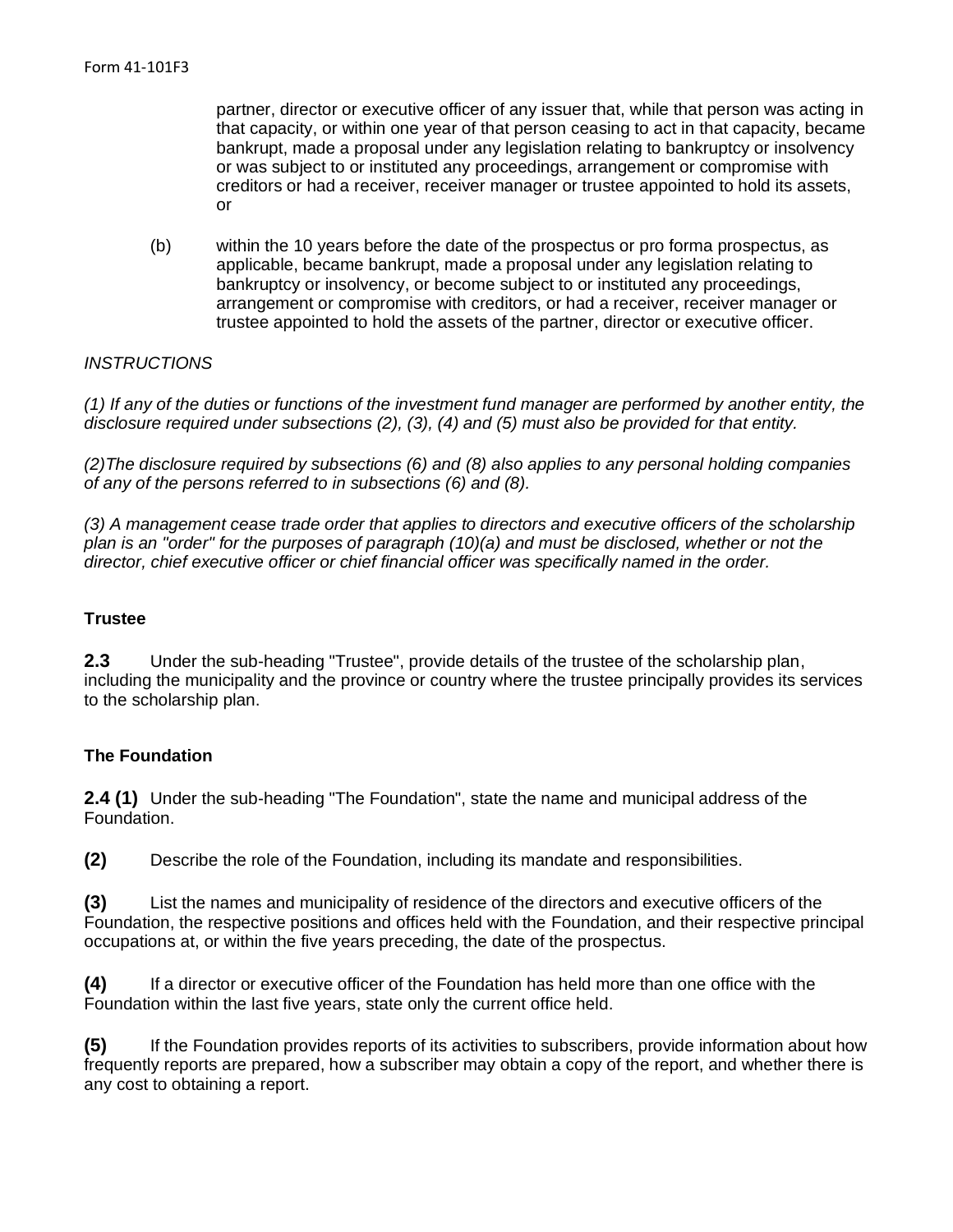### **Independent Review Committee**

**2.5 (1)** Under the sub-heading "Independent review committee", briefly describe the independent review committee of the scholarship plan, including

- (a) the mandate and responsibilities of the independent review committee, and
- (b) the composition of the independent review committee, including the names of its members, and the reasons for any change in its composition since the date of the most recently filed prospectus of the scholarship plan, as applicable.
- **(2)** State the following using the same or substantially similar wording:

At least annually, the independent review committee prepares a report of its activities for subscribers that is available on the [scholarship plan's/investment fund family's] Internet site at *[insert scholarship plan's Internet site address],* or at the subscriber's request at no cost, by contacting the [scholarship plan/ investment fund family] at [scholarship plan's/investment fund family's email address].

### **Other Groups**

**2.6** Under separate sub-headings with the name of each applicable body or group, provide detailed information describing any other body or group that has responsibility for plan governance or performs any kind of oversight function over the scholarship plan and its activities, and the extent to which its members are independent of the investment fund manager of the scholarship plan.

#### *INSTRUCTION*

*For greater certainty, an applicable body or group includes any committees or sub-committees of the investment fund manager or the Foundation that are established for a specific purpose in respect of the scholarship plan, as well as any third-party dispute resolution service to which the scholarship plans belong or subscribe to.*

#### **Remuneration of Directors, Officers, Trustees and Independent Review Committee Members**

**2.7 (1)** Under the sub-heading "Compensation of directors, officers, trustees, and independent review committee members", if the management functions of the scholarship plan are carried out by employees of the scholarship plan, provide for each employee the disclosure concerning executive compensation that is required to be provided for executive officers of an issuer under securities legislation.

**(2)** Describe any arrangements under which compensation was paid or payable directly or indirectly by the scholarship plan during the most recently completed financial year of the scholarship plan, for the services of the directors of the scholarship plan, the directors of the Foundation or other independent board of governors or advisory board that may perform a similar function, and the members of the independent review committee of the scholarship plan and include the amounts paid, the name of the individual and any expenses reimbursed by the scholarship plan to the individual:

(a) in any of those capacities, including any additional amounts payable for committee participation or special assignments;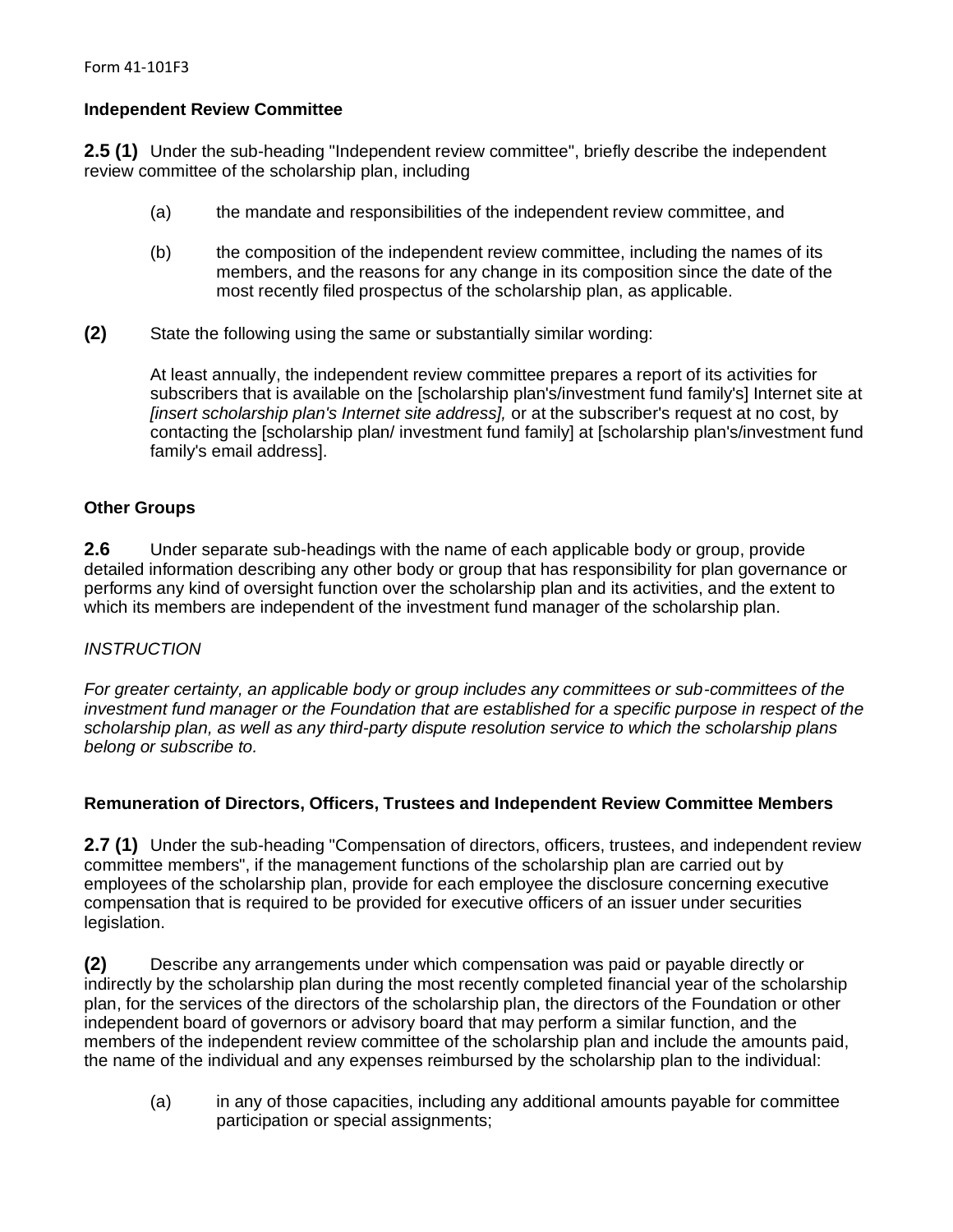(b) in the capacity as a consultant or expert.

**(3)** For a scholarship plan that is a trust, describe the arrangements, including the amounts paid and expenses reimbursed, under which compensation was paid or payable by the scholarship plan during the most recently completed financial year of the scholarship plan for the services of the trustee or trustees of the scholarship plan.

### *INSTRUCTION*

*The disclosure required under subsection 2.5 (1) regarding executive compensation for management functions carried out by employees of a scholarship plan must be made in accordance with the disclosure requirements of Form 51-102F6* Statement of Executive Compensation.

### **Portfolio Adviser**

**2.8 (1)** Under the sub-heading "Portfolio adviser" if the investment fund manager provides portfolio management services in connection with the scholarship plan, state that fact.

**(2)** If the investment fund manager does not provide portfolio management services to the scholarship plan, state the name(s) and municipality and the province or country of the principal or head office for each portfolio adviser of the scholarship plan.

- **(3)** State
	- (a) the extent to which investment decisions are made by certain individuals employed by the investment fund manager or a portfolio adviser and whether those decisions are subject to the oversight, approval or ratification of a committee, and
	- (b) the name, title and length of time of service of the persons employed by or associated with the investment fund manager or a portfolio adviser of the scholarship plan who are principally responsible for the day-to-day management of a material portion of the portfolio of the scholarship plan, implementing a particular material strategy or managing a particular segment of the portfolio of the scholarship plan, and each person's business experience in the last five years.

**(4)** Under the sub-sub-heading "Details of the portfolio advisory agreement", provide a brief description of the essential details of any portfolio advisory agreement that a portfolio adviser has entered into or will be entering into with the scholarship plan or the investment fund manager of the scholarship plan, including any termination rights.

## **Principal Distributor**

**2.9 (1)** Under the sub-heading "Principal distributor", state the name and address of the principal distributor of the scholarship plan.

**(2)** Describe the circumstances under which any agreement with the principal distributor of the scholarship plan may be terminated, and include a brief description of the essential terms of this agreement.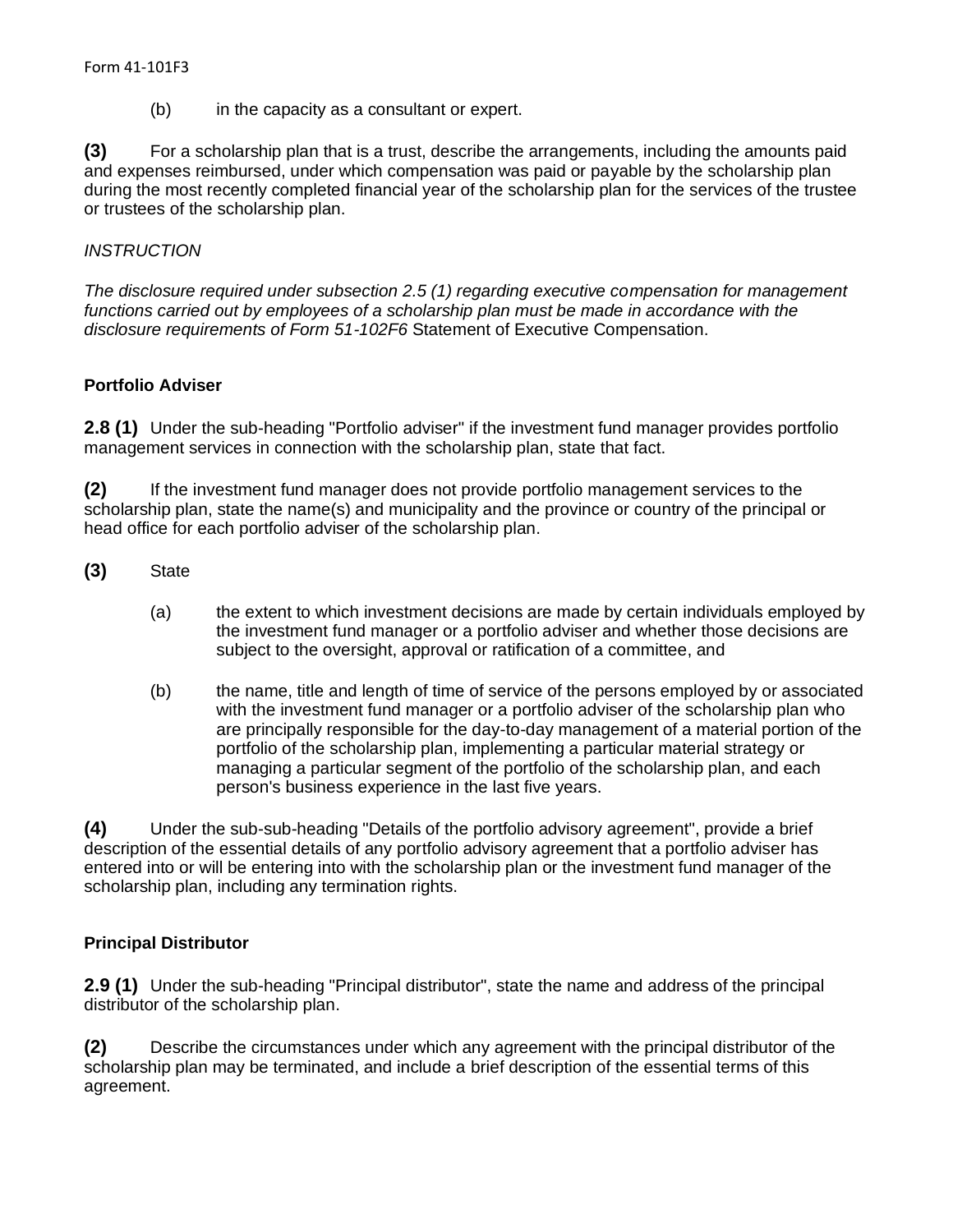### **Dealer Compensation**

**2.10 (1)**Under the sub-heading "Dealer compensation", describe

- (a) all compensation payable by members of the organization of the scholarship plan to all principal distributors and any participating dealers of the scholarship plan, and
- (b) the sales practices followed by the members of the organization of the scholarship plan for distribution of securities of the scholarship plan.

**(2)** Disclose, under the sub-sub-heading "Dealer compensation from management fees", the approximate percentage obtained from a fraction

- (a) the numerator of which is the aggregate amount of cash paid to registered dealers in the last completed financial year of the investment fund manager of the scholarship plan, for payments made
	- (i) by
		- (A) the investment fund manager of the scholarship plan, or
		- (B) an associate or an affiliate of the investment fund manager,
	- (ii) in order to
		- (A) pay compensation to registered dealers in connection with the distribution of securities of the scholarship plan or scholarship plans that are members of the same investment fund family as the scholarship plan, or
		- (B) pay for any marketing, fund promotion or educational activity in connection with the scholarship plan or scholarship plans that are members of the same investment fund family as the scholarship plan, and
- (b) the denominator of which is the aggregate amount of management or administrative fees received by the investment fund manager of the scholarship plan and all other scholarship plans in the same investment fund family as the scholarship plan in the last completed financial year of the investment fund manager.

#### *INSTRUCTIONS*

*(1) Briefly state the compensation paid and the sales practices followed by the members of the organization of the scholarship plan in a concise and explicit manner. The term "member of the organization" has the same meaning as in NI 81-105, except that "scholarship plan" is substituted for "mutual fund" in this Form.*

*(2) The disclosure presented under this Item must be described as information about the approximate percentage of management fees paid by scholarship plans in the same investment fund family as the scholarship plan that were used to fund commissions or other promotional activities of the investment*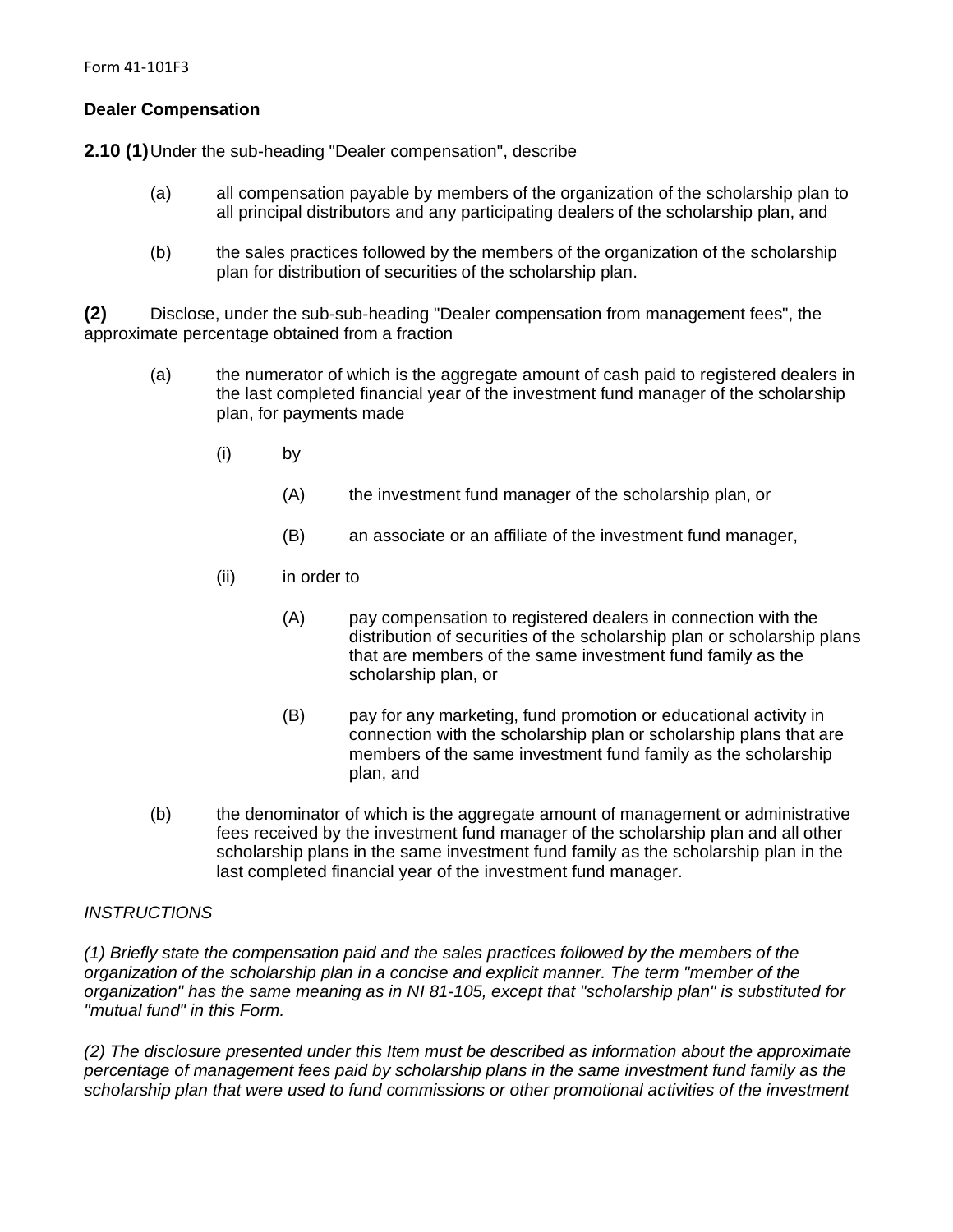*fund family in the most recently completed financial year of the investment fund manager of the scholarship plan.*

*(3) The calculations made under this Item must take into account the payment of sales commissions, other commissions and the costs of participation in co-operative marketing, fund promotion and educational conferences.*

*(4) If the investment fund manager of the scholarship plan charges an "all-inclusive fee", which includes the management or administrative fee, and other types of fees normally paid by the scholarship plan, such as custodian, trustee or portfolio management fees, only the portion of that all-inclusive fee that is attributable to the management or administrative fees payable to the investment fund manager must be used in calculating the denominator referred to in paragraph 2.10(2)(b).*

# **Custodian**

**2.11 (1)**Under the sub-heading "Custodian", state the name, municipality of the principal or head office, and nature of business of the custodian and any principal sub-custodian of the scholarship plan.

**(2)** Describe generally the sub-custodial arrangements of the scholarship plan.

## *INSTRUCTION*

*A "principal sub-custodian" is a sub-custodian to whom custodial authority has been delegated in respect of a material portion or segment of the portfolio assets of the scholarship plan.*

## **Auditor**

**2.12** Under the sub-heading "Auditor", state the name and address of the auditor of the scholarship plan.

## **Transfer Agent and Registrar**

**2.13** Under the sub-heading "Transfer agent and registrar", for each class or series of securities offered by the scholarship plan under the prospectus, state the name of the scholarship plan's transfer agent(s), registrar(s), trustee, or other agent appointed by the scholarship plan to maintain the securities register and the register of transfers for such securities and indicate the location (by municipalities) of each of the offices of the scholarship plan or transfer agent, registrar, trustee or other agent where the securities register and register of transfers are maintained or transfers of securities are recorded.

## **Promoter**

**2.14 (1)**Under the sub-heading "Promoter", for a person or company that is, or has been within the two years immediately preceding the date of the prospectus or pro forma prospectus, a promoter of the scholarship plan, and if that person or company is not otherwise identified as the investment fund manager or dealer of the scholarship plan, state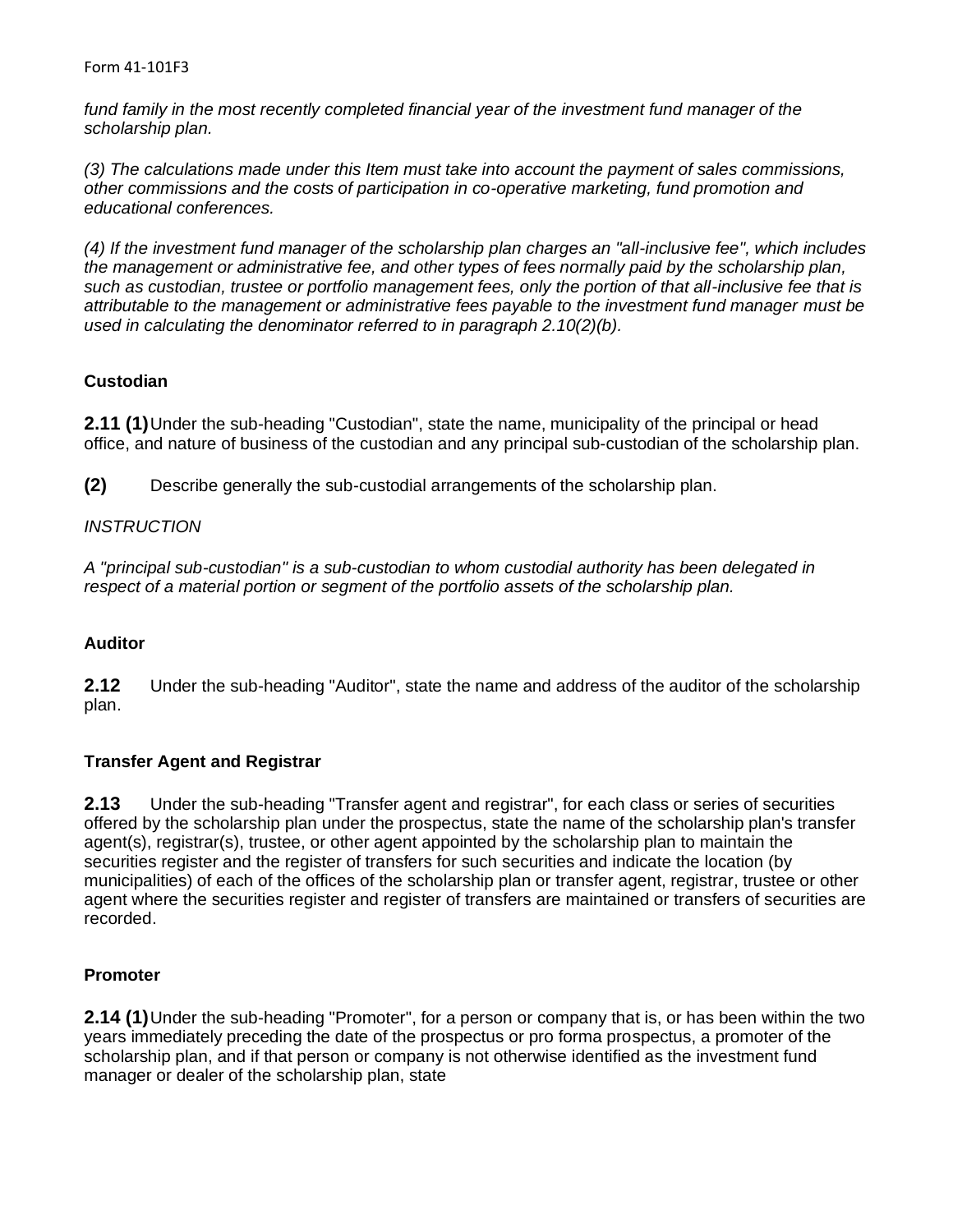- (a) the person or company's name and municipality and the province or country of residence,
- (b) the number and percentage of each class or series of voting securities and equity securities of the scholarship plan or any of its subsidiaries owned, or controlled or directed, directly or indirectly, by the person or company,
- (c) the nature and amount of anything of value, including money, property, contracts, options or rights of any kind, received or to be received by the promoter, directly or indirectly from the scholarship plan or from an associate or an affiliate of the scholarship plan, and the nature and amount of any assets, services or other consideration received or to be received by the scholarship plan, or an associate or an affiliate of the scholarship plan, in return, and
- (d) for an asset acquired within the two years before the date of the preliminary prospectus or pro forma prospectus, or to be acquired, by the scholarship plan or by an associate or an affiliate of the scholarship plan from a promoter,
	- (i) the consideration paid or to be paid for the asset and the method by which the consideration has been or will be determined,
	- (ii) the person or company making the determination referred to in subparagraph (i) and the person's or company's relationship with the scholarship plan, the promoter or an associate or an affiliate of the scholarship plan or of the promoter, and
	- (iii) the date that the asset was acquired by the promoter and the cost of the asset to the promoter.

**(2)** If a promoter referred to in subsection (1) is, as at the date of the prospectus or pro forma prospectus, as applicable, or was within 10 years before the date of the prospectus or pro forma prospectus, as applicable, a director, chief executive officer or chief financial officer of any person or company that was subject to an order that was issued while the promoter was acting in the capacity of director, chief executive officer or chief financial officer, state the fact and describe the basis on which the order was made and whether the order is still in effect.

**(3)** If a promoter referred to in subsection (1) is, as at the date of the prospectus or pro forma prospectus, as applicable, or was within 10 years before the date of the prospectus or pro forma prospectus, as applicable, a director, chief executive officer or chief financial officer of any person or company that was subject to an order that was issued after the promoter ceased to be a director, chief executive officer or chief financial officer and which resulted from an event that occurred while the promoter was acting in the capacity as director, chief executive officer or chief financial officer, state that fact and describe the basis on which the order was made and whether the order is still in effect.

**(4)** For the purposes of subsections (2) and (3), "order" means any of the following, if in effect for a period of more than 30 consecutive days:

- (a) a cease trade order;
- (b) an order similar to a cease trade order;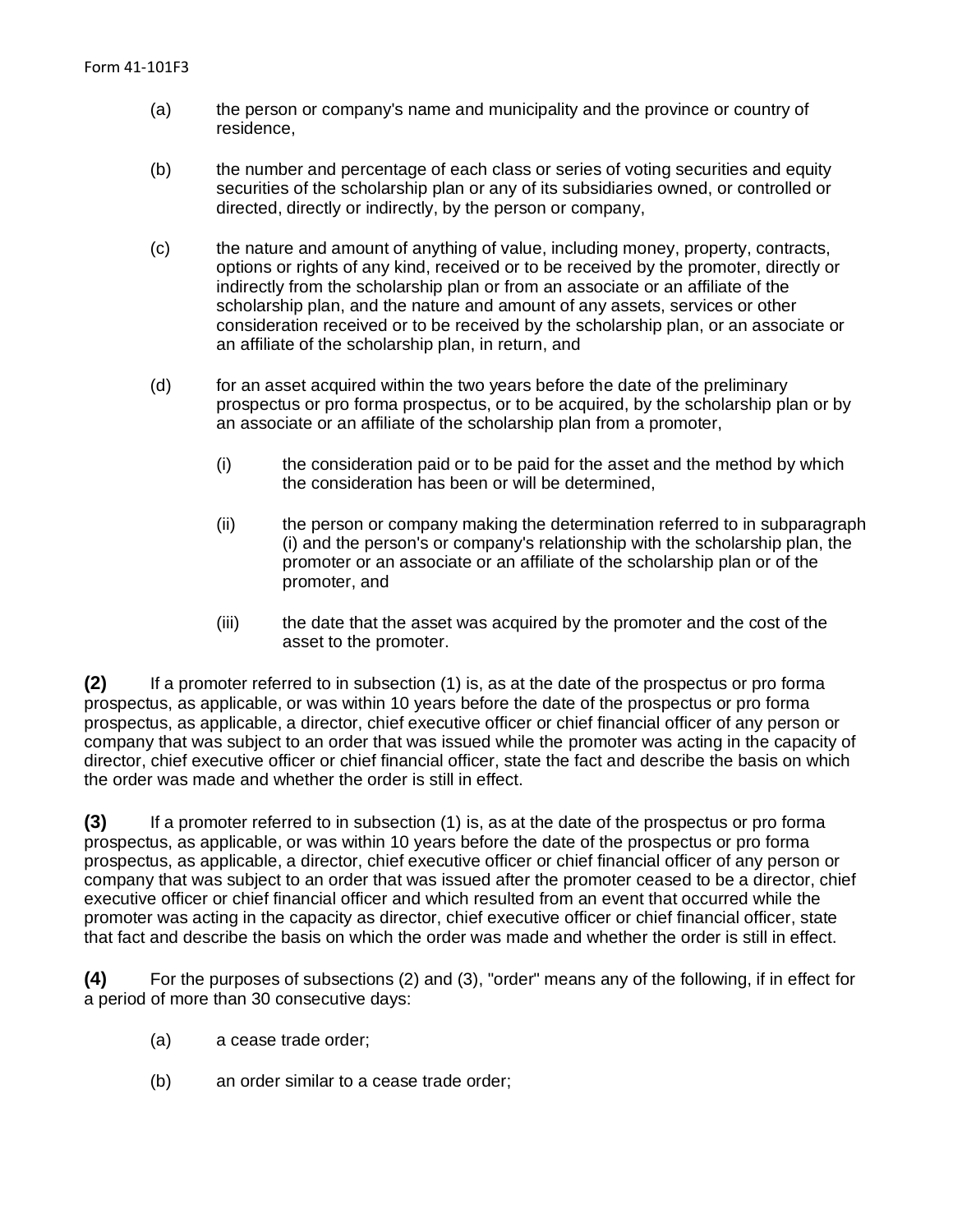- (c) an order that denied the relevant person or company access to any exemption under securities legislation.
- **(5)** State if a promoter referred to in subsection (1):
	- (a) is, as at the date of the prospectus or pro forma prospectus, as applicable, or has been within the 10 years before the date of the prospectus or pro forma prospectus, as applicable, a partner, director or executive officer of any person or company that, while the promoter was acting in that capacity, or within a year of that person ceasing to act in that capacity, became bankrupt, made a proposal under any legislation relating to bankruptcy or insolvency or was subject to or instituted any proceedings, arrangement or compromise with creditors or had a receiver, receiver manager or trustee appointed to hold its assets;
	- (b) within the 10 years before the date of the prospectus or pro forma prospectus, as applicable, became bankrupt, made a proposal under any legislation relating to bankruptcy or insolvency, or was subject to or instituted any proceeding, arrangement or compromise with creditors, or had a receiver, receiver manager or trustee appointed to hold the assets of the promoter.

### *INSTRUCTIONS*

*(1) The disclosure required by subsections (2), (3) and (5) also applies to any personal holding companies of any of the persons referred to in subsections (2), (3), and (5).*

*(2) A management cease trade order that applies to a promoter referred to in subsection (1) is an "order" for the purposes of subsections (2) and (3) and must be disclosed, whether or not the director, chief executive officer or chief financial officer was named in the order.*

*(3) The disclosure requirement in subsection (2) applies only if the promoter was a director, chief executive officer or chief financial officer when the order was issued against the person or company. The scholarship plan does not have to provide disclosure if the promoter became a director, chief executive officer or chief financial officer after the order was issued.*

#### **Other Service Providers**

**2.15** Under the sub-heading "Other service providers", state the name, municipality of the principal or head office, and the nature of business of each other person or company that provides services relating to portfolio valuation, securityholder records, fund accounting or other material services, in respect of the scholarship plan, and describe the material features of the contractual arrangements by which the person or company has been retained.

#### **Ownership of the Investment Fund Manager and Other Service Providers**

**2.16 (1)**The information required in response to this Item must be given as of a specified date within 30 days before the date of the prospectus.

**(2)** Under the sub-heading "Ownership of the manager and other service providers", disclose the percentage of securities of each class or series of voting securities of the investment fund manager of the scholarship plan owned of record or beneficially by each person or company that owns of record, or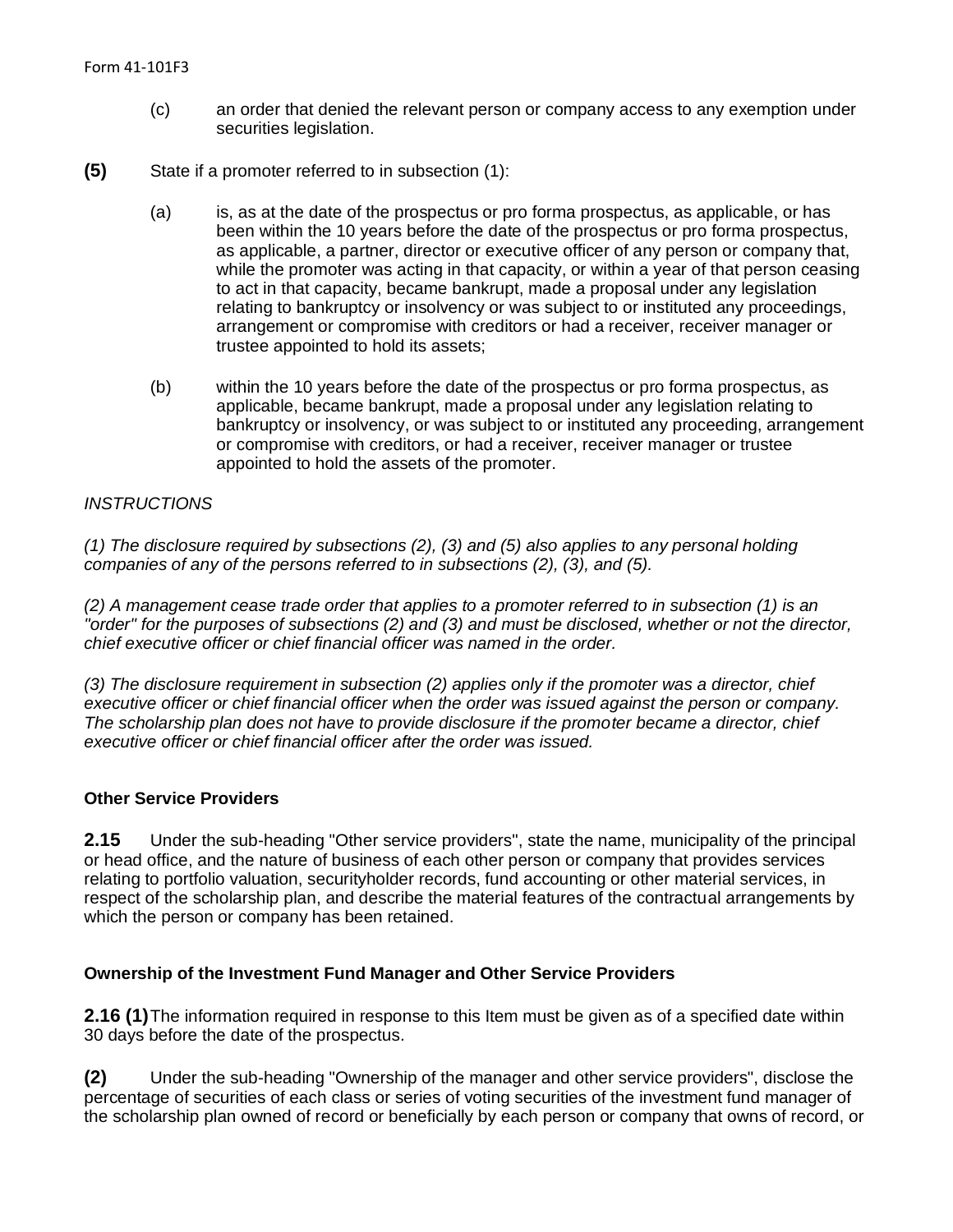is known by the investment fund manager to beneficially own more than 10% of any class or series of voting securities of the investment fund manager, and disclose whether the securities are owned both of record and beneficially, of record only, or beneficially only.

**(3)** For any person or company that is named in response to subsection (2), disclose the name of any person or company of which the first-mentioned person or company is a "controlled entity".

**(4)** If any person or company named in subsection (2) owns of record or beneficially, more than 10% of any class or series of voting securities of the principal distributor of the scholarship plan, disclose the number and percentage of securities of the class or series so owned.

**(5)** Disclose the percentage of securities of each class or series of voting or equity securities beneficially owned in aggregate.

- (a) by all the directors and executive officers of the scholarship plan in each of
	- (i) the investment fund manager, and
	- (ii) any person or company that provides services to the scholarship plan or the investment fund manager; and
- (b) by all the directors and executive officers of the investment fund manager of the scholarship plan in each of
	- (i) the investment fund manager, and
	- (ii) any person or company that provides services to the scholarship plan or the investment fund manager;
- (c) by all the members of the independent review committee of the scholarship plan in each of
	- (i) the investment fund manager, and
	- (ii) any person or company that provides services to the scholarship plan or the investment fund manager; and
- (d) by all the directors and executive officers of the foundation in each of
	- (i) the investment fund manager, and
	- (ii) any person or company that provides services to the scholarship plan or the investment fund manager.

## *INSTRUCTION*

*A person or company is a "controlled entity" of another person or company if any of the following apply:*

*(a) in the case of the person or company*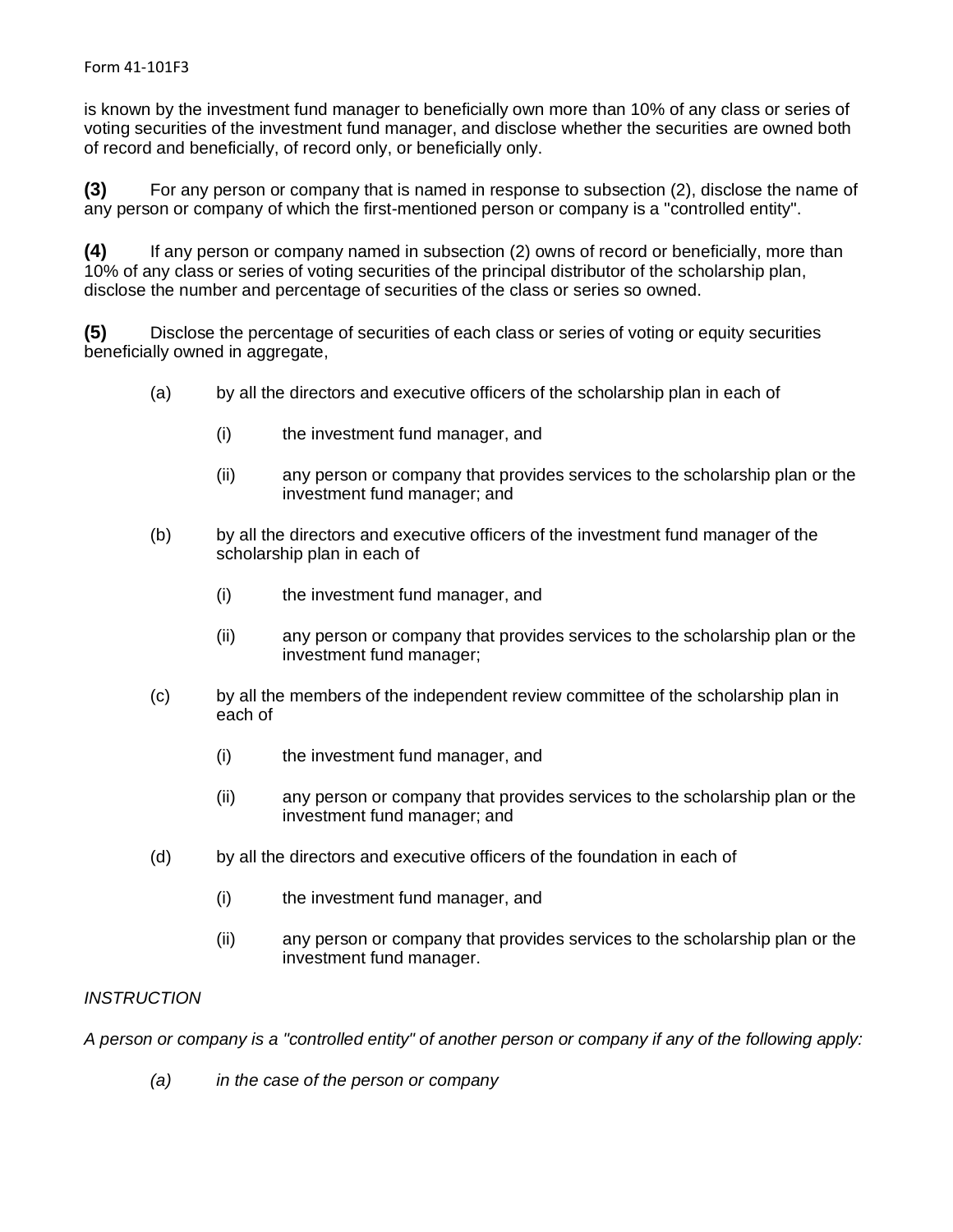- *(i) voting securities of the first-mentioned person or company carrying more than 50% of the votes for the election of directors are held, otherwise than by way of security only, by or for the benefit of the second-mentioned person or company, and*
- *(ii) the votes carried by the securities are entitled, if exercised, to elect a majority of the directors of the first-mentioned person or company;*
- *(b) in the case of a partnership that does not have directors, other than a limited partnership, the second-mentioned person or company holds more than 50% of the interests in the partnership;*
- *(c) in the case of a limited partnership, the general partner is the second-mentioned entity or company.*

### **Affiliates of the Investment Fund Manager**

**2.17 (1)**If any person or company that provides services to the scholarship plan or the investment fund manager in relation to the scholarship plan is an affiliate of the investment fund manager, illustrate the relationships of those affiliates in the form of an appropriately labelled diagram, under the sub-heading "Affiliates of the manager".

**(2)** Identify any individual who is a director or executive officer of the scholarship plan or the investment fund manager and also of any affiliate of the investment fund manager described in response to subsection (1), and give particulars of the relationship.

#### **Item 3 – Experts**

#### **Names of Experts**

**3.1** Under the heading "Experts who contributed to this prospectus", name each person or company

- (a) who is named as having prepared or certified a report, valuation, statement or opinion in the prospectus or any amendment to the prospectus, and
- (b) whose profession or business gives authority to the report, valuation, statement or opinion made by the person or company.

#### **Interests of Experts**

**3.2 (1)** Disclose all registered or beneficial ownership in any securities, assets or other property of the scholarship plan or of an associate or an affiliate of the scholarship plan received or to be received by a person or company whose profession or business gives authority to a statement made by the person or company and who is named as having prepared or certified a part of the scholarship plan prospectus or prepared or certified a report, valuation, statement or opinion described or included in the prospectus.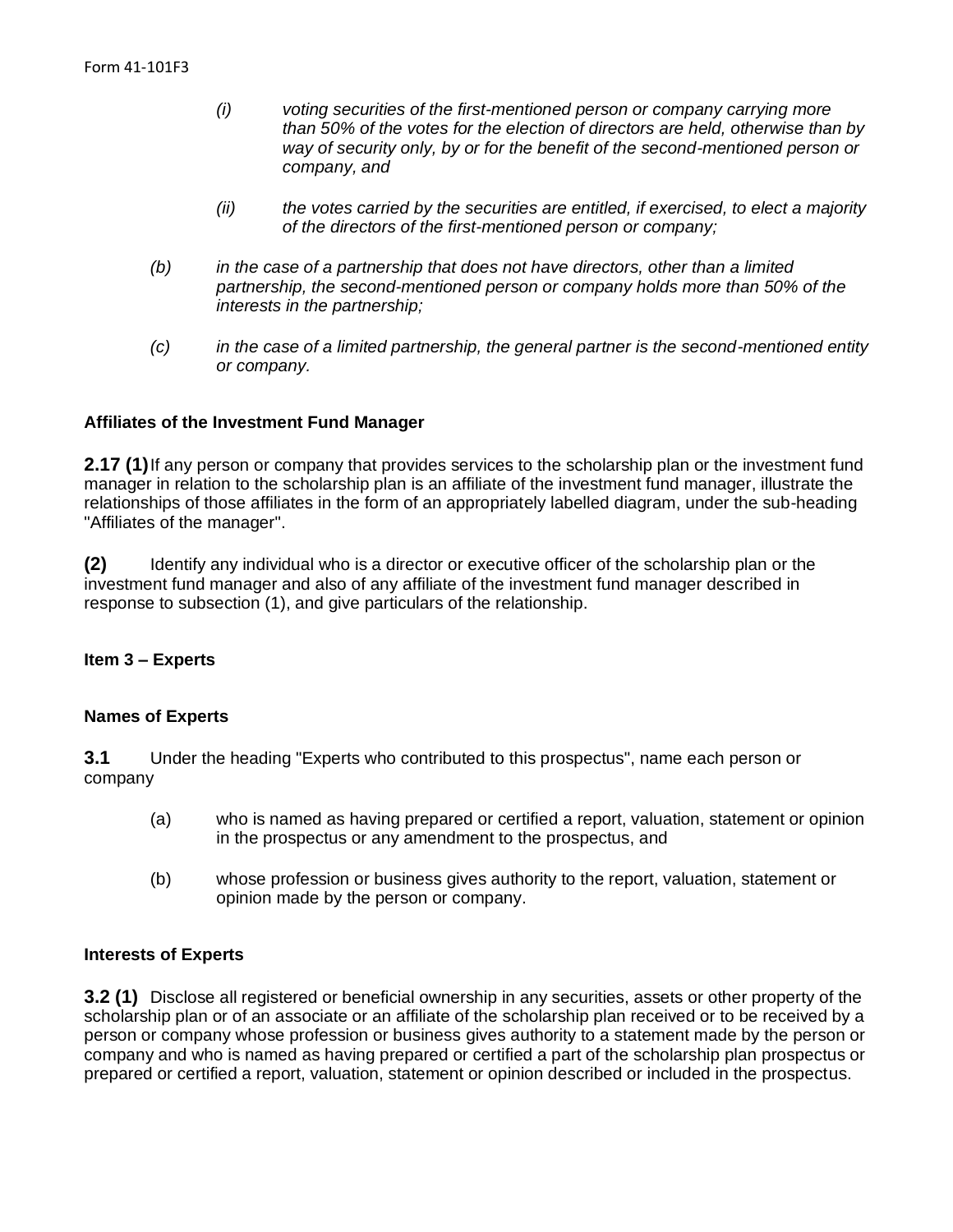#### Form 41-101F3

**(2)** For the purpose of subsection (1), if the ownership is less than 1 %, a general statement to that effect is sufficient.

**(3)** If an individual, or a director, officer or employee of a person or company, referred to in subsection (1), is or is expected to be elected, appointed or employed as a director, officer or employee of the scholarship plan or of any associate or affiliate of the scholarship plan, disclose that fact.

**(4)** Despite subsection (1), an auditor who is independent in accordance with the auditor's rules of professional conduct in a jurisdiction of Canada or has performed an audit in accordance with the U.S. GAAS is not required to provide the disclosure required by subsection (1) if there is disclosure that the auditor is independent in accordance with the auditor's rules of professional conduct in a jurisdiction of Canada or that the auditor has complied with the SEC's rules on auditor independence.

# *INSTRUCTION*

*In addition to the scholarship plan's current auditor, the disclosure referred to in section 3.2 must be provided for the scholarship plan's predecessor auditor for those periods for which it was the scholarship plan's auditor.*

## **Item 4 – Subscriber Matters**

## **Subscriber Matters**

**4.1** Under the heading, "Subscriber matters" and the sub-heading "Meetings of subscribers", describe the circumstances, processes and procedures for holding a subscriber meeting and for any extraordinary resolutions.

## **Matters Requiring Subscriber Approval**

**4.2** Under the sub-heading "Matters requiring subscriber approval", describe the matters that require subscriber approval.

## **Amendments to Declaration of Trust**

**4.3** For a scholarship plan established pursuant to a declaration of trust, under the sub-heading "Amendments to the declaration of trust", describe the circumstances, processes and procedures required to amend the declaration of trust.

## **Reporting to Subscribers and Beneficiaries**

**4.4** Under the sub-heading "Reporting to subscribers and beneficiaries", describe the information or reports that will be delivered or made available to subscribers and beneficiaries and the frequency with which such information or reports will be delivered or made available to subscribers, including any requirements under securities legislation.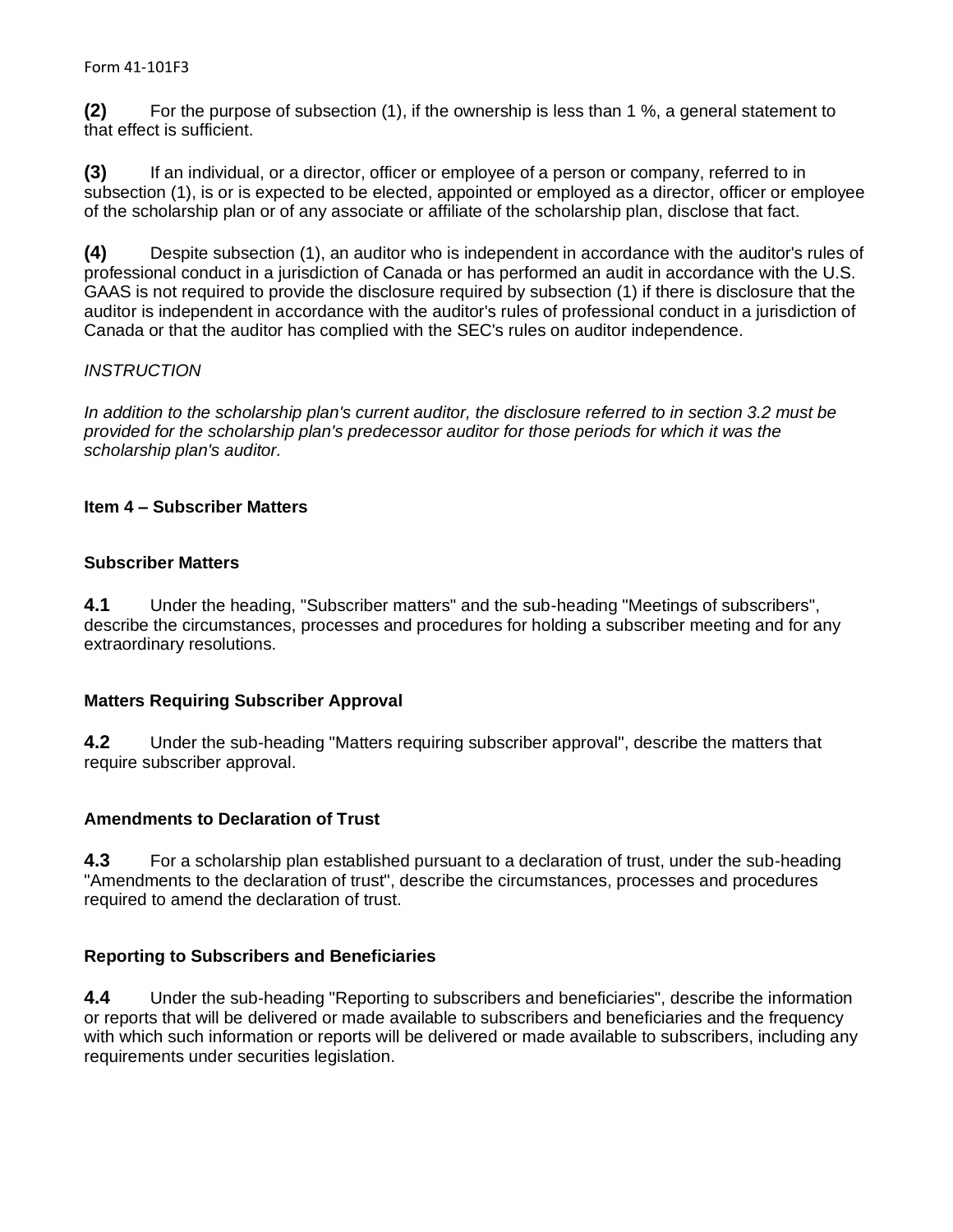## **Item 5 – Business Practices**

## **Policies**

**5.1** Describe, under the heading "Business Practices" with the sub-heading "Our policies", the policies, practices and guidelines of the scholarship plan or the investment fund manager relating to business practices, sales practices, risk management controls and internal conflicts of interest and, if the scholarship plan or the investment fund manager of the scholarship plan has no such policies, practices or guidelines, state that fact.

## **Brokerage Arrangements**

**5.2 (1)** If any brokerage transactions involving the client brokerage commissions of the scholarship plan have been or might be directed to a dealer in return for the provision of any good or service, by the dealer or a third party, other than order execution, state, under the sub-heading "Brokerage arrangements"

- (a) the process for, and factors considered in, selecting a dealer to effect securities transactions for the scholarship plan, including whether receiving goods or services in addition to order execution is a factor, and whether and how the process may differ for a dealer that is an affiliated entity,
- (b) the nature of the arrangements under which order execution goods and services or research goods and services might be provided,
- (c) each type of good or service, other than order execution, that might be provided, and
- (d) the method by which the portfolio adviser makes a good faith determination that the scholarship plan, on whose behalf the portfolio adviser directs any brokerage transactions involving client brokerage commissions to a dealer in return for the provision of any order execution goods and services or research goods and services, by the dealer or a third party, receives reasonable benefit considering both the use of the goods or services and the amount of client brokerage commissions paid.

**(2)** Since the date of the last prospectus, if any brokerage transactions involving the client brokerage commissions of the scholarship plan have been or might be directed to a dealer in return for the provision of any good or service by the dealer or a third party, other than order execution, state

- (a) each type of good or service, other than order execution, that has been provided to the manager or portfolio adviser of the scholarship plan, and
- (b) the name of any affiliated entity that provided any good or service referred to in paragraph (a), separately identifying each affiliated entity and each type of good or service provided by each affiliated entity.

**(3)** If any brokerage transactions involving the client brokerage commissions of the scholarship plan have been or might be directed to a dealer in return for the provision of any good or service, by the dealer or a third party, other than order execution, state that the name of any other dealer or third party that provided a good or service referred to in paragraph (2)(a), that was not disclosed under paragraph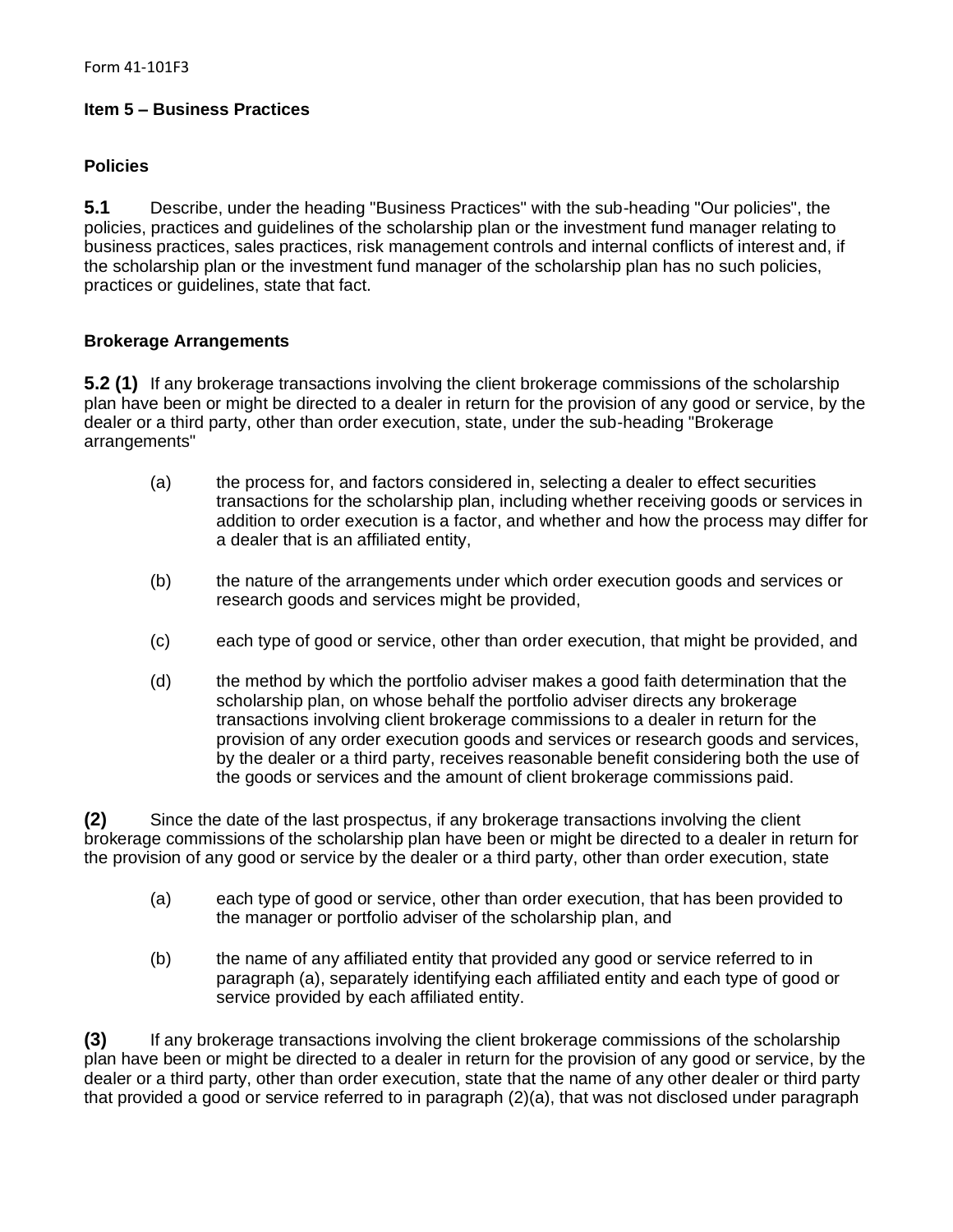(2)(b), will be provided upon request by contacting the scholarship plan, and provide a telephone number and email address for the scholarship plan.

### *INSTRUCTION*

*Terms defined in National Instrument 23-102* Use of Client Brokerage Commissions *have the same meaning where used in this Item.*

### **Valuation of Portfolio Investments**

**5.3 (1)** Under the sub-heading "Valuation of portfolio investments", describe the methods used to value the various types or classes of portfolio assets of the scholarship plan and its liabilities.

**(2)** If the valuation principles and practices established by the investment fund manager differ from Canadian GAAP, describe the differences.

**(3)** If the investment fund manager has discretion to deviate from the scholarship plan's valuation practices described in subsection (1), disclose when and to what extent that discretion may be exercised and, if it has been exercised in the past three years, provide an example of how it has been exercised or, if it has not been exercised in the past three years, state that fact.

### **Proxy Voting Disclosure for Portfolio Securities Held**

**5.4 (1)** Unless the scholarship plan invests exclusively in non-voting securities, under the sub-heading "Proxy voting", describe the policies and procedures that the scholarship plan follows when voting proxies relating to portfolio securities, including

- (a) the procedures followed when a vote presents a conflict between the interests of securityholders and those of the scholarship plan's investment fund manager, portfolio adviser, or any associate or affiliate of the scholarship plan, its investment fund manager or its portfolio adviser, and
- (b) any policies and procedures of the scholarship plan's portfolio adviser, or any other third party that the scholarship plan follows, or that are followed on the scholarship plan's behalf, to determine how to vote proxies relating to portfolio securities.

### **(2)** State the following:

The policies and procedures that the scholarship plan follows when voting proxies relating to portfolio securities are available on request, at no cost, by calling *[insert toll-free/collect call telephone number]* or by writing to *[insert mailing address].*

**(3)** State that the scholarship plan's proxy voting record for the most recent period ended June 30 of each year is available free of charge to any securityholder of the scholarship plan upon request at any time after August 31 of that year. Provide the scholarship plan's website address where the proxy voting record is available for review.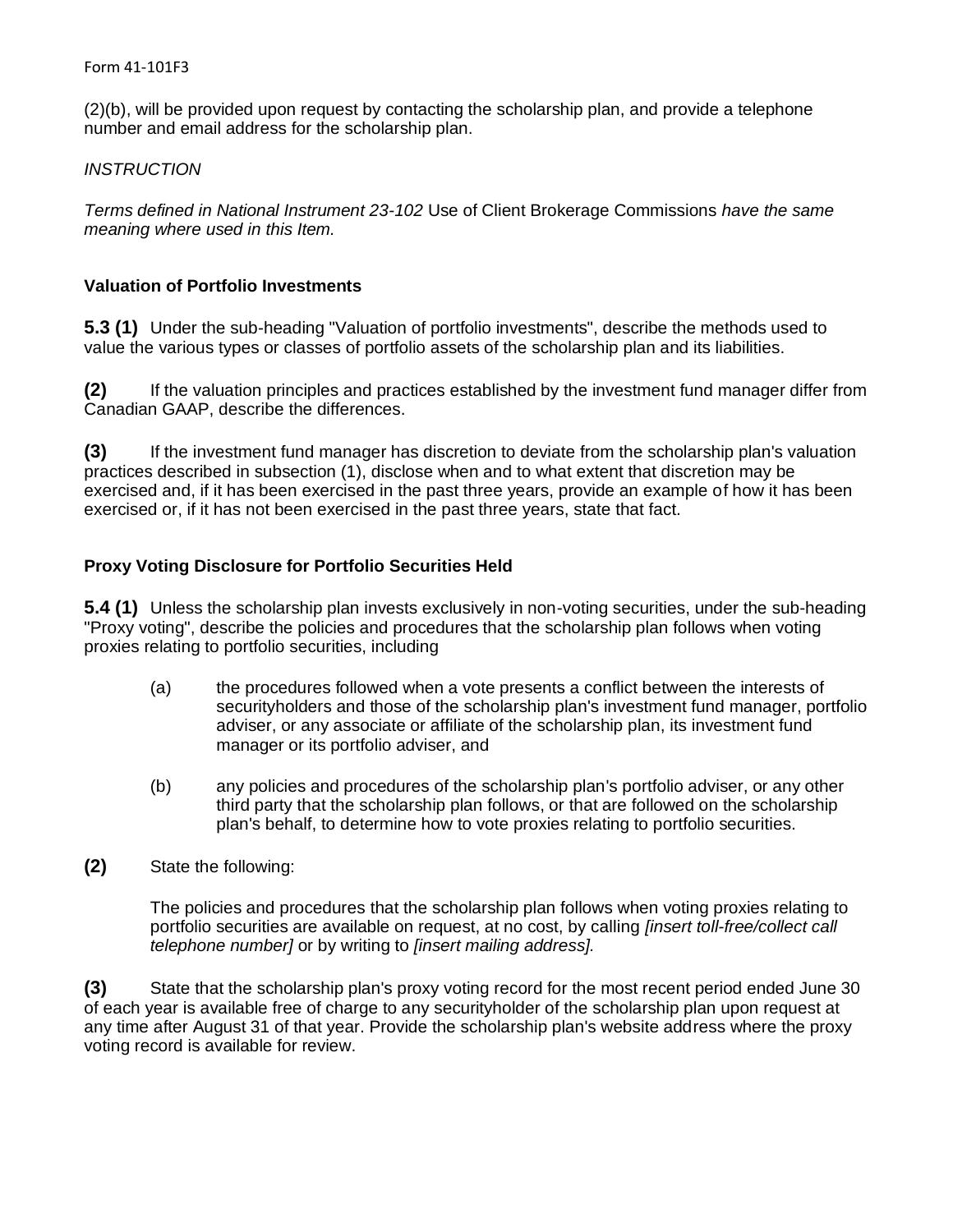## **Item 6 – Conflicts of Interest**

#### **Conflicts of Interest**

**6.1** Under the heading "Conflicts of interest", disclose particulars of existing or potential material conflicts of interest between

- (a) the scholarship plan and the foundation or any partner, director or executive officer of the foundation,
- (b) the scholarship plan and the investment fund manager or promoter or any partner, director or executive officer of the investment fund manager or promoter, and
- (c) the scholarship plan and the portfolio adviser or any partner, director or executive officer of the portfolio adviser of the scholarship plan.

#### **Interests of Management and Others in Material Transactions**

**6.2 (1)** Under the sub-heading "Interests of management and others in material transactions", describe, and state the approximate amount of, any material interest, direct or indirect, of any of the following persons or companies in any transaction within the three years before the date of the prospectus or pro forma prospectus that has materially affected or is reasonably expected to materially affect the scholarship plan:

- (a) a partner, director or executive officer of the investment fund manager;
- (b) a person or company that owns, or controls or directs, directly or indirectly, more than 10% of any class or series of the outstanding voting securities of the scholarship plan or the investment fund manager;
- (c) an associate or an affiliate of any of the persons or companies referred to in paragraph (a) or (b).

#### **Item 7 – Material Contracts**

#### **Material Contracts**

- **7.1 (1)** Under the heading "Key business documents", list and provide particulars of
	- (a) the subscribers' sales agreement or contract,
	- (b) the articles of incorporation, the declaration of trust or trust agreement of the scholarship plan or any other constating document,
	- (c) any agreement of the scholarship plan or trustee with the investment fund manager of the scholarship plan,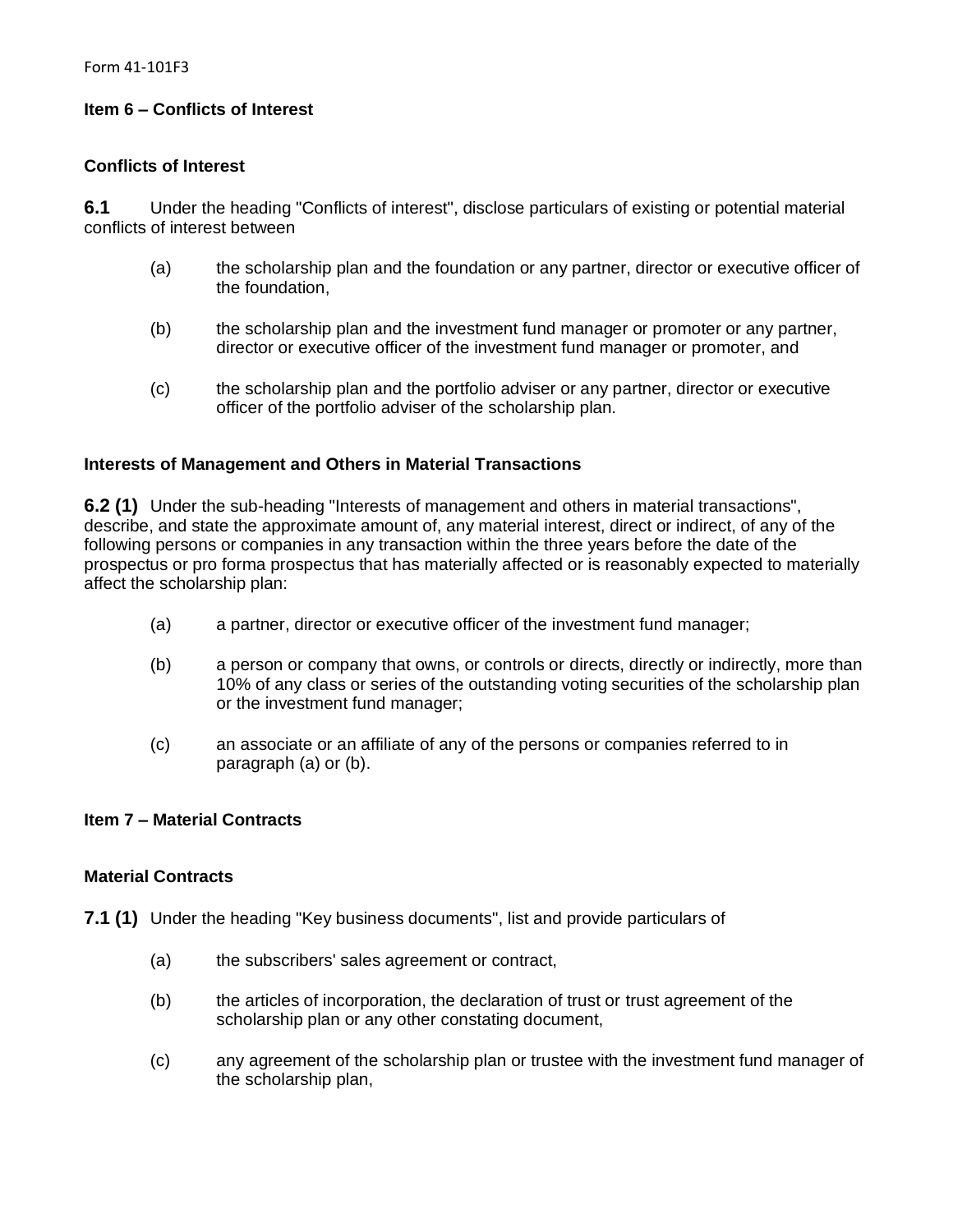- (d) any agreement of the scholarship plan, the investment fund manager or trustee with the portfolio adviser of the scholarship plan,
- (e) any agreement of the scholarship plan, the investment fund manager or trustee with the custodian of the scholarship plan,
- (f) any agreement of the scholarship plan, the investment fund manager or trustee with the principal distributor of the scholarship plan,
- (g) any other contract or agreement that can reasonably be regarded as material to an investor in the securities of the scholarship plan, and
- (h) any contract or agreement with governmental bodies to assist beneficiaries in obtaining government grants and incentives.

**(2)** State a reasonable time and place where the contracts or agreements listed in response to subsection (1) may be inspected by prospective or existing subscribers.

**(3)** Include, in describing the particulars of a contract, the date of, parties to, consideration paid by the scholarship plan under, key terms including termination provisions of, and the general nature of the contract.

## *INSTRUCTION*

*Provide a list of all the contracts for which particulars must be given under this Item and indicating which of those contracts are described elsewhere in the prospectus, if applicable. Provide particulars only for those contracts that are not described elsewhere in the prospectus.*

#### **Item 8 – Legal Matters**

#### **Exemptions and Approvals**

**8.1** Under the heading "Legal matters" with the sub-heading "Exemptions and approvals under securities laws", describe all exemptions from or approvals under securities legislation that are not otherwise disclosed under Item 9 of Part B or Item 9 of Part C of this Form, as applicable, obtained by the scholarship plan or the investment fund manager that continue to be relied upon by the scholarship plan or the investment fund manager, including all exemptions to be evidenced by the issuance of a receipt for the prospectus pursuant to section 19.3 of the Instrument.

#### **Legal and Administrative Proceedings**

**8.2 (1)** Under the sub-heading "Legal and administrative proceedings", describe briefly any ongoing legal and administrative proceedings material to the scholarship plan, to which the scholarship plan, the investment fund manager, the promoter, the foundation, or the principal dealer is a party.

- **(2)** For all matters disclosed under subsection (1), state
	- (a) the name of the court or agency having jurisdiction,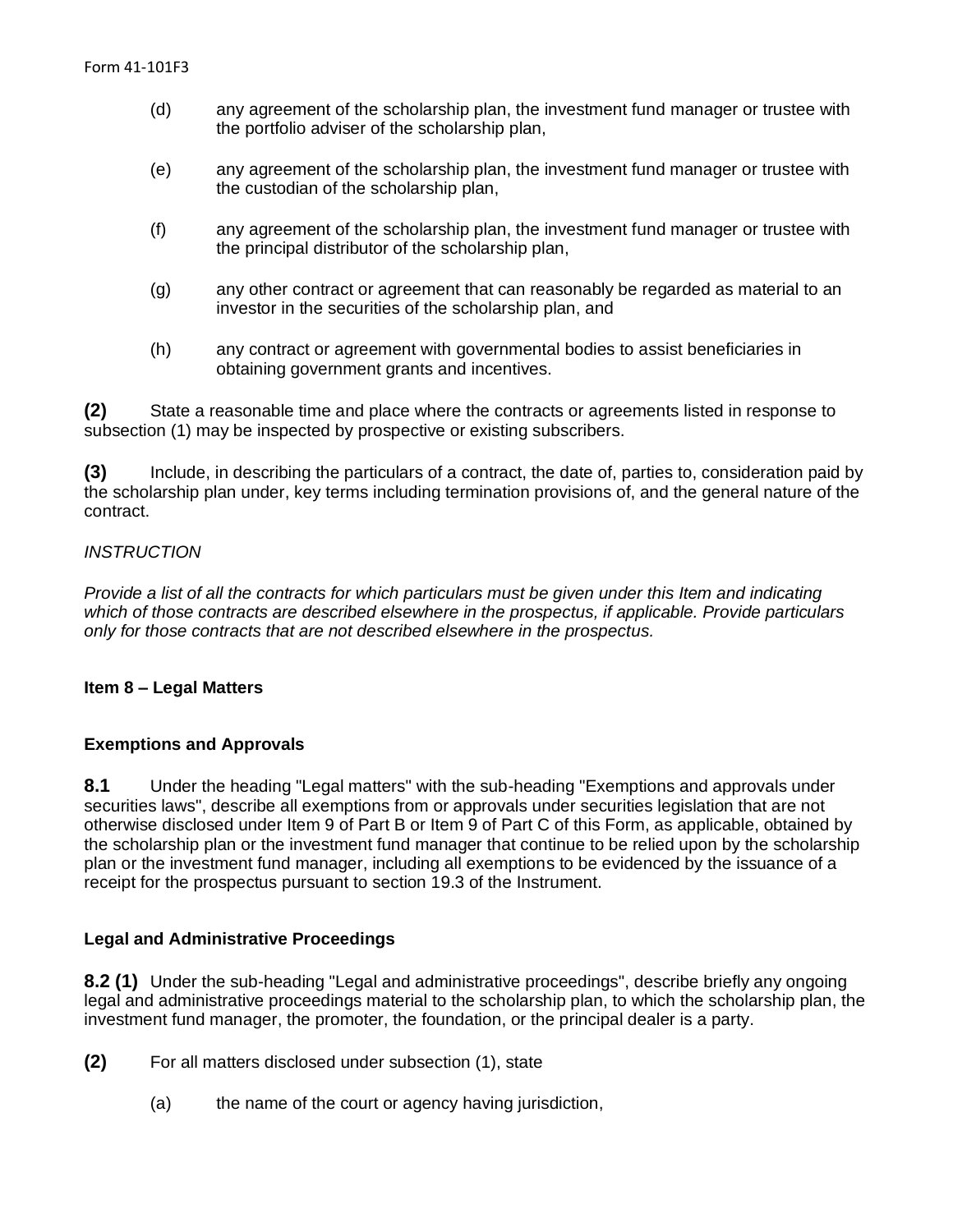- (b) the date on which the proceeding commenced,
- (c) the principal parties to the proceeding,
- (d) the nature of the proceeding and, if applicable, the amount claimed, and
- (e) whether the proceedings are being contested and the present status of the proceedings.
- **(3)** Provide similar disclosure about any proceedings known to be contemplated.

**(4)** If the investment fund manager, the foundation, or promoter of the scholarship plan, or a director or officer of the scholarship plan or the partner, director or officer of the investment fund manager or the foundation has, within the 10 years before the date of the prospectus, been subject to any penalties or sanctions imposed by a court or securities regulator relating to trading in securities, promotion or management of an investment fund, or theft or fraud, or has entered into a settlement agreement with a regulatory authority in relation to any of these matters, describe the penalties or sanctions imposed and the ground on which they were imposed or the terms of the settlement agreement.

#### **Item 9 – Certificates**

### **Certificate of the Scholarship Plan**

**9.1** Include a certificate of the scholarship plan in the following form:

This prospectus, together with the documents incorporated herein by reference, constitutes full, true and plain disclosure of all material facts relating to the securities offered by the prospectus, as required by the securities legislation of *[insert the jurisdictions in which qualified].*

#### **Certificate of the Investment Fund Manager**

**9.2** Include a certificate of the investment fund manager of the scholarship plan in the same form as the certificate of the scholarship plan.

#### **Certificate of the Principal Distributor**

**9.3** If there is a principal distributor of the scholarship plan, include a certificate of the principal distributor of the scholarship plan in the same form as the certificate of the scholarship plan.

## **Certificate of the Promoter**

**9.4** If there is a promoter of the scholarship plan, include a certificate of each promoter of the scholarship plan in the same form as the certificate of the scholarship plan.